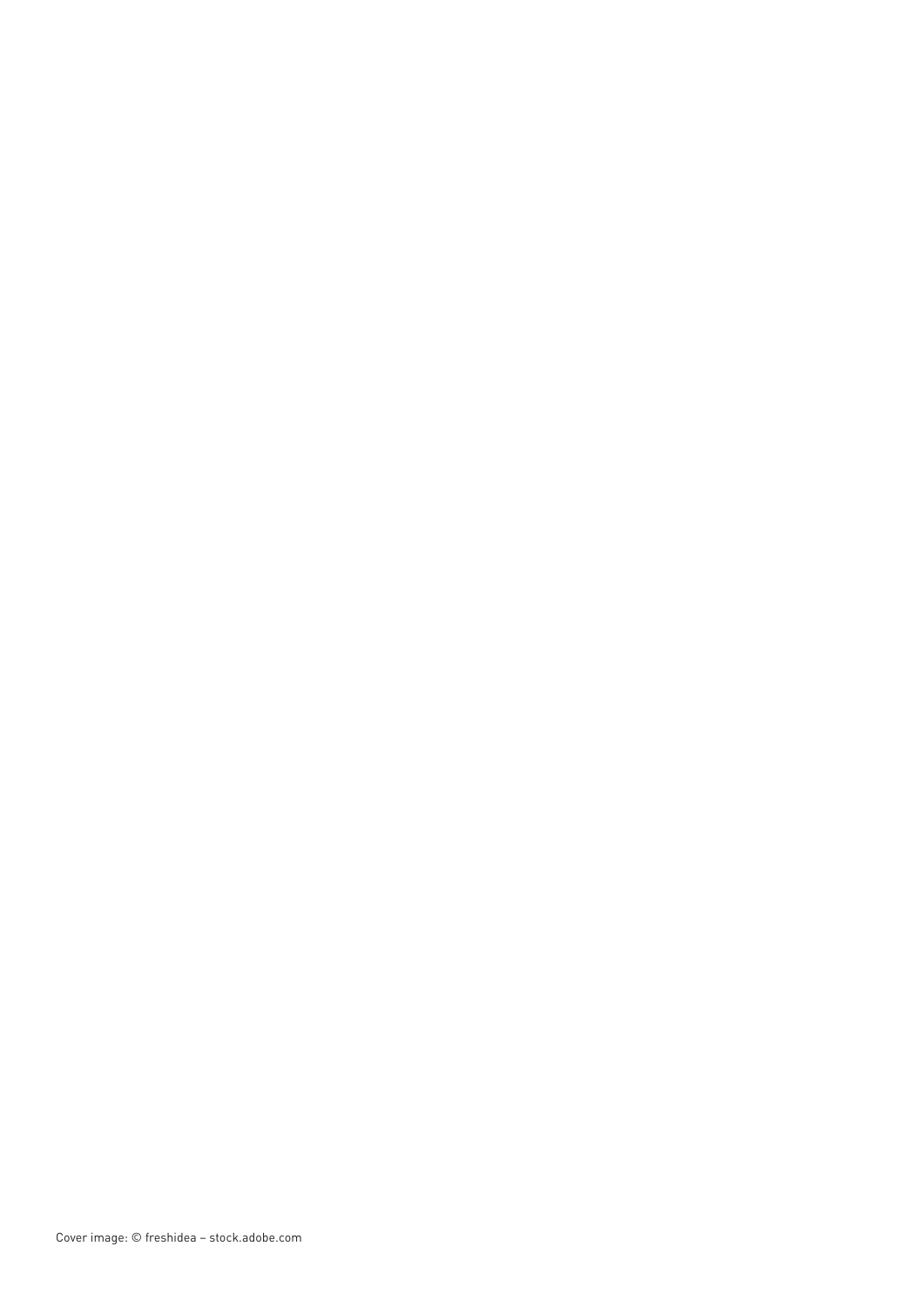UNITED NATIONS OFFICE ON DRUGS AND CRIME

## COMBATING **WASTE TRAFFICKING** A GUIDE TO GOOD LEGISLATIVE PRACTICES



UNITED NATIONS Vienna, 2022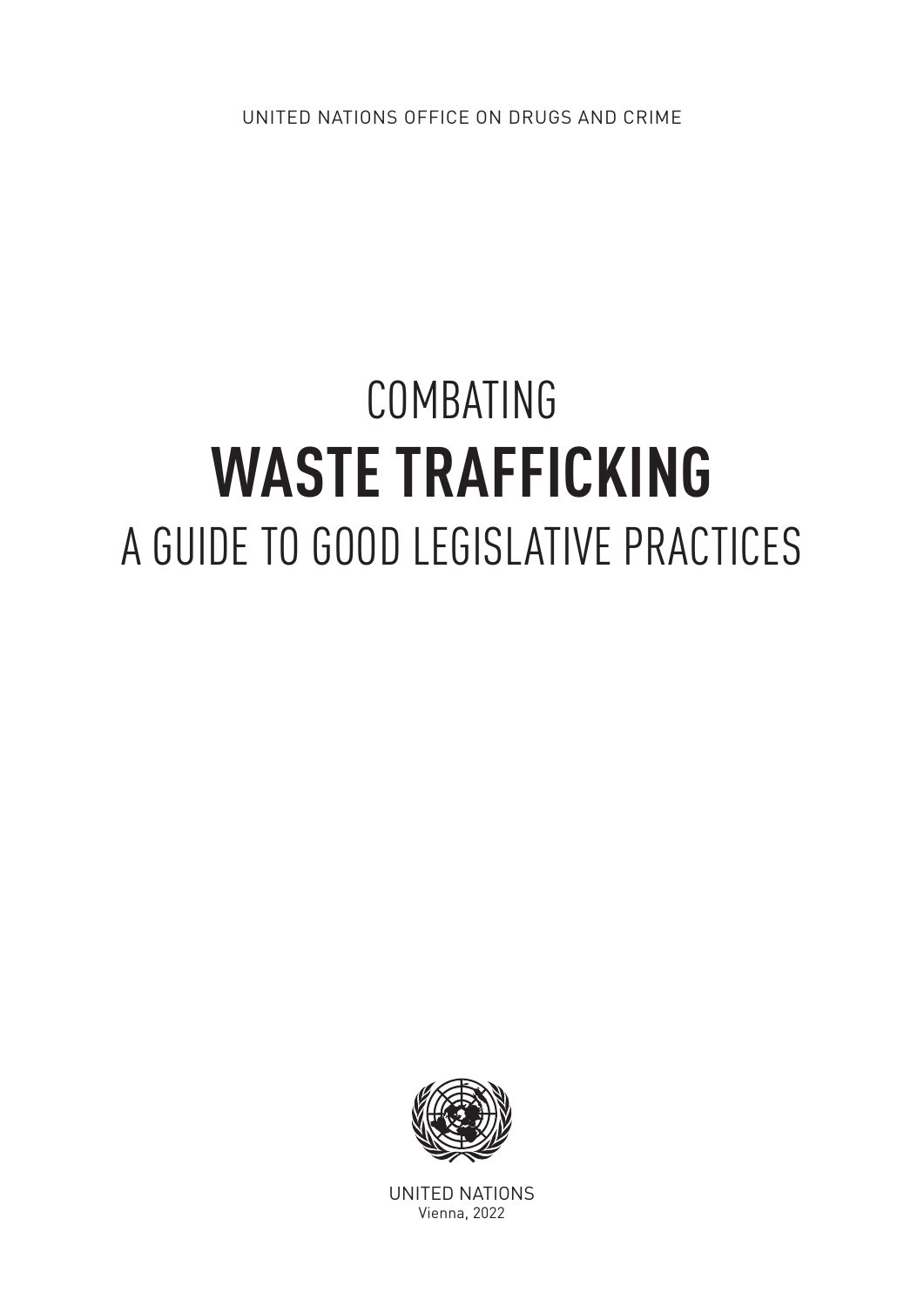#### ACKNOWLEDGEMENTS

This publication was prepared by the Conference Support Section, Organized Crime and Illicit Trafficking Branch, Division for Treaty Affairs of the United Nations Office on Drugs and Crime (UNODC) under the Global Programme on Implementing the Organized Crime Convention: from Theory to Practice.

Research and drafting: Colin Craig, Marion Crepet, Nancy Isarin, Roxana-Andreea Mastor, Chervine Oftadeh, Riikka Puttonen, Flavia Romiti and Felix Wegerle.

Contributions: Many other individuals contributed to the preparation of this publication. UNODC extends its appreciation to all those who contributed through their participation in expert group meetings held for the purpose of developing the publication and/or through the submission of written feedback on earlier drafts. UNODC acknowledges the contributions of the following individuals:

Daniela Andreatta (Intellegit/University of Trento), David Azoulay (Center for International Environmental Law), Matthew Baird (Asian Research Institute for Environmental Law), Michael Bejos (Organization of American States), Vinati Bhola (Secretariat of the Basel, Rotterdam and Stockholm Conventions), Lieselot Bisschop (Erasmus University Rotterdam), Anne Brosnan (United Kingdom of Great Britain and Northern Ireland), Amanda Cabrejo le Roux (Independent Legal Expert), Jonathan Clough (Monash University), Virginia Comolli (Global Initiative against Transnational Organized Crime), Fabio de Rosa (Italy), Vincent Delbos (France), Leila Devia (Basel Convention Regional Centre for South America, Argentina), Serena Favarin (Transcrime, Università Cattolica del Sacro Cuore), Mauricio Fernández Montalbán (Chile), Tim Grabiel (Environmental Investigation Agency), Patricia Grollet (International Criminal Police Organization), Yuyun Ismawati (Nexus3 Foundation), Mengxing Lu (China University of Political Science and Law), Vittoria Luda di Cortemiglia (United Nations Institute for Training and Research), Howard McCann (United Kingdom), Katie Olley (United Kingdom), LeRoy Paddock (George Washington University), Rodrigo Peña Sepúlveda (Chile), Joseph Poux (United States of America), Roux Raath (Word Customs Organization), Ieva Rucevska (GRID-Arendal), Henk Ruessink (Netherlands), Antonio Segovia Arancibia (Chile), Aphrodite Smagadi (United Nations Environment Programme), Tatiana Terekhova (Secretariat of the Basel, Rotterdam and Stockholm Conventions), Christian Tournié (France), William Wilson (Independent Waste Expert) and Fenny Wong Yuk Yin (Malaysia).

The following UNODC personnel also contributed to the development of this publication: Maria Adomeit, Agostina Baccino Uberti, Siri Bjune, Dimosthenis Chrysikos, Ioana Cotutiu, Shamini Jayanathan, Anne Linn Jensen, Olga Kuzmianok, Nicole Quijano-Evans, Louise Portas, Raha Sayadifar, Daniela Sota Valdivia, Edmund Landy Tei, Stephen Thurlow, Lejda Toci and Michiel van Dyk.

UNODC would also like to thank the Government of France for its generous contribution of funding to the Global Programme on Implementing the Organized Crime Convention: from Theory to Practice, which made the publication possible.

© United Nations, 2022. All rights reserved, worldwide.

The designations employed and the presentation of material in this publication do not imply the expression of any opinion whatsoever on the part of the Secretariat of the United Nations concerning the legal status of any country, territory, city or area, or of its authorities, or concerning the delimitation of its frontiers or boundaries.

Links to Internet sites contained in the present publication are provided for the convenience of the reader and are accurate at the time of issue. The United Nations takes no responsibility for their continued accuracy after issue or for the content of any external website.

Publishing production: English, Publishing and Library Section, United Nations Office at Vienna.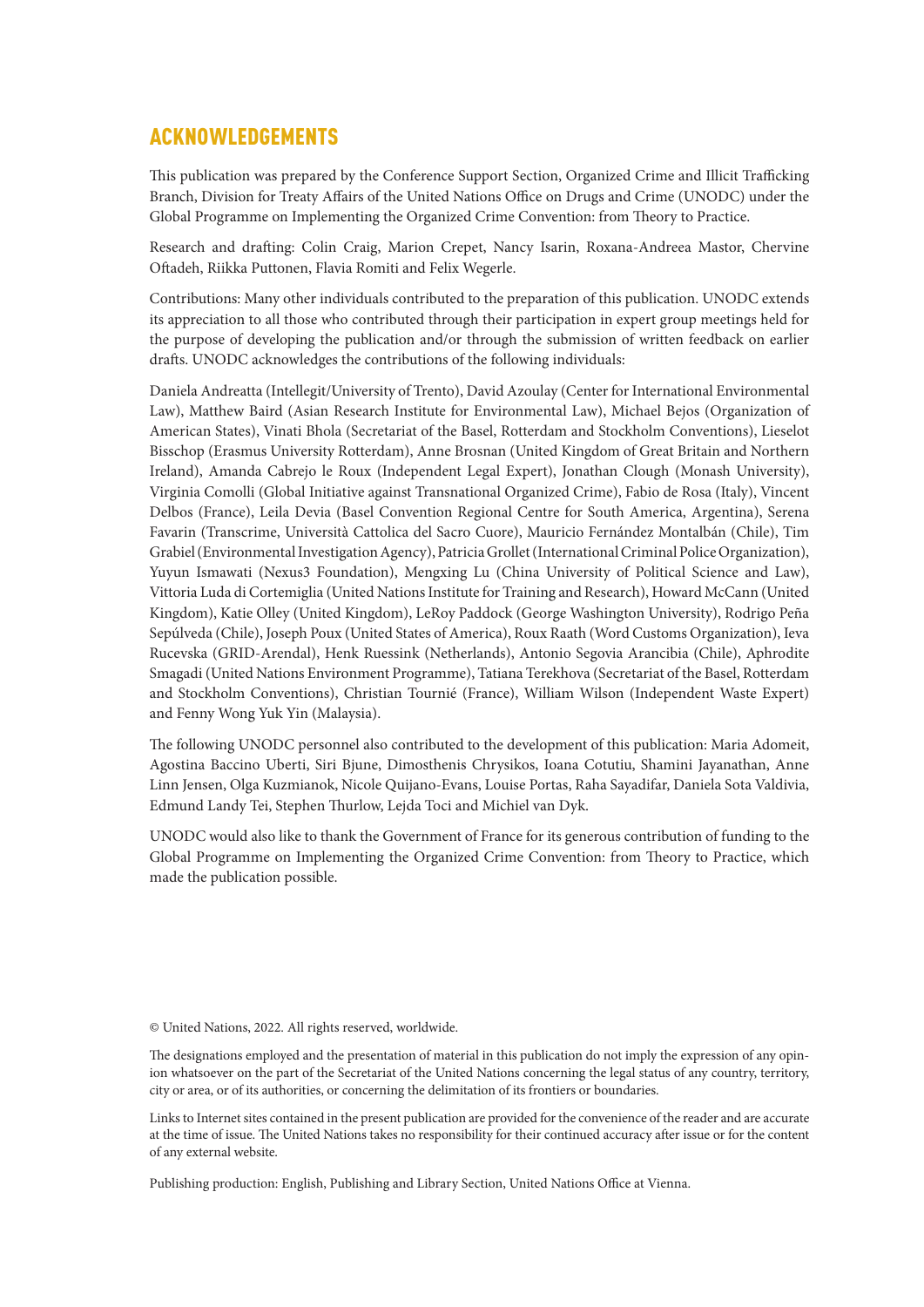## **CONTENTS**

|    |                                                                     | 1              |
|----|---------------------------------------------------------------------|----------------|
|    |                                                                     | 1              |
|    | Conceptualizing waste crime, waste offences and waste trafficking   | $\overline{2}$ |
|    |                                                                     | $\overline{2}$ |
|    |                                                                     | $\mathfrak 3$  |
|    |                                                                     | 4              |
| 1. |                                                                     | 7              |
|    |                                                                     | 7              |
|    |                                                                     | 8              |
|    |                                                                     | 16             |
|    |                                                                     | 18             |
|    |                                                                     | 21             |
|    |                                                                     | 21             |
|    |                                                                     | 22             |
|    | Institutions involved in preventing and combating waste trafficking | 23             |
|    |                                                                     | 25             |
| 2. |                                                                     | 27             |
|    |                                                                     | 27             |
|    |                                                                     | 29             |
|    |                                                                     | 32             |
|    |                                                                     | 34             |
| 3. |                                                                     | 37             |
|    |                                                                     | 38             |
|    |                                                                     | 40             |
|    |                                                                     | 40             |
|    |                                                                     | 44             |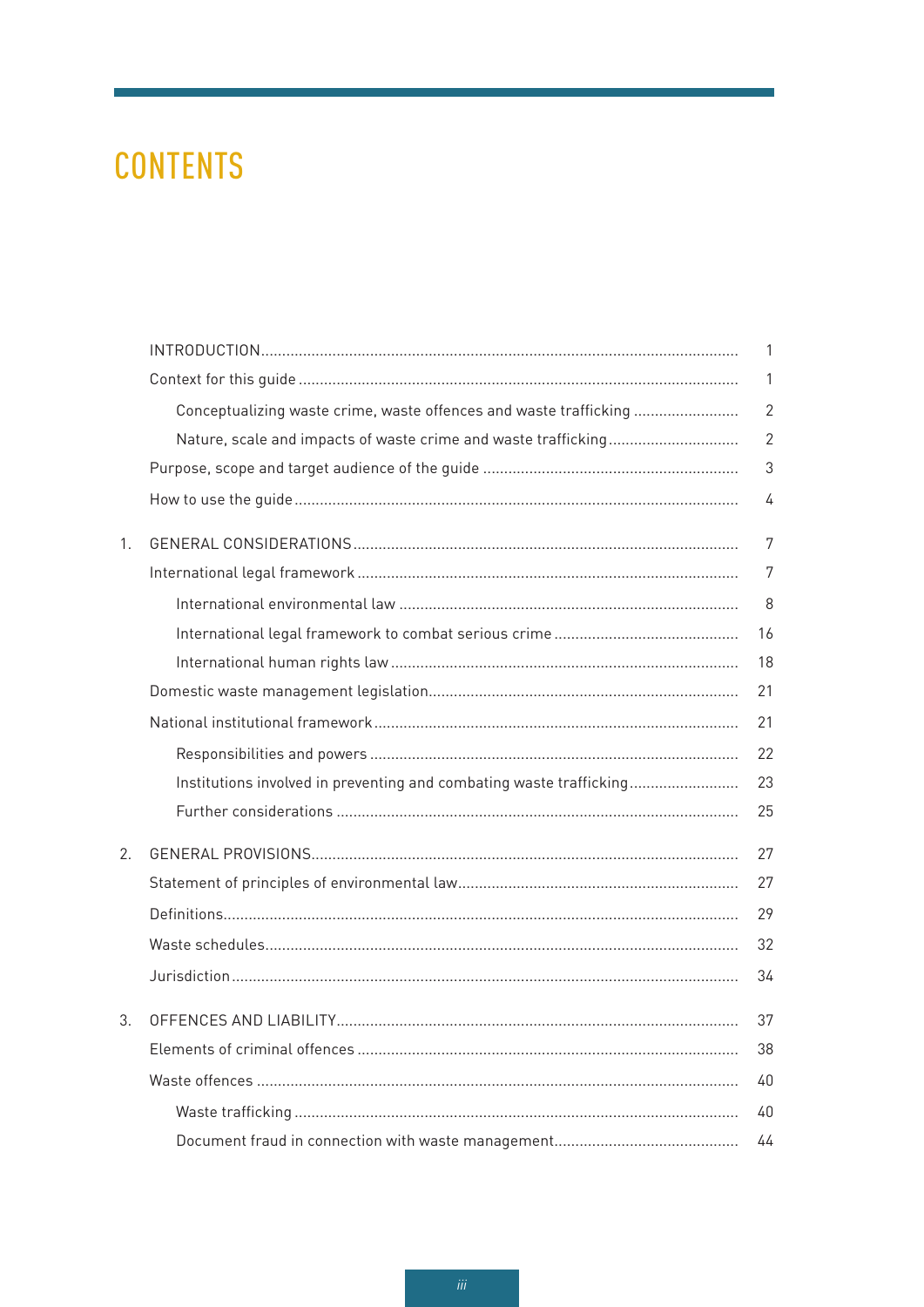|    |                                                                     | 45       |
|----|---------------------------------------------------------------------|----------|
|    |                                                                     | 46       |
|    |                                                                     | 48       |
|    |                                                                     | 49       |
|    |                                                                     | 50       |
|    |                                                                     | 51       |
|    |                                                                     | 53       |
|    |                                                                     | 53       |
|    |                                                                     | 59       |
|    |                                                                     | 59       |
|    |                                                                     | 62       |
| 4. |                                                                     | 63       |
|    |                                                                     | 63       |
|    |                                                                     | 64       |
|    |                                                                     |          |
|    |                                                                     | 66       |
|    |                                                                     | 67       |
|    |                                                                     | 69<br>70 |
|    |                                                                     | 71       |
|    |                                                                     | 73       |
|    |                                                                     | 74       |
|    |                                                                     | 75       |
|    |                                                                     |          |
|    |                                                                     | 76       |
|    |                                                                     | 76<br>77 |
|    |                                                                     |          |
| 5. |                                                                     | 79       |
|    |                                                                     | 80       |
|    |                                                                     | 81       |
|    |                                                                     | 82       |
|    |                                                                     | 83       |
| 6. |                                                                     | 87       |
|    |                                                                     | 87       |
|    | Prosecutorial discretion and prosecution and enforcement guidelines | 87       |
|    |                                                                     |          |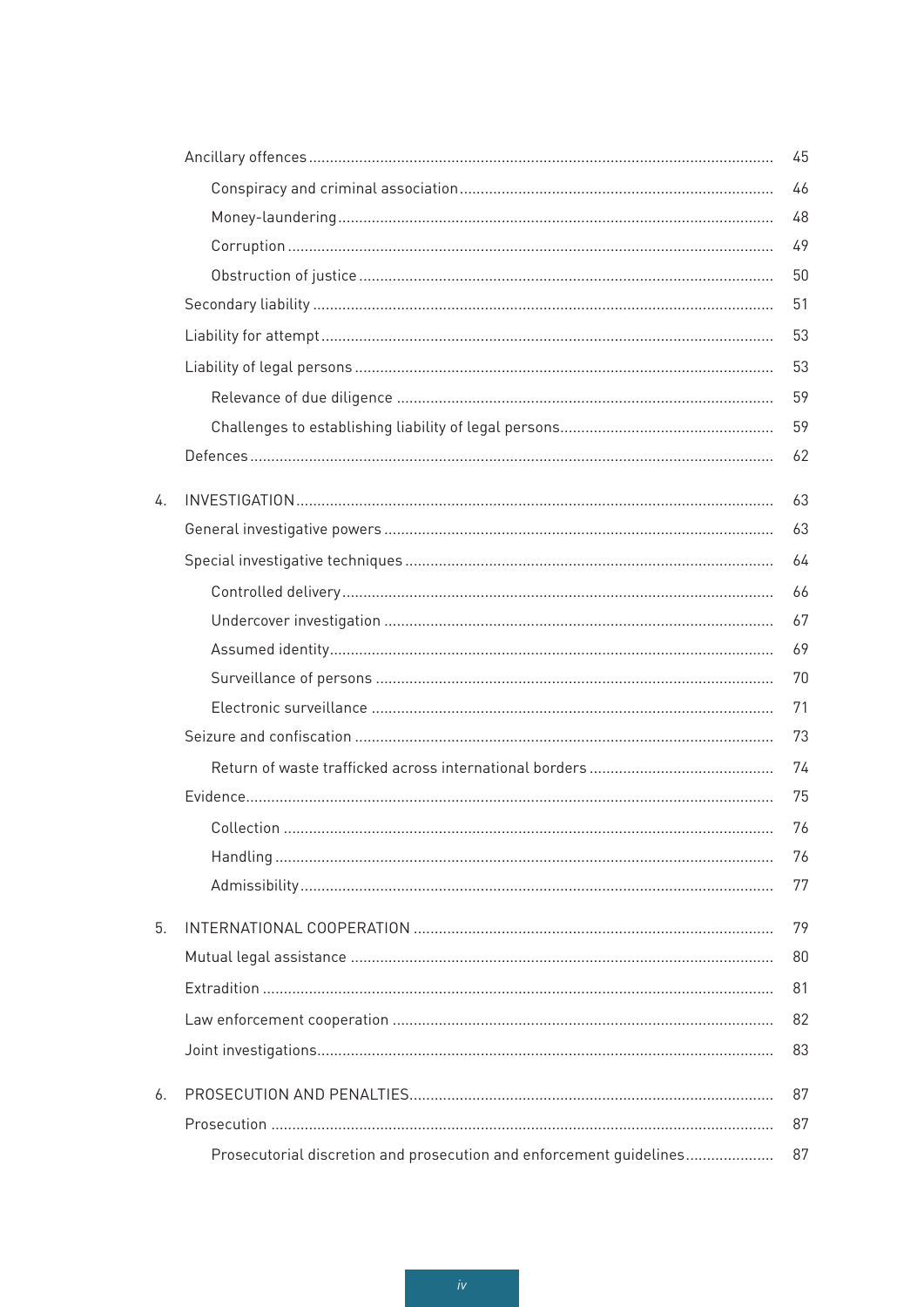|    |                                                                               | 88  |
|----|-------------------------------------------------------------------------------|-----|
|    |                                                                               | 89  |
|    |                                                                               | 91  |
|    |                                                                               | 92  |
|    |                                                                               | 92  |
|    |                                                                               | 98  |
| 7. |                                                                               | 107 |
|    | Protection of witnesses, victims and persons cooperating with the authorities | 107 |
|    |                                                                               |     |
|    |                                                                               |     |
|    |                                                                               |     |
|    |                                                                               |     |
|    |                                                                               |     |
|    |                                                                               |     |
| 8. |                                                                               | 117 |
|    |                                                                               |     |
|    |                                                                               |     |
|    |                                                                               |     |
|    |                                                                               |     |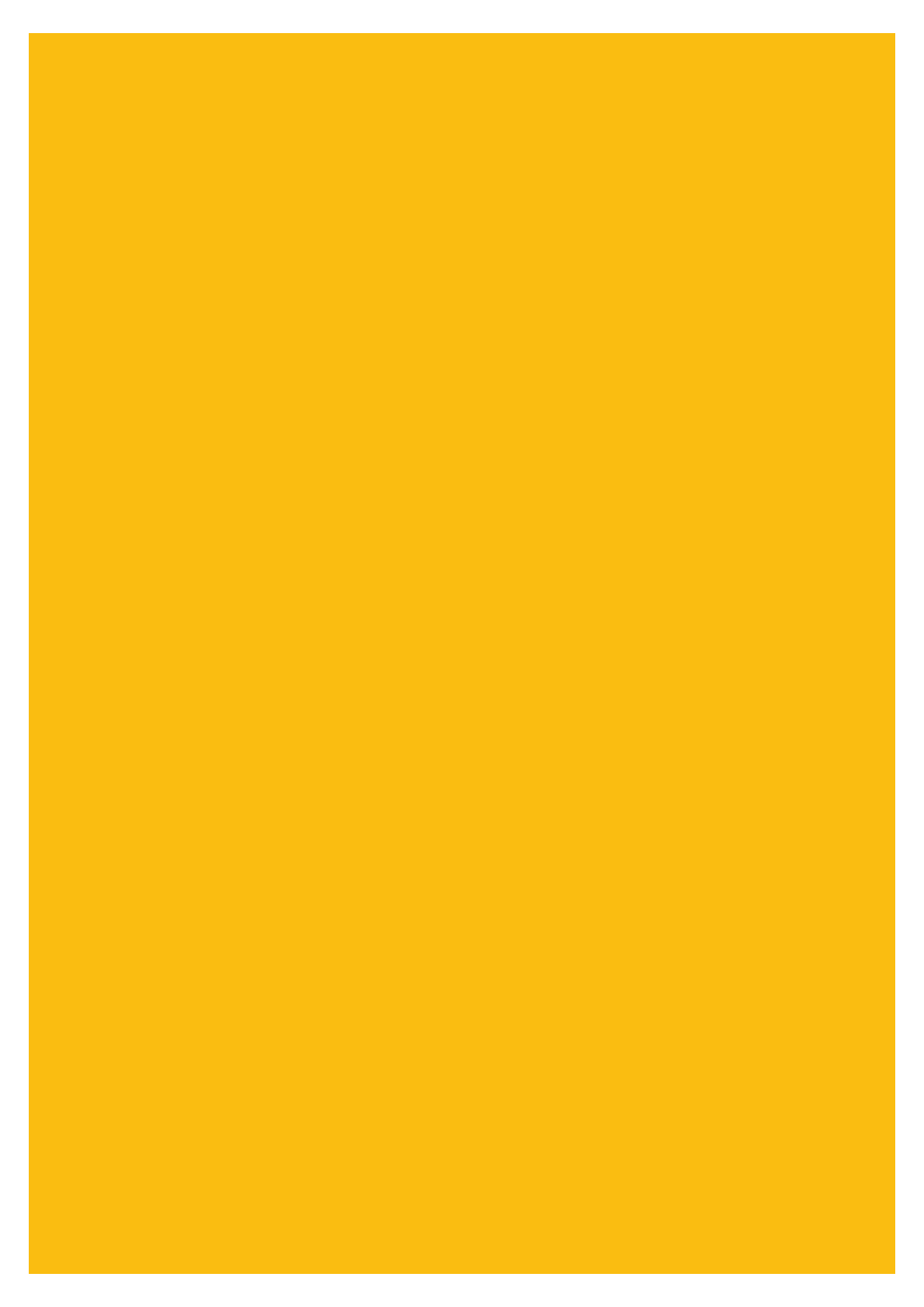## <span id="page-8-0"></span>INTRODUCTION

### CONTEXT FOR THIS GUIDE

Crimes that affect the environment are among the most profitable and fastest growing types of international criminal activity.<sup>1</sup> In resolution 10/6, adopted in 2020, the Conference of the Parties to the United Nations Convention against Transnational Organized Crime expressed its alarm at research indicating that crimes that affect the environment had become some of the most lucrative transnational criminal activities and were often closely interlinked with different forms of crime and corruption, and that money-laundering and the illicit financial flows derived from them may contribute to the financing of other transnational organized crimes and terrorism. It affirmed that the Organized Crime Convention

constitutes an effective tool and an essential part of the legal framework for preventing and combating transnational organized crimes that affect the environment and for strengthening international cooperation in this regard

#### and requested

the United Nations Office on Drugs and Crime, subject to the availability of extrabudgetary resources, and within its mandate, to provide technical assistance and capacity-building to State parties, upon request, for the purposes of supporting their efforts to effectively implement the Convention in preventing and combating transnational organized crimes that affect the environment.

In 2019, the Conference of the States Parties to the United Nations Convention against Corruption, in its resolution 8/12, noted with concern the role that corruption can play in crimes that have an impact on the environment and expressed concern that money-laundering may be used to disguise and/or conceal the sources of illegally generated proceeds, as well as to facilitate crimes that have an impact on the environment.

In 2021, the Fourteenth United Nations Congress on Crime Prevention and Criminal Justice adopted the Kyoto Declaration on Advancing Crime Prevention, Criminal Justice and the Rule of Law: Towards the Achievement of the 2030 Agenda for Sustainable Development*,* in which it reiterated the United Nations commitment to adopt effective measures to prevent and combat crimes that affect the environment, including, among other crimes, illicit trafficking in hazardous and other wastes, by making the best possible use of relevant international instruments and by strengthening legislation, international cooperation, capacitybuilding, criminal justice responses and law enforcement efforts aimed at, inter alia, dealing with transnational organized crime, corruption and money-laundering linked to such crimes, and illicit financial flows derived from such crimes, while acknowledging the need to deprive criminals of proceeds of crime.<sup>2</sup> In the same year, the General Assembly, in its resolution 76/185, urged Member States to take these same measures.

<sup>1</sup> United Nations Environment Programme (UNEP), *The State of Knowledge of Crimes that have Serious Impacts on the Environment* (Nairobi, 2018), p. 1.

<sup>2</sup> General Assembly resolution 76/181, annex, para. 87.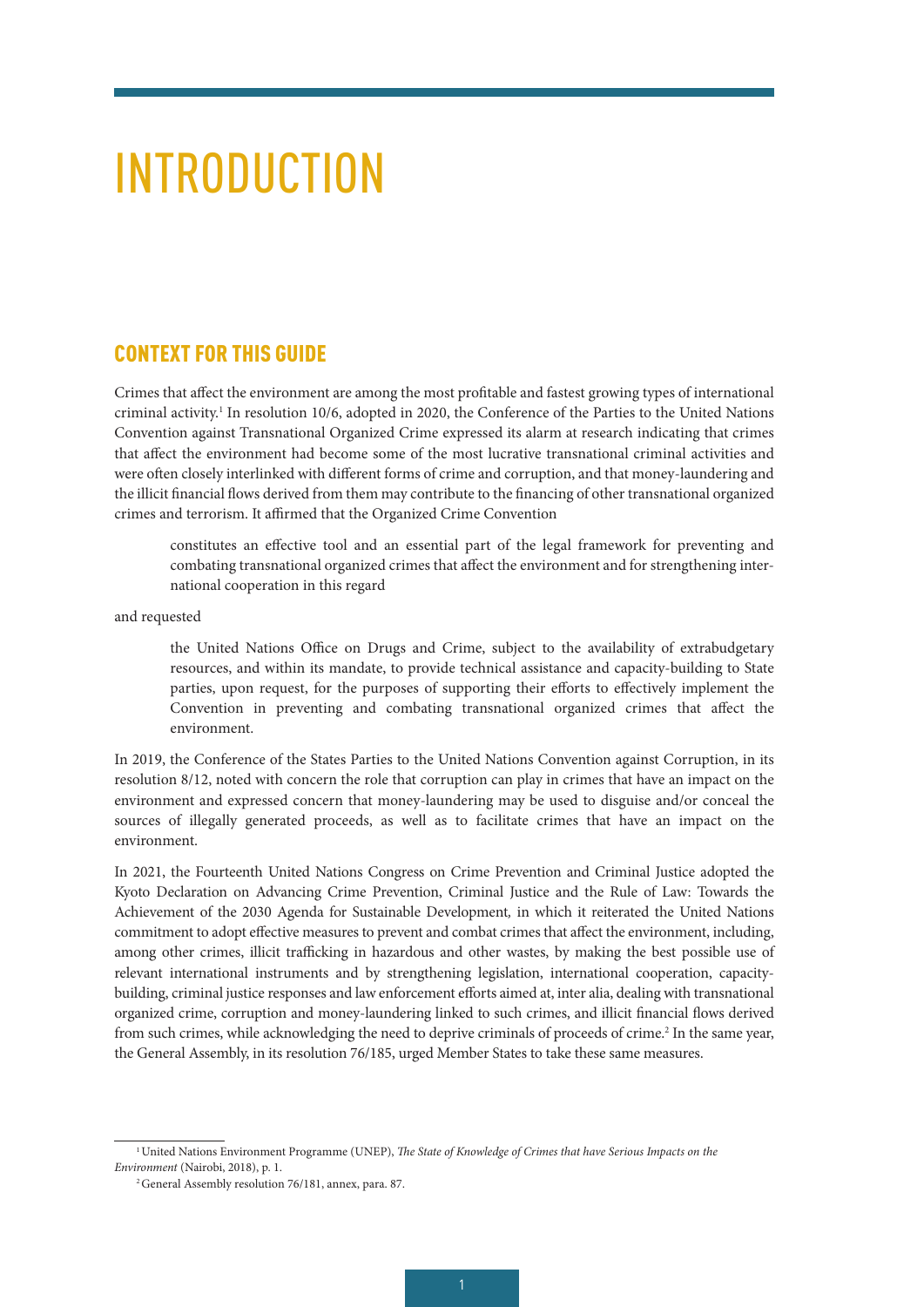#### <span id="page-9-0"></span>**Conceptualizing waste crime, waste offences and waste trafficking**

There is no universally accepted definition of waste crime. At its broadest, waste crime may be considered to refer to conduct that relates to waste and is criminalized. More precisely, waste crime can generally be understood as the trade, treatment or disposal of waste in ways that breach international or domestic environmental legislation and cause harm or risk to the environment and [or] human health and related conduct, such as fraudulent acts and omissions.<sup>3</sup>

The meaning of "waste offences" may vary depending on the context. In some contexts, waste offences may be used as a catch-all term to refer not only to criminal offences relating to waste but also to civil and administrative offences. In other contexts, where it is specifically criminal offences that are being discussed, waste offences may be considered to refer to waste crime. As the present guide is predominantly concerned with criminal liability, the latter approach is taken.

"Waste trafficking" is also a term that may have different definitions, ranging from narrower definitions that focus on the movement of waste and, in particular, the movement of waste that is transboundary or transnational, to more expansive definitions that encompass a broader range of acts and are not limited to transboundary movements. Waste trafficking may be understood as a subset of waste crime and waste offences, albeit a subset of varying breadth depending on how the term is used. For the purpose of the present guide, waste trafficking is understood broadly, and means importing, exporting, transporting, buying, selling, brokering, treating, processing, collecting, sorting, labelling, handling, utilizing, storing, recycling, disposing of and burning of scheduled wastes in breach of domestic law.<sup>4</sup> A broad conception of trafficking, which goes beyond mere transportation and seeks to include related acts, is in line with conceptions of trafficking from certain other contexts, such as the definition of trafficking in the Protocol to Prevent, Suppress and Punish Trafficking in Persons, Especially Women and Children, supplementing the United Nations Convention against Transnational Organized Crime,<sup>5</sup> and the notion of trafficking used in certain other publications of the United Nations Office on Drugs and Crime (UNODC), such as the *Guide on Drafting Legislation to Combat Wildlife Crime*<sup>6</sup> and *Combating Falsified Medical Product-Related Crime: A Guide to Good Legislative Practices.*<sup>7</sup>

The present guide is concerned with drafting legislation to prevent and combat waste trafficking. Accordingly, it mainly uses the term "waste trafficking". Where the guide refers to the broader category of criminal offences concerning waste, the terms "waste crime" or "waste offences" are used.

#### **Nature, scale and impacts of waste crime and waste trafficking**

Research on the nature and scale of waste crime remains limited, particularly from an empirical perspective.8 Waste trafficking occurs both domestically and internationally. Internationally, waste is usually trafficked from developed to least developed countries, with trade flows from the global North (the European Union, Japan, the United States of America and Australia) to the global South (Africa, Asia and South America).9 Waste trafficking involves a variety of actors, including companies operating in the licit waste

<sup>3</sup> Lieselot Bisschop and Wim Huisman, "Waste crime from three criminological perspectives: implications for crime control and harm prevention", in *Green Crimes and Dirty Money*, Toine Spapens and other, eds. (London, Routledge, 2018), p. 150.

<sup>4</sup> See "Waste trafficking" in chapter 3, below.

 $<sup>5</sup>$  Art. 3. subpara. (a).</sup>

<sup>6</sup> United Nations Office on Drugs and Crime (UNODC), *Guide on Drafting Legislation to Combat Wildlife Crime* (Vienna, 2018), p. 13.

<sup>7</sup> UNODC, *Combating Falsified Medical Product-Related Crime: A Guide to Good Legislative Practices* (Vienna, 2019), p. 11.

<sup>8</sup> Daniela Andreatta and Serena Favarin, "Features of transnational illicit waste trafficking and crime prevention strategies to tackle it", Global Crime, vol. 21, No. 2 (February 2020), p. 2; and Serena Favarin and Alberto Aziani, "'The global waste trafficking and its correlates", *Journal of Contemporary Criminal Justice*, vol. 36, No. 3 (July 2020), p. 352.

<sup>9</sup> Favarin and Aziani, "The global waste trafficking and its correlates".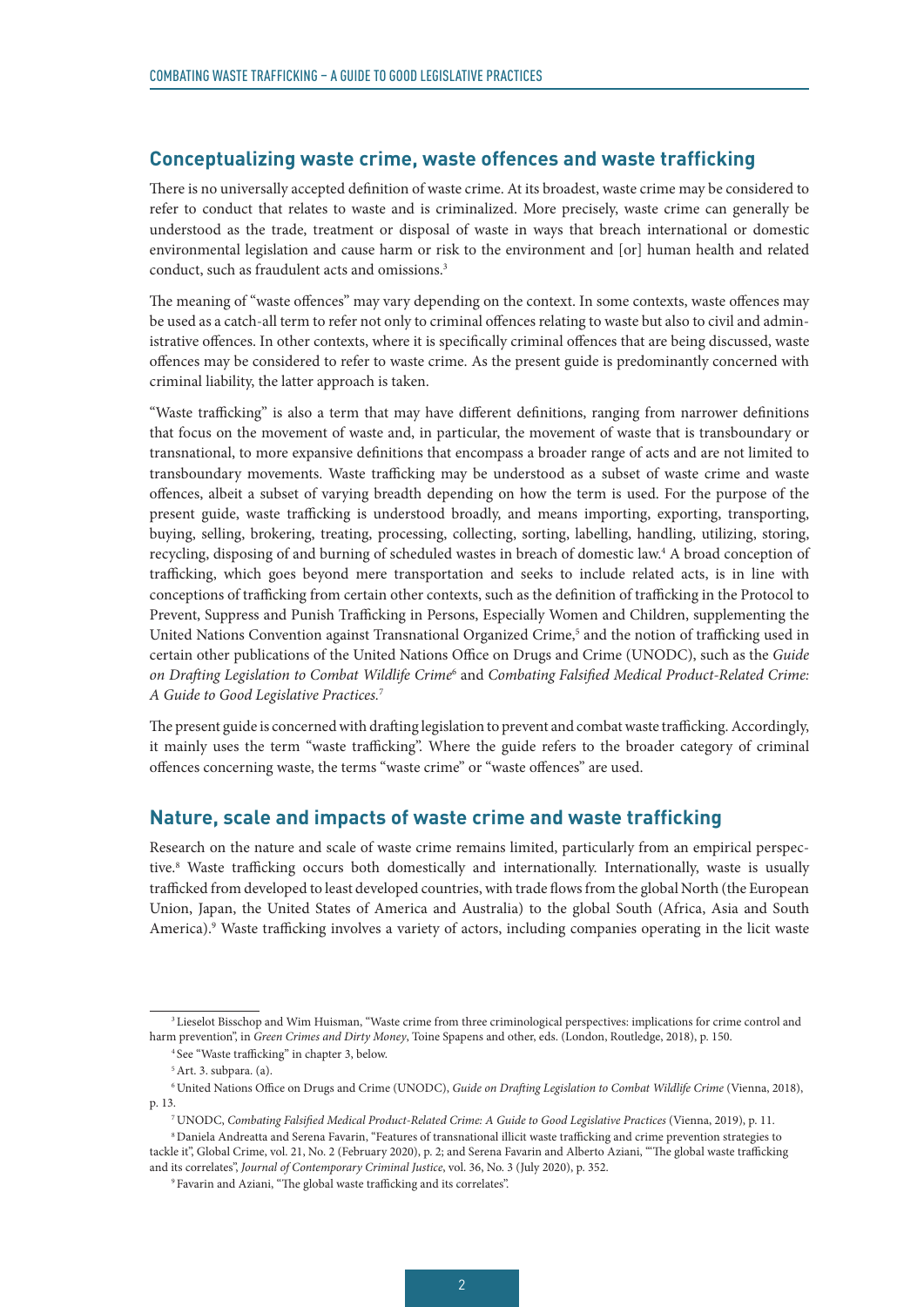<span id="page-10-0"></span>industry and organized criminal groups. Although the exact scale of waste crime is difficult to estimate,<sup>10</sup> waste crime is considered to be one of the most significant crimes that affect the environment.<sup>11</sup>

What is clear is the range of deleterious impacts of waste crime and waste trafficking on the environment, habitats, human and animal life, public health, food security, livelihoods, economies, development and the rule of law. Although the recovery of materials from certain types of waste provides an important means of generating income, particularly in the informal sector, $12$  developing countries and vulnerable populations are the hardest hit by waste crime and waste trafficking, with women, children, indigenous people, persons with disabilities, workers,<sup>13</sup> the poor, migrants and minorities facing the greatest impacts.<sup>14</sup> Waste crime at large hinders progress towards the implementation of the 2030 Agenda for Sustainable Development and the achievement of the Sustainable Development Goals. As a result of the impacts noted above, waste crime threatens, among other goals, the achievement of Sustainable Development Goal 3 (Ensure healthy lives and promote well-being for all at all ages), Sustainable Development Goal 6 (Ensure availability and sustainable management of water and sanitation for all), Sustainable Development Goal 12 (Ensure sustainable consumption and production patterns), Sustainable Development Goal 8 (Promote sustained, inclusive and sustainable economic growth, full and productive employment and decent work for all), Sustainable Development Goal 14 (Conserve and sustainably use the oceans, seas and marine resources for sustainable development), Sustainable Development Goal 15 (Protect, restore and promote sustainable use of terrestrial ecosystems, sustainably manage forests, combat desertification, halt and reverse land degradation and halt biodiversity loss) and Sustainable Development Goal 16 (Promote peaceful and inclusive societies for sustainable development, provide access to justice for all and build effective, accountable and inclusive institutions at all levels).

It is in this context that UNODC has produced the present guide. Subsequent sections of the introduction address the purpose, scope and target audience of the guide and how it can be used.

#### PURPOSE, SCOPE AND TARGET AUDIENCE OF THE GUIDE

The present guide is intended to support States in enacting or strengthening domestic legislation to prevent and combat waste trafficking, in particular through the implementation of the Organized Crime Convention. Accordingly, the guide is primarily intended for policymakers, legislators and the legislative drafters supporting them to enact and strengthen legislation. In addition, it contains discussion and analysis of the issues relating to the implementation of legislative frameworks aimed at preventing and combating waste trafficking by investigators, prosecutors, judges and other actors in the criminal justice system, in particular where those issues should also be considered by policymakers, legislators and legislative drafters. Beyond these groups, the guide may also be useful for criminal justice system actors, academics, civil society and other relevant stakeholders.

In addition to the Organized Crime Convention, the guide also takes into account the provisions of other relevant international instruments, including, notably, the Basel Convention on the Control of Transboundary Movements of Hazardous Waste and Their Disposal.<sup>15</sup> The Basel Convention is introduced in chapter 1,<sup>16</sup>

<sup>10</sup> Lorraine Elliott, "Fighting transnational environmental crime", *Journal of International Affairs*, vol. 66, No. 1, (2012), p. 92; and Jim Baird, Robin Curry and P. Cruz, "An overview of waste crime, its characteristics, and the vulnerability of the EU waste sector", *Waste Management and Research: Journal for Sustainable Circular Economy*, vol. 32, No. 2 (February 2014), pp. 97–98.

<sup>11</sup> UNEP, *The State of Knowledge of Crimes*, p. 1.

<sup>12</sup> UNEP/CHW/OEWG/6/INF/17, para. 12.

<sup>&</sup>lt;sup>13</sup> For an examination of the impacts of waste crime from a labour perspective and the sound management of waste at work, see Karin Lundgren, *The Global Impact of e-Waste: Addressing the Challenge* (Geneva, International Labour Office, Programme on Safety and Health at Work and the Environment, and Sectoral Activities Department, 2012); and International Labour Organization, "The sound management of chemicals and waste in the world of work" (Geneva, 2019).

<sup>14</sup> See A/HRC/36/41, paras. 24–44; A/75/290, paras. 20–48; A/HRC.25/53, paras. 69–78; A/HRC/33/41; and A/HRC/42/41.

<sup>&</sup>lt;sup>15</sup> For a discussion of other relevant international instruments, see chap. 1, "International legal framework".

<sup>&</sup>lt;sup>16</sup> See chap. 1, item "International environmental law".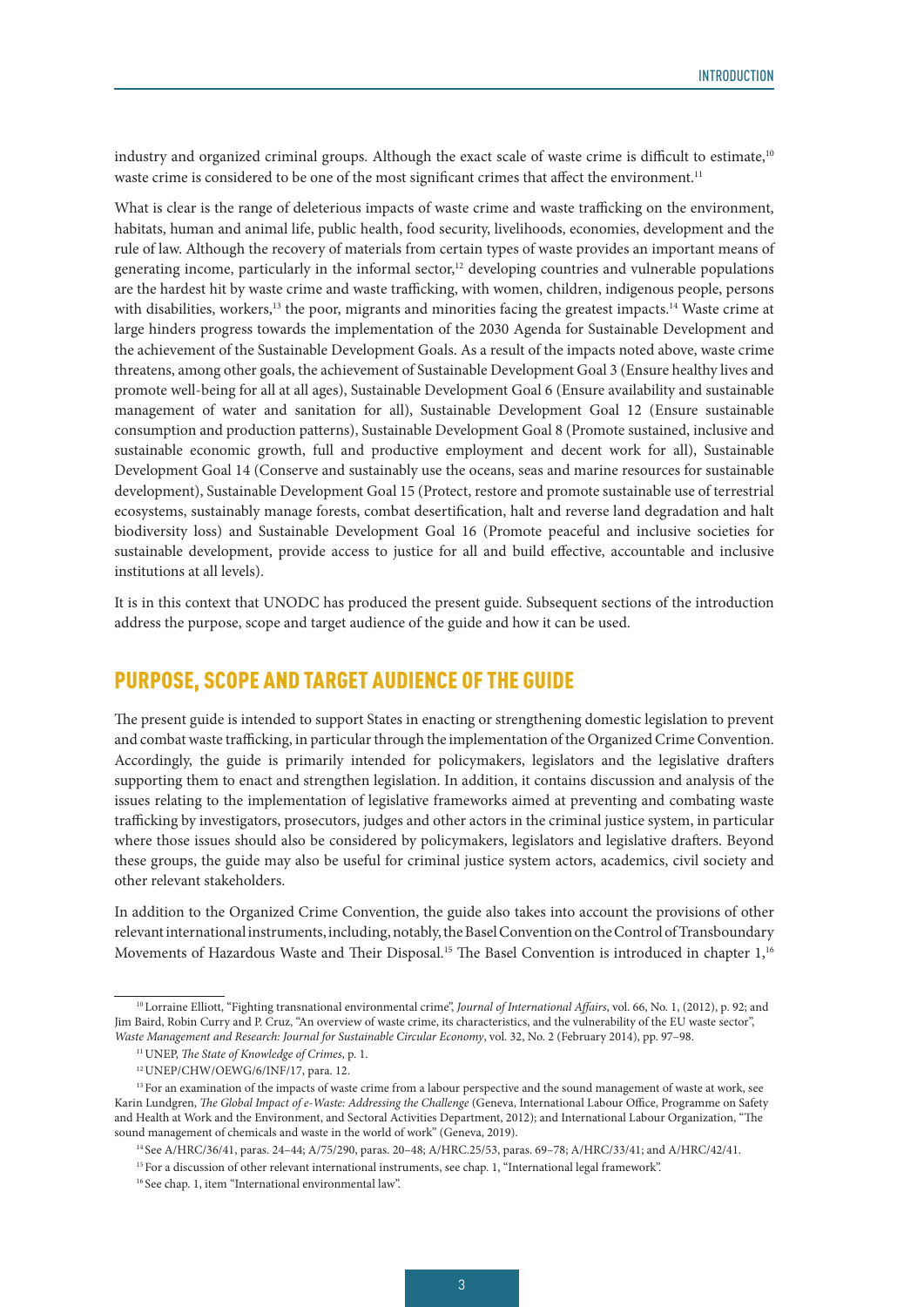<span id="page-11-0"></span>but it is worth briefly noting, in discussing the scope of the guide, that it goes beyond the scope of the Basel Convention in two respects. First, unlike the Basel Convention, the offences covered by the present guide are not limited to transboundary movements of waste. Second, the guide is not limited to the categories of waste covered by the Basel Convention.17 The reason for this approach is to ensure that the guide is comprehensive, addresses all forms of waste trafficking, and supports States to avoid and close gaps in national legislative frameworks.

At the outset, it is worth noting that the guide approaches waste trafficking and the problem of waste broadly, from a criminal justice policy perspective. While criminal justice approaches are a necessary component of a holistic policy response to waste trafficking, they are not – and must not be – the only approaches, as they are not, in and of themselves, sufficient. However, while broader regulatory approaches to waste management are critical to addressing waste trafficking, they are beyond the scope of the present publication and are not addressed herein.

#### HOW TO USE THE GUIDE

States may use the present guide as a tool as they draft, review or amend relevant national legislation to prevent and combat waste trafficking. Because national legislation must be tailored to each State's legal tradition and social, economic, cultural and geographic circumstances, the guide does not provide and should not be seen as providing a "one size fits all" model law that is ready to be introduced into any and all domestic legal systems. Rather, States should adapt the model provisions and the guidance provided to fit local conditions, constitutional principles, legal culture and structures, and existing enforcement arrangements. The guide recommends that States consult with all relevant stakeholders as they engage in the process of drafting, reviewing or amending waste trafficking legislation.

Different States have taken different approaches to establishing waste trafficking offences. Some States have addressed waste trafficking offences in specialized waste or environmental legislation, whereas others have incorporated waste trafficking offences into existing penal codes. States should further ensure that waste trafficking offences and related provisions are harmonized with existing domestic legal systems to avoid the inadvertent creation of loopholes, overlaps or contradictions that inhibit the effectiveness of legislation.

Throughout the model legislative provisions contained in the guide, square brackets are used to indicate particular words or phrases that will need to be specially adapted to the State in question. For example, the guide uses square brackets where model provisions refer to the name of the State, other provisions contained in the guide, other domestic laws, and domestic courts, ministries and competent authorities. The guide also uses square brackets to emphasize situations in which alternative wording is presented to legislative drafters for their consideration.

The guide is divided into eight chapters:

- Chapter 1: General considerations
- Chapter 2: General provisions
- Chapter 3: Offences and liability
- Chapter 4: Investigation
- Chapter 5: International cooperation
- Chapter 6: Prosecution and penalties
- Chapter 7: Protection and assistance
- Chapter 8: National coordination

<sup>&</sup>lt;sup>17</sup> The Basel Convention defines "wastes", broadly, in art. 2, para. 1, but the scope of the wastes that are subject to the Convention is limited by art. 1, including through references categories of waste set out in the annexes to the Convention.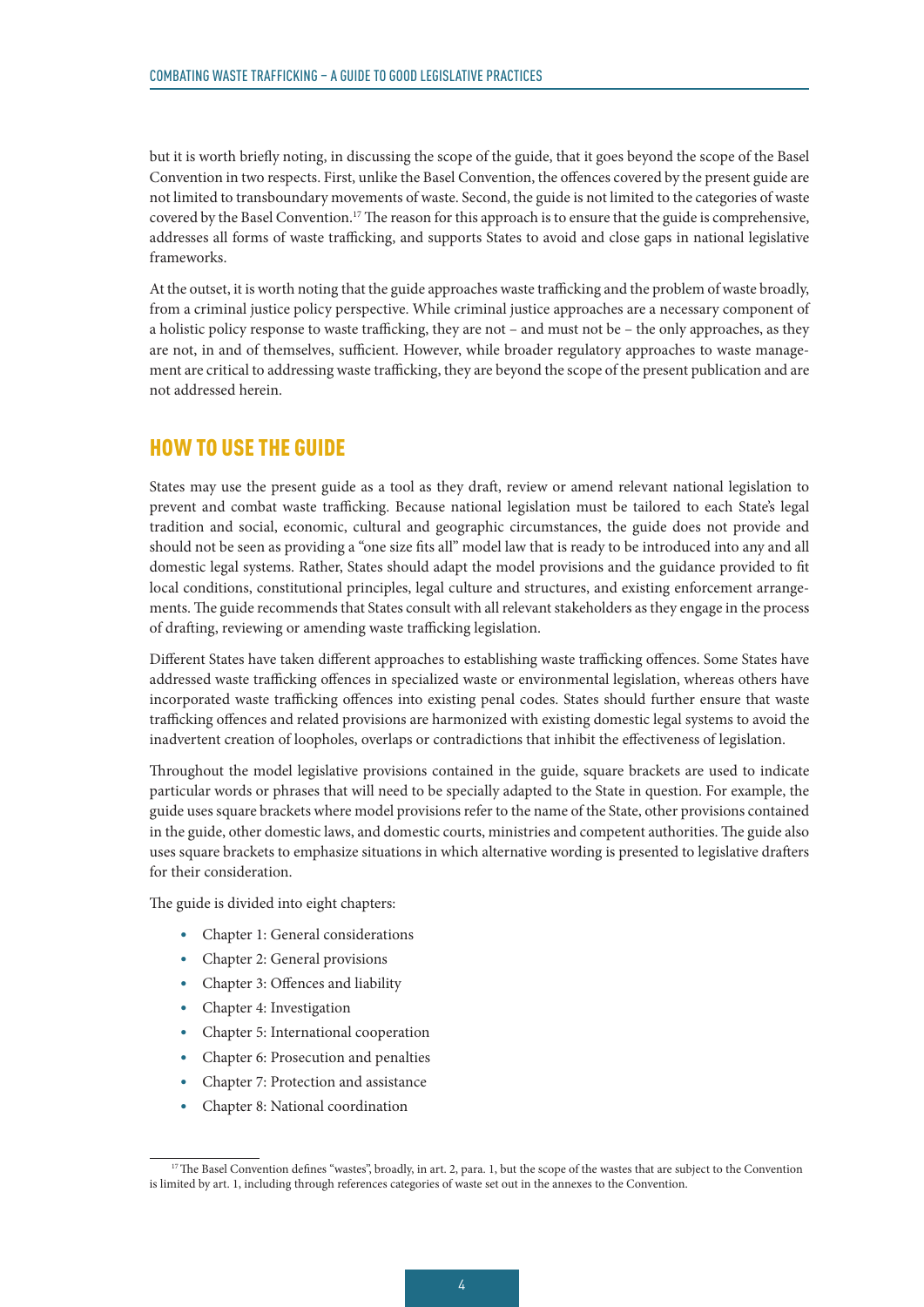Before specific model legislative provisions for combating waste trafficking are presented, chapter 1 sets out some preliminary issues that should be considered by legislators prior to adopting or amending relevant laws. Chapters 2 to 8 include both legislative guidance and model legislative provisions. Model legislative provisions are set out in blue boxes. National legislative examples are also included to show how States have legislated to combat waste trafficking and organized crime in practice. Care has been taken to ensure equitable geographical representation in the domestic legislative examples presented and to reflect the diversity of legal traditions of States.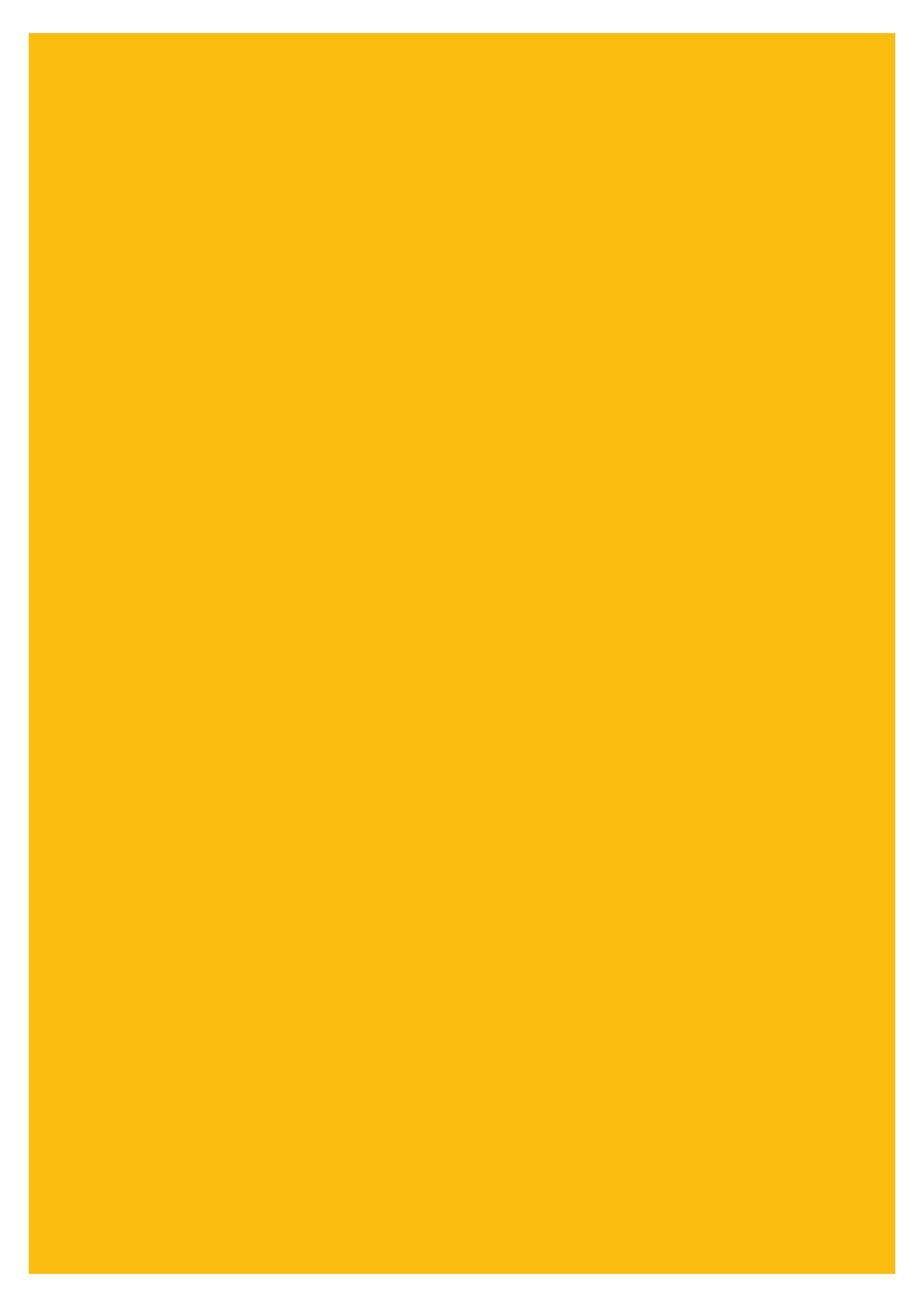# <span id="page-14-0"></span>*Chapter 1.* GENERAL CONSIDERATIONS

Before focusing on specific model legislative provisions for combating waste trafficking, the first chapter of the present guide addresses some general considerations that must be taken into account when drafting or amending legislation to combat waste trafficking. These considerations are the applicable international legal framework, domestic waste management legislation and the need for an appropriate national institutional framework to support the implementation of the legislation.

### INTERNATIONAL LEGAL FRAMEWORK

International law requires States to take certain legislative actions, while also establishing limits on the legislative actions available to States. For example, article 9, paragraph 5, of the Basel Convention requires parties to introduce appropriate national legislation to prevent and punish illegal traffic in waste. Article 5 of the Organized Crime Convention requires that States parties adopt legislative measures to criminalize participation in an organized criminal group. On the other hand, international human rights law prevents States from adopting legislative measures that do not respect the human rights of defendants, victims and the various stakeholders that may be affected by criminal justice measures.

Under international law, when developing legislation to combat waste trafficking, States must take due account of the applicable international legal framework, including international conventions, customary international law and the general principles of law. The present section provides a brief overview of key components of the international legal framework that apply to waste trafficking, and covers the following areas:

- International environmental law
- The international legal framework for combating serious crime
- International human rights law

The obligations of each particular State under international law will necessarily differ, depending, inter alia, on the international and regional treaties to which it is a party. Accordingly, in assessing the applicable international legal framework, States should consider the specific treaties to which they are party, in addition to the guidance contained in the present chapter.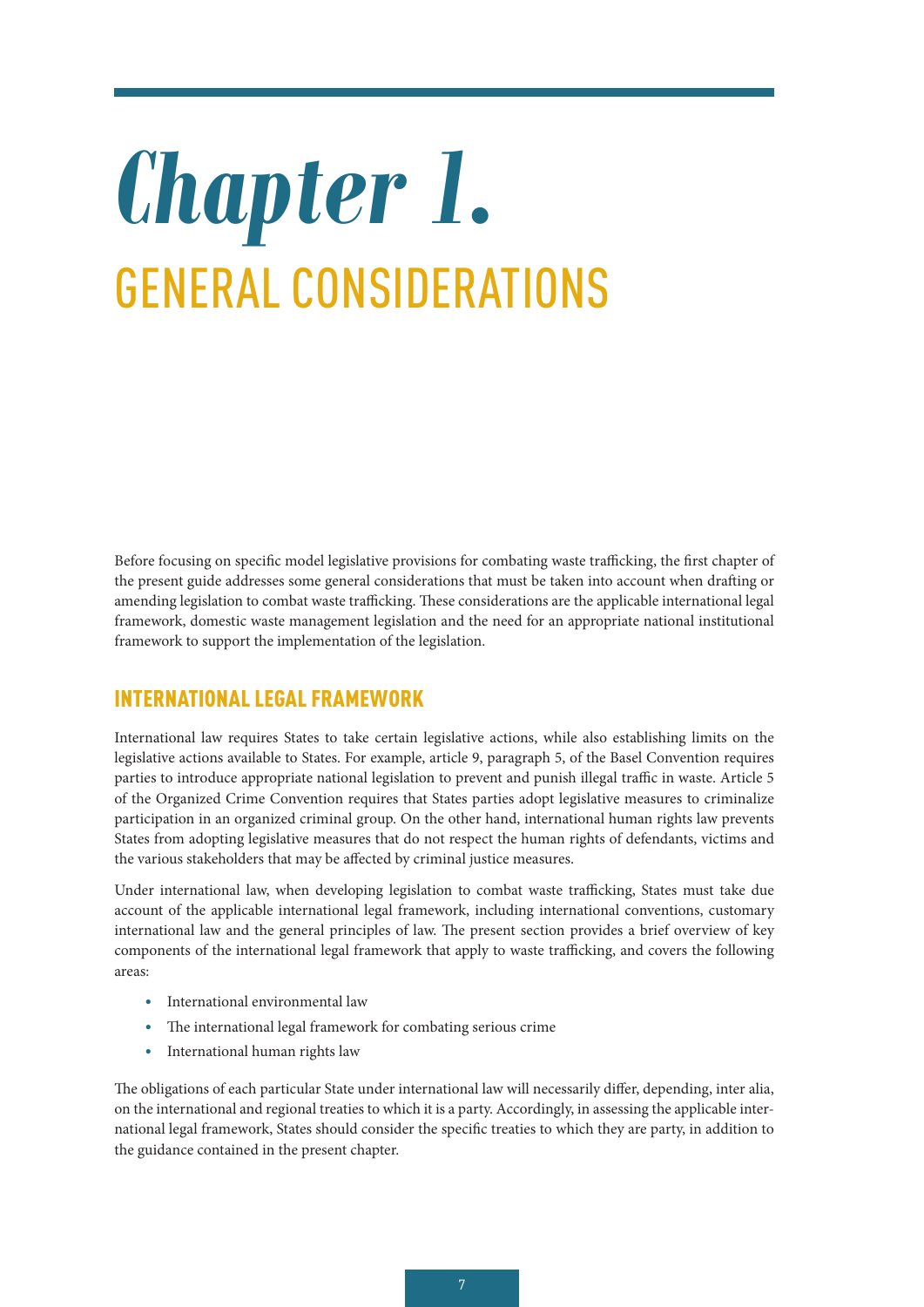#### <span id="page-15-0"></span>**International environmental law**

International environmental law refers to the legal and regulatory framework devised by the community of sovereign States to address global environmental harms.<sup>18</sup> The framework of international environmental law includes, among other sources, a growing number of international treaties as well as non-binding declarations and resolutions. In the present section, relevant sources of international environmental law are discussed before considering relevant principles of international environmental law.

#### *Relevant sources of international environmental law*

The sources of international environmental law are various, and a comprehensive account and taxonomy of these sources is beyond the scope of the present publication.<sup>19</sup> Nevertheless, this section brings to the attention of readers several key sources of international environmental law relevant to developing legislation to combat waste trafficking. These sources include both instruments specifically addressing waste and general instruments of international environmental law.

The principal international agreement of relevance to waste trafficking is the Basel Convention on the Control of Transboundary Movements of Hazardous Wastes and their Disposal. It was adopted on 22 March 1989 and entered into force on 5 May 1992. At the time of writing, the Basel Convention had 189 parties, reflecting near-universal adherence. A 2016 publication of the United Nations Environment Programme (UNEP) noted that the "overarching objective of the Basel Convention is to protect human health and the environment against the adverse effects of inappropriate management and transboundary movements of hazardous wastes".20

The Basel Convention establishes a procedure known as "prior informed consent", under which parties are required to prohibit or refrain from permitting the export of hazardous and other wastes to an importing State if the importing State has not given its consent in writing to the specific import, $21$  where the latter State has not prohibited the import of such wastes outright.<sup>22</sup> Consent is also required from any transit State, unless the transit State has dispensed with the requirement.<sup>23</sup> The Basel Convention considers illegal traffic in hazardous and other wastes to be criminal<sup>24</sup> and requires parties to introduce appropriate legislative measures to prevent and punish illegal traffic and to cooperate with each other to this end.25 Parties are also obliged to take appropriate measures to ensure that the generation of hazardous and other wastes in their territory is reduced to a minimum<sup>26</sup> and to ensure the availability of adequate disposal facilities for the environmentally sound management<sup>27</sup> of hazardous and other wastes.<sup>28</sup> Parties must further ensure that the transboundary movement of hazardous and other wastes is reduced to the minimum consistent with the environmentally sound and efficient management of such wastes,<sup>29</sup> and are obliged to prevent the export or

<sup>18</sup> Lavanya Rajamani and Jacqueline Peel, "International environmental law: changing context, emerging trends and expanding frontiers", in *The Oxford Handbook of International Environmental Law*, 2nd ed., Lavanya Rajamani and Jacqueline Peel, eds. (Oxford, Oxford University Press, 2021), p. 2.

<sup>19</sup> For an introduction to the sources of international environmental law, see Catherine Redgwell, "Sources of international environmental law: formality and informality in the dynamic evolution of international environmental law norms", in *The Oxford Handbook of Sources of International Law*, Samantha Besson and Jean d'Aspremont, eds. (Oxford, Oxford University Press, 2017).

<sup>20</sup> Ieva Rucevska and others, *Waste Crime – Waste Risks: Gaps in Meeting the Global Waste Challenge – A Rapid Response Assessment*. (Nairobi, UNEP, 2015), p. 11.

<sup>21</sup> Basel Convention, art. 4, para. 1 (c). The prior informed consent procedure is given further detail by art. 6.

<sup>&</sup>lt;sup>22</sup> Ibid., art. 4, para. 1 (a)–(c).

<sup>&</sup>lt;sup>23</sup> Ibid., art. 6, para. 4.

<sup>24</sup> Ibid., art. 4, para. 3.

<sup>&</sup>lt;sup>25</sup> Ibid., art. 9, para. 5. See also art. 4, para. 4. For the meaning of "illegal traffic" for the purposes of the Basel Convention, see art. 9, para. 1.

<sup>26</sup> Basel Convention, art. 4, para. 2 (a).

<sup>&</sup>lt;sup>27</sup> Art. 2, para. 8, of the Basel Convention defines environmentally sound management as "taking all practicable steps to ensure that hazardous wastes or other wastes are managed in a manner which will protect human health and the environment against the adverse effects which may result from such wastes".

<sup>&</sup>lt;sup>28</sup> Basel Convention, art. 4, para. 2 (b).

<sup>29</sup> Ibid., art. 4, para. 2 (d).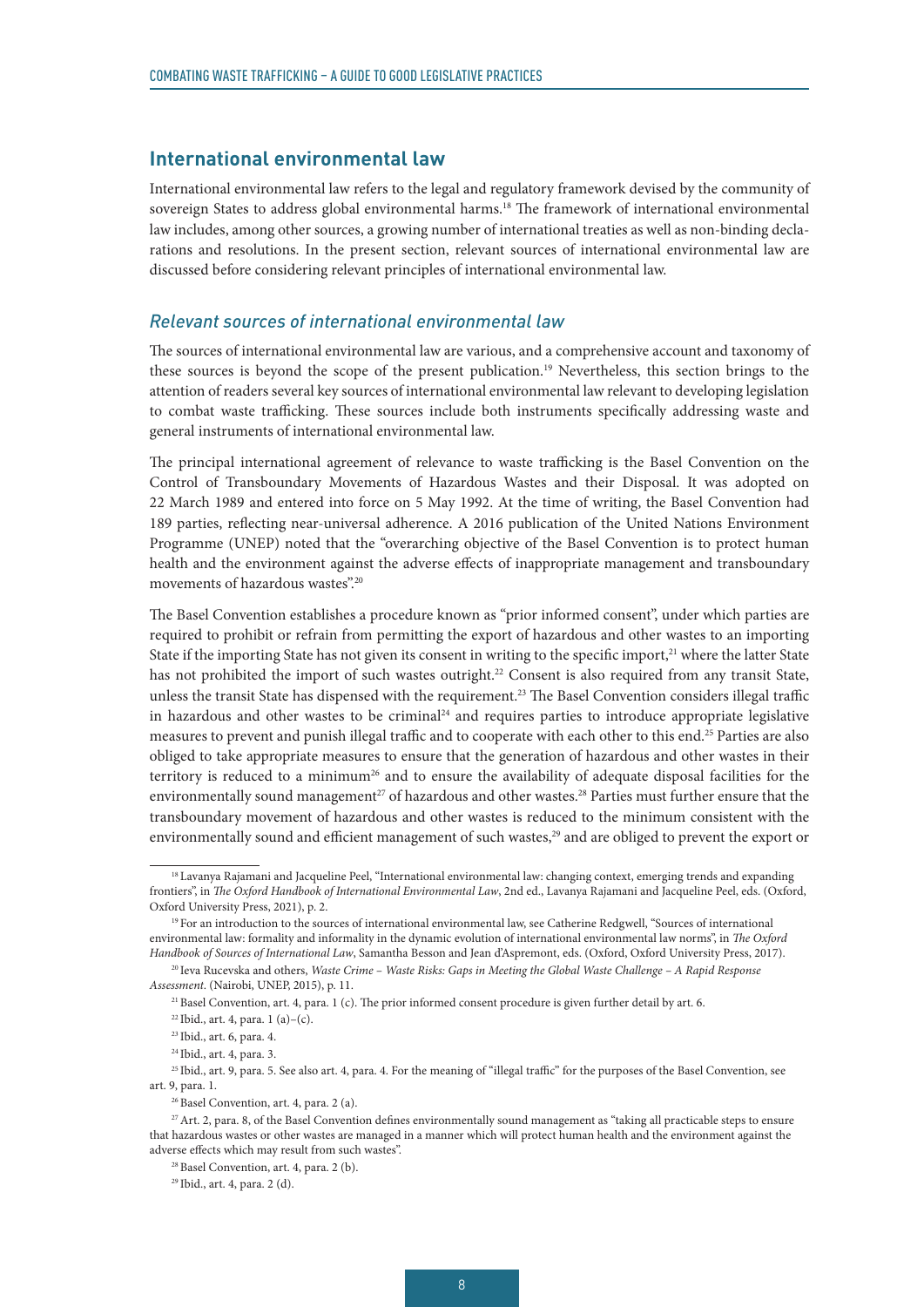import of hazardous and other wastes where they have reason to believe that they will not be managed in an environmentally sound manner.<sup>30</sup> An amendment to the Convention (the Ban Amendment), which was originally adopted on 22 September 1995 and entered into force on 5 December 2019, requires parties listed in annex VII (at the time of writing, members of the Organisation for Economic Co-operation and Development (OECD), members of the European Union and Liechtenstein) to prohibit all transboundary movements of hazardous wastes destined for disposal in non-annex VII States, and also to prohibit all transboundary movements of hazardous wastes covered by article 1, paragraph 1 (a), of the Convention<sup>31</sup> and destined for reuse, recycling or recovery operations in non-annex VII States.<sup>32</sup>

In addition to the Basel Convention, States legislating to address waste trafficking should take into account the relevant provisions of international agreements regulating specific forms of waste, as well as any applicable regional instruments concerning waste. Regional instruments include the Bamako Convention on the Ban of the Import into Africa and the Control of Transboundary Movement and Management of Hazardous Wastes within Africa, adopted by the Council of Ministers of the Organization of African Unity (now known as the African Union); the Convention to Ban the Importation into Forum Island Countries of Hazardous and Radioactive Wastes and to Control the Transboundary Movement and Management of Hazardous Wastes within the South Pacific Region (Waigani Convention), adopted by Governments in the South Pacific following negotiations in the Pacific Islands Forum; and Directive 2008/98/EC of the European Parliament and of the Council of 19 November 2008 on waste and repealing certain Directives, adopted by the European Union.

At the international level, there are also several instruments regulating specific forms of waste that legislators should take into account. These include the Rotterdam Convention on the Prior Informed Consent Procedure for Certain Hazardous Chemicals and Pesticides in International Trade, the Stockholm Convention on Persistent Organic Pollutants and the Minamata Convention on Mercury.

These international and regional instruments concerning waste must be considered against the backdrop of a body of general principles of international environmental law. These principles have been developed through instruments such as the Declaration of the United Nations Conference on the Human Environment, adopted by the United Nations Conference on the Human Environment in Stockholm on 16 June 1972, and the Rio Declaration on Environment and Development, adopted at the United Nations Conference on Environment and Development in Rio de Janeiro, Brazil, on 13 June 1992. The Rio Declaration, while not an exhaustive statement of the principles of international law contained in the Stockholm Declaration, is nevertheless of particular significance under international environmental law as "the only international instrument adopted by consensus that brings together, around a common backbone, most foundational principles of international environmental law…placing them in a developmental perspective…in an attempt to conciliate them with socioeconomic development".<sup>33</sup> In the next section of this chapter, several of the most important principles relevant to waste trafficking are discussed.

#### *Relevant principles of international environmental law*

Underpinning multilateral environmental agreements such as the Basel Convention and international environmental law more broadly, are a number of general principles. These principles are also relevant to domestic legislation and should be duly taken into account by legislators in developing and amending legislation to combat waste trafficking. This section of the legislative guide considers several of the principles that are most

<sup>30</sup> Ibid., art. 4, para. 2 (e) and (g).

<sup>&</sup>lt;sup>31</sup> This includes wastes considered as hazardous by the Basel Convention but does not cover wastes that are only considered as hazardous by the domestic legislation of the Party of export, import or transit, not by the Convention.

<sup>32</sup> Basel Convention, art. 4A. See also Secretariat of the Basel Convention, Countries, Ban Amendment, "Amendment to the Basel Convention on the Control of Transboundary Movements of Hazardous Wastes and their Disposal", accessible at [www.basel.int](http://www.basel.int).

<sup>33</sup> Jorge E. Viñuales, "The Rio Declaration on Environment and Development: preliminary study", in *The Rio Declaration on Environment and Development: A Commentary*, Jorge Viñuales, ed. (Oxford, Oxford University Press, 2015), p. 60.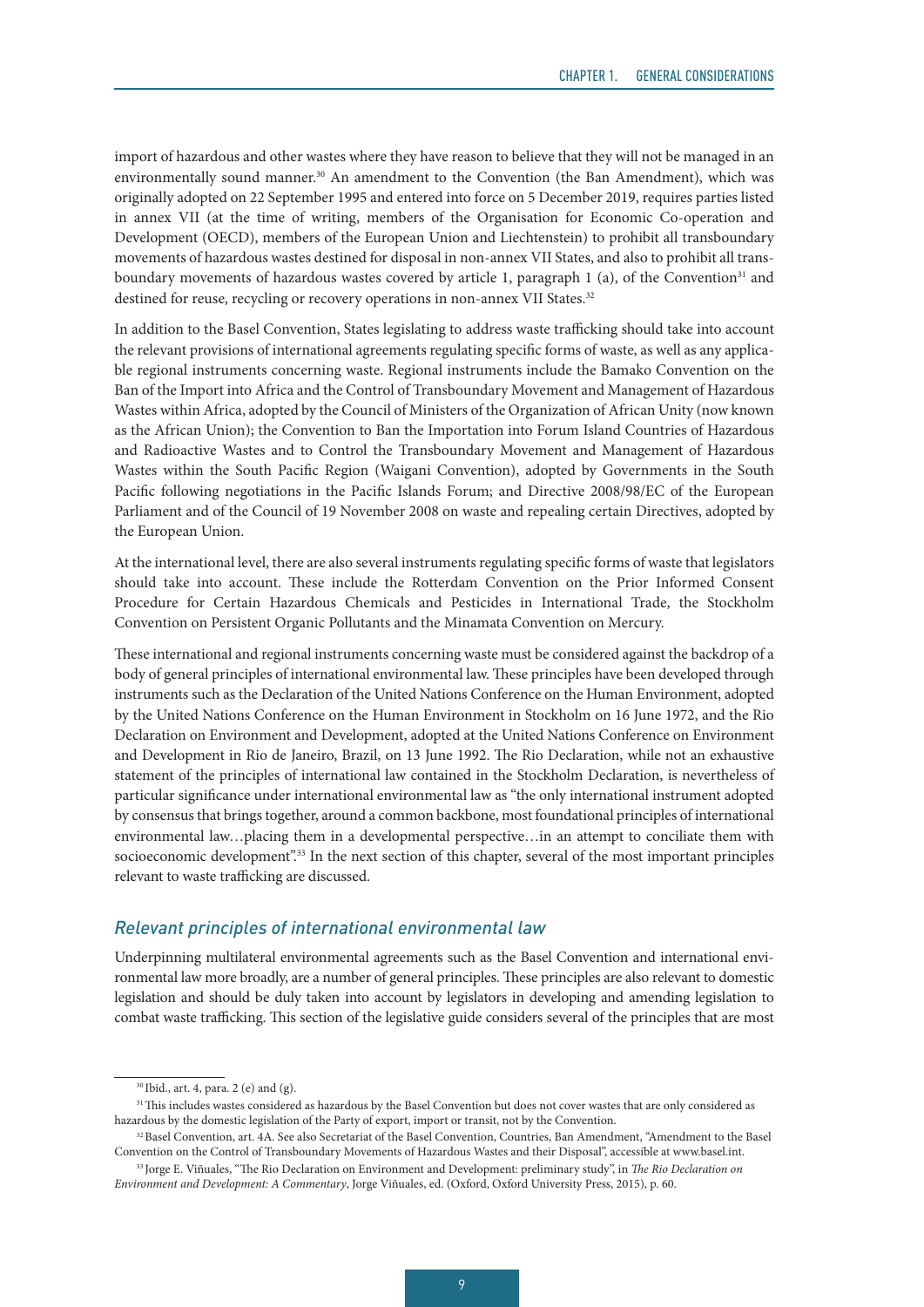relevant to waste trafficking legislation. They are divided into general principles and principles that specifically concern waste management.

The discussion of each of these principles is not intended to suggest that each has the same status under international law. Rather, these principles are discussed alongside each other as each enjoys broad support from States through their embodiment in relevant instruments and their reflection in State practice. They represent general considerations that States, at a minimum, should take into account when developing and amending legislation to prevent and combat waste trafficking. Where the principles are embodied in treaty obligations or reflected in customary international law, States must take them into account.

#### General principles of international environmental law

International environmental law recognizes a number of general principles. They are general "in the sense that they are potentially applicable to all members of the international community across the range of activities that they carry out or authorise and in respect of the protection of all aspects of the environment".<sup>34</sup> The present section discusses several principles that are of particular relevance for the development and amendment of waste trafficking legislation. They are the no-harm principle, the principle of preventive action, the precautionary principle, the polluter pays principle, the principle of cooperation and the principles of access to information, access to justice and public participation.

#### No-harm principle

Principle 21 of the Stockholm Declaration and principle 2 of the Rio Declaration, which represent one expression of the no-harm principle, state that States have "the responsibility to ensure that activities within their jurisdiction or control do not cause damage to the environment of other States or of areas beyond the limits of national jurisdiction". The no-harm principle has been referred to, incorporated in or reflected in a number of treaties and resolutions concerning the environment and is recognized under customary international law.35 In its advisory opinion on the legality of the threat or use of nuclear weapons, the International Court of Justice held that the existence of the general obligation of States to ensure that activities within their jurisdiction and control respect the environment of other States or of areas beyond national control is now part of the corpus of international law relating to the environment.<sup>36</sup>

The no-harm principle underpins international and regional instruments regulating waste management, such as the Basel Convention. The preamble to the Basel Convention notes that the parties to the Convention were, among other things, "[a]ware of the risk of damage to human health and the environment caused by hazardous wastes and other wastes and the transboundary movement thereof" and "[d]etermined to protect, by strict control, human health and the environment against the adverse effects which may result from the generation and management of hazardous wastes and other wastes".

#### Principle of prevention

The principle of prevention is closely related to the no-harm principle and requires that States take appropriate steps to prevent damage to the environment and otherwise "reduce, limit or control activities that might cause or risk such damage".<sup>37</sup> In the Pulp Mills case, the International Court of Justice held that the principle of prevention, as a customary rule, has its origins in the due diligence that is required of a State in its territory".38 It went on to hold the following:

<sup>34</sup> Philippe Sands and others, *Principles of International Environmental Law*, 4th ed. (Cambridge, Cambridge University Press, 2018), p. 198.

<sup>35</sup> Ibid., pp. 208–210.

<sup>&</sup>lt;sup>36</sup> Legality of the Threat or Use of Nuclear Weapons, Advisory Opinion, I.C.J Reports 1996, p. 226, para. 29.

<sup>37</sup> Sands and others, *Principles of International Environmental Law*, p. 211.

<sup>38</sup> *Pulp Mills on the River Uruguay (Argentina v. Uruguay), Judgment, I.C.J. Reports 2010*, p. 14, para. 101.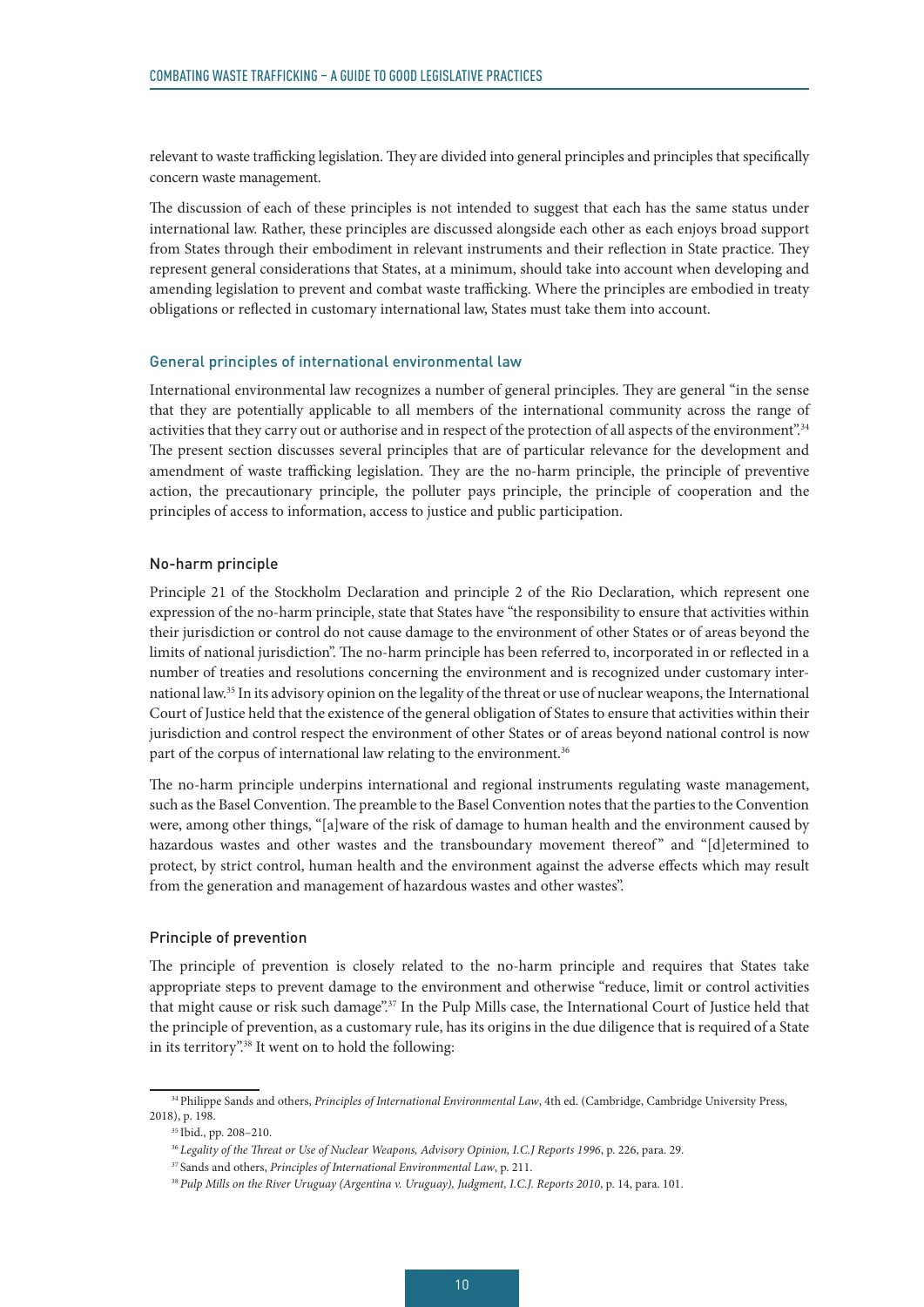It is an obligation which entails not only the adoption of appropriate rules and measures, but also a certain level of vigilance in their enforcement and the exercise of administrative control applicable to public and private operators, such as the monitoring of activities undertaken by such operators, to safeguard the rights of the other party.39

Likewise, article 3 of the International Law Commission draft articles on Prevention of Transboundary Harm from Hazardous Activities reads: "The State of origin shall take all appropriate measures to prevent significant transboundary harm or at any event to minimize the risk thereof."

The principle of prevention, like the no-harm principle, underpins international and regional instruments regulating waste management, such as the Basel Convention. Aware of the risk of damage to human health and the environment caused by hazardous and other wastes and the transboundary movement thereof,<sup>40</sup> article 9, paragraph 5, of the Basel Convention requires that each party introduces appropriate domestic legislation to prevent and punish illegal traffic of hazardous and other wastes. The principle of prevention is also evident throughout the other provisions of the Basel Convention, such as the obligation to take appropriate measures to ensure that the generation of hazardous and other wastes is reduced to a minimum.<sup>41</sup>

Beyond requiring States to take steps to prevent transboundary environmental harm, the principle of prevention, some commentators argue, also entails an obligation for States to prevent environmental harm within their own jurisdictions.<sup>42</sup>

#### Precautionary principle

The precautionary principle seeks to ensure that a lack of full scientific certainty does not preclude taking effective action to prevent environmental harm. Principle 15 of the Rio Declaration, which reflects the core of the precautionary principle,<sup>43</sup> states the following:

In order to protect the environment, the precautionary approach shall be widely applied by States according to their capabilities. Where there are threats of serious or irreversible damage, lack of full scientific certainty shall not be used as a reason for postponing cost-effective measures to prevent environmental degradation.

The precautionary principle "calls for action at an early stage in response to threats of environmental harm, including in situations of scientific uncertainty. Applying the principle means giving the benefit of the doubt to the environment".44

The precautionary principle underpins, whether expressly or implicitly, numerous international and regional environmental agreements. The preamble to the Stockholm Convention acknowledges that "precaution underlies the concerns of all the Parties and is embedded within [the] Convention". Article 1 of the Stockholm Convention expresses the objective of the Convention in the context of the precautionary approach, and expressly refers to principle 15 of the Rio Declaration. The precautionary principle is also expressly referred to in the Bamako Convention. Article 4, paragraph 3 (f), which also embodies the principle of prevention, provides the following:

Each Party shall strive to adopt and implement the preventive, precautionary approach to pollution problems which entails, inter alia, preventing the release into the environment of substances which may cause harm to humans or the environment without waiting for scientific proof regarding such

<sup>39</sup> Ibid., para. 197.

<sup>40</sup> Basel Convention, preamble.

<sup>41</sup> Basel Convention, art. 4, para. 2 (a). See also Cairo Guidelines and Principles for the Environmentally Sound Management of Hazardous Wastes (UNEP/GC.14/17, annex II, part II, para. 7).

<sup>42</sup> Sands and others, *Principles of International Environmental Law*, p. 212.

<sup>43</sup> Ibid., p. 230.

<sup>44</sup> Arie Trouwborst, "Prevention, precaution, logic and law: the relationship between the precautionary principle and the preventative principle in international law and associated questions", *Erasmus Law Review*, vol. 2, No. 2 (November 2009), p. 108.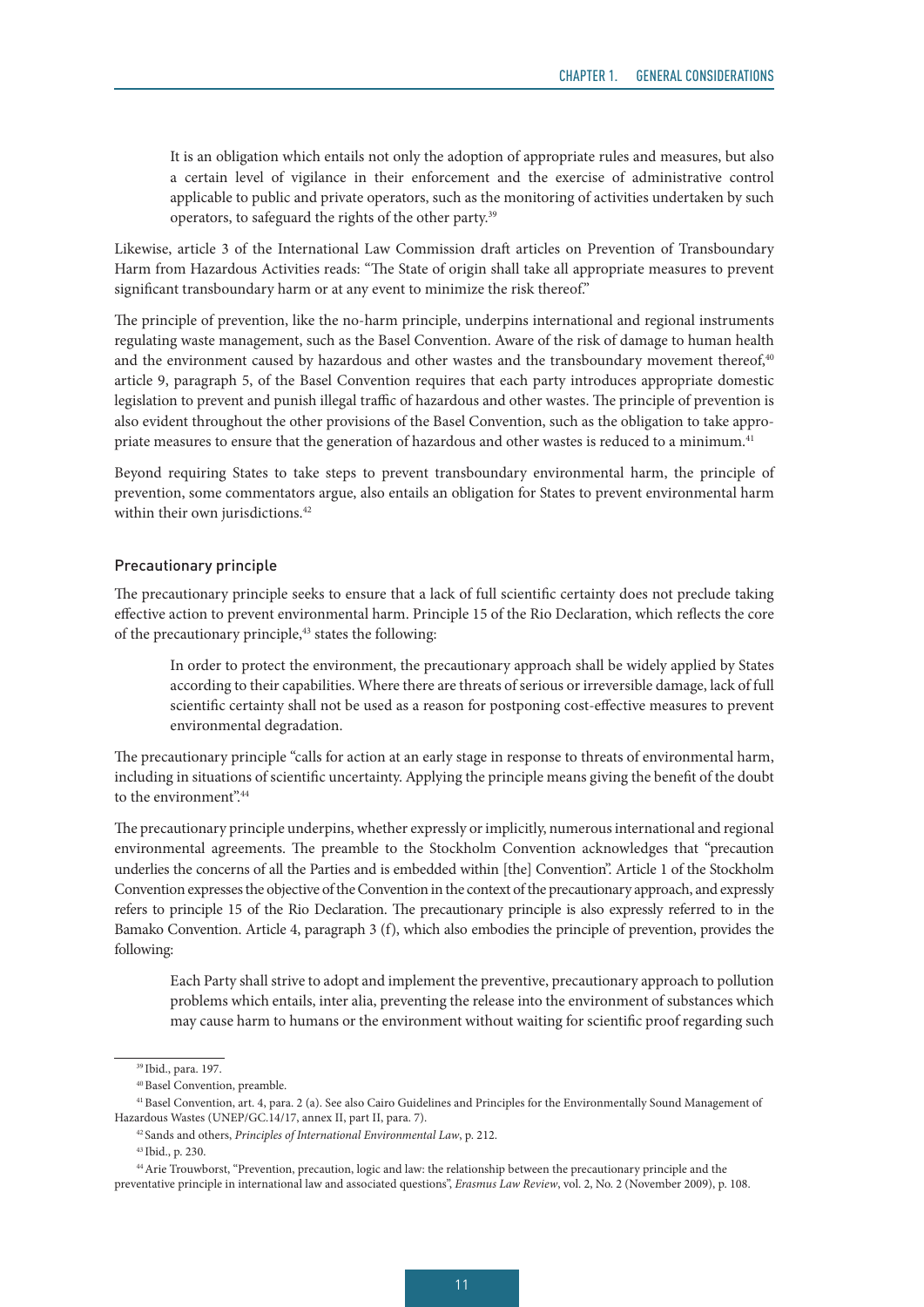harm. The Parties shall cooperate with each other in taking the appropriate measures to implement the precautionary principle to pollution prevention through the application of clean production methods […]

The formulation of the precautionary principle in the Bamako Convention is noteworthy because, unlike principle 15 of the Rio Declaration, it does not require that there be a threat of "serious" or "irreversible" damage for the principle to apply and requires a lower level of scientific certainty before action is required.<sup>45</sup>

While the status of the principle is contested, some courts and commentators have argued that the precautionary principle is sufficiently supported by State practice to conclude that it has customary status under international law. Thus, Sands and Peel write the following:

The legal status of the precautionary principle…continues to evolve. There is certainly sufficient evidence of state practice to support the conclusion that the principle, as elaborated in Principle 15 of the Rio Declaration and various international conventions, has now received sufficiently broad support to allow a strong argument to be made that it reflects a principle of customary law, and that within the context of the European Union it has now achieved customary status, without prejudice to the precise consequences of its application in any given case. Although the ICJ and a WTO panel have declined to state that the principle has a customary international law status, the ITLOS Seabed Disputes Chamber has, in effect, reached that conclusion.<sup>46</sup>

#### Polluter pays principle

The polluter pays principle refers to the principle that the costs of pollution should be borne by the natural or legal person responsible for causing the pollution. The polluter pays principle is expressed in principle 16 of the Rio Declaration by the following language:

National authorities should endeavour to promote the internalization of environmental costs and the use of economic instruments, taking into account the approach that the polluter should, in principle, bear the costs of pollution, with due regard to the public interest and without distorting international trade and investment.

The polluter pays principle, while not expressly referred to in the Basel Convention, forms part of the backdrop of international environmental law against which the Basel Convention and other relevant agreements must be read. The polluter pays principle is, moreover, reflected in the Protocol on Liability and Compensation for Damage Resulting from Transboundary Movements of Hazardous Wastes and their Disposal (Basel Protocol) (not yet in force).

#### Principle of cooperation

The principle of cooperation between States is another fundamental principle of international environmental law. Principle 24 of the Stockholm Declaration states the following:

International matters concerning the protection and improvement of the environment should be handled in a cooperative spirit by all countries, big and small, on an equal footing. Co-operation through multilateral or bilateral arrangements or other appropriate means is essential to effectively control, prevent, reduce and eliminate adverse environmental effects resulting from activities conducted in all spheres, in such a way that due account is taken of the sovereignty and interests of all States.

<sup>45</sup> Sands and others, *Principles of International Environmental Law*, p. 232.

<sup>46</sup> Ibid., pp. 239–240.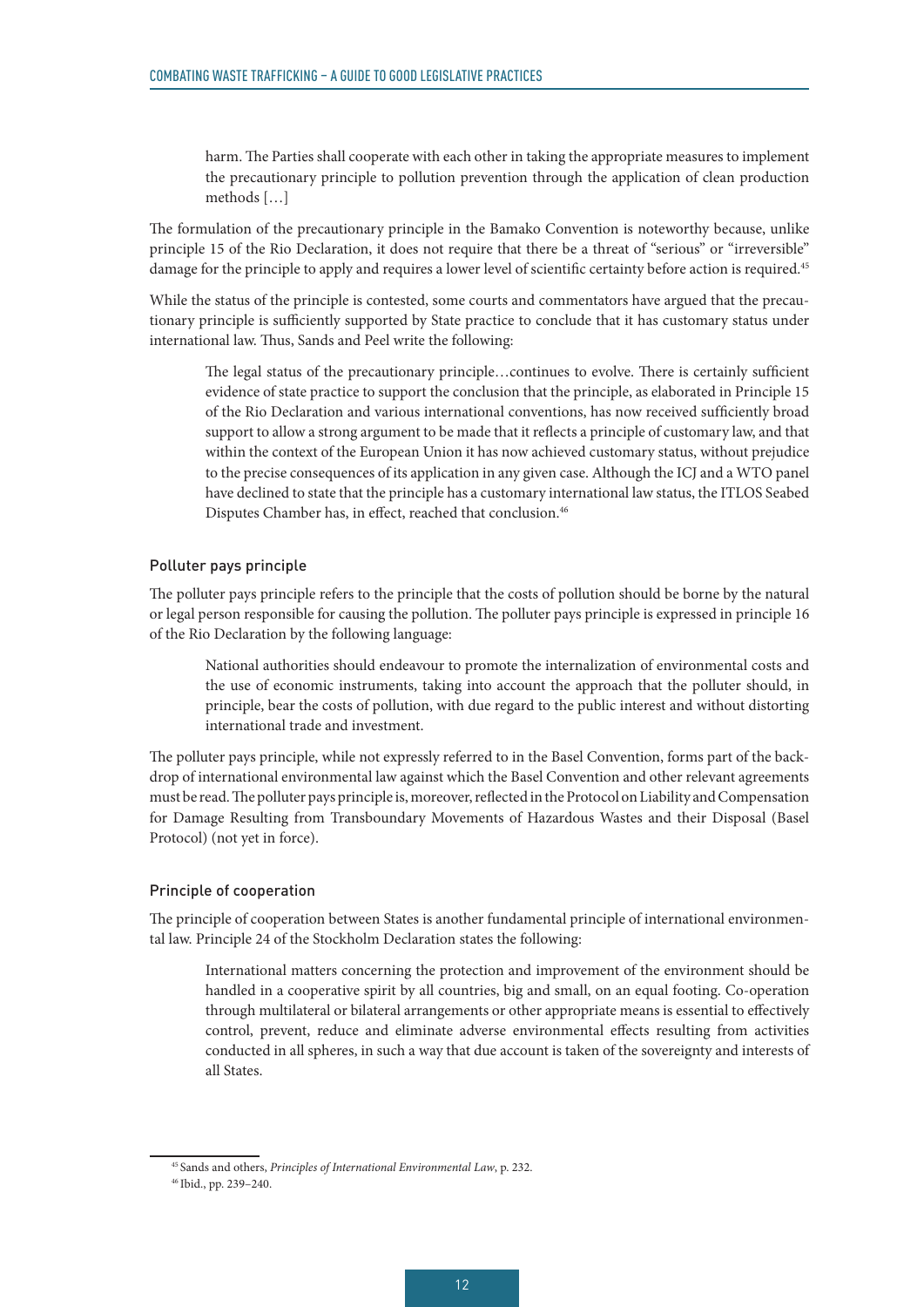Principle 27 of the Rio Declaration states the following:

States and people shall cooperate in good faith and in a spirit of partnership in the fulfilment of the principles embodied in this Declaration and in the further development of international law in the field of sustainable development.

Of particular relevance to addressing waste trafficking, principle 14 of the Rio Declaration further states the following:

States should effectively cooperate to discourage or prevent the relocation and transfer to other States of any activities and substances that cause severe environmental degradation or are found to be harmful to human health.

The principle of cooperation underpins international and regional agreements concerning waste, including the Basel Convention. Article 10 of the Basel Convention provides that parties to the Convention shall cooperate with each other in order to improve and achieve environmentally sound management of hazardous wastes and other wastes and sets out several more specific obligations to this end. It further requires parties to employ appropriate means to cooperate in order to assist developing countries in the fulfilment of their general obligations under the Convention.47 Article 9 contains a specific obligation for parties to cooperate with a view to preventing and punishing waste trafficking.<sup>48</sup> The principle of cooperation is closely related to the Convention's prior informed consent procedure and is reflected in several other provisions of the Convention, $49$  including those on information-sharing. $50$ 

#### Access to information, public participation and access to justice

Since at least the 1990s, the importance of access to information, public participation and access to justice as principles of international environmental law has continued to grow. These three related principles are recognized in principle 10 of the Rio Declaration, which states the following:

Environmental issues are best handled with the participation of all concerned citizens, at the relevant level. At the national level, each individual shall have appropriate *access to information* concerning the environment that is held by public authorities, including information on hazardous materials and activities in their communities, and the opportunity to *participate in decision-making processes*. States shall facilitate and encourage public awareness and participation by making information widely available. Effective *access to judicial and administrative proceedings*, including redress and remedy, shall be provided.<sup>51</sup>

Since the adoption of the Rio Declaration, provisions on public participation have been included in almost all international environmental treaties.<sup>52</sup>

The principles of access to information, public participation and access to justice (access rights) are further developed in international and regional instruments such as the Convention on Access to Information, Public Participation in Decision-Making and Access to Justice in Environmental Matters (Aarhus Convention), adopted under the auspices of the Economic Commission for Europe, and the Regional Agreement on Access to Information, Public Participation and Justice in Environmental Matters in Latin America and the Caribbean ([Escazú Agreement\)](https://treaties.un.org/pages/ViewDetails.aspx?src=TREATY&mtdsg_no=XXVII-18&chapter=27&clang=_en), adopted under the auspices of the Economic Commission for Latin America and the Caribbean. The language of the Escazú Agreement, in recognizing access to

<sup>47</sup> Basel Convention, art. 10, para. 3.

<sup>48</sup> Ibid., art. 9, para. 5.

<sup>49</sup> See, for example, Basel Convention, arts. 4, para. 2 (h), 5–6 and 11.

<sup>50</sup> Basel Convention, art. 13.

<sup>51</sup> Emphasis added.

<sup>52</sup> Jonas Ebbesson, "Public participation", in *The Oxford Handbook of International Environmental Law*, p. 354.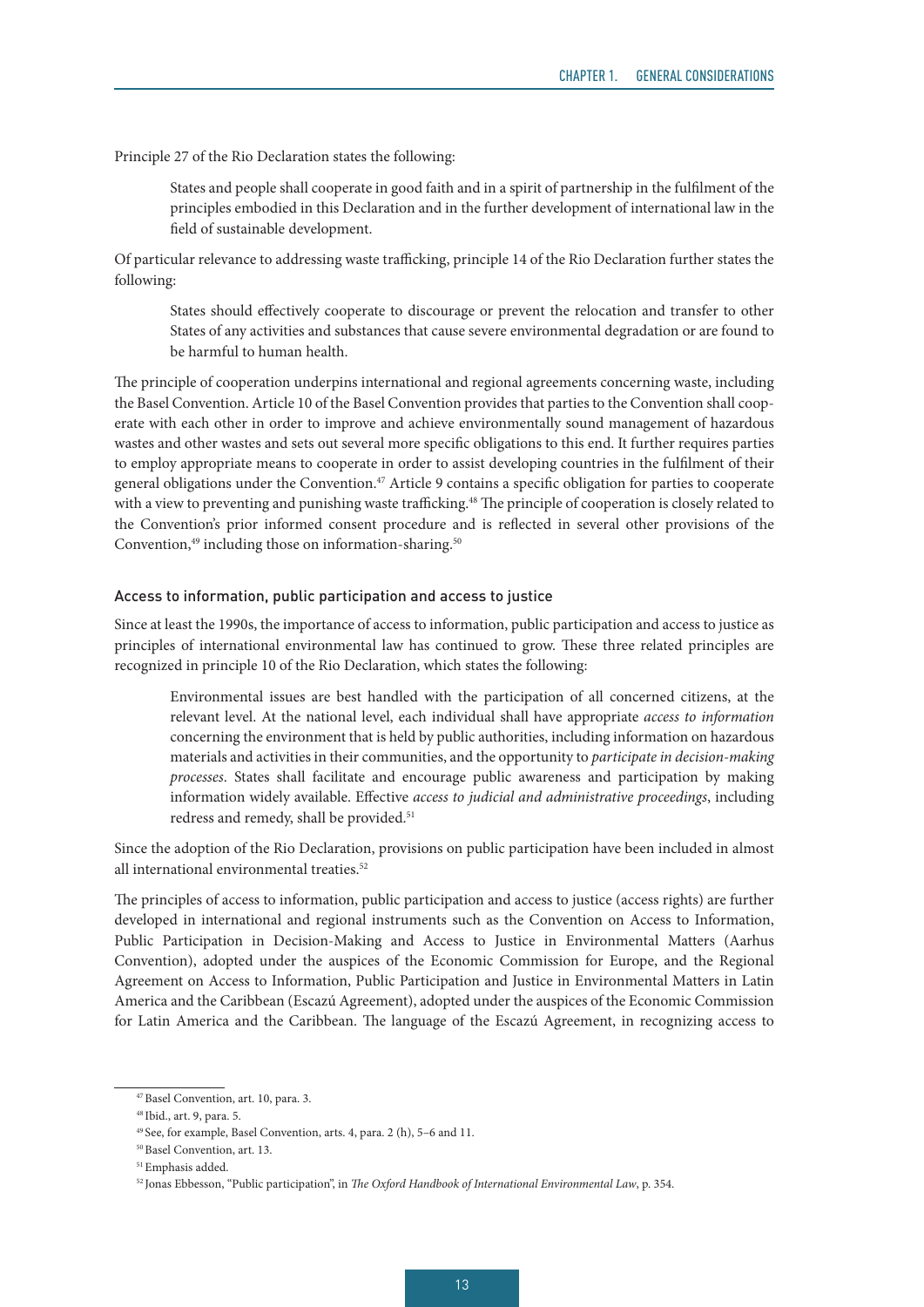information, public participation and access to justice as human rights, highlights the close link between these principles and international human rights law.

#### **ENVIRONMENTAL IMPACT ASSESSMENTS AND STRATEGIC ENVIRONMENTAL ASSESSMENTS AS TOOLS FOR THE IMPLEMENTATION OF ACCESS RIGHTS**

The principles of access to information, public participation and access to justice are also inherent in impact assessment processes, which are tools allowing for informed and participatory environmental decision-making. Principle 17 of the Rio Declaration reads: "Environmental impact assessment, as a national instrument, shall be undertaken for proposed activities that are likely to have a significant adverse impact on the environment and are subject to a decision of a competent national authority."*<sup>a</sup>* In the Pulp Mills on the River Uruguay case, the International Court of Justice held that "it may now be considered a requirement under general international law to undertake an environmental impact assessment where there is a risk that the proposed industrial activity may have a significant adverse impact in a transboundary context, in particular, on a shared resource".*<sup>b</sup>* Although the Court suggested that conducting an environmental impact assessment may amount to a requirement under general international law, to be fulfilled before the activity is conducted, it considered that the scope and content of the environmental impact assessment are to be determined by the national legislator.*<sup>c</sup>*

During the past fifty years, environmental impact assessment processes have gained increasing acceptance and use as an integral part of decision-making for activities that may have an effect on the environment. Strategic environmental assessments are a more recent tool promoting an informed and participatory approach for the development of policies, plans and programmes, and also legislation. In many jurisdictions,<sup>*d*</sup> conducting them is seen as an important step for the completion of plans, programmes and policies, and one that sets the ground for future activities that will be subjected to an environmental impact assessment. The Protocol on Strategic Environmental Assessment to the Convention on Environmental Impact Assessment in a Transboundary Context, adopted in Kyiv on 21 May 2003,<sup>e</sup> is the only international, legally binding instrument that provides specific guidance to parties on how to design strategic environmental assessment procedures.

a See also Convention on Biological Diversity, art. 14.

*b* Pulp Mills on the River Uruguay (*Argentina v. Uruguay*), Judgment, I.C.J. Reports 2010, p. 14, para. 204.

*c* This is also the case with the Convention on Environmental Impact Assessment in a Transboundary Context ([Espoo](https://conferences.unite.un.org/unterm/display/record/unog/na?OriginalId=59963)  [Convention\)](https://conferences.unite.un.org/unterm/display/record/unog/na?OriginalId=59963), which sets out the procedural steps for transboundary consultations on environmental impact assessments, but leaves the specifics to be set at the discretion of the domestic law.

*d* Notably, in the European Union context, see Directive 2001/42/EC on the assessment of the effects of certain plans and programmes on the environment (Official Journal of the European Communities, L 197, 21 July 2001).

*e* Although negotiated in a regional context under the Economic Commission for Europe, the Protocol is a global instrument.

#### Principles of waste management under international environmental law

In the previous section, general principles of international environmental law applicable across a range of activities were discussed, including but extending beyond waste management. In addition to these general principles, further principles specifically concerning waste management can be discerned from an examination of the international instruments governing this area of environmental law. Two of these principles are considered in the present section: the concept of waste management hierarchy and the proximity principle.

#### Waste management hierarchy

The Basel Convention is based on the principle of the waste management hierarchy.<sup>53</sup> The waste management hierarchy (sometimes known as the waste hierarchy) describes the preferred order of practices for

<sup>&</sup>lt;sup>53</sup> Tatiana Terekhova, "The Basel Convention: a tool for combating environmental crime and enhancing the management of hazardous and other wastes", in *Handbook of Transnational Environmental Crime*, Lorraine Elliott and William H Schaedla, eds. (Cheltenham, United Kingdom, Edward Elgar Publishing, 2016), p. 424.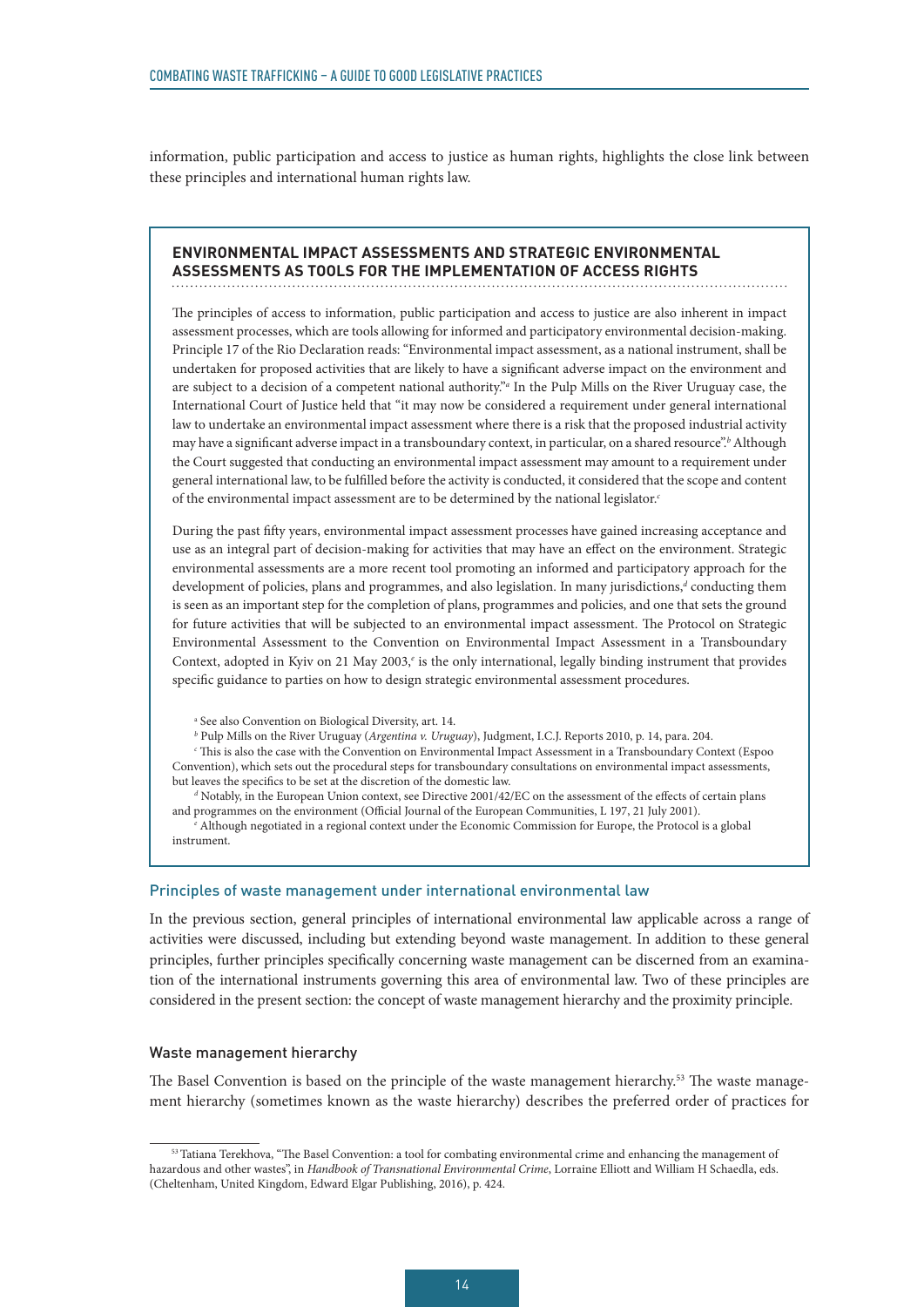waste prevention and management for the purpose of minimizing waste and, ultimately, for protecting the environment and human health. The waste hierarchy prioritizes the prevention of waste. If waste cannot be prevented, it should be minimized. If it cannot be minimized, it should be reused. If it cannot be reused, it should be recycled. If it cannot be recycled, it should be recovered (through, for example, energy recovery). Finally, if waste cannot be recovered, it should be disposed of.

The Basel Convention does not expressly refer to the waste management hierarchy, but the principle underpins its provisions, and the preamble to the Convention notes that the parties are mindful that the most effective way of protecting human health and the environment from the dangers posed by such wastes is the reduction of their generation to a minimum in terms of quantity and/or hazard potential. The strategic framework for the implementation of the Basel Convention for 2012–2021, adopted by the Conference of the Parties to the Basel Convention at its tenth meeting, recognizes the waste management hierarchy as a guiding principle for the implementation of the Convention, and encourages treatment options that deliver the best overall environmental outcome, taking into account life-cycle thinking.54 The waste management hierarchy is also embodied in Directive 2008/98/EC of the European Parliament and of the Council of 19 November 2008 on waste and repealing certain Directives (Text with EEA relevance), an extract of which is set out below.

#### **EXAMPLE: EUROPEAN UNION**

Directive 2008/98/EC of the European Parliament and of the Council of 19 November 2008 on waste and repealing certain Directives

#### Article 4 – Waste hierarchy

1. The following waste hierarchy shall apply as a priority order in waste prevention and management legislation and policy:

- (a) prevention;
- (b) preparing for re-use;
- (c) recycling;
- (d) other recovery, e.g. energy recovery; and
- (e) disposal.

2. When applying the waste hierarchy referred to in paragraph 1, Member States shall take measures to encourage the options that deliver the best overall environmental outcome. This may require specific waste streams departing from the hierarchy where this is justified by life-cycle thinking on the overall impacts of the generation and management of such waste.

#### $[...]$

<sup>&</sup>lt;sup>54</sup> Decision BC-10/2, annex, para. 3 (a).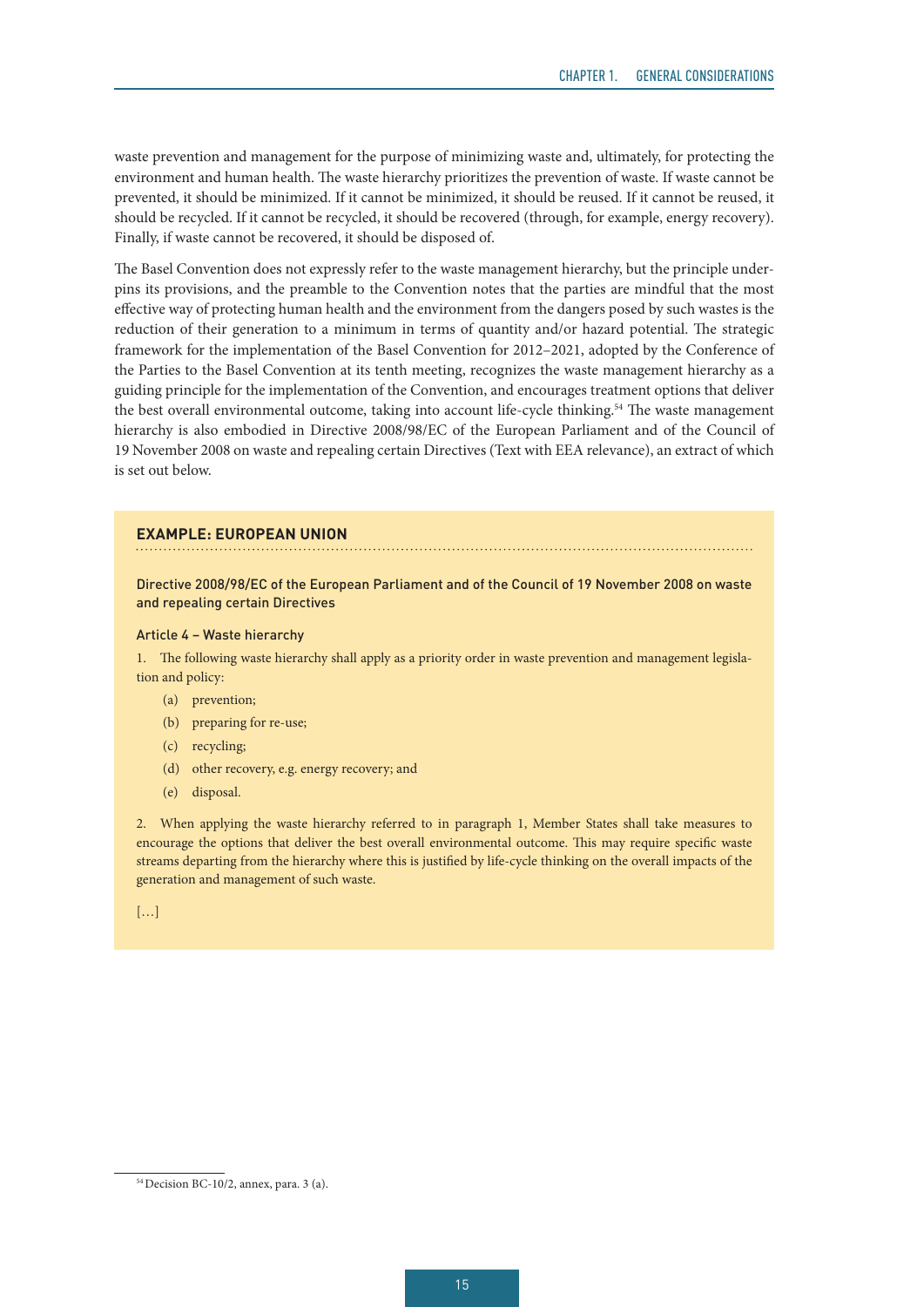#### <span id="page-23-0"></span>**EXAMPLE: NETHERLANDS**

#### Environmental Protection Act, 1979

#### Article 10.4

1. When adopting the waste management plan and when taking other measures for the prevention and management of waste, Our Minister shall apply the following waste hierarchy as priority order:

- (a) prevention;
- (b) preparation for reuse;
- (c) recycling;
- (d) other applicable use, including energy recovery;
- (e) safe removal.

2. Paragraph 1 shall apply correspondingly with regard to the taking of measures as referred to in that paragraph by the provincial executive, mayor and municipal councillors.

#### Proximity principle

The proximity principle refers to the idea that, as far as possible, waste should be managed and/or disposed of as close as possible to the location where it is generated. The proximity principle is reflected in the preamble to the Basel Convention, which states that the parties to the Convention are convinced that hazardous wastes and other wastes should, as far as is compatible with environmentally sound and efficient management, be disposed of in the State where they were generated. The proximity principle seeks to reduce the environmental impact arising from the management and disposal of waste by limiting its transportation as much as possible. The strategic framework for the implementation of the Basel Convention for 2012–2021 recognizes the proximity principle as a guiding principle for the implementation of the Convention.<sup>55</sup>

#### **International legal framework to combat serious crime**

States developing or amending legislation to combat waste trafficking must also take into account the international legal framework for the suppression of serious crime. Two instruments are of particular note: the Organized Crime Convention and the Convention against Corruption.

The Organized Crime Convention is the only international legally binding instrument against transnational organized crime. It was adopted by the General Assembly on 15 November 2000 and has since become one of the world's most widely ratified treaties.<sup>56</sup> Article 1 of the Convention reads: "The purpose of this Convention is to promote cooperation to prevent and combat transnational organized crime more effectively." The articles of the Convention require and encourage States parties to establish a number of measures to this end. These include measures that require the criminalization of particular conduct, measures concerning the investigation, prosecution and adjudication of crime, measures for international cooperation and assistance, measures for the protection of and assistance to witnesses and victims, and prevention measures.

<sup>55</sup> Ibid., annex, para. 3 (b) (viii).

<sup>&</sup>lt;sup>56</sup> For simplicity, the term "ratified" includes accession, acceptance and approval in this context. For an updated list of parties to the Organized Crime Convention, see United Nations Treaty Collection, Depositary, Status of treaties, Multilateral treaties deposited with the Secretary-General, Chapter XVIII on penal matters, item No. 12, "United Nations Convention against Transnational Organized Crime". Available at [https://treaties.un.org](https://treaties.un.org/).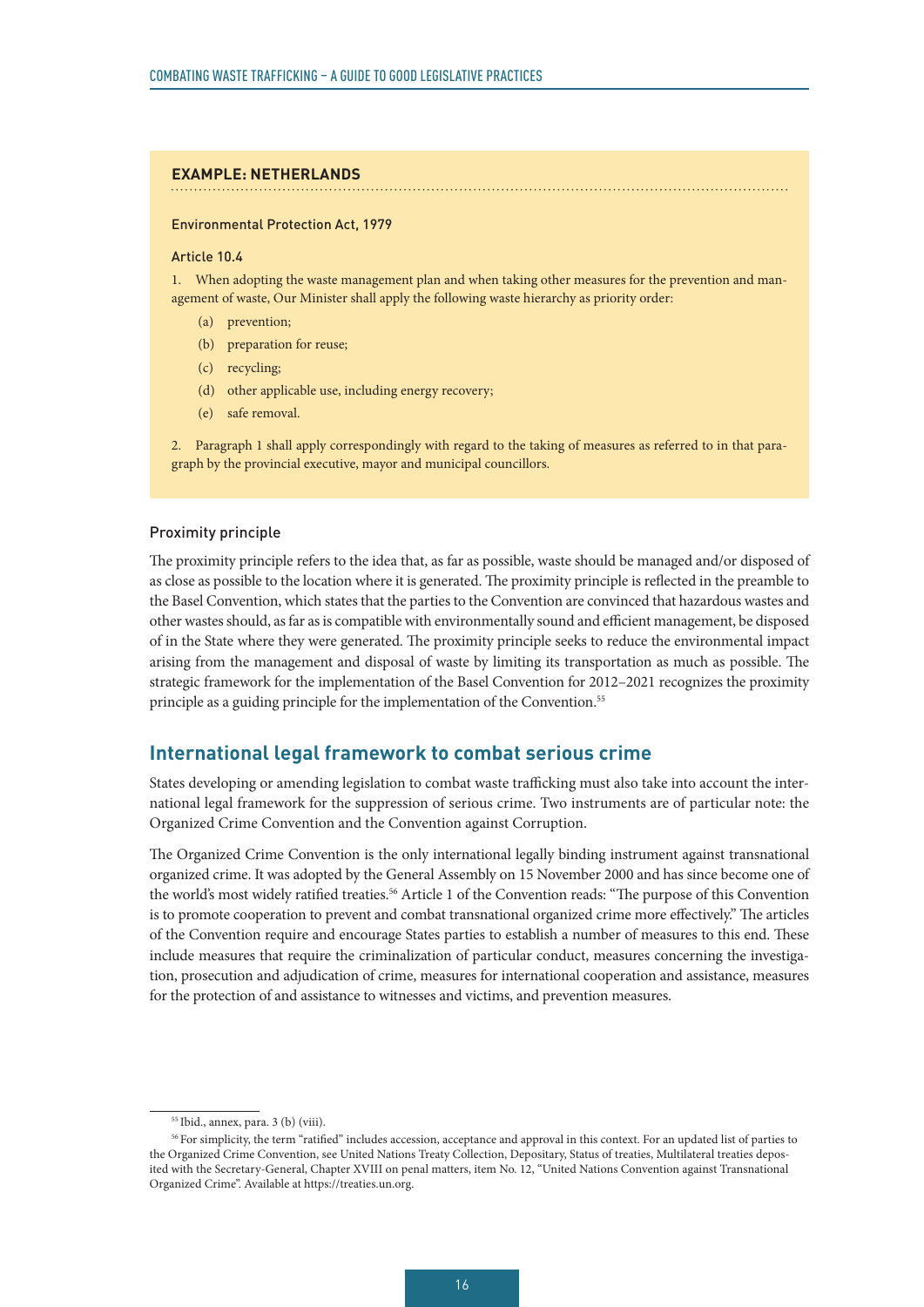The scope of application of the Convention is defined in its article 3. Under that article, the measures contained in the Convention apply, except where the Convention provides otherwise, to the prevention, investigation and prosecution of offences established in accordance with its criminalization provisions, and to "serious crime", where such offences are transnational in nature and involve an organized criminal group.<sup>57</sup> The Convention provides further detail as to the meaning of "organized criminal group" and "serious crime", and regarding when an offence will be deemed to be transnational in nature. An "organized criminal group" is defined as

a structured group of three or more persons, existing for a period of time and acting in concert with the aim of committing one or more serious crimes or offences established in accordance with this Convention, in order to obtain, directly or indirectly, a financial or other material benefit.<sup>58</sup>

The Convention also provides further clarification as to the meaning of a "structured group".<sup>59</sup> "Serious" crime" is defined as "conduct constituting an offence punishable by a maximum deprivation of liberty of at least four years or a more serious penalty".<sup>60</sup> Article 3, paragraph 2, of the Convention sets out the criteria for determining when an offence will be considered transnational in nature, for the purpose of application.<sup>61</sup>

The use of the notion of "serious crime" to define the scope of the Convention with reference to the domestic law of States parties provides sufficient flexibility for the Convention to be applied to a broad range of manifestations of transnational organized crime<sup>62</sup> and enables the Convention to be applied to waste trafficking where it involves offences punishable by a maximum penalty of four or more years' imprisonment under the law of a State party having jurisdiction over the offence, and where the other two requirements of transnationality and the involvement of an organized criminal group are met. Where this is the case, a particular State party may be subject to a number of duties under the Convention, including the duty to ensure that particular conduct relating to waste trafficking is criminalized,<sup>63</sup> the duty to enable the confiscation of proceeds of crime and other property relating to the offence,<sup>64</sup> the duty to cooperate with other States parties in respect of the offences<sup>65</sup> and the duty to protect witnesses and victims.<sup>66</sup>

As waste trafficking is often facilitated by corruption, the Convention against Corruption is also relevant to the development and amendment of waste trafficking legislation. The Convention against Corruption, adopted by the General Assembly on 31 October 2003, is the leading international anti-corruption instrument.<sup>67</sup> The Convention covers many different forms of corruption, such as bribery, trading in influence, abuse of functions and various acts of corruption in the private sector, and covers five main areas: preventive measures, criminalization and law enforcement, international cooperation, asset recovery, and technical assistance and information exchange. Measures to prevent and combat corruption are further considered in chapter 3 of the present guide.

*Transnational Crime: Concepts, Activities and Responses*, Phil Williams and Dimitri Vlassis, eds. (London, Frank Cass, 2001), p. 373. 63 Organized Crime Convention, art. 5 (Criminalization of participation in an organized criminal group); art. 6 (Criminalization of the laundering of proceeds of crime); and art. 23 (Criminalization of obstruction of justice). Art. 8 (Criminalization of corruption) requires that States parties criminalize acts of corruption independent of their connection to a serious crime.

<sup>57</sup> Organized Crime Convention, art. 3, para. 1.

<sup>58</sup> Ibid., art. 2 (a).

<sup>59</sup> Ibid., art. 2 (c).

<sup>60</sup> Ibid., art. 2 (b).

<sup>61</sup> Ibid., art. 3, para. 2.

<sup>62</sup> See Dimitri Vlassis, "Drafting the United Nations Convention against Transnational Organized Crime", in *Combating* 

<sup>64</sup> Organized Crime Convention, art. 12 (Confiscation and seizure).

<sup>&</sup>lt;sup>65</sup> See Organized Crime Convention, art. 13 (International cooperation for purposes of confiscation); art. 16 (Extradition); art. 18 (Mutual legal assistance); and art. 27 (Law enforcement cooperation). Other forms of international cooperation addressed by the Convention do not entail mandatory duties, see art. 17 (Transfer of sentenced persons); art. 19 (Joint investigations); art. 20 (Special investigative techniques); and art. 21 (Transfer of criminal proceedings).

<sup>66</sup> Organized Crime Convention, art. 24 (Protection of witnesses) and art. 25 (Assistance to and protection of victims). See also art. 26 (Measures to enhance cooperation with law enforcement authorities).

<sup>67</sup> An updated list of parties to the Organized Crime Convention is available at [https://treaties.un.org.](https://treaties.un.org/)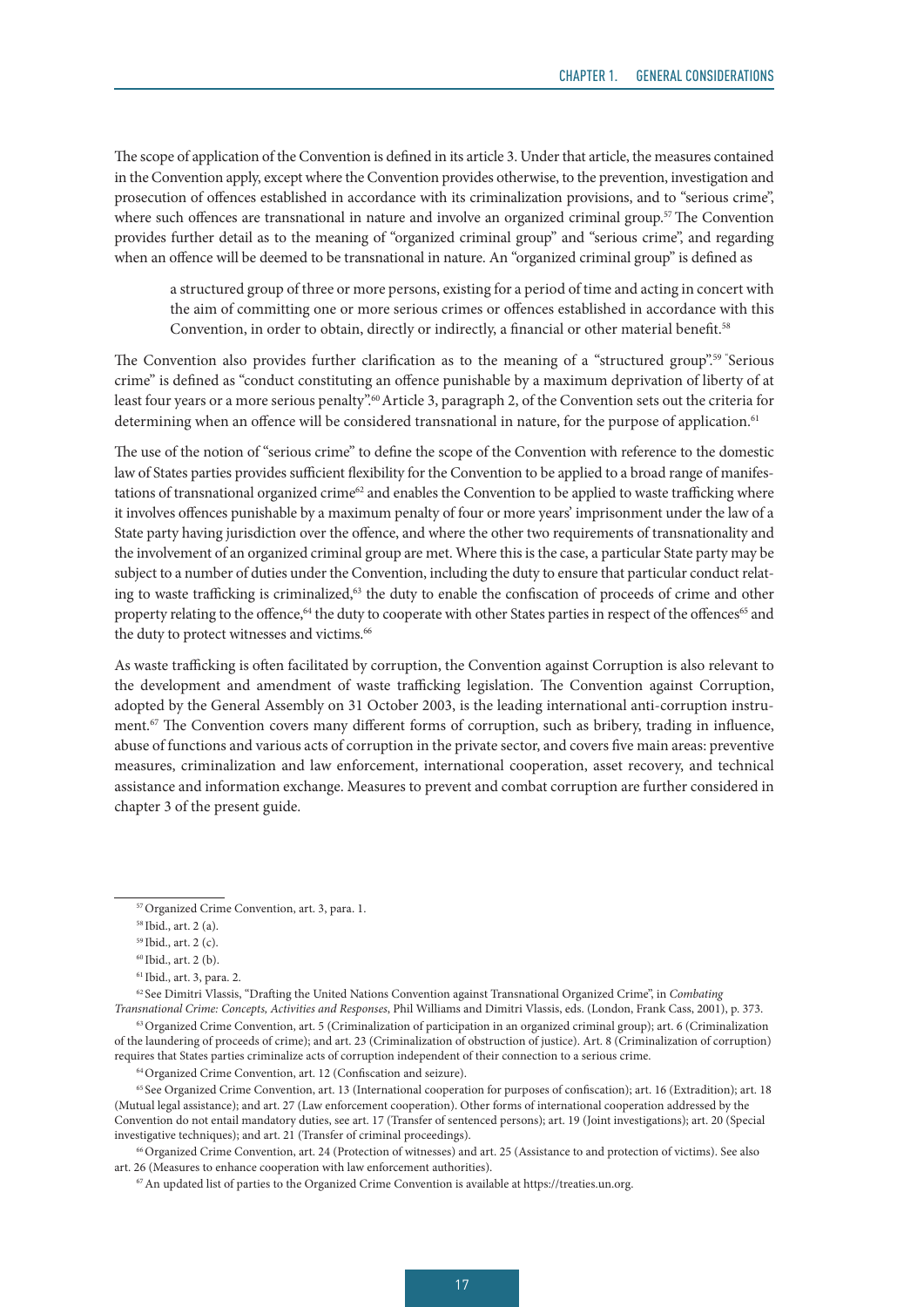#### <span id="page-25-0"></span>**International human rights law**

International human rights law constitutes a further area of the international legal framework that States must take into account and comply with in developing and amending legislation to combat waste trafficking. The present section provides a brief introduction to relevant aspects of international human rights law in this context. It begins with an introduction to the sources of international human rights law and the components of international human rights obligations. It then considers how waste trafficking affects both the exercise of human rights and the rights that may be implicated by criminal justice responses to prevent and combat waste trafficking. Finally, it provides an introduction to the framework provided by international human rights law for dealing with cases in which competing human rights must be balanced.

#### *Sources of international human rights law*

The source of States' international human rights obligations can be found both within and outside of numerous international and regional treaties. The General Assembly has adopted a number of treaties<sup>68</sup> and other related instruments, among them the nine "core" international human rights instruments,<sup>69</sup> namely, in order of their adoption, the following:

- International Convention on the Elimination of All Forms of Racial Discrimination
- International Covenant on Economic, Social and Cultural Rights
- International Covenant on Civil and Political Rights
- Convention on the Elimination of All Forms of Discrimination against Women
- Convention against Torture and Other Cruel, Inhuman or Degrading Treatment or Punishment
- Convention on the Rights of the Child
- International Convention on the Protection of the Rights of All Migrant Workers and Members of their Families
- Convention on the Rights of Persons with Disabilities
- International Convention for the Protection of All Persons from Enforced Disappearances

Regional organizations also serve as forums for the adoption of binding and non-binding instruments of international human rights law. Among the notable regional human rights treaties are the African Charter on Human and Peoples' Rights, the American Convention on Human Rights and the Convention for the Protection of Human Rights and Fundamental Freedoms.

Human rights obligations may also stem from sources of international law other than treaties, such as customary international human rights law. For example, while the Universal Declaration of Human Rights is not formally binding, there is broad consensus today that many of its provisions reflect customary international law.70

<sup>&</sup>lt;sup>68</sup> See United Nations Treaty Collection, Depositary, Titles of treaties, Multilateral treaties deposited with the Secretary-General, "Chapter IV: human rights". Available at https://treaties.un.org, listing 16 treaties and supplementing protocols in this field. Other chapters of the database also include treaties that protect human rights of specific vulnerable groups (e.g. Chapter V: refugees and stateless persons, or Chapter VII: traffic in Persons).

<sup>69</sup> See also Office of the United Nations High Commissioner for Human Rights, "The core international human rights instruments and their monitoring bodies". Available at [www.ohchr.org/en/professionalinterest/pages/coreinstruments.aspx](http://www.ohchr.org/en/professionalinterest/pages/coreinstruments.aspx).

<sup>70</sup> Hurst Hannum, "The status of the Universal Declaration of Human Rights in national and international law", *Georgia Journal of International and Comparative Law*, vol. 25, No. 1 (1996), p. 340.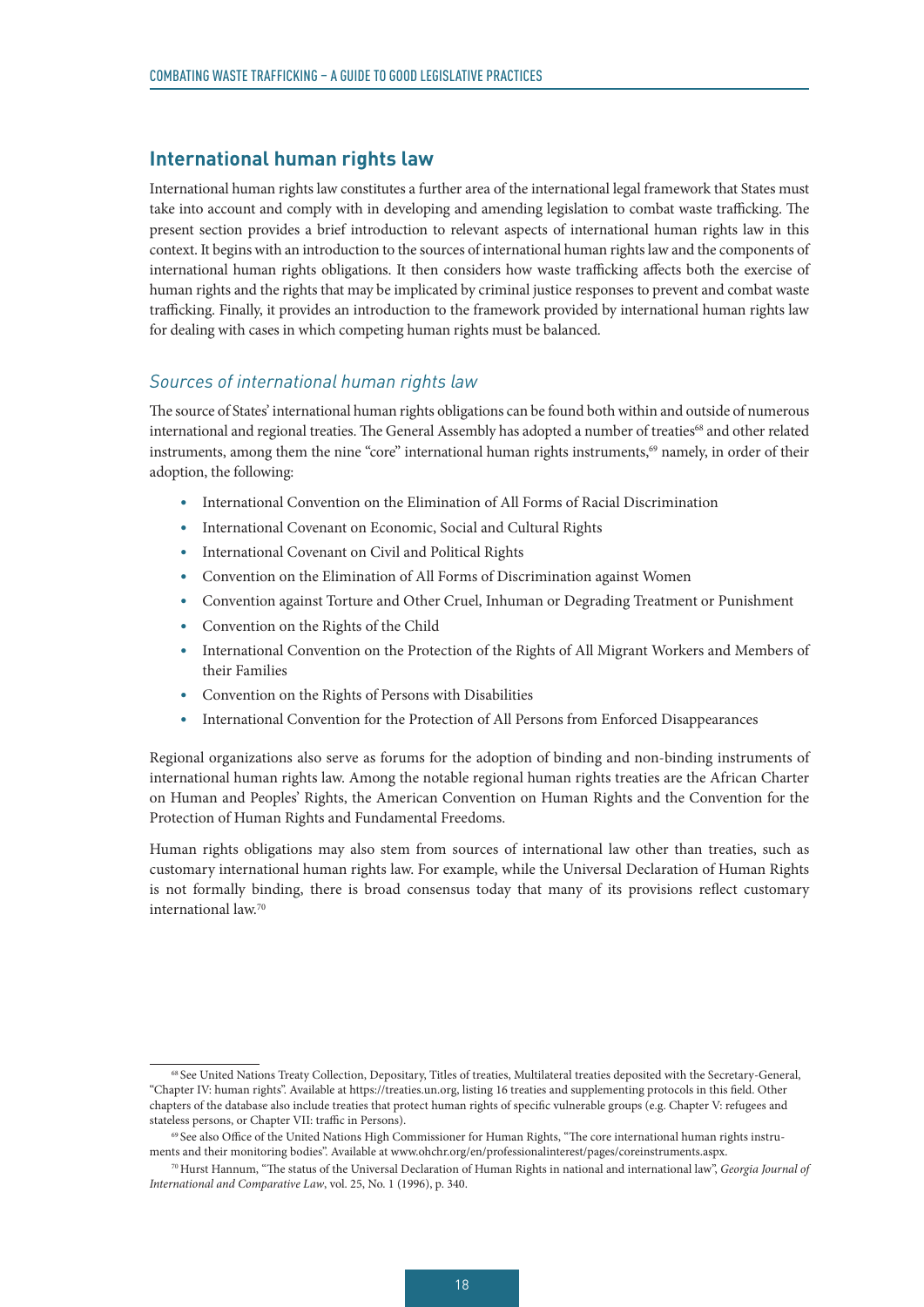#### *Components of international human rights obligations*

International human rights norms involve obligations to respect, protect and fulfil human rights.71 The obligation to respect human rights is generally understood as a negative obligation: an obligation not to harm or interfere with the human rights of others. The obligation to protect human rights requires that States protect individuals and groups against human rights violations by private persons and entities. States must establish and maintain legislative and administrative frameworks that ensure respect for human rights and provide appropriate protection to individuals.72 Additionally, States must take reasonable steps to prevent violations of human rights and protect individuals from violations, to investigate violations, to prosecute and hold accountable those responsible, to eliminate impunity and to redress harm by providing victims with reparation.73 The third component of international human rights norms, the obligation to fulfil, requires States to adopt appropriate legislative, administrative, budgetary, judicial, promotional and other measures towards the full realization of human rights.74 Obligations to fulfil are obligations of progressive realization – meaning that the full enjoyment of the right will generally not be possible immediately and may only be achievable progressively, over a period of time.75

The obligations to respect, protect and fulfil human rights must be duly considered in addressing waste trafficking, including through developing and amending relevant legislation. The following sections provide a brief overview of some of the human rights affected by waste trafficking and implicated in criminal justice responses thereto, and outline the framework provided by international human rights law for balancing these rights, where necessary.

#### *Rights affected by waste trafficking*

Trafficking in hazardous and other wastes damages the environment and human health. In so doing, it constitutes a threat to the exercise of a number of human rights. The work of the Special Rapporteur on the implications for human rights of the environmentally sound management and disposal of hazardous substances and wastes has demonstrated how activities such as waste trafficking threaten the exercise of the right to life, the right to health, the right to physical and mental integrity, the right to adequate food, the right to water, the right to safe and healthy working conditions and the right to a clean, healthy and sustainable environment.<sup>76</sup> Exposure to hazardous waste may also constitute cruel, inhuman or degrading treatment. Women, children, indigenous people, persons with disabilities, workers, the poor, migrants and minorities are particularly affected.77 The disproportionate adverse impact of waste crime at large upon

<sup>71</sup> UNODC, *The United Nations Convention against Transnational Organized Crime and International Human Rights Law* (forthcoming).

<sup>72</sup> See, generally, International Covenant on Civil and Political Rights, art. 2, para. 2; African Charter on Human and Peoples' Rights, art. 1; American Convention on Human Rights, art. 1, para. 2; and Inter-American Court of Human Rights, *Velásquez-Rodríguez v. Honduras (Merits)*, Series C No. 4, Judgment of 29 July 1988, paras. 166–167, 175.

<sup>73</sup>*Velásquez-Rodríguez v. Honduras*, paras. 166–167, 174; Human Rights Committee, general comment No. 31 (2004) on the nature of the general legal obligation imposed on States parties to the Covenant, para. 8; European Court of Human Rights, *Ergi v. Turkey*, Application Nos 66/1997/850/1057, Judgment, 28 July 1998, para. 82; and African Court on Human and Peoples' Rights, *Norbert Zongo and Others v. Burkina Faso (Merits)*, Application No. 13/2011, Judgment of 28 March 2014, paras. 150–156. See also General Assembly resolution 65/228 entitled "Strengthening crime prevention and criminal justice responses to violence against women", p. 2.

<sup>74</sup> Committee on Economic, Social and Cultural Rights, general comment No. 14 (2000) on the right to the highest attainable standard of health, para. 33; OHCHR, Principles and Guidelines for a Human Rights Approach to Poverty Reduction Strategies, para. 48.

<sup>75</sup> Committee on Economic, Social and Cultural Rights, general comment No. 3 (1990) on the nature of States parties' obligations (art. 2, para. 1, of the Covenant).

<sup>76</sup> See, for example, E/CN.4/2004/46, A/HRC/7/21, A/HRC/21/48, A/HRC/33/41, A/HRC/36/41, A/HRC/42/41, A/74/480 and A/75/290. The right to a clean, healthy and sustainable environment was recognized as a human right by the Human Rights Council in its resolution 48/13, adopted on 8 October 2021. For an examination of the right to a healthy environment and the role of prosecutors, see Raoul Wallenberg Institute of Human Rights and Humanitarian Law, "The right to a healthy environment in Southeast Asia: National Prosecutors and Prosecuting Authorities", Discussion Brief Series, No. 6 (October 2021).

<sup>77</sup> See A/HRC/36/41, paras. 24– 44; A/75/290, paras. 20–48; A/HRC.25/53, paras. 69–78; A/HRC/33/41; and A/HRC/42/41.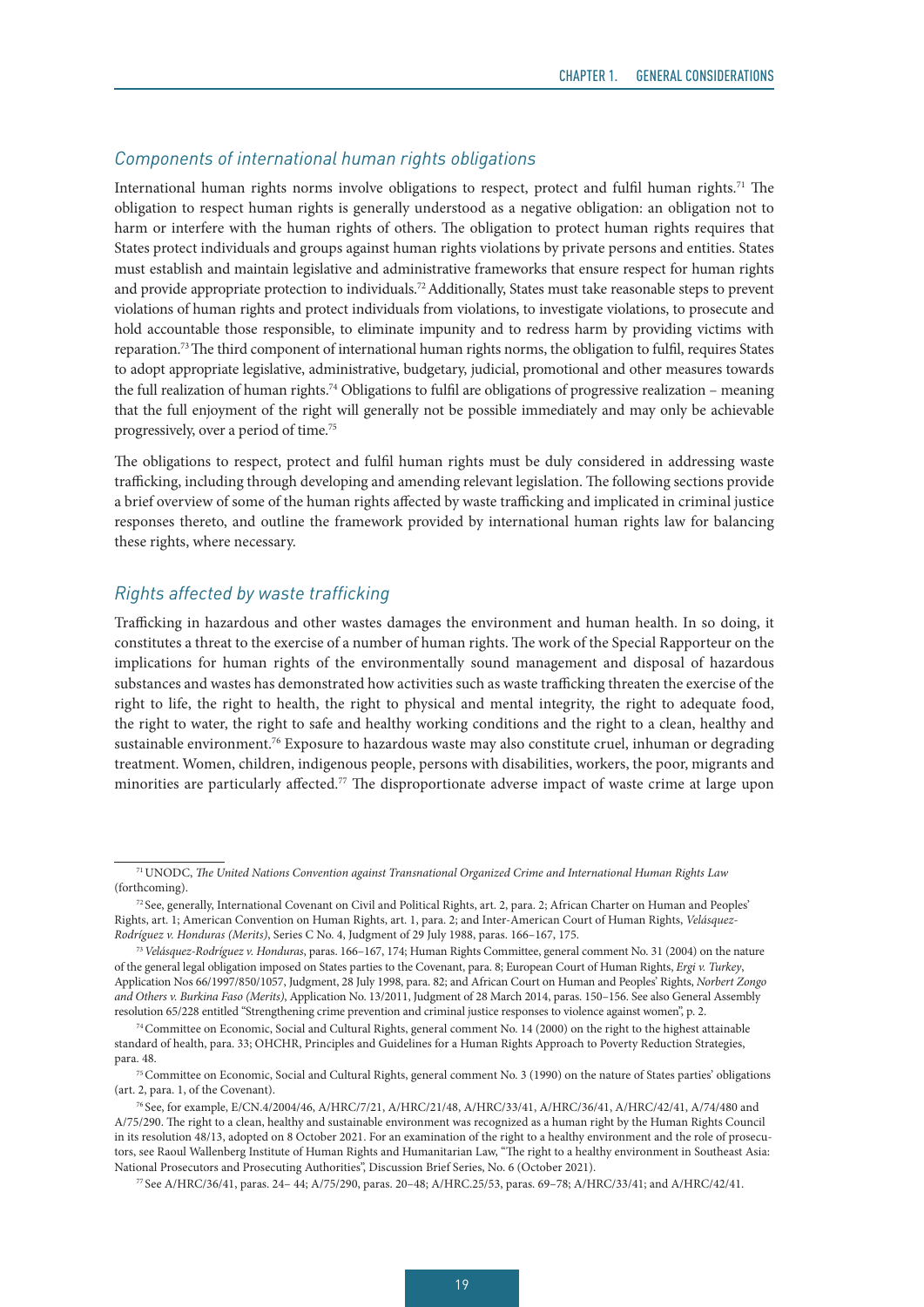these groups raises issues of non-discrimination in the protection of rights under international human rights law.78

As noted in the previous section, States must not only respect human rights themselves but must also protect individuals and groups from violations of these rights by private persons and entities. This includes an obligation to protect individuals and groups from violations posed by waste trafficking and related activities.79 States have a duty to prevent exposure to hazardous wastes that derives from the many human rights threatened by such exposure.80 This includes a duty to establish and maintain appropriate legislative and administrative frameworks to prevent and combat waste crime, including waste trafficking, and to take reasonable steps to prevent violations, protect individuals, investigate violations, prosecute and hold accountable those responsible, eliminate impunity, guarantee victims access to justice and redress harm by providing victims with reparation. The legislative provisions and related measures, institutions, processes and practices foreseen by the present guide may be seen, in this context, as contributing to the fulfilment of States' duties to protect individuals and groups from rights violations.

#### *Rights implicated in criminal justice responses to waste trafficking*

The previous section has shown how international human rights law requires States to take appropriate measures to address waste crime, including waste trafficking. The human rights of those affected by or vulnerable to waste crime are not the only human rights that States must consider in developing and amending legislation to combat waste trafficking, however. States must also respect, protect and fulfil the rights of other groups of people, including persons suspected, accused or convicted of waste trafficking; other persons who may be affected by measures adopted for the repression of waste trafficking; and witnesses and persons collaborating with authorities.<sup>81</sup> The measures envisioned by the present guide – criminalization, investigation (including the use of special investigative techniques), international cooperation, prosecution, adjudication, detention, incarceration and punishment, as well as protection of and assistance to witnesses and victims – each has the capacity to affect the human rights of these groups. The rights include, among others, the principle of legality, the presumption of innocence, the right to freedom from arbitrary deprivation of liberty, the right to a fair trial, the right to be heard, the right to legal aid, the prohibition of torture and cruel or inhuman or degrading treatment or punishment, the right to privacy, the right to health, the right to property, freedom from discrimination, the right to a remedy and the right to the truth. States must give these rights appropriate consideration and comply with all of their human rights obligations under international law when developing and amending legislation to combat waste trafficking. The UNODC issue paper entitled *The United Nations Convention against Transnational Organized Crime and International Human Rights Law provides assistance to States in identifying and complying with their obligations in this regard.*

While each of the aforementioned rights, in the development of waste trafficking legislation and in the amendment of existing legislation, warrants full consideration, this is is beyond what can be considered in the present guide. The guide will briefly make particular mention of the principle of legality, as it is integral to the process of drafting and amending criminal legislation. The principle of legality, nullum crimen, nulla poena sine lege ("nothing is a crime except as provided by law, and no punishment may be imposed except as provided by law"),<sup>82</sup> requires, among other things, that laws establishing criminal offences and providing for criminal punishments be clear and accessible such that the consequences of an individual's acts or omissions can be foreseeable to them in advance.<sup>83</sup> Accordingly, clarity in drafting is important not only from the

83 Ibid. pp. 362–364.

<sup>78</sup> A/HRC/36/41, paras. 15–16.

<sup>79</sup> See also A/HRC/36/41, para. 4.

<sup>80</sup> A/74/480, paras. 6–7.

<sup>81</sup> A/HRC/42/41, para. 21; UNODC, *The United Nations Convention against Transnational Organized Crime and International Human Rights Law* (forthcoming).

<sup>82</sup> Kenneth S. Gallant, *The Principle of Legality in International and Comparative Criminal Law*, Cambridge Studies in International and Comparative Law Series, No. 65 (New York, Cambridge University Press, 2009) p. 12.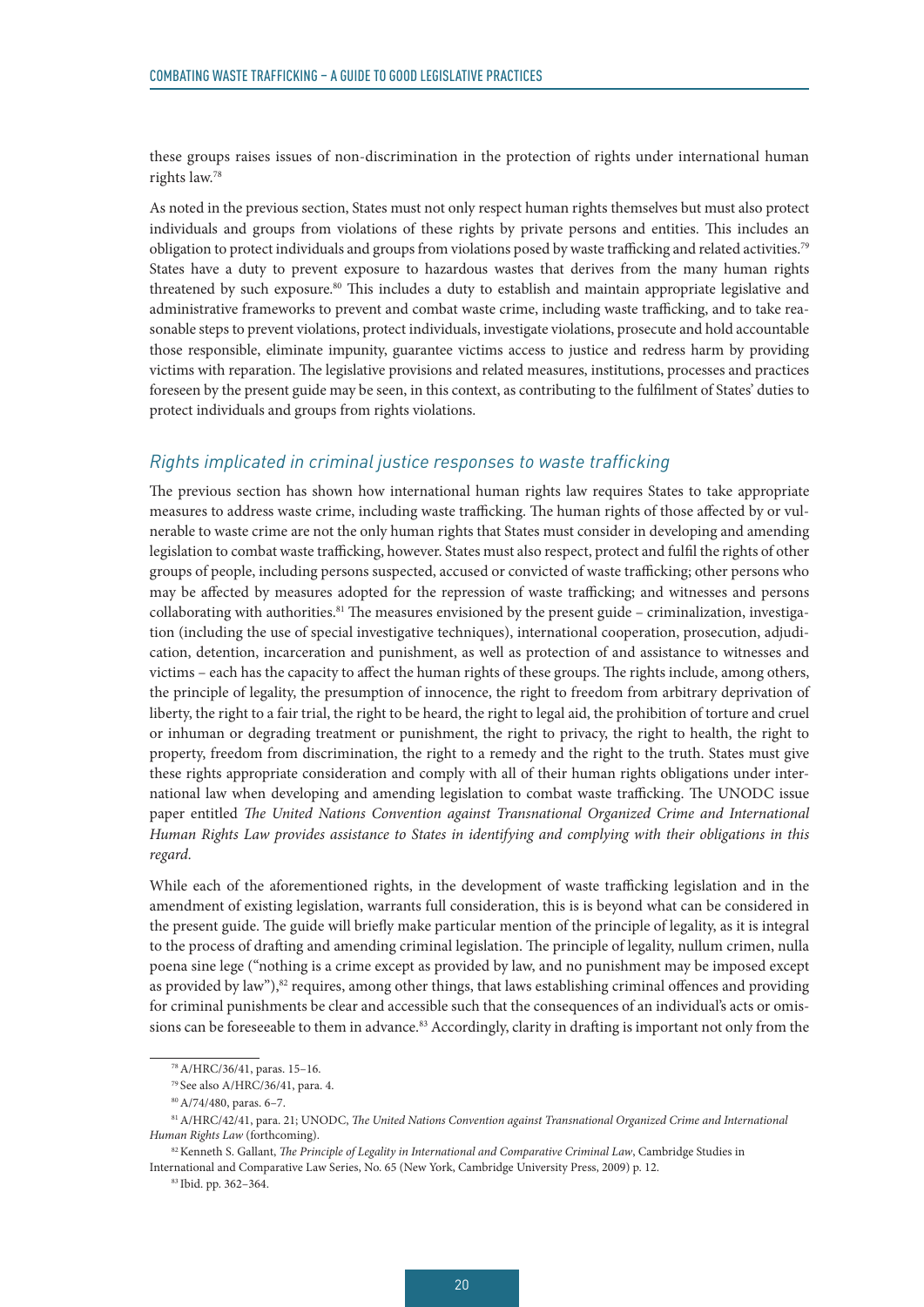<span id="page-28-0"></span>perspective of developing effective legislation but also from the perspective of respect for human rights. In drafting or amending legislation combating waste trafficking, States must take care to avoid unclear, imprecise, ambiguous, inconsistent or contradictory legal requirements.

#### *Framework for balancing human rights*

The previous sections noted the variety of groups that may be affected by waste trafficking and criminal justice responses thereto and the variety of human rights applicable to those groups which may be affected. It is incumbent upon legislators to ensure that legislation combating waste trafficking respects, protects and fulfils the rights of all groups. Where these rights compete with each other, legislators (as well as courts, law enforcement agencies and other State organs) must strike an appropriate balance. International human rights law provides the framework that States must apply in achieving this balance.

International and regional human rights instruments may express human rights guarantees in either absolute or qualified terms. Absolute rights, such as the prohibition of torture and inhuman or degrading treatment or punishment, may never be restricted. Other rights may be limited provided certain conditions established by international human rights law are met. While the language used to qualify human rights may differ between and within instruments, in general, limitations may be imposed on human rights where they are prescribed by clear and accessible law (the principle of legality),<sup>84</sup> serve a legitimate aim, and are necessary for meeting, and proportionate to, that legitimate aim.85 A legitimate aim may include respect for or protection of the rights of others or certain public interests, such as public order, public health, public safety and national security.86 The protection of public health and the protection of the rights of those affected by or vulnerable to victimization by waste trafficking may thus justify the imposition of criminal justice measures to prevent and combat waste trafficking, provided that the measures are prescribed by clear and accessible law and are necessary for meeting, and proportionate to, their legitimate aim.

#### DOMESTIC WASTE MANAGEMENT LEGISLATION

A key consideration for the development of legislation to combat waste trafficking in any country must be the relationship between such legislation and the legislation that governs waste management more generally, including its generation, collection, storage, transport, treatment and disposal. This is necessary not only to ensure that the two areas of legislation are harmonized, complementary and not inconsistent or contradictory, but also because waste trafficking provisions often rely upon waste management provisions to determine what conduct does and does not constitute a crime. Indeed, in many countries, waste trafficking is criminalized by provisions contained within waste management legislation. Accordingly, it is incumbent upon legislators to consider the relationship between legislation to combat waste trafficking and waste management legislation. This issue is discussed in more detail below in relation to the model legislative provision concerning waste trafficking.

#### NATIONAL INSTITUTIONAL FRAMEWORK

The present publication is a legislative guide and not a guide concerning national institution-building. At the same time, it must be stressed that these two topics cannot be entirely separated from each other. Legislation is necessary for government institutions to be created and to carry out their functions in a manner

<sup>84</sup> Human Rights Committee, general comment No. 34 (2011) on the freedoms of opinion and expression, para. 25; see also Oscar M. Garibaldi, "General limitations on human rights: the principle of legality", *Harvard International Law Journal*, vol. 17, No. 3 (1976), p. 503.

<sup>85</sup> Human Rights Committee, general comment No. 31 (2004), para. 6; general comment No. 34 (2011), para. 22; and Human Rights Council resolution 15/21, para. 4.

<sup>86</sup> See Siracusa Principles on the Limitation and Derogation of Provisions in the International Covenant on Civil and Political Rights ([E/CN.4/1985/4](https://documents-dds-ny.un.org/doc/UNDOC/GEN/G84/182/73/PDF/G8418273.pdf?OpenElement), annex).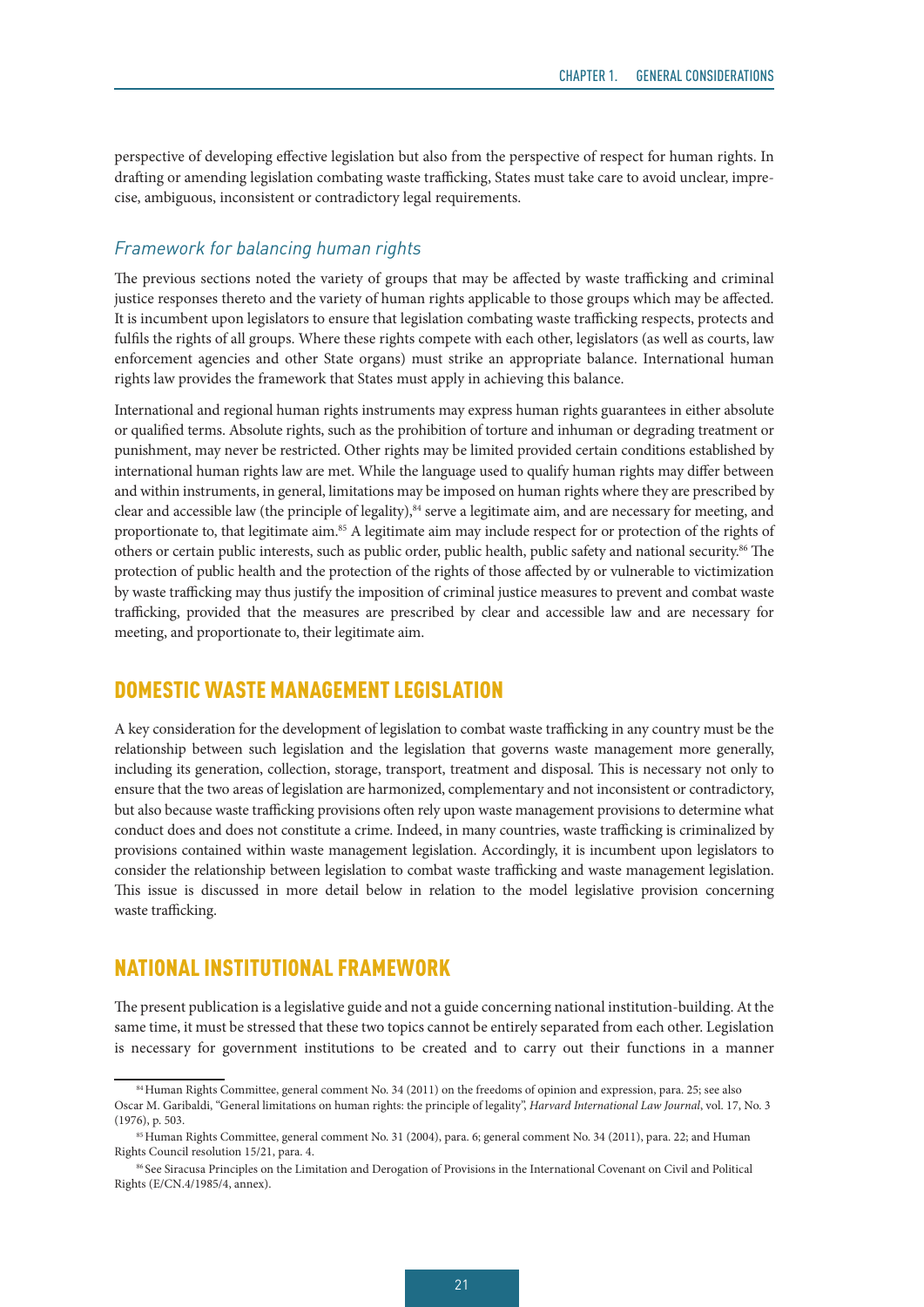<span id="page-29-0"></span>consistent with the rule of law, and even the most well-drafted laws will be powerless to achieve their goals if they are not supported by an effective national institutional framework. For practical reasons, the scope of the present publication is limited, with a focus on substantive legislation to address waste trafficking. No attempt is made to provide comprehensive guidance on building effective national institutions to prevent and combat waste trafficking. Nevertheless, because these topics are necessarily interwoven, this publication is not silent on the issue of national institution-building. The present section provides an overview of the types of powers and responsibilities that will need to be allocated to domestic institutions. It also provides an overview of the typical institutions in which these powers and responsibilities are vested. Subsequent chapters provide model provisions establishing relevant powers and responsibilities, such as powers and responsibilities concerning investigation, international cooperation, prosecution and sentencing. Finally, a model legislative provision for the establishment of a body to coordinate national institutions is provided in chapter 8.

#### **Responsibilities and powers**

The appropriate allocation of responsibilities and powers is one necessary aspect of an effective national institutional framework. The allocation of responsibilities and powers by legislation is also necessary for government action against waste trafficking to be legitimate and consistent with the rule of law. National authorities involved in waste management and/or in preventing, investigating, prosecuting or adjudicating waste trafficking offences must be provided with clear responsibilities and appropriate powers to fulfil those responsibilities. The following is a non-exhaustive list of responsibilities and powers relating to preventing and combating waste trafficking that should be clearly designated by legislation to appropriate departments, agencies and public officers:

- Promulgate and amend subordinate or delegated legislation (such as regulations) concerning waste management
- Issue licences, permits and/or certificates in relation to waste management
- Monitor and evaluate the implementation of waste laws and regulations
- Implement and enforce the use of the World Customs Organization Harmonized Commodity Description and Coding System for waste imports and exports87
- Collect, report and analyse relevant data
- Investigate, prosecute and adjudicate breaches of waste laws and regulations
- Impose sanctions in cases of breach and monitor the implementation of sanctions
- Cooperate with foreign law enforcement agencies and other foreign authorities, as well as relevant international and regional organizations, including international and regional law enforcement cooperation agencies
- Raise awareness in the waste management sector and provide education to the general public

These responsibilities and powers will necessarily be vested in different departments, agencies and public officers, allowing these departments, agencies and public officers to develop specialized competences and expertise and thus carry out their functions more effectively. The separation of certain powers (such as the separation of the exercise of judicial powers of adjudication from the exercise of executive and administrative powers) may also be required by domestic constitutions. The following section considers the typical organs, departments, agencies and public agencies involved in preventing and combating waste trafficking.

<sup>87</sup> See also World Customs Organization, Topics, Nomenclature and classification of goods, "Instruments and tools". Available at [www.wcoomd.org](http://www.wcoomd.org/).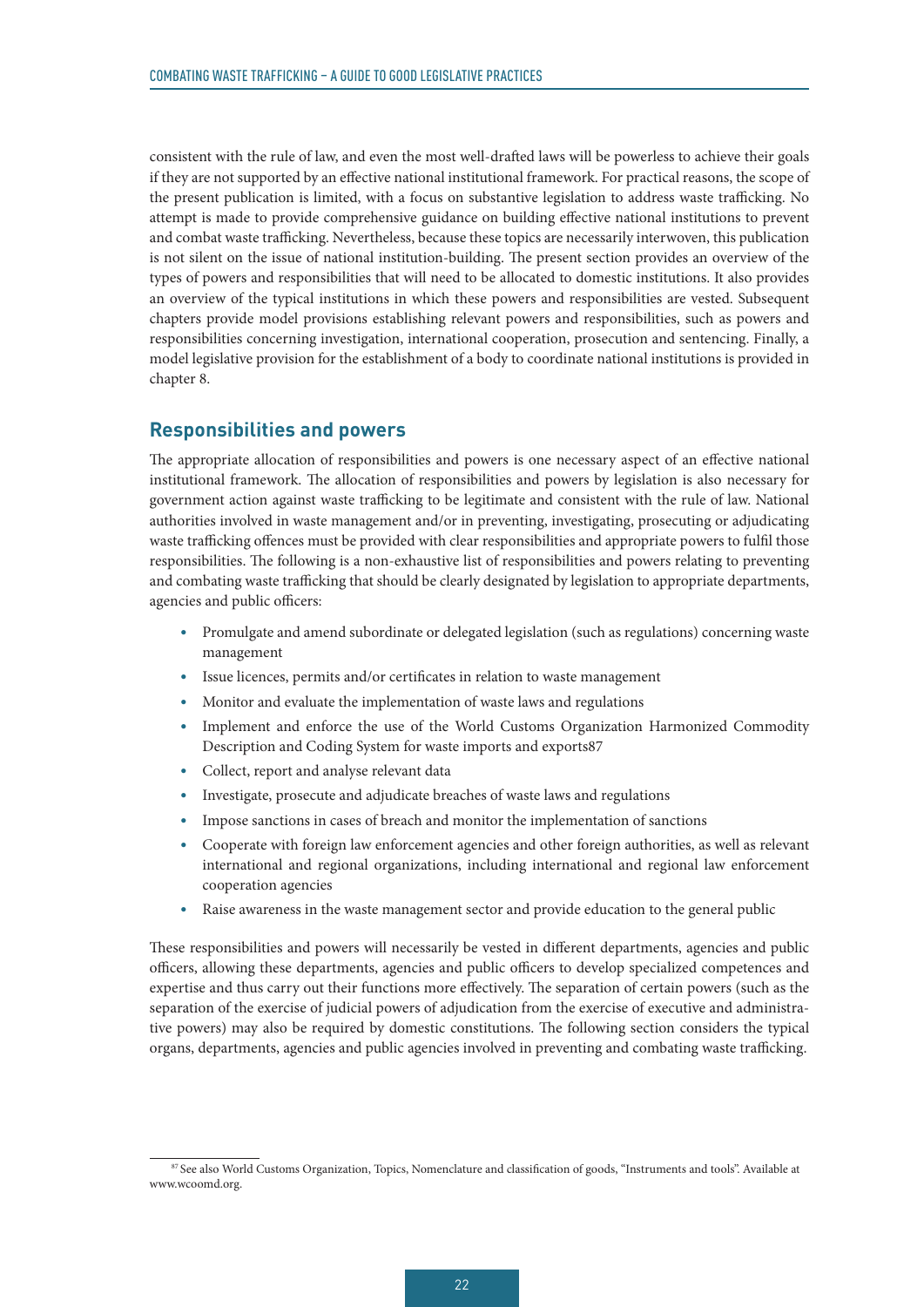#### <span id="page-30-0"></span>**Institutions involved in preventing and combating waste trafficking**

The previous section concerned responsibilities and powers that must be designated by legislation to effectively address waste trafficking. In the present section, the typical government organs, departments, agencies and public officers that are likely to be involved in addressing waste trafficking are considered. These organs may exist at the local, national or regional levels of government.

How States allocate responsibilities and powers among relevant government organs, departments, agencies and public officers will vary. As such, this section provides only a general description of the responsibilities and powers that these organs, departments agencies and officers typically exercise.

#### *Legislature*

Under the separation of powers, it is the legislature (known as the parliament in many States) that is responsible for passing legislation. Accordingly, it is domestic legislatures that are responsible for introducing and amending legislation concerning waste management and waste trafficking. Powers to legislate are typically set out in domestic constitutions and will typically be broad enough to legislate as to waste management and waste trafficking without further amendment. Where, however, States are obligated by an international agreement to which they are a party – such as the Organized Crime Convention or the Basel Convention – to establish legislation that is not within the legislative powers of their parliament, it is their responsibility to ensure that the parliament is provided with appropriate powers to allow the State to comply with its treaty obligations.<sup>88</sup>

#### *Environmental departments and authorities*

Relevant government departments, ministries or agencies, such as departments of natural resources or the environment, will usually have particular functions and responsibilities concerning waste management and transboundary movements of waste and for dealing with waste offences, including waste trafficking. In some States these tasks may be delegated to regional or local authorities. Environmental authorities are involved in policy development, updating subordinate legislation (for example, waste schedules) and taking executive actions. Environmental authorities may review applications and grant licences, permits or certificates relating to waste. Officers of environmental authorities are typically involved in monitoring compliance with waste laws and regulations, conducting inspections and detecting or identifying waste trafficking and other waste offences. In some States, certain responsibilities relating to waste, such as granting licences, permits or certificates, may be handled by other departments, such as the departments of industry or trade.

#### *Law enforcement authorities*

Law enforcement authorities may be involved in detecting or identifying waste offences or they may be called upon to fulfil specialized investigative functions that fall beyond the mandate of waste inspectors or officers, such as handling crime scenes and forensic investigations, conducting financial investigations, and the use of special investigative techniques. Relevant law enforcement authorities may include, depending on the country in question, national, regional, port, railway and local police, as well as police departments responsible for dealing with waste crime, organized crime, money-laundering, corruption and financial investigations. In complex cases of waste trafficking, the involvement of law enforcement authorities may become essential. Law enforcement authorities may exercise powers to investigate waste trafficking under a variety of national laws and regulations, including laws relating to organized crime, money-laundering and corruption, as well as specialized laws concerning waste trafficking and general laws establishing the powers of law enforcement agencies.

<sup>88</sup> Vienna Convention on the Law of Treaties, art. 27.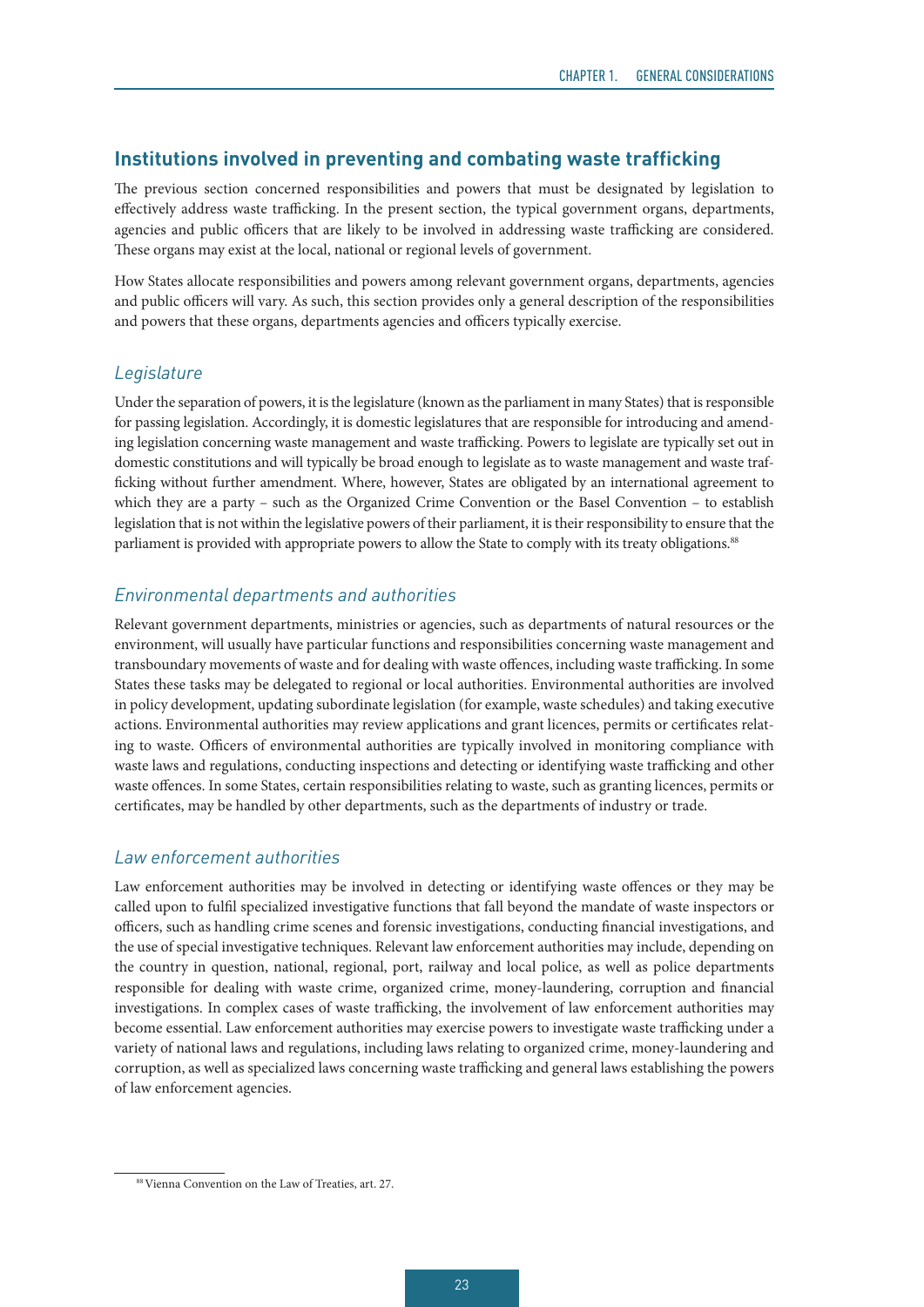#### *Customs agencies*

Customs agencies will also come into contact with waste trafficking, mainly at ports and land borders. Customs agencies are generally mandated to detect and identify waste trafficking at these locations in accordance with customs legislation. Customs officials are generally trained and empowered to conduct general investigations, file cases and collect and seize evidence. Customs officers often play important roles in collecting intelligence, identifying high-risk shipments and conducting investigations.

#### *Authorities responsible for international cooperation in criminal matters*

Investigating, prosecuting and adjudicating cases of waste trafficking may require cooperation with other States. This may be the case where offending takes place across borders or where offenders, witnesses or victims are located in other jurisdictions. Organizing the efforts of a State to combat transnational organized crime is a complex task. Keeping track of all agreements, treaties, memorandums of understanding, police liaison services, legal regimes, developments in domestic and international law and various enforcement and investigative services that are the source of requests for cooperation, along with handling all of the incoming and outgoing requests themselves, requires legal and administrative expertise and authority. A designated central authority with responsibility for international cooperation in criminal matters is a critical tool for maintaining control and supervision over these matters and ensuring effective international cooperation.89 Article 18, paragraph 13, of the Organized Crime Convention requires that States parties designate a central authority with the responsibility and power to receive requests for mutual legal assistance and to either execute them or to transmit them to the competent authorities for execution. This requirement is without prejudice to cooperation through diplomatic channels, the International Criminal Police Organization (INTERPOL), and informal cooperation between authorities.

#### *Prosecutorial authorities*

The roles of prosecutors differ from country to country. In most systems, the core functions of prosecutors are the decision to prosecute and representation of the prosecution in court. Core functions in some jurisdictions may also encompass investigating crime, supervision of investigators' compliance with procedural rules, judicial interim release (bail), plea and sentencing agreements, diversion of offenders to alternatives to prosecution, victim support, recommendations regarding sentencing, the supervision of the execution of sentences and the treatment of persons in custody.<sup>90</sup>

#### *Judicial authorities*

The functions of judicial authorities – that is, courts and judges – also differ from country to country. The core function of judges is to rule on procedural and legal issues in criminal cases before, during and after trial. During the investigation stage, judges may hear and rule on applications for the use of special investigative techniques or warrants to conduct searches. If a person has been arrested or detained on suspicion of criminal activity, judges or other judicial officers may be tasked with hearing applications for pretrial detention or bail. They may also make rulings as to the management of cases, such as setting dates for pretrial proceedings and trial, disclosure of evidence and the admissibility of certain evidence. At trial, the role of the judge differs according to whether the judge is the sole decision-maker or whether decision-making powers are also given to jurors or lay judges. In jury-focused systems, the judge is typically responsible for overseeing the jury trial according to law, instructing jurors on the applicable law and making rulings on questions of law. In such systems, responsibility for the determination of questions of fact, including the ultimate determination of guilt, is generally left to the jury rather than the judge. Where the jury

<sup>89</sup> See also UNODC, *Manual on Mutual Legal Assistance and Extradition* (Vienna, 2012), pp. 29–39.

<sup>90</sup> See also UNODC, *The Status and Role of Prosecutors: A United Nations Office on Drugs and Crime and International Association of Prosecutors Guide*, Criminal Justice Handbook Series (Vienna, 2014).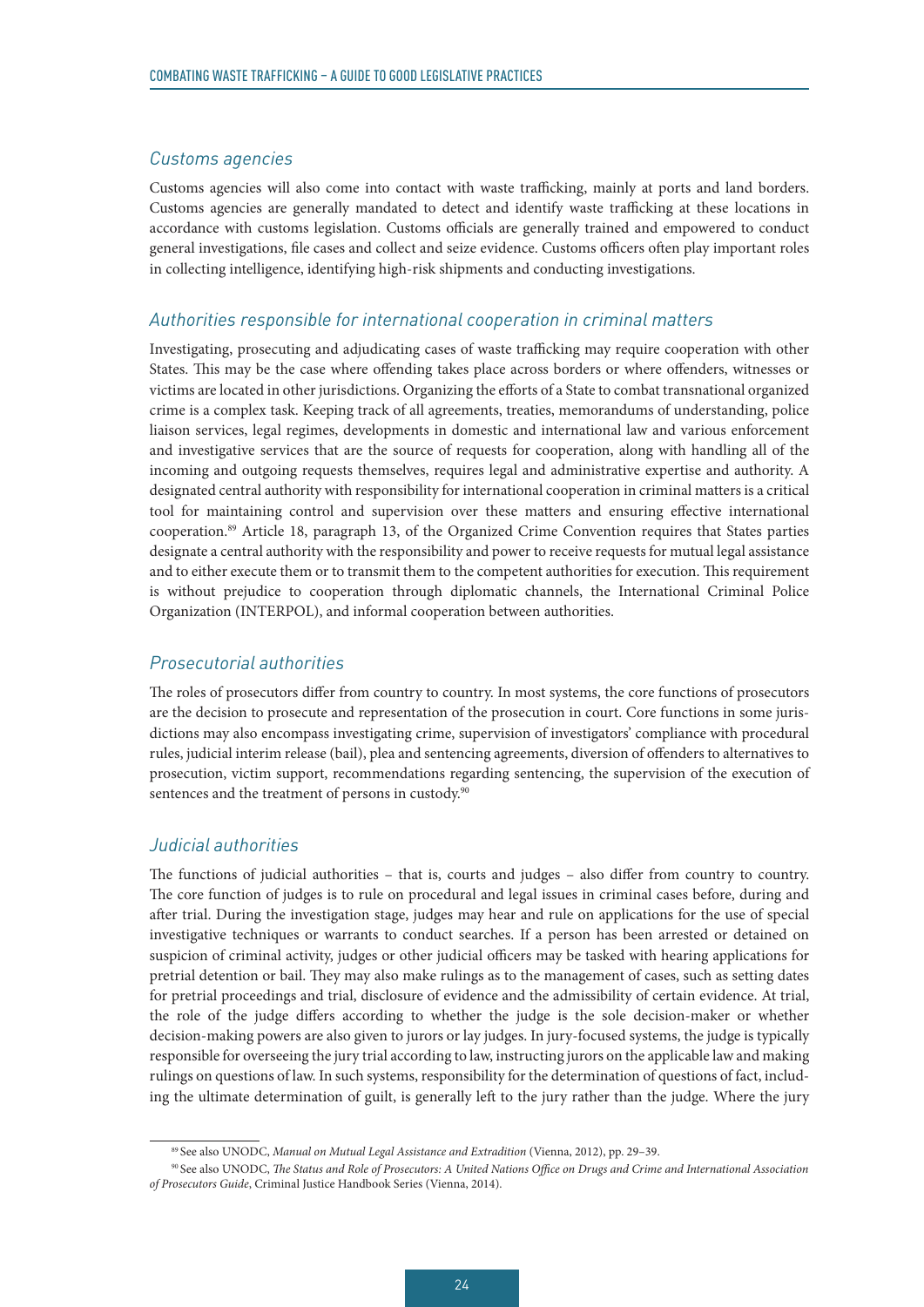<span id="page-32-0"></span>determines that the defendant is guilty of a crime, it is generally the judge that determines the appropriate sentence. Where judges do not share judicial decision-making powers with jurors, their powers will be more extensive and may include the determination of both guilt and sentence. Post-trial, judicial authorities may hear appeals, in particular appeals against conviction and/or sentence by the convicted person, as well as applications concerning the lawful enforcement of sentences. In some countries, specialist environmental courts hear environmental cases.<sup>91</sup>

#### *Other government agencies*

Certain other government agencies may be involved in investigating waste trafficking offences. Their involvement will depend upon domestic arrangements, but they may include specialized agencies such as anti-money-laundering officers, financial investigation units, anti-corruption commissions and tax revenue authorities.

#### **Further considerations**

Two further considerations relating to national institutional frameworks are briefly worth mentioning: resources and coordination. The various national institutions will not be able to effectively carry out their mandates to prevent and combat waste trafficking if they are not provided with adequate funding and other resources to exercise their functions. Additionally, it is not enough that each relevant institution be endowed with its own responsibilities and powers. It must also be ensured that these institutions effectively coordinate and cooperate with each other. States should be careful, in developing and improving national institutional frameworks to prevent and combat waste trafficking, that the various institutions do not develop "silos" that operate in isolation. States should also ensure effective coordination and cooperation between national, regional and local levels of government, where responsibilities are distributed among levels of government. To assist with coordination, chapter 8 includes a model legislative provision for the establishment of a national coordinating body.

<sup>91</sup> See, generally, George Pring and Catherine Pring, *Environmental Courts and Tribunals: A Guide for Policy Makers* (Nairobi, United Nations Environment Programme, 2016).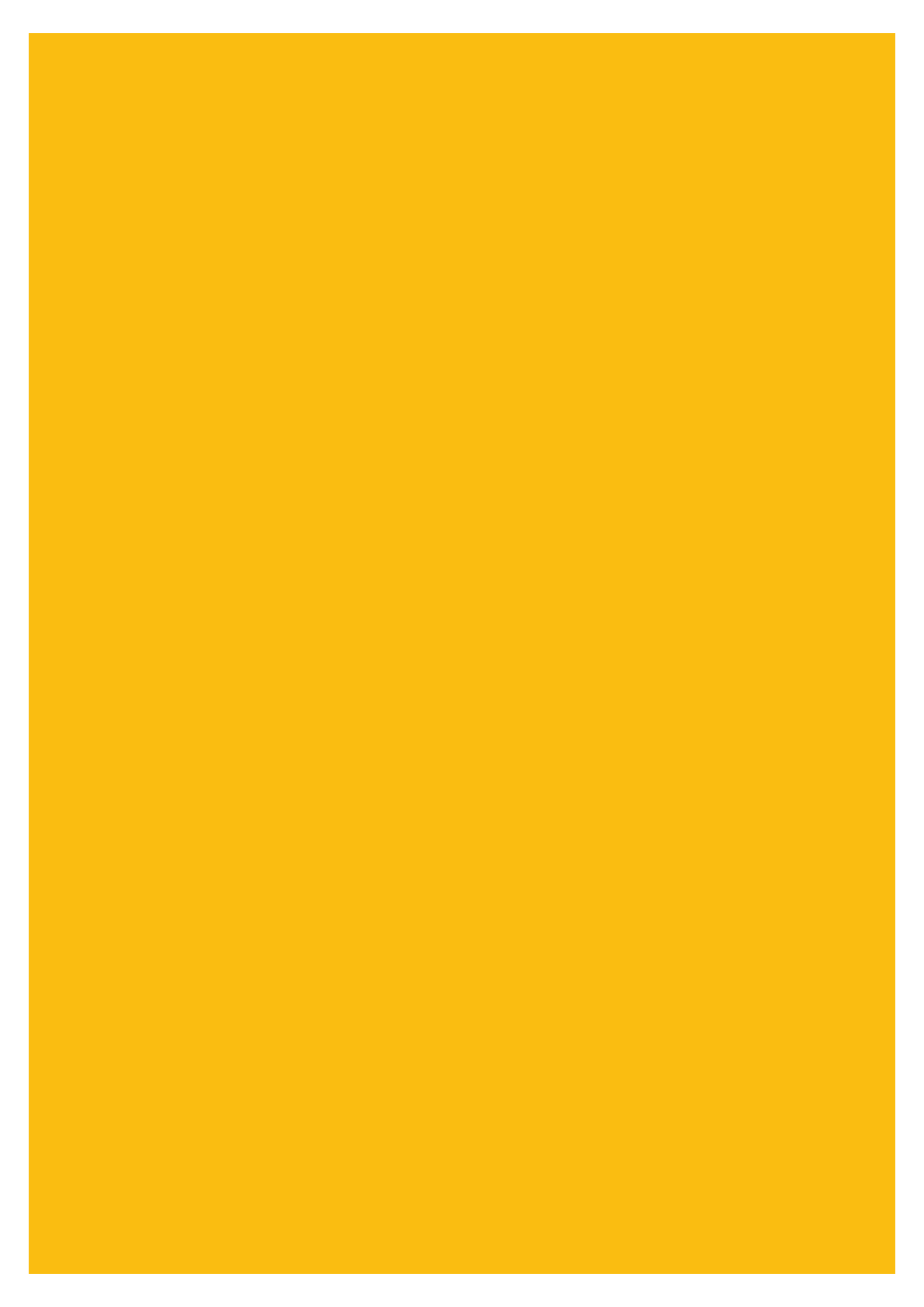# <span id="page-34-0"></span>*Chapter 2.*  GENERAL PROVISIONS

The second chapter of the present guide concerns general provisions for combating waste trafficking. These provisions are dealt with separately from subsequent chapters because of their broad relevance to all measures discussed in the guide. Three topics are addressed in chapter 2: legislative statements of principles of environmental law, definitions, and waste schedules and jurisdiction.

### STATEMENT OF PRINCIPLES OF ENVIRONMENTAL LAW

In chapter 1 of the present guide, it was explained that multilateral environmental agreements, such as the Basel Convention, and, more broadly, international environmental law, recognize a number of general principles of relevance to the development and amendment of legislation to combat waste trafficking. These general principles of international environmental law include the principle of prevention, the precautionary principle, the polluter pays principle, the principle of cooperation and the principles of access to information, public participation and access to justice. Two further principles under international environmental law of specific relevance to waste management were also discussed: the waste management hierarchy and the proximity principle.

While international environmental law does not generally require that States restate these principles under domestic law so long as States fulfil the substance of their obligations under binding principles of international environmental law, the statement of relevant principles in national legislation is a useful tool for ensuring the effective implementation of environmental legislation, including legislation to combat waste trafficking. Stating the overarching principles that underpin legislation combating waste trafficking can assist in the interpretation and implementation of such legislation, not only by the judiciary but also by relevant stakeholders. References to the relevant principles of international law could be included, as appropriate, in the preamble or operative part of relevant legislation.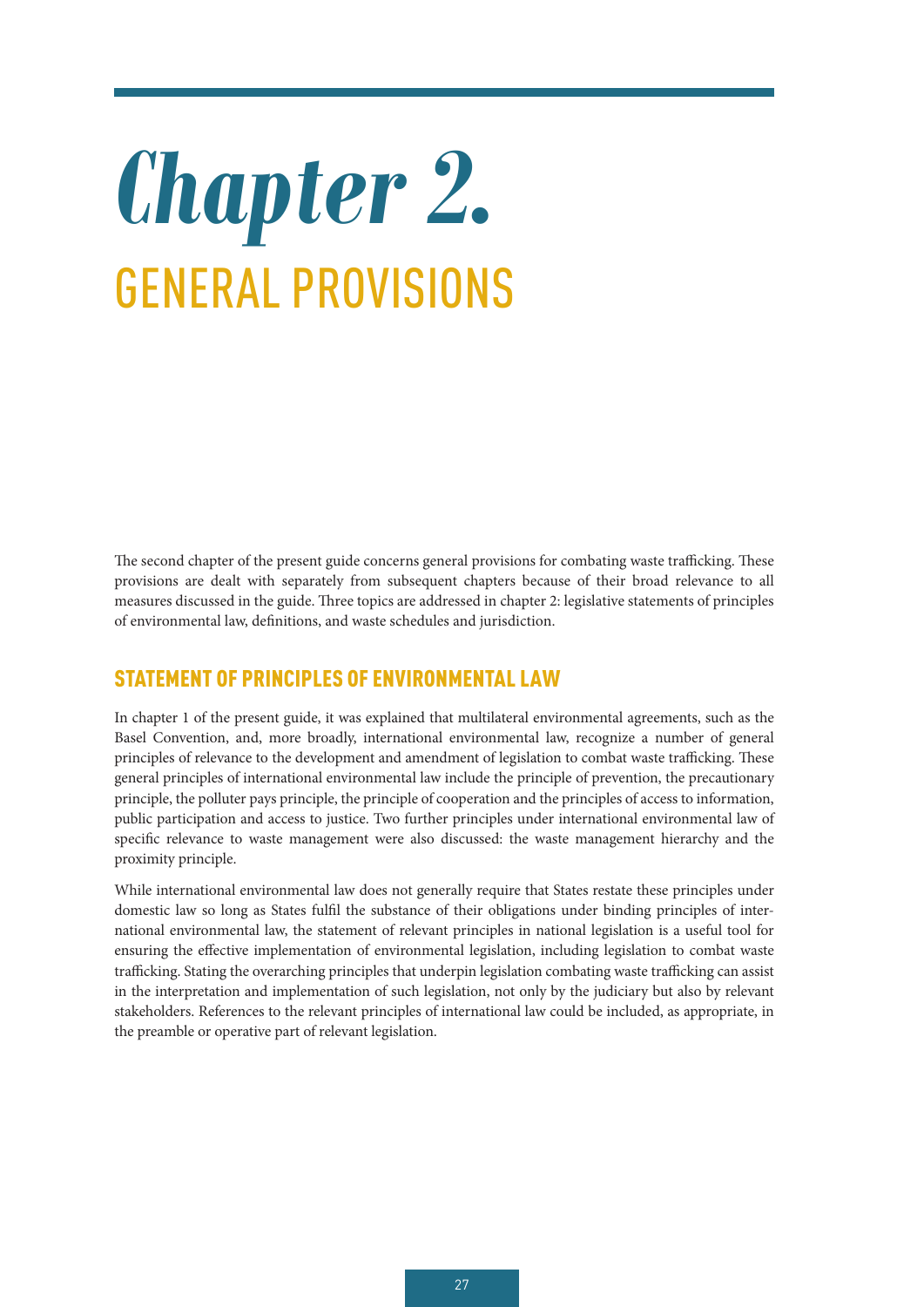#### **EXAMPLE: LESOTHO**

#### Environment Act, 2008

#### Section 4 – Right to a clean and healthy environment

 $[...]$ 

(4) The court shall in exercising its jurisdiction, be guided by the following principles of sustainable development –

- (a) the polluter pays principle;
- (b) the precautionary principle;
- (c) the principle of eco-system integrity;

(d) the principle of public participation in the development of policies, plans and processes for the management of the environment; and

(e) the principle of inter-generational and intra-generational equity.

#### **EXAMPLE: ZAMBIA**

#### Environmental Management Act, 2011

#### Section 6 – Principles governing environmental management

The following principles shall be applied in achieving the purpose of this Act:

(a) the environment is the common heritage of present and future generations;

(b) adverse effects shall be prevented and minimized through long-term integrated planning and the co-ordination, integration and co-operation of efforts, which consider the entire environment as a whole entity;

- (c) the precautionary principle;
- (d) the polluter pays principle;

(e) equitable access to environmental resources shall be promoted and the functional integrity of ecosystems shall be taken into account to ensure the sustainability of the ecosystems and to prevent adverse effects;

(f) the people shall be involved in the development of policies, plans and programmes for environmental management;

(g) the citizen shall have access to environmental information to enable the citizen to make informed personal choices which encourages improved performance by industry and the Government;

(h) the generation of waste should be minimised, wherever practicable, and waste should, in order of priority, be re-used, re-cycled, recovered and disposed of safely in a manner that avoids creating adverse effects;

(i) the environment is vital to people's livelihood and shall be used sustainably in order to achieve poverty reduction and socio-economic development;

(j) non-renewable natural resources shall be used prudently, taking into account the needs for the present and future generations;

(k) renewable natural resources shall be used in a manner that is sustainable and does not prejudice their viability and integrity; and

(l) community participation and involvement in natural resources management and the sharing of benefits arising from the use of the resources shall be promoted and facilitated.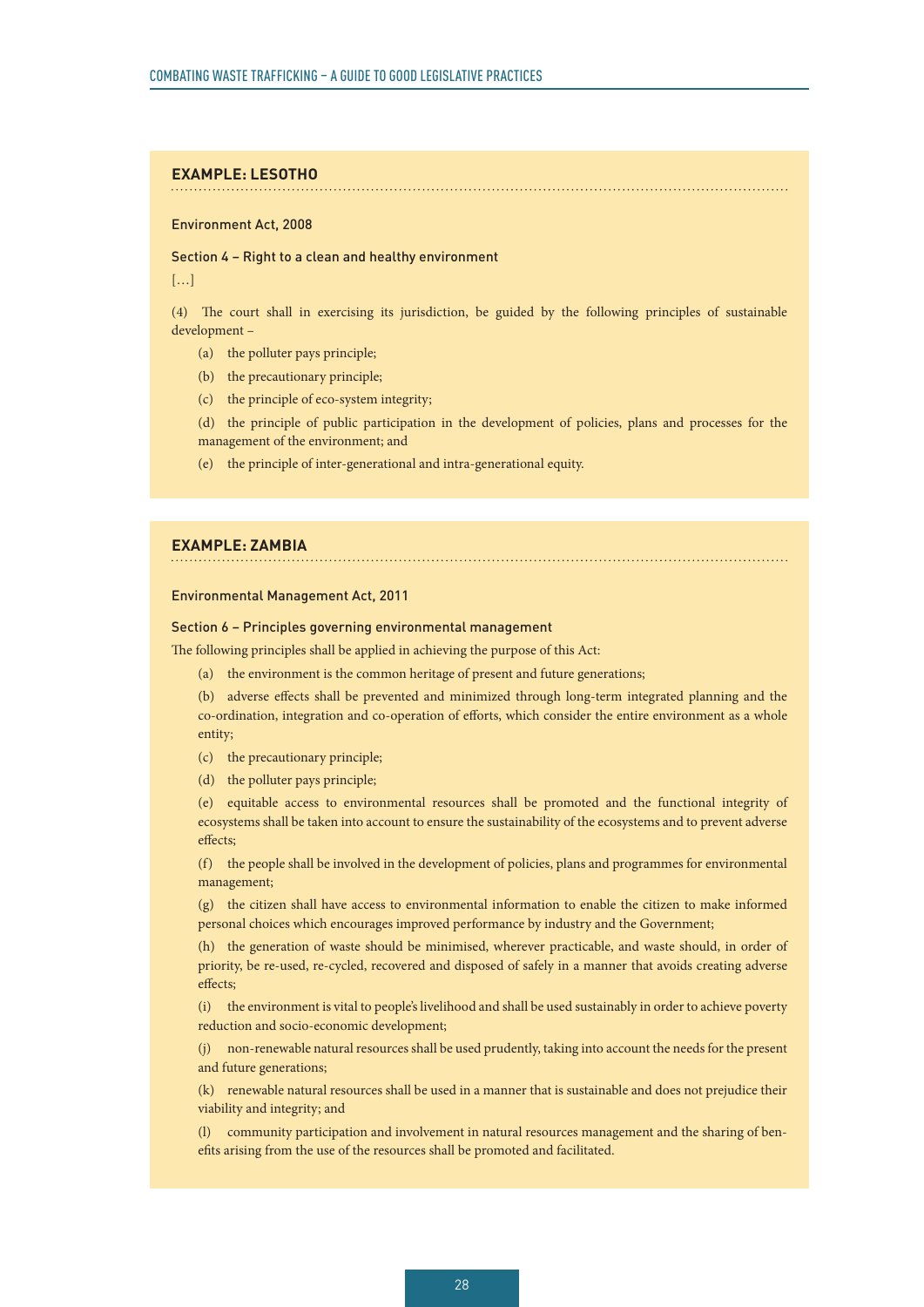#### **EXAMPLE: PERU**

#### Legislative Decree Approving the Act on Comprehensive Solid Waste Management, 2016

## Article 2 – Purpose of comprehensive solid waste management

The first and primary purpose of the comprehensive management of solid waste in Peru is to prevent or minimize the generation of solid waste at the point of origin, as a priority over any other option. Secondly, for waste that is generated, preference is given to reclaiming or converting component materials and energy potential through reutilization, recycling, composting and coprocessing, among other options, provided always that health conditions and the environment are protected.

Final disposal of solid waste in appropriate facilities is the waste management option of last resort and should be done in environmentally suitable conditions such as shall be defined in the implementing regulations for the present Legislative Decree as issued by the Ministry of the Environment.

# **DEFINITIONS**

Model provision 1 of the present guide sets out definitions for certain key terms used in and of general relevance to the model provisions contained herein. Further definitions relevant to specific model provisions are included in those provisions.<sup>92</sup> Legislative drafters should ensure that the terminology used in legislation to combat waste trafficking is clear, precise and consistent. Care should be taken to avoid ambiguities that could frustrate effective enforcement or prosecution. Legislative drafters should also take into account other relevant domestic legislation to avoid gaps and contradictions.

# **MODEL PROVISION 1: DEFINITIONS**

For the purpose of this [Act/Law/Chapter …]:

(a) "Waste" shall mean a substance or object disposed of, intended to be disposed of or required by law to be disposed of;

(b) "Organized criminal group" shall mean a structured group of three or more persons, existing for a period of time and acting in concert with the aim of committing one or more offences to which this [Act/ Law/Chapter …] applies, in order to obtain, directly or indirectly, a financial or other material benefit;

(c) "Serious crime" shall mean an offence punishable by a maximum deprivation of liberty of at least four years or a more serious penalty;

(d) "Financial or other material benefit" shall include any type of financial or non-financial inducement, payment, bribe, reward, or other advantage, including services;

(e) "[Confiscation/forfeiture]" shall mean the permanent deprivation of property by order of the [insert relevant court or other competent authority];

<sup>92</sup> Namely, the definitions of "traffics" in model provision 3, "legal person" and "senior officer" in model provision 11, "controlled delivery" in model provision 12, "undercover investigation" in model provision 13, "assumed identity" in model provision 14, "surveillance of persons" in model provision 15, "electronic surveillance" in model provision 16, "seize" in model provision 17, "witness" and "person cooperating with law enforcement authorities" in model provision 25, "victims" in model provision 26.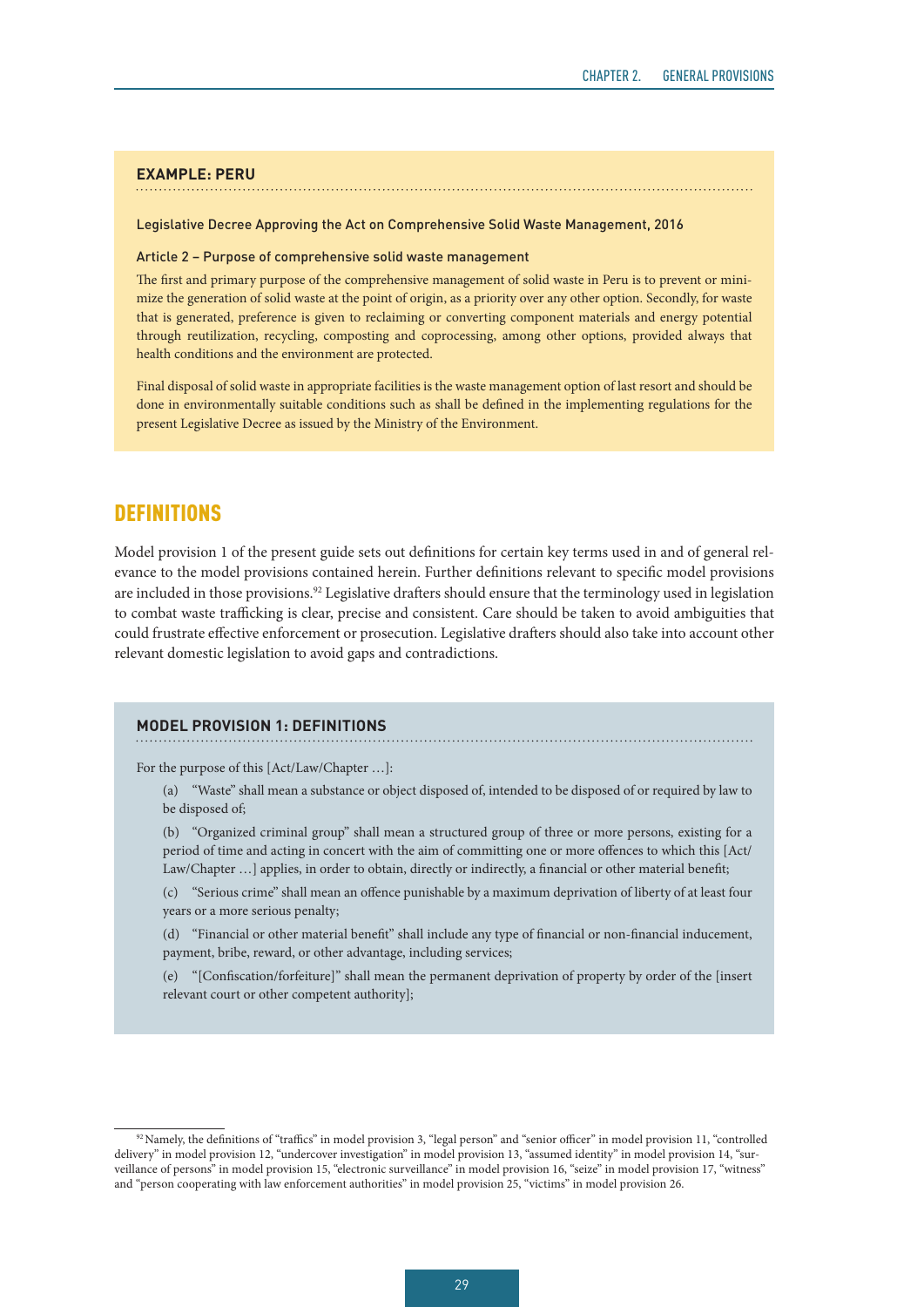(f) "[Freezing/seizure]" shall mean temporarily prohibiting the transfer, conversion, disposition or movement of property or temporarily assuming custody or control of property on the basis of an order issued by a court or other competent authority;

(g) "Proceeds of crime" shall mean any property derived, in whole or in part, from, or obtained, directly or indirectly, through, the commission of an offence, whether committed within or outside the territory of [insert name of State];

(h) "Person" shall mean a natural or legal person.

Definitions (a) to (g) are adapted from the Basel Convention and the Organized Crime Convention. Neither convention strictly requires that States establish these definitions under domestic law. Nevertheless, given that these definitions provide content to States' obligations under each of these conventions, it may be useful for States to include them in domestic legislation.

The definition of waste contained in paragraph (a) is adapted from the definition of wastes contained in the Basel Convention.93 The elements of this definition are disjunctive rather than cumulative. That is to say, only one of the elements (being disposed of, intended to be disposed of, or required by law to be disposed of) must be met for a substance or object to be considered waste. The definition is intended to be broad and may cover both hazardous and non-hazardous wastes and include, among other forms of waste, plastic waste, industrial and agricultural waste, waste oil, electronic and electrical waste, medical waste and other liquid and solid wastes. Where relevant for proposed legislation, States may also wish to define other related terms, such as "hazardous waste" and "other waste". Where States wish to refer to particular types or streams of waste in particular legislative provisions, the present guide recommends the use of waste schedules to do so. The use of waste schedules is explained in the following section.

The definitions set out in paragraphs (b) to (g) are adapted from the Organized Crime Convention and the *Model Legislative Provisions against Organized Crime* (second edition, 2022). In paragraph (e), a choice is offered between using the terms "confiscation" and "forfeiture". In paragraph (f), a choice is offered between "freezing" and "seizure". These choices reflect the fact that the terminology for these concepts varies between States. Article 2, paragraph (f), of the Organized Crime Convention establishes identical definitions for "freezing" and "seizure", and paragraph (g), in defining "confiscation", provides that its definition "includes forfeiture where applicable". The present guide uses the terms "confiscation" and "seizure".

For further relevant commentary on the definitions contained in model provision 1, see article 3 of the *Model Legislative Provisions against Organized Crime* (2nd ed., 2022).

# **EXAMPLE: CHINA**

Law of the People's Republic of China on the Prevention and Control of Environment Pollution Caused by Solid Wastes, 1995

#### Article 124

For the purposes of this Act, the following terms shall have the meanings as indicated:

1. Solid waste refers to solid and semi-solid articles and substances, and gaseous articles and substances in containers, that have lost their original use value or have not lost their use value but have been abandoned or discarded, as well as articles and substances that fall within the provisions of laws and administrative regulations

<sup>93</sup> Basel Convention, art. 2, para. 1.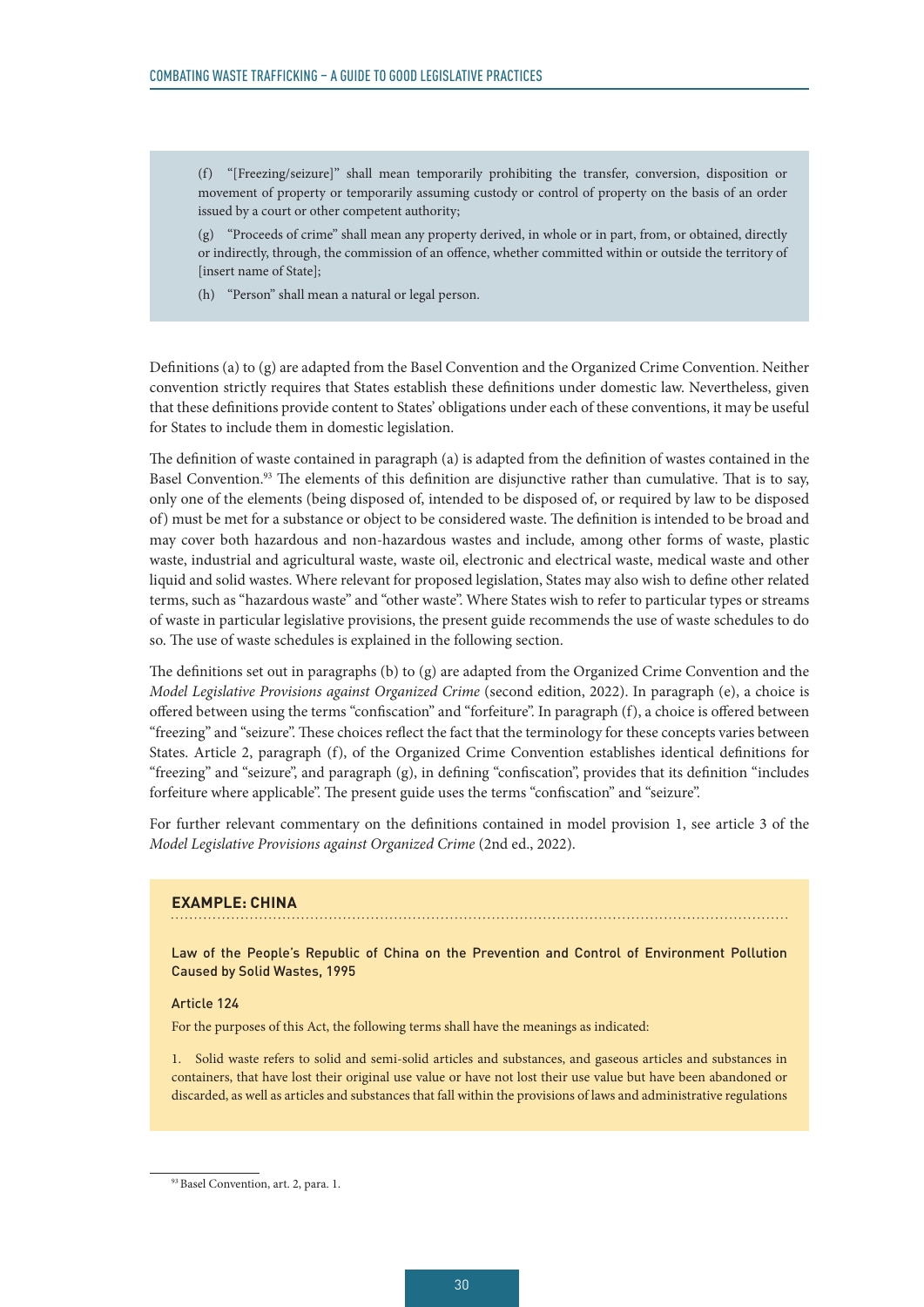on the management of solid waste. Such articles and substances as have been rendered harmless through processing, and which comply with mandatory national product-quality standards, and which will not endanger public health and ecological safety, or which are not considered to be solid waste according to the criteria and procedures for solid waste identification, are excepted.

2. Industrial solid waste refers to solid waste generated in the course of industrial production activities.

3. Domestic waste refers to solid waste generated in daily life or in activities that provide services for daily life, as well as solid waste that is considered domestic waste in accordance with the provisions of laws and administrative regulations.

4. Construction waste refers to the discarded soil, refuse materials and other solid waste generated in the process of new construction, alteration, expansion or demolition of various types of buildings, structures, pipe networks, etc., as well as of residential decoration and renovation, by building and construction units.

5. Agricultural solid waste refers to solid waste generated in the course of agricultural production activities.

6. Hazardous waste refers to solid waste with hazardous characteristics that is listed on the national hazardous-waste registry or identified according to State-specified hazardous-waste criteria and identification methods.

7. Storage refers to the temporary placement of solid waste in a specific facility or site.

8. Utilization refers to the extraction of substances from solid waste for use as raw materials or fuel.

9. Disposal refers to the alteration of the physical, chemical or biological characteristics of solid waste by incineration or other methods to achieve a reduction in the quantity of solid waste generated, a reduction in the volume of solid waste, a reduction or elimination of the hazardous components or the final placement of solid waste in a landfill that meets the requirements of environmental protection regulations.

## **NATIONAL EXAMPLE: ARGENTINA**

#### Act No. 24.051 on Hazardous Waste, 1992

#### Article 2

For the purposes of this Act, any waste that is susceptible to cause harm, directly or indirectly, to living beings or to pollute the soil, water, air or environment in general shall be deemed hazardous.

In particular, the wastes indicated in annex I to this Act shall be considered hazardous, as shall those that possess any of the characteristics listed in annex II.

The provisions of this Act shall similarly apply to any hazardous waste as may be used as input for other industrial processes.

The scope of this Act shall not include household waste, radioactive waste or waste generated by normal operations of ships, all of which shall be governed by special legislation and relevant international agreements.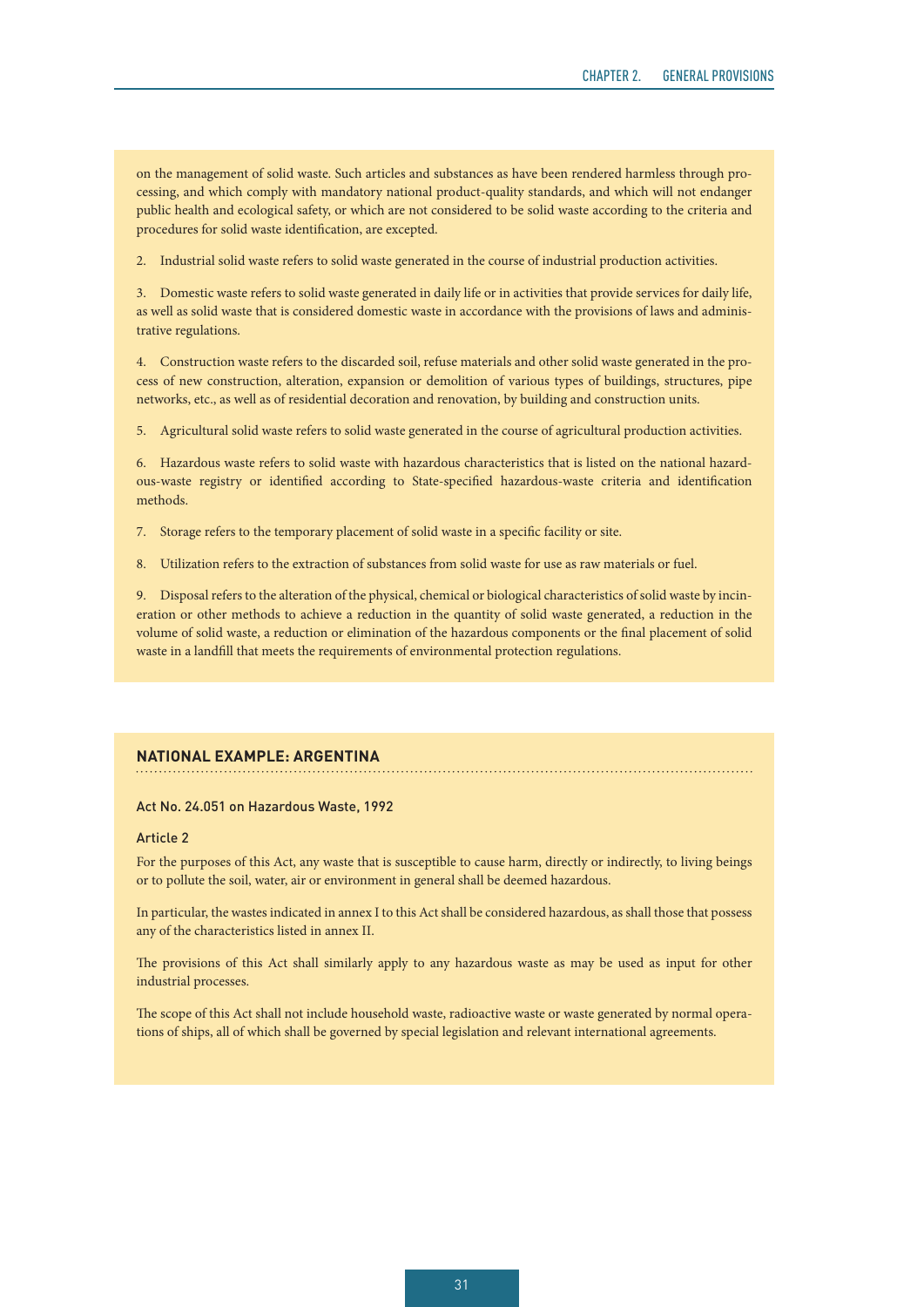# WASTE SCHEDULES

Waste trafficking may involve a wide range of waste streams. To facilitate the drafting of clear legislation, it is useful to classify these streams into broad categories, such as hazardous waste and other waste. To do so, the present guide recommends the use of waste schedules. A waste schedule is a list of waste streams belonging to a particular category. These broad categories are then referred to in relevant legislative provisions as a shorthand way of referring to the waste streams listed therein. This makes legislation not only easier to read but simpler to amend. For example, if it is desired that legislation cover a new waste stream, only the relevant schedule (such as "hazardous waste") would need to be amended, rather than every relevant provision.

Schedules of waste may be included in primary legislative instruments, such as statutes, or in subordinate or delegated legislative instruments, such as regulations. Their inclusion in subordinate legislation has the advantage that such legislation is more easily amended, which provides additional flexibility. The appropriate legal form of these schedules is a matter for each State to determine.

When deciding on the form of the legislative instrument for the schedules, States should also consider the applicable processes for amending that instrument. This is important because the technologies relating to the generation, treatment and management of waste are constantly changing. Methods that criminals use to commit waste trafficking offences will continue to evolve. States must update their laws, including the applicable schedules, to keep up with these changes. A State's process for amending regulations or other subordinate legislation typically will be more streamlined than the process for amending legislation. Setting out the relevant schedules in regulations or other subordinate legislative instruments may therefore enable States to react more readily to developments. To the extent consistent with a State's legislative framework, it is also recommended in the present guide that competent authorities be given a role in the process of enacting or initiating amendments to the schedules. Such powers will generally need to be delegated by the relevant legislature.

In developing domestic legislative provisions to prevent and combat waste trafficking, States must ensure that they comply with their obligations under international law. Where domestic legislation makes use of waste schedules to determine the content of legislative provisions, States must take into account international annexes or categories of waste that determine the content of their international obligations to legislate. For example, article 9, paragraph 5, of the Basel Convention provides that each party shall introduce appropriate national/ domestic legislation to prevent and punish illegal traffic. "Illegal traffic" is defined, for the purposes of the Basel Convention, in article 9, paragraph 1, as "any transboundary movement of hazardous wastes or other wastes" when certain further conditions are met. "Hazardous wastes" are defined in article 1, paragraph 1, of the Convention as follows:

*(a)* Wastes that belong to any category contained in Annex I, unless they do not possess any of the characteristics contained in Annex III; and

*(b)* Wastes that are not covered under paragraph (a) but are defined as, or are considered to be, hazardous wastes by the domestic legislation of the Party of export, import or transit.

"Other wastes" are defined in of article 1, paragraph 2, as wastes that belong to any category contained in annex II. Thus, the content of the obligation of States in article 9, paragraph 5, of the Basel Convention to introduce legislation to prevent and punish illegal traffic is determined, in part,<sup>94</sup> by what is written in annexes I, II and III of the Convention. In introducing legislation to prevent and punish waste trafficking, States parties to the Basel Convention must ensure that domestic trafficking provisions cover the types of waste covered by these annexes. Annexes XIII and IX to the Basel Convention may also be relevant to this end. Other international annexes or categories of waste that States may be required to have regard to include the annexes to the Stockholm Convention on Persistent Organic Pollutants, the annexes to the Bamako

<sup>94</sup> The inclusion of paragraph (b) of this definition allows a State party to the Basel Convention to define, in its domestic legislation, additional waste streams that will be considered as hazardous wastes and will be subject to the Basel Convention's control regime in respect of transboundary movements involving that State party.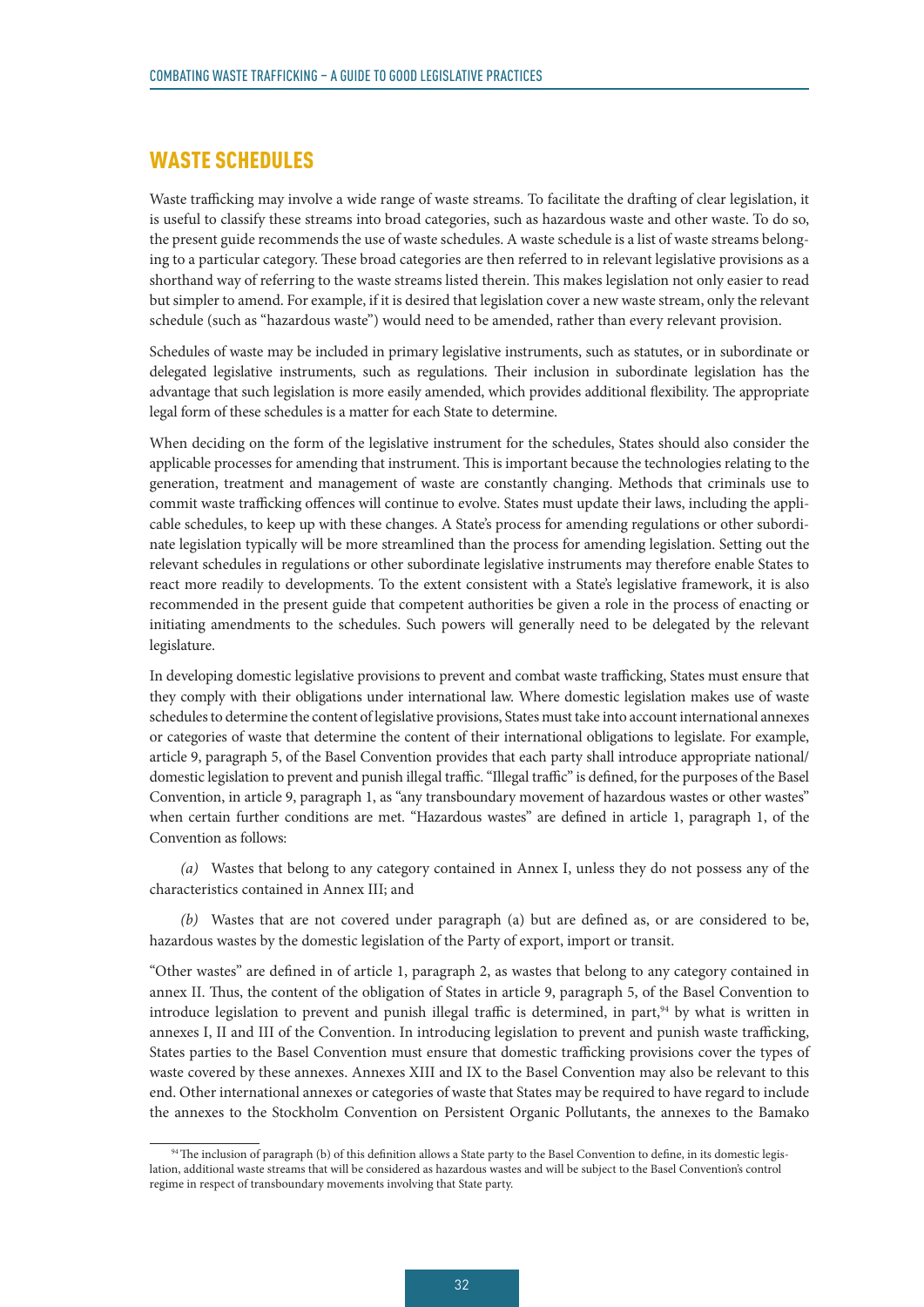Convention, the annexes to the Waigani Convention and the appendices of the OECD Decision of the Council on the Control of Transboundary Movements of Wastes Destined for Recovery Operations.<sup>95</sup>

Related to the issue of the appropriate process for amending domestic schedules is the issue of how international annexes or categories of waste are to be incorporated into domestic law. Broadly speaking, this may be achieved either by reproducing these annexes or categories of waste in domestic schedules or by incorporating them by reference. In the latter case, the text of the international annexes or categories is not reproduced in domestic schedules, but rather a reference to those annexes or categories is included in such a way that wastes listed thereunder are deemed to be included under the relevant domestic schedules. In some countries, incorporation by reference may allow changes to international annexes and categories to be automatically incorporated into domestic law, without the need to amend domestic legislation or regulations each time these annexes or categories are updated. In other countries, the automatic updating of domestic schedules may not be possible through incorporation by reference because of constitutional or other principles. When determining the appropriate process for amending domestic schedules, States should assess what processes are permissible under their legal systems. Where automatic updating through incorporation by reference is permissible, this mechanism may be advantageous to States in ensuring that domestic schedules are up to date.

An example of the use of schedules from the Ethiopian Hazardous Waste Management and Disposal Control Proclamation is included below. The Proclamation includes three annexes (that is, schedules): categories of wastes to be controlled, a list of hazardous characteristics, and disposal operations. The annexes are then referred to in the definitions included in article 2 of the Proclamation. Because of the length of the three annexes, only short excerpts of each have been included.

#### **EXAMPLE: ETHIOPIA**

Hazardous Waste Management and Disposal Control Proclamation, 2018

Article 2 – Definition

In this Proclamation:

 $[...]$ 

3/ "disposal" means any hazardous waste disposal operation specified in Annex Three of this Proclamation;

[…]

10/"hazardous waste" means wastes that belong to any category contained in Annex One of this Proclamation, and possessed any of the characteristic contained in Annex Two; including those wastes that might be categorized as hazardous waste by the directive to be issued by the Ministry,

 $[...]$ 

<sup>95</sup> Legislators may also wish to have regard to the classification of wastes included in the Harmonized Commodity Description and Coding System in the annex to the [International Convention on the Harmonized Commodity Description and Coding System.](https://conferences.unite.un.org/unterm/display/record/unog/na?OriginalId=84884) In this regard, legislators may wish to consult World Customs Organization, *Correlation Between the Product Coverage of Selected International Conventions and the Harmonized System* (October 2021), which identifies correlations between Harmonized System codes and products controlled by selected international instruments, including the Basel Convention, the OECD Decision of the Council on the Control of Transboundary Movements of Wastes Destined for Recovery Operations, and the Stockholm Convention.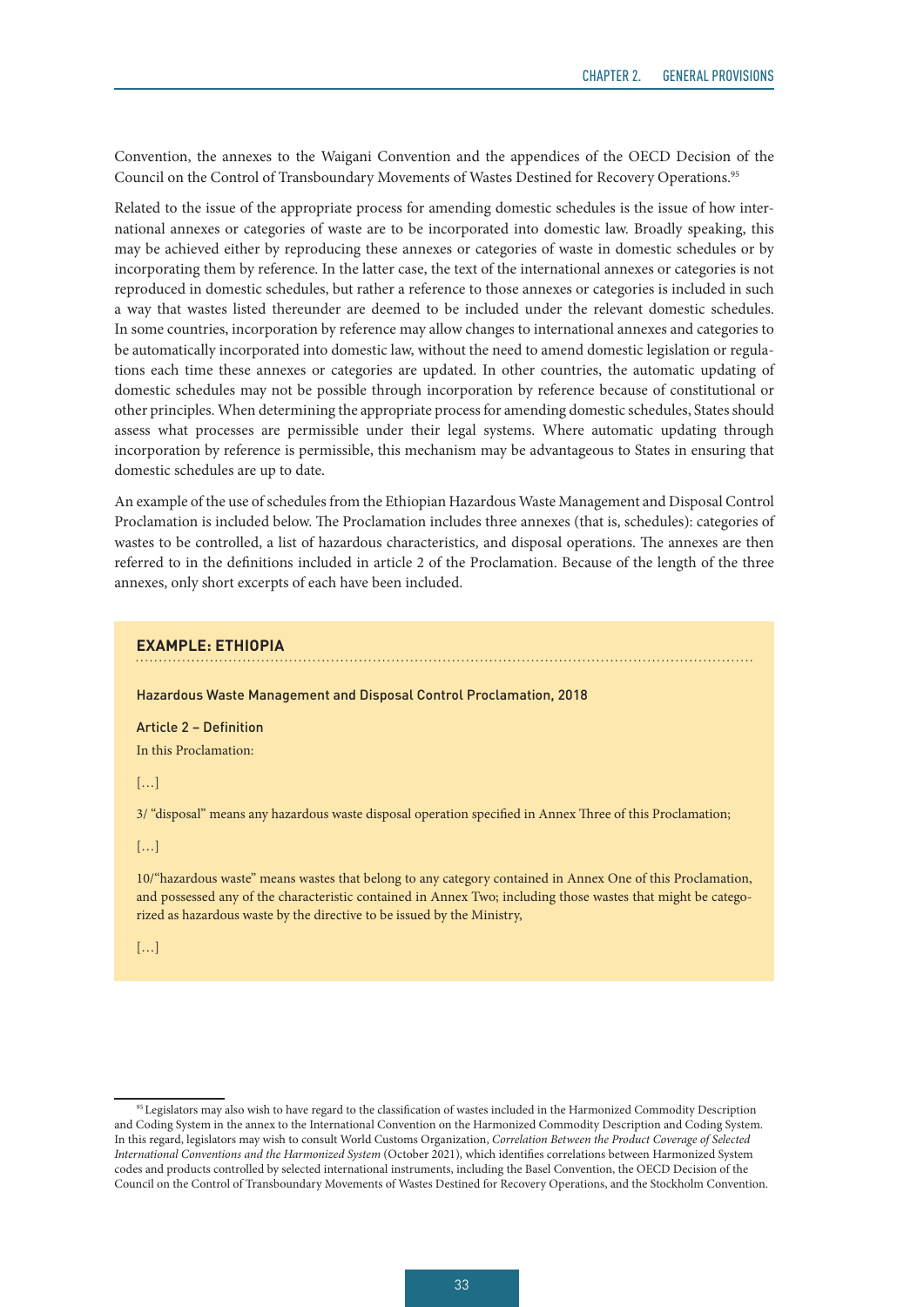#### **EXAMPLE: ETHIOPIA (***CONTINUED***)**

#### Annex I: Categories of wastes to be controlled

Waste Streams

- Wastes from medical care in hospitals, medical centers and clinics […]
- Wastes from the production and preparation of pharmaceutical products

[…]

• Waste oils/water, hydrocarbons/water mixtures, emulsions

[…]

Wastes having as constituents

- Metal Carbonyls
- Beryllium; beryllium compounds
- Hexavalent chromium compounds
- Copper compounds

[…]

## Annex II: List of hazardous characteristics

• Explosives

[…]

• Flammable liquids

[…]

• Oxidizing

#### Annex III: Disposal operations

A. Operations which do not lead to the possibility of resource recovery, recycling, reclamation, direct re-use or alternative uses

[…]

B. Operations which may lead to resource recovery, recycling reclamation, direct re-use or alternative uses

 $[...]$ 

# **JURISDICTION**

States should enact provisions establishing comprehensive jurisdiction for the prosecution and punishment of waste trafficking. Jurisdiction refers to the power of a State, through its prosecutors, courts and other institutions, to exercise legal authority over a territory, person or thing. Establishing comprehensive jurisdiction is particularly important in the context of waste trafficking, since this phenomenon often occurs across State borders.

Offenders may also move between States and exploit jurisdictional gaps in States' laws to avoid apprehension and prosecution. It therefore is important to clearly articulate the jurisdictional bases upon which national courts can determine proceedings for waste trafficking offences. Most obviously, States may exercise jurisdiction over acts committed within their territories, including their territorial waters (the territoriality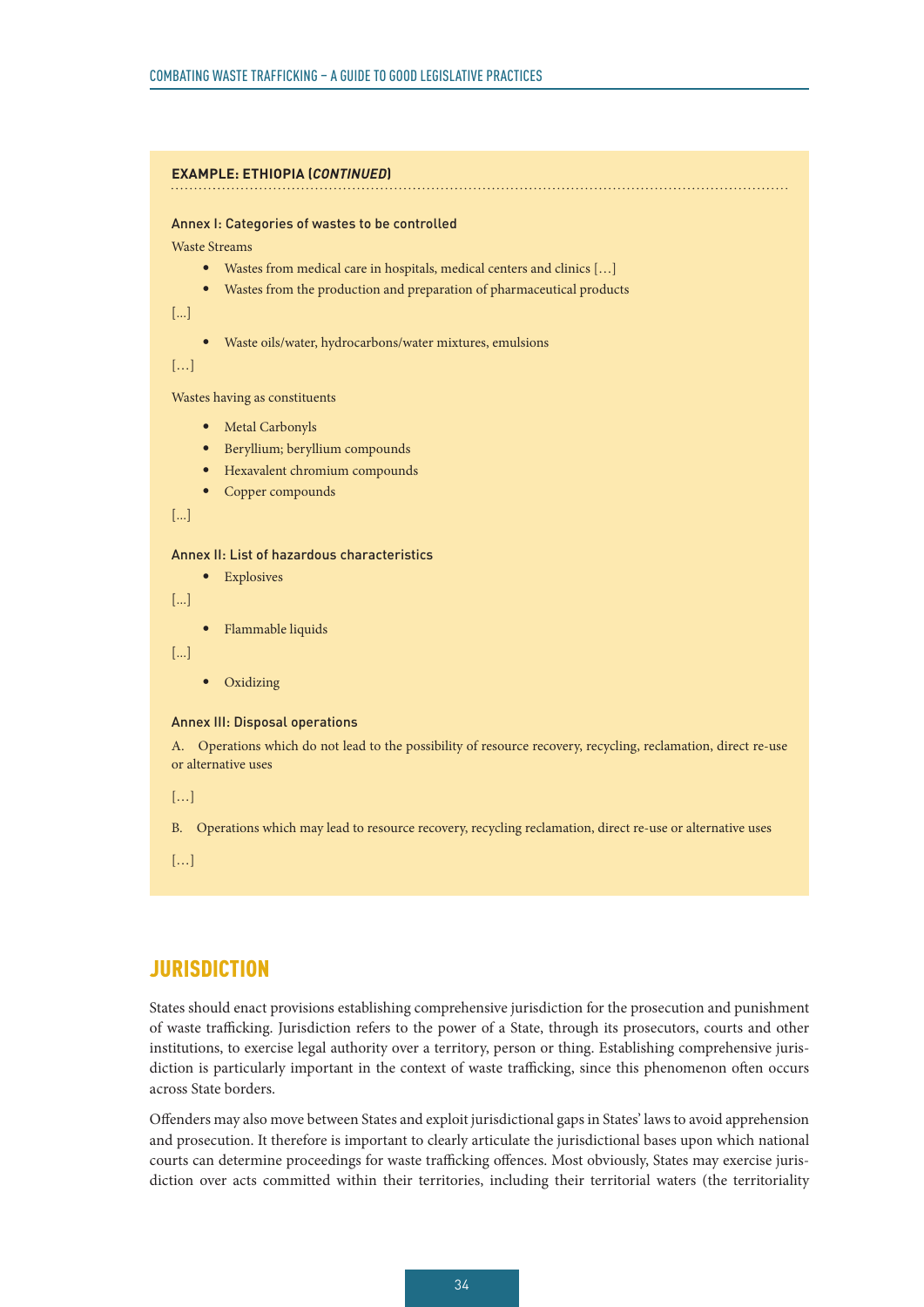principle). International law also recognizes the right of States to exercise extraterritorial jurisdiction in several circumstances. While the precise scope of these circumstances remains unsettled,<sup>96</sup> the international community has generally recognized the jurisdiction of a State over its nationals, even when outside its territory (the active personality principle); the jurisdiction of a State over acts injurious to its nationals (the passive personality principle); and the jurisdiction of a State over acts committed outside the State but intended to have a substantial effect within the territory of the State (the objective territorial principle).<sup>97</sup>

As waste trafficking can occur across borders, this guide proposes that States enact provisions establishing jurisdiction over waste trafficking offences on the basis of both the territoriality principle and recognized principles of extraterritorial jurisdiction. Model provision 2 below provides an example of how a State could establish these jurisdictional bases.

## **MODEL PROVISION 2: JURISDICTION**

1. [Insert reference to relevant courts] shall have jurisdiction to determine proceedings for offences to which this [Act/Law/Chapter …] applies when:

(a) Committed [in whole or in part] within the territory of [insert name of State]; or

(b) Committed [in whole or in part] on board a vessel that is flying the flag of [insert name of State] or an aircraft that is registered under the laws of [insert name of State] at the time that the offence was committed; or

(c) Committed by a [insert name of State] national present in [insert name of State] territory whose extradition is refused on the grounds of nationality; or

(d) Committed by a person present in [insert name of State] whose extradition is refused on any ground.

2. [Insert reference to relevant courts] shall also have jurisdiction to determine proceedings for offences committed outside the territory of [insert name of State] to which this [Act/Law/Chapter] applies when:

(a) The [victim/object of the crime] is a national [or permanent resident] [or habitual resident] of [insert name of State];

(b) The offence is committed by a national [or permanent resident] [or habitual resident] of [insert name of State] [or one of its legal persons];

(c) The offence is committed outside the territory of [insert name of State] with a view to the commission of a serious crime within the territory of [insert name of State]; or

(d) Such jurisdiction is based on an international agreement binding on [insert name of State].

<sup>96</sup> Cedric Ryngaert, *Jurisdiction in International Law*, 2nd ed., Oxford Monographs in International Law Series (Oxford, Oxford University Press, 2015) pp. 101, 110–113.

<sup>97</sup> See Organized Crime Convention, art. 15, para. 2; and United Nations Convention against Corruption, art. 42, para. 2. See also David McClean, *Transnational Organized Crime: A Commentary on the UN Convention and its Protocols*, Oxford Commentaries on International Law series (Oxford, Oxford University Press, 2007), p. 164.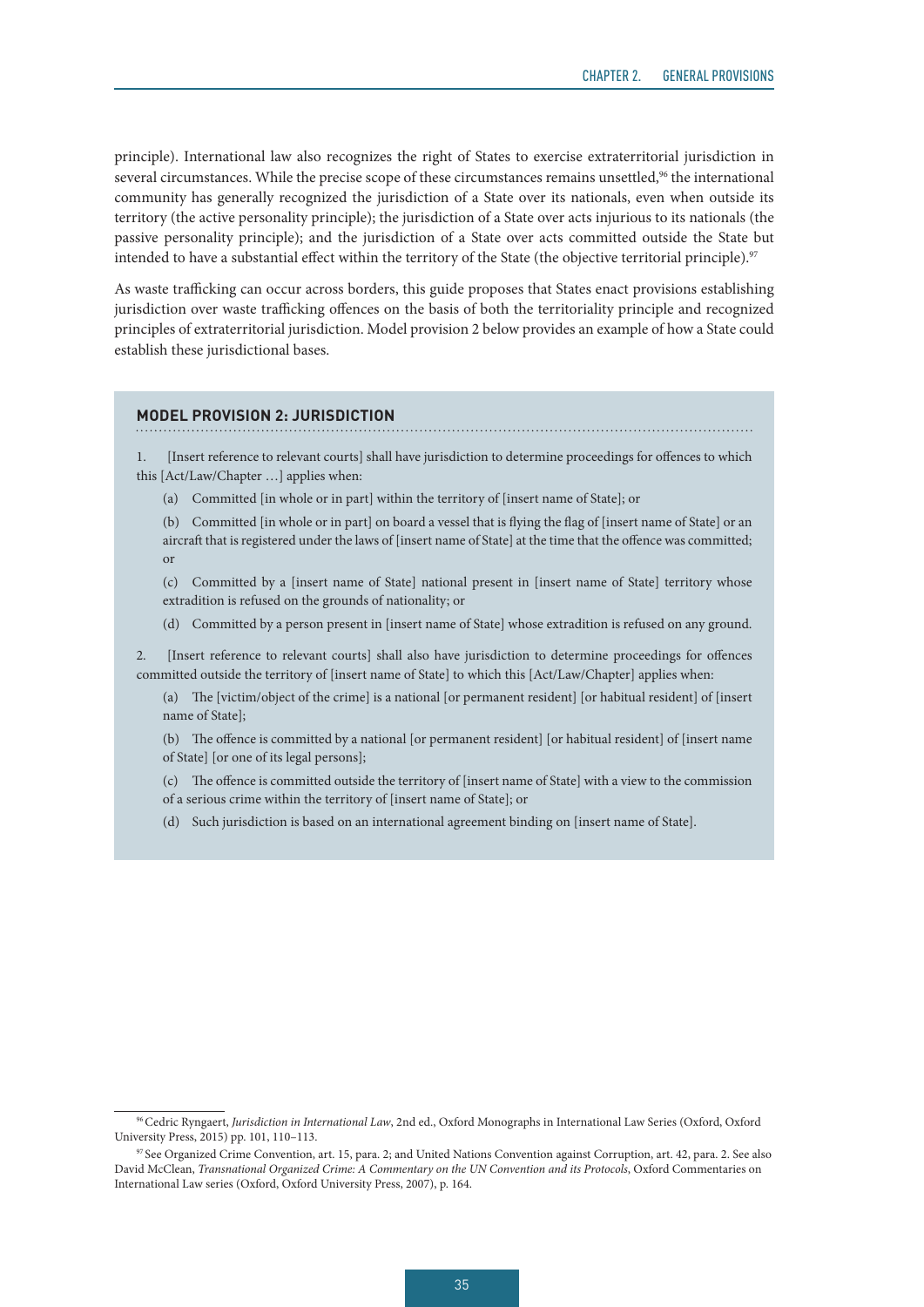Paragraph 1 of model provision 2 sets out the territorial jurisdiction for the judicial determination of waste trafficking offences. Paragraph 1 (a) and (b) reflects the obligations of States parties under article 15, paragraph 1, of the Organized Crime Convention. Paragraph 1 (c) reflects the *aut dedere aut judicare* (extradite or prosecute) principle<sup>98</sup> contained in article 16, paragraph 10, and article 15, paragraph 3, of the Organized Crime Convention. Article 16, paragraph 10, provides that if a State party to the Convention does not extradite a person in its territory solely on the basis that he or she is one of its nationals, it is obliged, at the request of the State party requesting extradition, to submit the case without undue delay to its competent authorities for prosecution. Article 15, paragraph 3, of the Organized Crime Convention requires States parties, for the purposes of article 16, paragraph 10, to establish jurisdiction over offences covered by the Convention — irrespective of where the offence occurred — in situations where the suspect is present in their territory and extradition is refused solely on the grounds that the suspect is a national. Paragraph 1 (d) of model provision 2 reflects article 15, paragraph 4, of the Organized Crime Convention, which provides that States parties may also establish jurisdiction over offences covered by the Convention when the alleged offender is present in their territory and the State does not extradite him or her on any ground. If paragraph 1 (d) of these model legislative provisions is used in domestic law, there is no need to include paragraph  $1$  (c), because the former covers situations where extradition is refused for any reason, including nationality.

Paragraph 2 of model provision 2 sets out four bases for the exercise of extraterritorial jurisdiction to judicially determine waste offences. Paragraph 2 (a) establishes jurisdiction over cases where the victim of an offence is a national of the State. Paragraph 2 (a) reflects the passive personality principle and article 15, paragraph 2 (a), of the Organized Crime Convention. States may also choose to extend the jurisdictional ground in paragraph 2 (a) to permanent residents or habitual residents of the State. Paragraph 2 (b) of model provision 2 establishes jurisdiction over offences committed by a national (or permanent or habitual resident) of the State, reflecting the active personality principle and article 15, paragraph 2 (b), of the Organized Crime Convention. Paragraph 2 (c) of model provision 2 provides for jurisdiction over offences committed outside the territory of the State but with a view to the commission of a serious crime within the territory of the State — that is, the objective territorial principle, as reflected in article 15, paragraph 2 (c), of the Organized Crime Convention.99 Paragraph 2 (d) of model provision 2 provides a basis for the judicial determination of cases for which jurisdiction has been conferred by an international agreement binding on the State. This may also include decisions of the United Nations Security Council.

<sup>98</sup> UNODC, *Manual on Mutual Legal Assistance and Extradition*, paras. 108–110. See also [A/69/10,](https://undocs.org/Home/Mobile?FinalSymbol=A%2F69%2F10&Language=E&DeviceType=Desktop&LangRequested=False) paras. 57 ff. 99 See also UNODC, *Model Legislative Provisions against Organized Crime* (Vienna, 2012), pp. 28–29.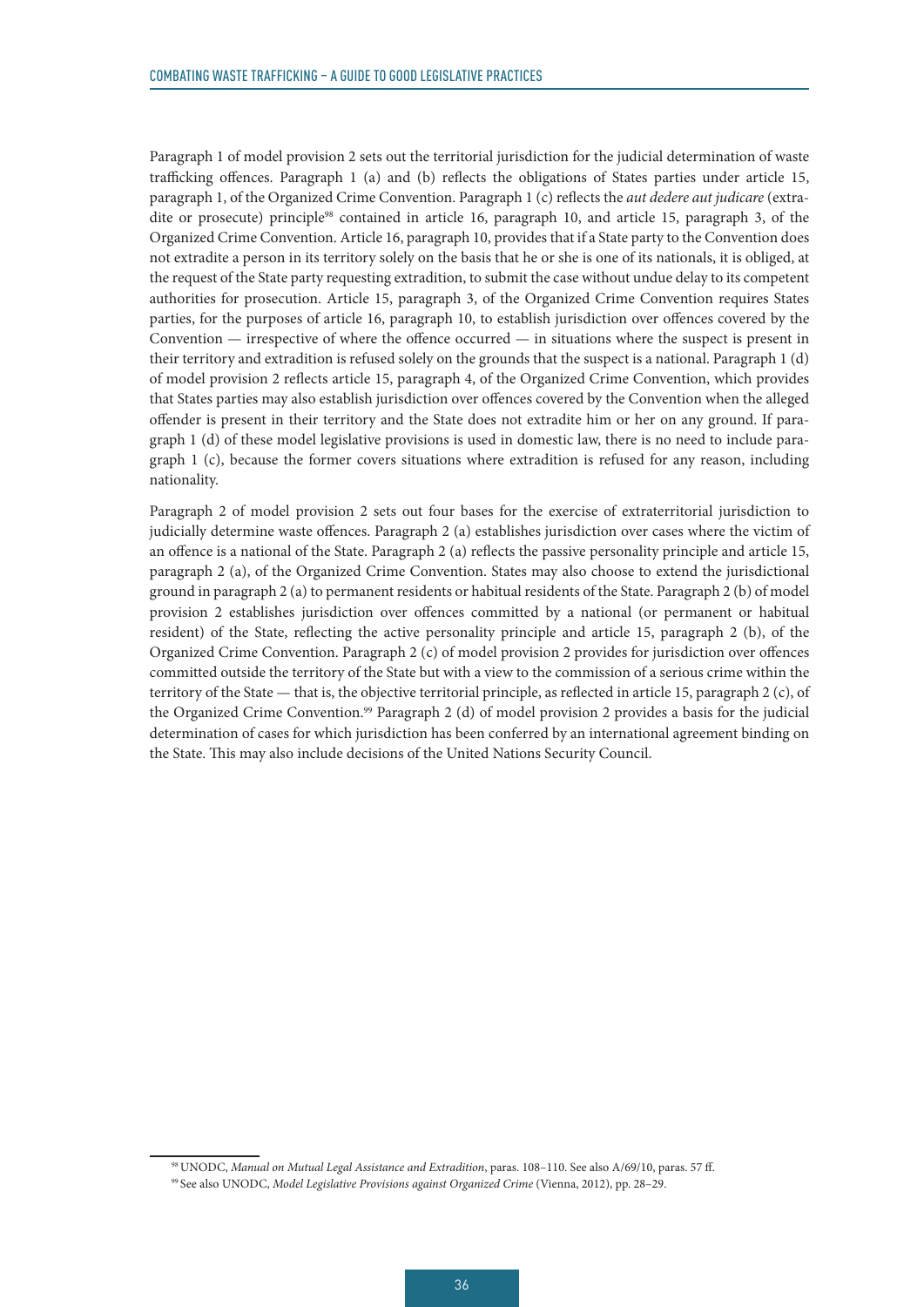# *Chapter 3.*  OFFENCES AND LIABILITY

Waste trafficking often involves a chain of actors that extends from waste generators, collectors, transporters, brokers and traders to recycling and disposal companies. Along this chain, actors may be involved in various criminal acts. In addition to waste trafficking, they may be involved in document fraud relating to waste, participation in an organized criminal group, money-laundering, corruption, obstruction of justice and tax evasion.

Chapter 3 of the present guide concerns the criminalization of this conduct. It begins with a general discussion of the elements of criminal offences. The purpose of the discussion in chapter 3 is to help readers of the guide to see the model criminal offences contained in this chapter in terms of their constituent elements rather than as predefined language that should be copied and pasted into domestic legislation. As noted in the introduction to the guide,100 States should adapt the model provisions contained herein to fit local conditions, constitutional principles, legal culture and structures and existing enforcement arrangements.

Following the general discussion of the elements of criminal offences, offences directly concerned with waste are considered before considering ancillary offences — offences facilitating the core activities of waste trafficking. The issues of secondary liability and liability for attempt, liability of legal persons and defences are then considered.

To help ensure that waste trafficking activities are punished when appropriate, the offences as defined in the guide seek to criminalize the phenomenon of waste trafficking from a variety of angles. In taking such an approach, some overlap between offences is inevitable. How States deal with prosecuting offenders in the case of multiple partially overlapping offences is a matter for each State in accordance with its legal tradition. In some States, multiple partially overlapping charges are possible on a criminal indictment. In other States, the use of this approach would not be possible.

The model provisions contained in the present chapter do not stipulate the applicable penalty for each offence. Determination of the appropriate penalties has been left to each State, in accordance with its legal system and culture. For most of the offences contained in the guide, criminal liability will be appropriate. In certain cases, States may wish to provide for civil or administrative liability as well or as an alternative. How penalties should be structured within a given law is left to the individual State. Some States may elect to include the penalty applicable to each offence within the provision establishing the offence. Other States may

<sup>&</sup>lt;sup>100</sup> See "How to use this guide".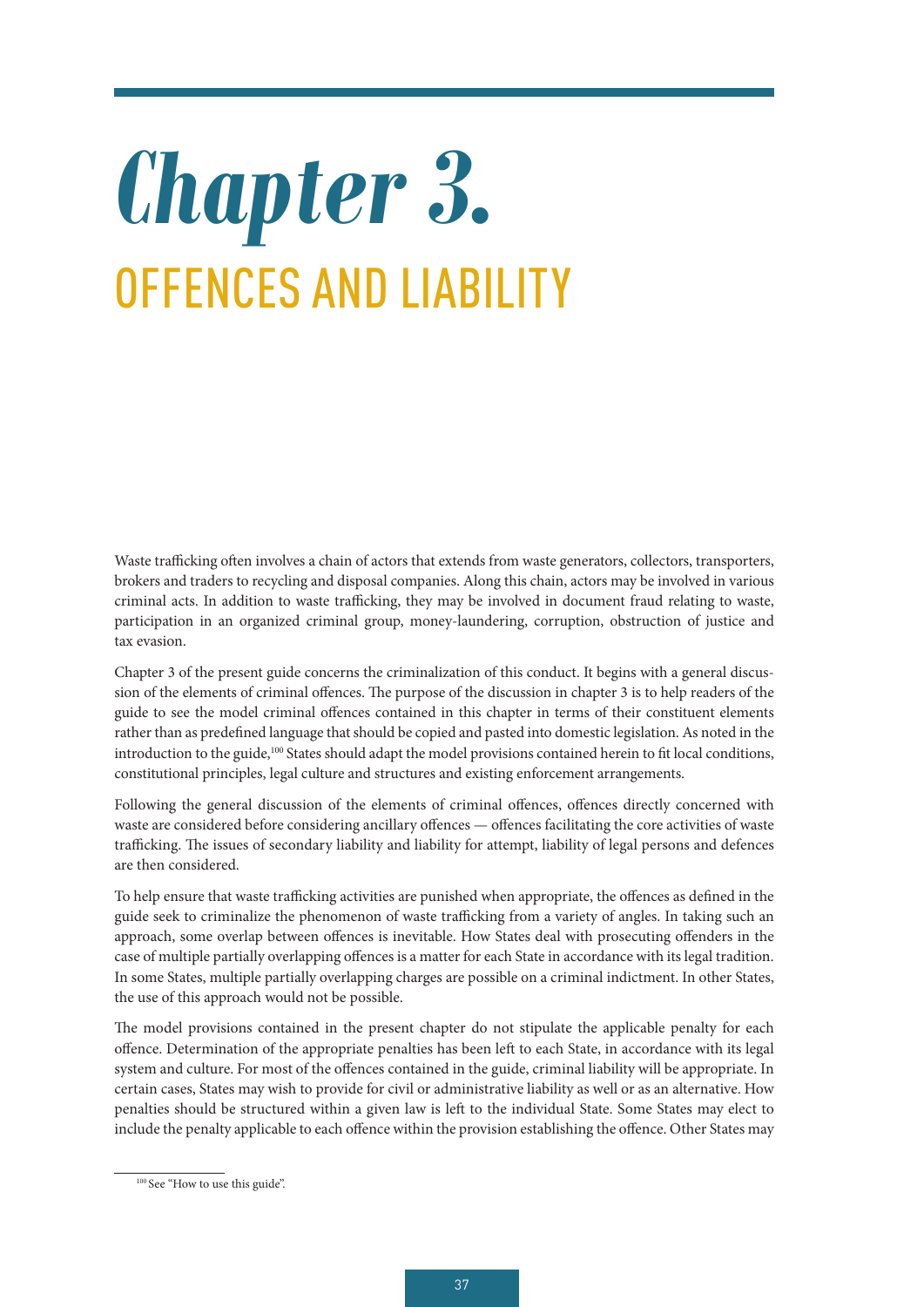decide to set out the applicable penalties for each offence within a special penalties provision, separate from the offences themselves.

# ELEMENTS OF CRIMINAL OFFENCES

All legislation establishing offences — whether criminal, civil or administrative — sets down certain generally applicable conditions, the satisfaction of which will render a person liable to a certain penalty or punishment. These conditions, which form the building blocks of an offence, are known as the elements of the offence. In general, while the exact terminology may vary between legal systems, offences may have two types of elements: the physical/objective elements and the mental elements.

The physical or objective elements of an offence (also known as the *actus reus*, in relation to criminal offences) relate to the acts that the accused person actually committed. They may include conduct (acts or omissions), the results of conduct and special circumstances relating to the conduct. Liability must be based on the conduct of a person in order for it not to be arbitrary.

The mental or subjective elements of an offence (also known as *mens rea*, in relation to criminal offences) relate to the accused person's state of mind at the time of the offence. For criminal offences, proof of a corresponding mental element is generally required in respect of each physical/objective element of the offence. The types of mental states recognized by the criminal laws of various States and the terms used to describe those mental states vary significantly between jurisdictions. These differences in terminology and underlying legal principles make it difficult to make generalizations about mental elements across the spectrum of legal traditions and legal systems. It can, however, be said that mental elements generally differ according to the degree of intention or knowledge of facts, probabilities and risks on the part of the person in question or, in some circumstances, what they should have known. Mental elements can be placed on a scale according to the degree of fault that they entail. Mental elements of intention and knowledge are at the upper end of this scale. Below them are mental elements of wilful blindness, recklessness and negligence. At the bottom of the scale are offences of strict liability and absolute liability, which do not require proof of any mental element.

The mental elements for the offences of waste trafficking and document fraud in connection with waste management are left open in the present guide. In the related provisions, the phrase "with the requisite mental state" is included in square brackets to emphasize that States should consider the appropriate mental elements, if any, for the offence. Where States seek to establish offences of strict liability, it is important that legislation clearly provide that no proof of any mental element is required. This is important not only to ensure that natural and legal persons involved in the waste industry can ascertain what they may potentially be criminally liable for (and hence to ensure compliance with the principle of legality), but also to ensure that the offence can be prosecuted as intended. Under many legal systems, the courts may apply a presumption that an offence requires proof of *mens rea*, with a requirement of clear intention to the contrary before this presumption may be rebutted. This and other issues related to the use of strict liability for waste offences are considered in the following example from the United Kingdom.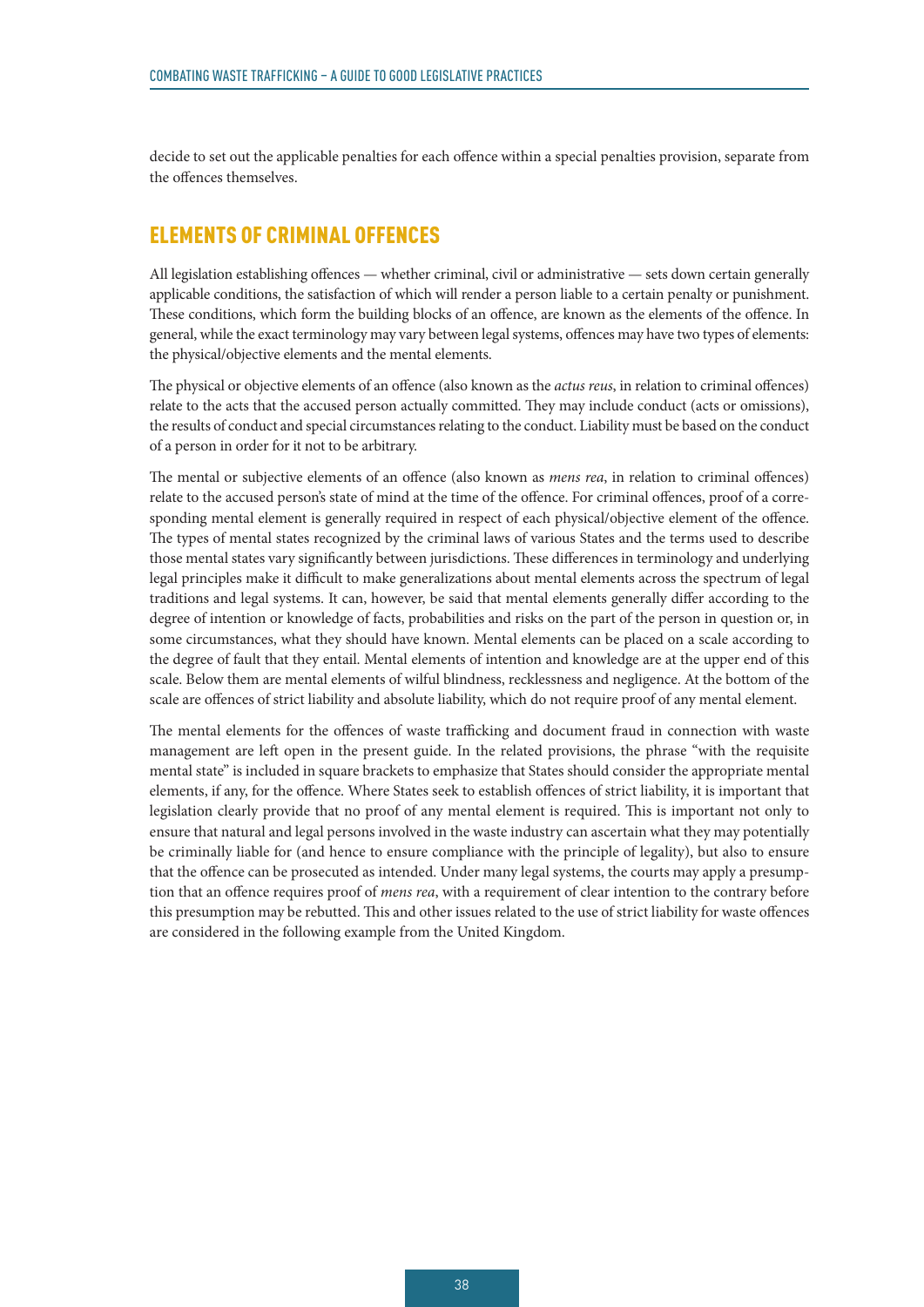#### **EXAMPLE: UNITED KINGDOM OF GREAT BRITAIN AND NORTHERN IRELAND**

## *KV v The Crown* [2011] EWCA Crim 2342 (19 October 2011) and *Ezeemo v The Crown* [2012] EWCA Crim 2064 (16 October 2012)

These cases concerned the prosecutions of natural and legal persons for transportation of waste destined for recovery in Nigeria in breach of regulation 23 of the United Kingdom's Transfrontier Shipment of Waste Regulations 2007. At the relevant time, this provision provided that:

 A person commits an offence if, in breach of Article 36(1) [of Regulation No 1013/2006 of the European Parliament and of the Council of 14 June 2006 on shipments of waste], he transports waste specified in that Article that is destined for recovery in a country to which the OECD Decision [Decision C(2001)107/Final of the OECD Council concerning the revision of Decision C(92)39/Final on control of transboundary movements of wastes destined for recovery operations] does not apply.

At a preparatory hearing for the trial, the judge made a ruling on the interpretation of regulation 23 of the UK regulations and article 36 of the EU regulation. This ruling rejected submissions made by the defendants that regulation 23 was disproportionate and ultra vires (made without lawful authority).

Six defendants made an interlocutory appeal against this ruling, which was heard by the Court of Appeal of England and Wales. In this appeal, the defendants argued, inter alia, that the judge erred in finding that regulation 23 was proportionate and therefore within the scope of article 50 of the EU Regulation, which required the imposition of effective, proportionate and dissuasive sanctions. The defendants argued that the creation of a strict liability offence, punishable by up to two years' imprisonment and which could be committed by a wide range of individuals and organizations, was not proportionate.

The case was heard on the assumption that regulation 23 did indeed create an offence involving strict liability. This had been the assumption of the judge at the preparatory hearing and contrary submissions were not made at the interlocutory appeal. The Court of Appeal held that, even assuming that the offence involved strict liability, it was not disproportionate for that reason. There remained ample power for the court to avoid ordering a sentence of imprisonment or another serious punishment if a defendant had genuinely committed the offence entirely without fault.

The matter proceeded to trial. At the close of the prosecution case, the trial judge made a ruling that there was evidence to go to the jury that each of the defendants was involved in the transportation of waste destined for recovery in Nigeria and, moreover, that the offence was an offence of strict liability in that the prosecution was neither required to prove that the defendants knew that the product transported was waste, nor that they knew or intended that the waste would be transported to Nigeria for recovery. Following this ruling, several of the defendants changed their pleas to guilty. The other defendants were convicted at the conclusion of the trial, with one defendant acquitted of some charges.

Seven defendants, four natural persons and three legal persons, appealed against their conviction in the Court of Appeal of England and Wales. On appeal, they argued, inter alia, that the trial judge had erred in ruling that the offence was one of strict liability.

The Court of Appeal noted that it is a presumption of the law of England and Wales that a criminal offence requires a *mens rea* (and hence is not a strict liability offence) unless the *mens rea* is excluded by necessary implication. Interpreting the UK regulations, the Court held that it was clear that regulation 23 was intended to be an offence of strict liability. The Court held that if it were the case that the offence required the prosecution to prove a *mens rea* of knowledge,

 the offence could not be proved unless the prosecution could establish against any of those defined as transporters that he had personal knowledge of the intentions of others and/or had inspected the loads. In our judgment, if this were to be the requirement of regulation 23 the regulation would be substantially deprived of its intended effect, which was to deter those in the business of handling such material for export from taking risks with the environment.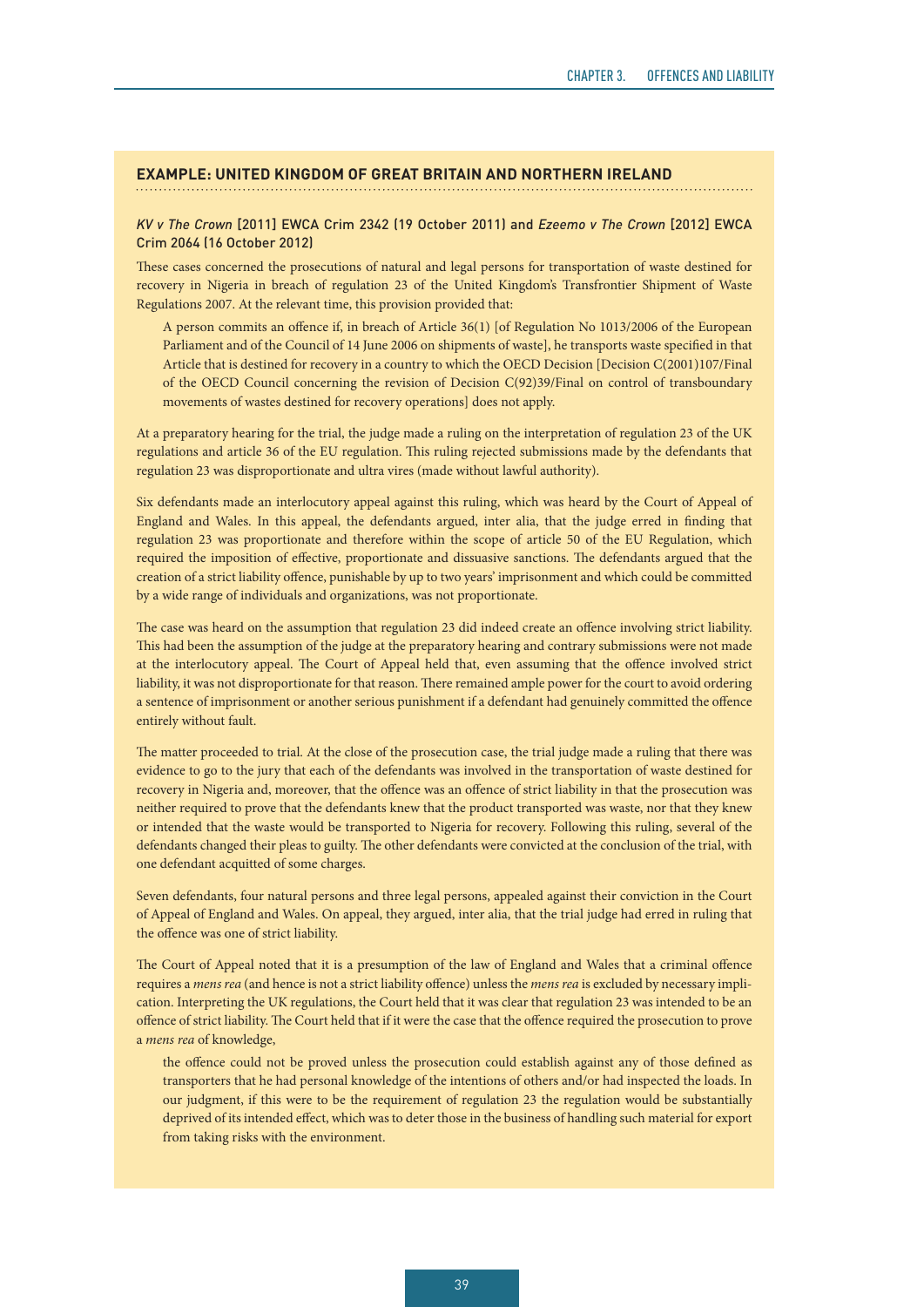#### **EXAMPLE: UNITED KINGDOM OF GREAT BRITAIN AND NORTHERN IRELAND (***CONTINUED***)**

The Court further held:

 In our respectful opinion, the provisional view expressed by the court in KV and Others is correct. The offence created by regulation 23 is an offence of strict liability. We recognise, as was submitted, that this construction has the effect of catching those who may have no personal knowledge that a container contains waste or that the contents of the container were destined for recovery in a non-OECD country. One of the reasons for imposing strict liability is ... to promote greater vigilance among those who undertake activities which may cause harm to the public. The obligation which the regulations place upon transporters is to take care to acquire knowledge of the cargos they are transporting. If they do not they take the risk of breach.

Finally, the Court quoted with approval the decision of *Hooper LJ in Jackson v The Crown* [2006] EWCA Crim 2380 (17 October 2006), in which his honour held that:

 Whilst it is always possible to adumbrate situations which would appear to be covered by a statutory provision and yet could have manifestly unjust results, one has to rely on the good sense of Prosecuting Authorities and the overall supervisory role of the courts to avoid such a situation developing. Likewise of course the penalty actually imposed in any particular case can reflect the actual degree of culpability involved in a particular case.

The Court rejected this and the other grounds for appeal and upheld the appellants' convictions.*<sup>a</sup>*

*a* For further information, see UNODC, "Sharing Electronic Resources and Laws on Crime (SHERLOC) knowledge management portal", Case law database, *R v. Ezeemo and Ors*. Available at https://sherloc.unodc.org.

# WASTE OFFENCES

This section of the guide concerns offences that directly relate to waste trafficking. There are two offences addressed in this section: waste trafficking and document fraud in connection with waste management.

# **Waste trafficking**

To effectively prevent and combat waste trafficking, it is essential that waste trafficking be appropriately criminalized under domestic legislation. Model provision 3 below provides an example of how this could be achieved. In the present section, before the text of this model provision is set out, the drafting of waste trafficking offences in general is discussed, including their physical/objective and mental elements, and the design of model provision 3 is explained.

There are essentially three physical/objective elements of any waste trafficking offence: the acts which may amount to trafficking, the wastes which may be trafficked (that is, the object of the offence) and the circumstances that determine when the relevant acts will be considered to be trafficking, and hence a criminal offence. Each of these elements must be present for conduct to be considered waste trafficking. In this section, discussion centres around each of these elements, how they are provided for in model provision 3 and why certain choices were made in relation to these elements when drafting the model provision.

The first element is the acts that may constitute trafficking. In different legal systems and in different contexts, the term trafficking may refer to different acts. To ensure that model provision 3 is as comprehensive as possible and to avoid leaving gaps, this guide takes a broad approach to the acts included in the waste trafficking offence. Through the definition of "traffics" in paragraph 1, model provision 3 covers importing, exporting, transporting, buying, selling, brokering, treating, processing, collecting, sorting, labelling, handling, utilizing, storing, recycling, disposing of and burning waste. For the purposes of this guide, importing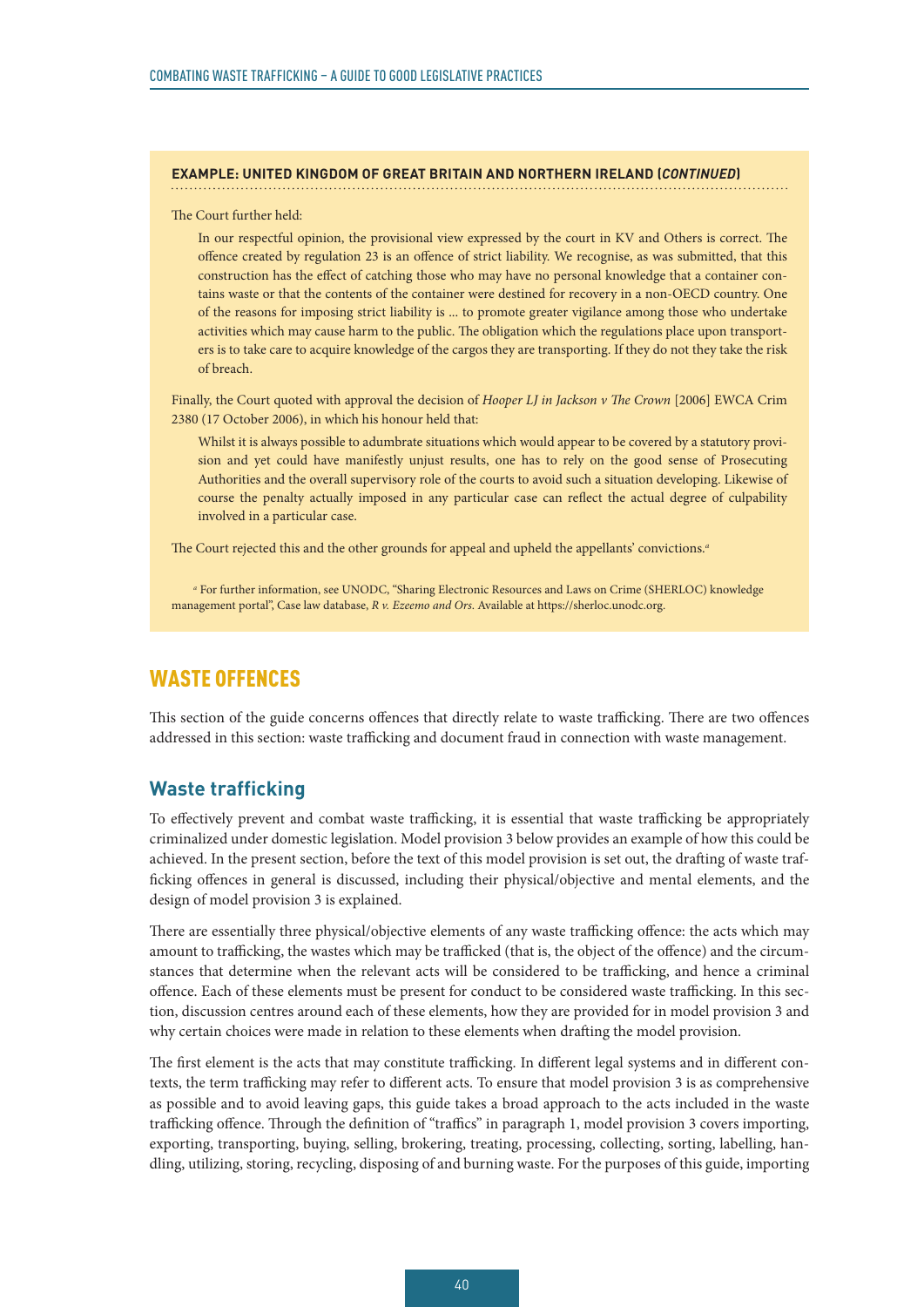and exporting should be interpreted as including reimporting and re-exporting, respectively. Where this would not be clear under domestic legislation, legislators may wish to make specific reference to reimporting and re-exporting among the acts that may constitute trafficking. States may also wish to include, in the appropriate form for domestic legislation, examples of some or all of the acts that may constitute trafficking.

Some countries may take a narrower view as to the acts included in the notion of trafficking, preferring to criminalize certain acts through dedicated offences rather than instituting a general trafficking offence. For example, whereas the notion of trafficking in model provision 3 includes the illegal disposal of waste, this conduct is criminalized by a specific illegal disposal offence in some countries rather than through the notion of waste trafficking. The same may also be said for other acts included in the notion of waste trafficking under model provision 3. Whichever approach is taken, legislators should ensure that all relevant illicit activities committed along the chain of actors involved in waste trafficking are appropriately criminalized.

The second element is the object of the offence. In other words, what is the object that, when trafficked, constitutes the offence of waste trafficking? This is also an issue regarding which States have taken different approaches. In some countries, offences of waste trafficking cover only hazardous wastes or other specified categories of waste. In other countries, the offence of waste trafficking may be committed by trafficking any kind of waste.

Model provision 3 makes use of two legislative tools for determining the scope of wastes to which it may apply. The first is that, by using the term "waste", it refers to the definition of waste contained in model provision 1 of this guide, namely, "a substance or object disposed of, intended to be disposed of or required by law to be disposed of". Second, the types of waste included in the offence of trafficking are wastes "belonging to a category listed in [insert reference to relevant schedules]". The present guide does not stipulate which wastes may be the object of trafficking. Recommendations of international lists of waste for inclusion in domestic schedules are, however, included in chapter 2, along with a general explanation of the use of waste schedules.

The third element of the offence of waste trafficking is the circumstances that characterize the particular acts covered by this provision as trafficking and thus render these acts criminal offences (the "circumstance element"). This element is necessary because not all of the acts included in this offence will amount to crimes under all circumstances. In the same way that driving a car is not a criminal offence, but driving a car without a licence or under the influence of alcohol generally will be, various acts relating to waste will not generally amount to criminal conduct unless one or more other conditions are met. For example, treatment or disposal of waste will not amount to a crime if it is performed by the holder of a valid licence or permit in a manner compliant with the conditions of that licence or permit. It is thus necessary for legislators to determine when the various acts covered by a waste trafficking provision will be regarded as the crime of trafficking, distinguishing these cases from cases in which these same acts are lawfully performed.

Circumstance elements of waste trafficking offences generally refer to legal duties or obligations pertaining to waste management. There is a variety of ways in which this can be accomplished. For example, legislation may define trafficking as particular acts in breach of "the law", in breach of a particular law or regulation, or in breach of specific provisions of a particular law or regulation. Trafficking may also be defined as particular acts "without lawful authority", without a permit, licence or certificate, or in breach of the conditions of such a licence, permit or certificate. The requirements for holding or exercising lawful authority and for the granting of a licence, permit or certificate may be set out in other provisions of the same law or in a different law. Trafficking offences may also define the duties or obligations pertaining to the acts within the offence. For example, in defining trafficking, some States have closely followed the language of the Basel Convention, defining trafficking as certain acts without notification to States concerned, without the consent of States concerned, or with consent obtained through falsification, misrepresentation or fraud or in a manner that does not confirm consent in a material way with relevant documents.<sup>101</sup>

<sup>&</sup>lt;sup>101</sup> See Basel Convention, art. 9, para. 1.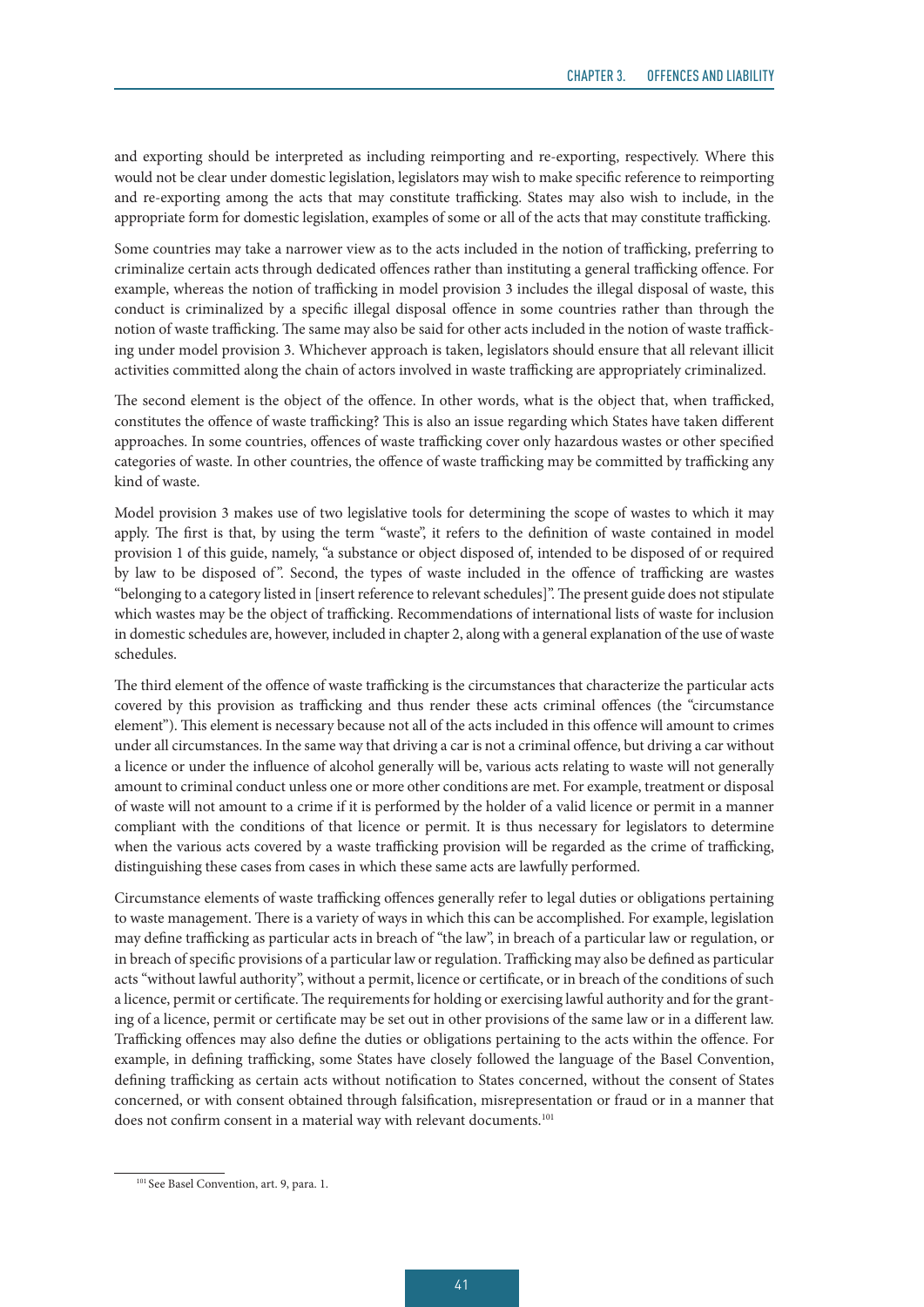The duties and obligations that may apply to each of the acts covered by model provision 3 – importing, exporting, transporting, buying, selling, brokering, treating, processing, collecting, sorting, labelling, handling, utilizing, storing, recycling, disposing of or burning – will necessarily vary between States and may be complex. Because of this, and in keeping with the scope of this publication as a criminal justice tool and not a broader waste management tool, model provision 3 does not set out the duties and obligations that, when breached, will turn these acts into trafficking. Rather, model provision 3 leaves the specification of these duties and obligations to waste management legislation and regulations, and instead, sets out four general circumstances that will capture when these duties or obligations are breached, as follows:

*(a)* Where the act is performed without lawful authority, and where such authority is required by law to perform those acts;

*(b)* Where the act is performed without a relevant licence, permit or certificate granted by a competent authority;

*(c)* Where the act is performed in contravention of the conditions of such a licence, permit or certificate; or

*(d)* Where the act is otherwise in contravention of waste management legislation.

It is then the purview of legislators to ensure that waste management legislation adequately covers the circumstances in which acts of importing, exporting, transporting, buying, selling, brokering, treating, processing, collecting, sorting, labelling, handling, utilizing, storing, recycling, disposing of or burning waste can be performed through requirements of lawful authority, requirements to hold and comply with a licence, permit or certificate, or through other applicable duties, obligations or prohibitions. In some countries, certain acts, notably the importation of hazardous waste, will always amount to criminal offences. Indeed, the Bamako Convention requires that parties criminalize the import of hazardous wastes into Africa from non-parties.<sup>102</sup>

This necessarily means, however, that this model legislative provision – and this legislative guide – only provides one piece of the puzzle to effectively address waste trafficking. The other piece is the provisions of domestic waste management legislation that determine the legality of waste management conduct. The present guide cannot, alone, provide a comprehensive approach to criminalizing waste trafficking for States that do not have such legislation. It is suggested that, in such cases, States seek legislative assistance for the development of waste management legislation in conjunction with legislative assistance for the development of waste trafficking legislation.

Model provision 3 thus provides for a broad offence of waste trafficking, covering various acts, various wastes and various circumstances rendering the conduct illicit. In so doing, model provision 3 may represent a simplification of how legislators actually wish to criminalize waste trafficking. Rather than covering all of this in a single criminal offence, legislators may wish to establish specific offences for specific acts, specific wastes and/or specific types of breaches (that is, circumstances that render the conduct illicit). There are various reasons that legislators may wish to do this. States may wish to make use of different physical/ objective and/or mental elements for different types of waste trafficking. They may also wish to provide for different maximum penalties in relation to different types of waste trafficking. As further discussed below,<sup>103</sup> States must consider the need for penalties to be proportionate. States may also wish to establish separate offences to enable the use of different powers or procedures in relation to some but not all offences or, in the legislative drafting style in the country, it may simply be preferred to criminalize different conduct in separate provisions.

Two further observations may be made about the physical/objective elements of the offence in model provision 3. First, pursuant to the approach taken in the present guide, there is no supervening requirement

<sup>102</sup> Bamako Convention, art. 4, para. 1.

<sup>&</sup>lt;sup>103</sup> See "Effective, proportionate and dissuasive sanctions" in chapter 6, below.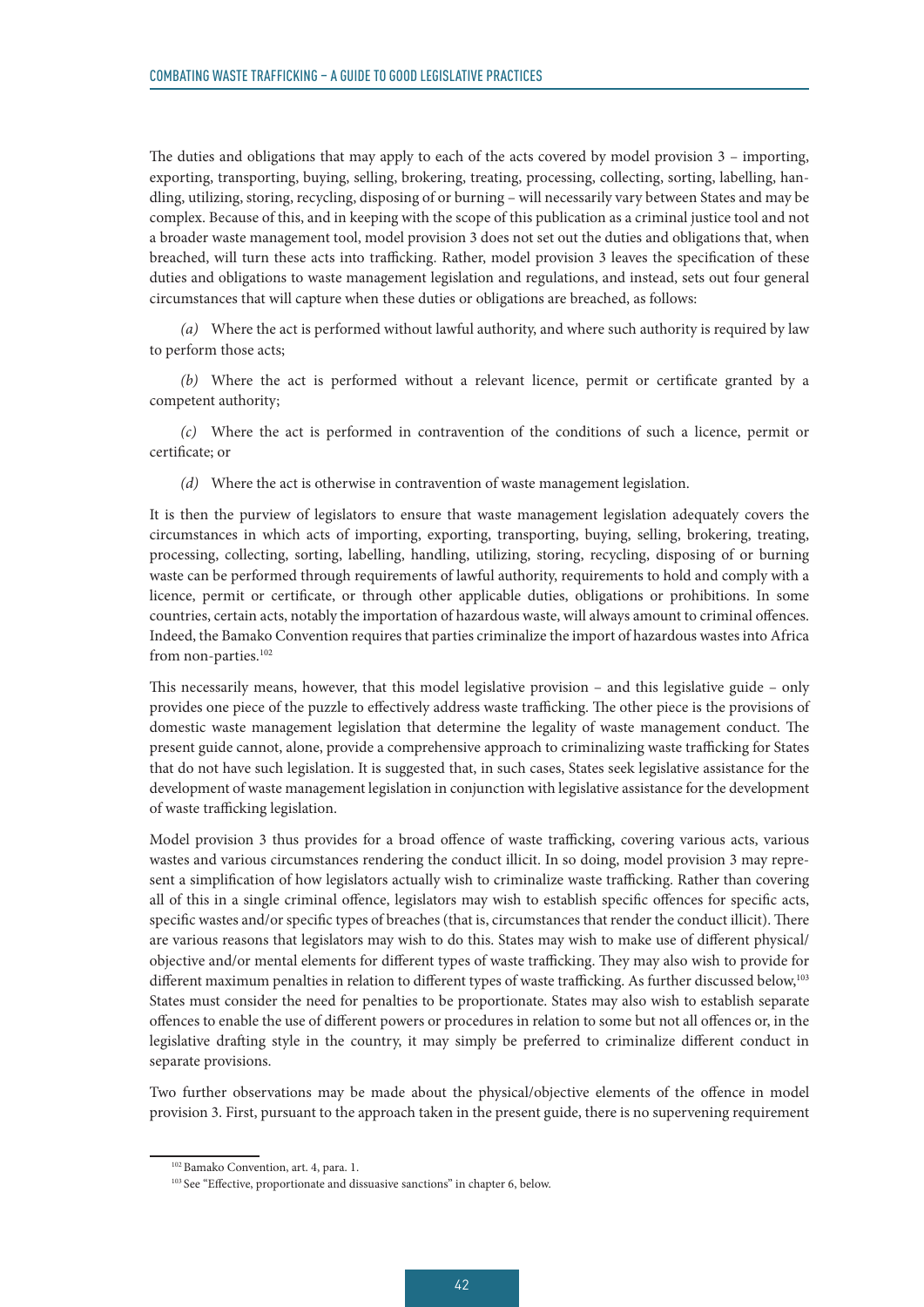that the trafficking involve a transboundary movement of waste. While some of the acts constituting the offence may involve a transboundary movement (such as importing and exporting), it is not necessary that the offence involve a transboundary movement in all cases. Second, there is no requirement of harm, whether to the environment, human health or otherwise, for the offence of trafficking to be committed. The harm actually or potentially caused by waste trafficking may be relevant at other stages of the criminal process, such as in the determination of the appropriate sentence,<sup>104</sup> but the prosecution is not required to prove harm in order for a defendant to be convicted.

Regarding the mental elements of the offence, it was noted in the section of the present chapter on elements of criminal offences that proof of a corresponding mental element is generally required in respect of each physical/objective element of an offence. Thus, legislative drafters must consider the appropriate mental element, if any, in respect of each of the three aforementioned physical/objective elements: the acts, the waste and the circumstance element. This may be intention, knowledge or another appropriate mental element. In some cases, it may be appropriate for legislators to impose strict liability (that is, liability without proof of a mental element) in relation to certain conduct amounting to waste trafficking.

## **MODEL PROVISION 3: WASTE TRAFFICKING**

(1) "Traffics", in relation to waste, means imports, exports, transports, buys, sells, brokers, treats, processes, collects, sorts, labels, handles, utilizes, stores, recycles, disposes of or burns:

(a) Without lawful authority where such authority is required by law;

(b) Without a [insert relevant terminology for licences, permits, certificates etc.] granted by [insert competent authorities];

(c) Contravening the conditions of said [insert relevant terminology for licences, permits, certificates etc.]; or

(d) In a manner that otherwise contravenes [insert reference to relevant waste management legislation].

(2) Any person who [with the requisite mental state] traffics waste belonging to a category listed in [insert reference to relevant schedules] commits an offence.

## **EXAMPLE**

Basel Convention on the Control of Transboundary Movements of Hazardous Wastes and their Disposal, 1989

#### Article 9 – Illegal Traffic

1. For the purpose of this Convention, any transboundary movement of hazardous wastes or other wastes:

- (a) without notification pursuant to the provisions of this Convention to all States concerned; or
- (b) without the consent pursuant to the provisions of this Convention of a State concerned; or
- (c) with consent obtained from States concerned through falsification, misrepresentation or fraud; or
- (d) that does not conform in a material way with the documents; or

(e) that results in deliberate disposal (e.g. dumping) of hazardous wastes or other wastes in contravention of this Convention and of general principles of international law, shall be deemed to be illegal traffic.

[…]

5. Each Party shall introduce appropriate national/domestic legislation to prevent and punish illegal traffic. The Parties shall co-operate with a view to achieving the objects of this Article.

<sup>104</sup> See "Aggravating and mitigating factors" in chapter 6, below.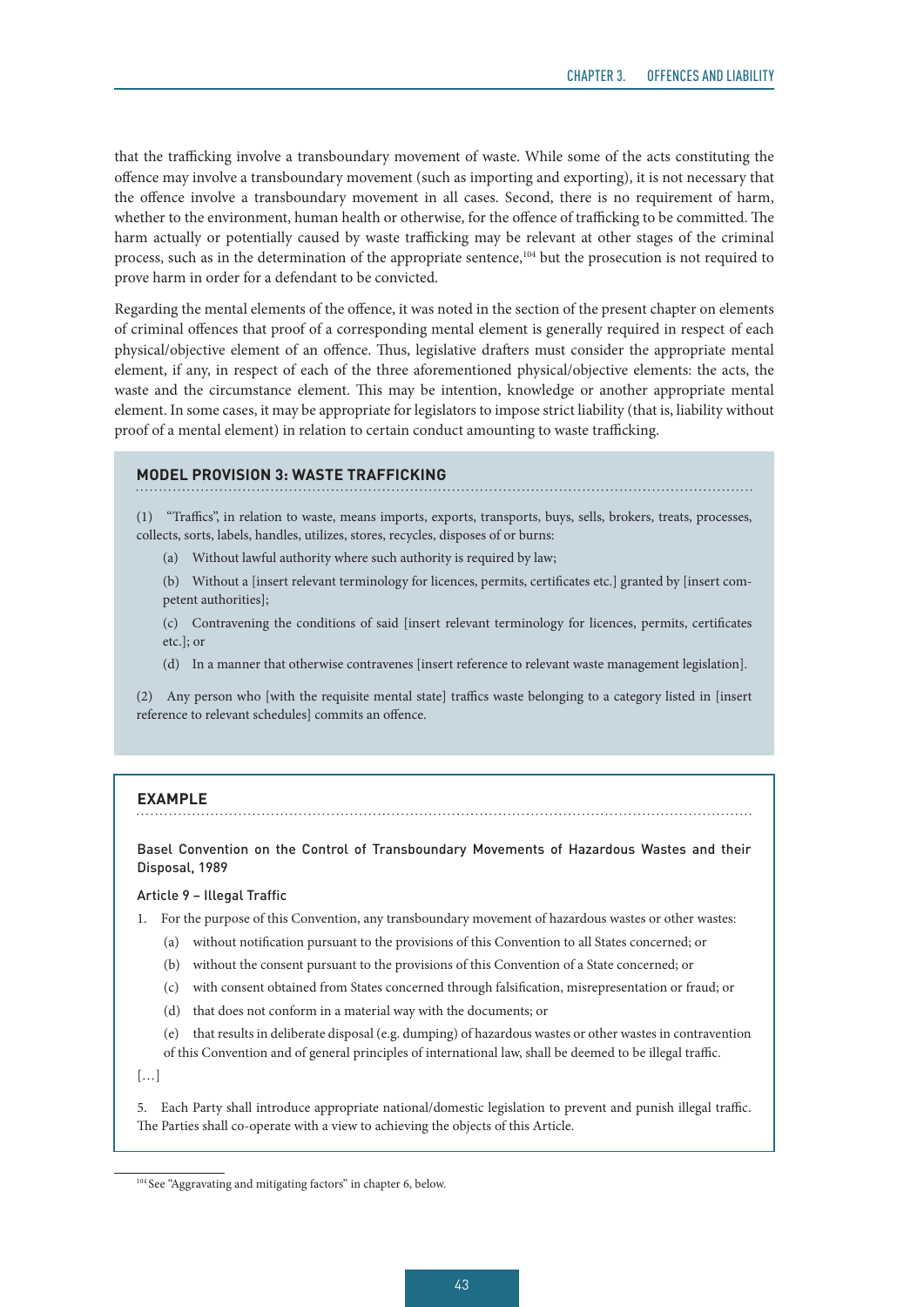#### **EXAMPLE: AFRICAN UNION**

Bamako Convention on the Ban of the Import into Africa and the Control of Transboundary Movement and Management of Hazardous Wastes within Africa, 1991

Article 4 – General Obligations

1. Hazardous Waste Import Ban

All Parties shall take appropriate legal, administrative and other measures within the area under their jurisdiction to prohibit the import of all hazardous wastes, for any reason, into Africa from non-Contracting Parties. Such import shall be deemed illegal and a criminal act. All Parties shall:

(a) Forward as soon as possible, all information relating to such illegal hazardous waste import activity to the Secretariat who shall distribute the information to all Contracting Parties;

(b) Cooperate to ensure that no imports of hazardous wastes from a non-Party enter a Party to this Convention. To this end, the Parties shall, at the Conference of the Contracting Parties, consider other enforcement mechanisms.

[…]

#### **EXAMPLE: RWANDA**

#### Law N°48/2018 on Environment

#### Article 45 – Prohibited acts related to chemicals and waste

The following acts in connection with chemicals and waste are prohibited:

- 1. to pile, dispose of and dump waste on unauthorised public places or any other inappropriate places;
- 2. to import toxic waste and any other product harmful to human health and environment;

3. to purchase, sell, import, export, transit, store and pile chemicals, diversity of chemicals and other polluting or dangerous substances;

[…]

7. to burn domestic waste, rubbish, tyres and plastic materials.

An Order of the Minister determines a list of chemicals and other polluting substances that are not permitted.

# **Document fraud in connection with waste management**

Documents relating to the waste management activities are critical to tracing and tracking waste and ensuring the environmentally sound management of waste. Licences, permits and certificates are used to lawfully carry out various waste management activities. Criminals use fraudulent licences, permits and certificates to disguise illegal activities with the appearance of legality. Document fraud can be committed in a variety of ways. In some cases, criminals forge entire licences, permits or certificates. In other cases, fraudulent licences, permits or certificates are produced by altering genuine documents. Waste trafficking may also be facilitated through the use of genuine licences, permits or certificates obtained by fraudulent misrepresentations made in applications and supporting documents, such as reports of analyses, certificates, data sheets, information on waste composition, waste treatment contracts, proof of consent, notification forms, customs documentation and waste movement documentation. Document fraud may further be committed when genuine licences, permits or certificates are used by persons other than the rightful holder.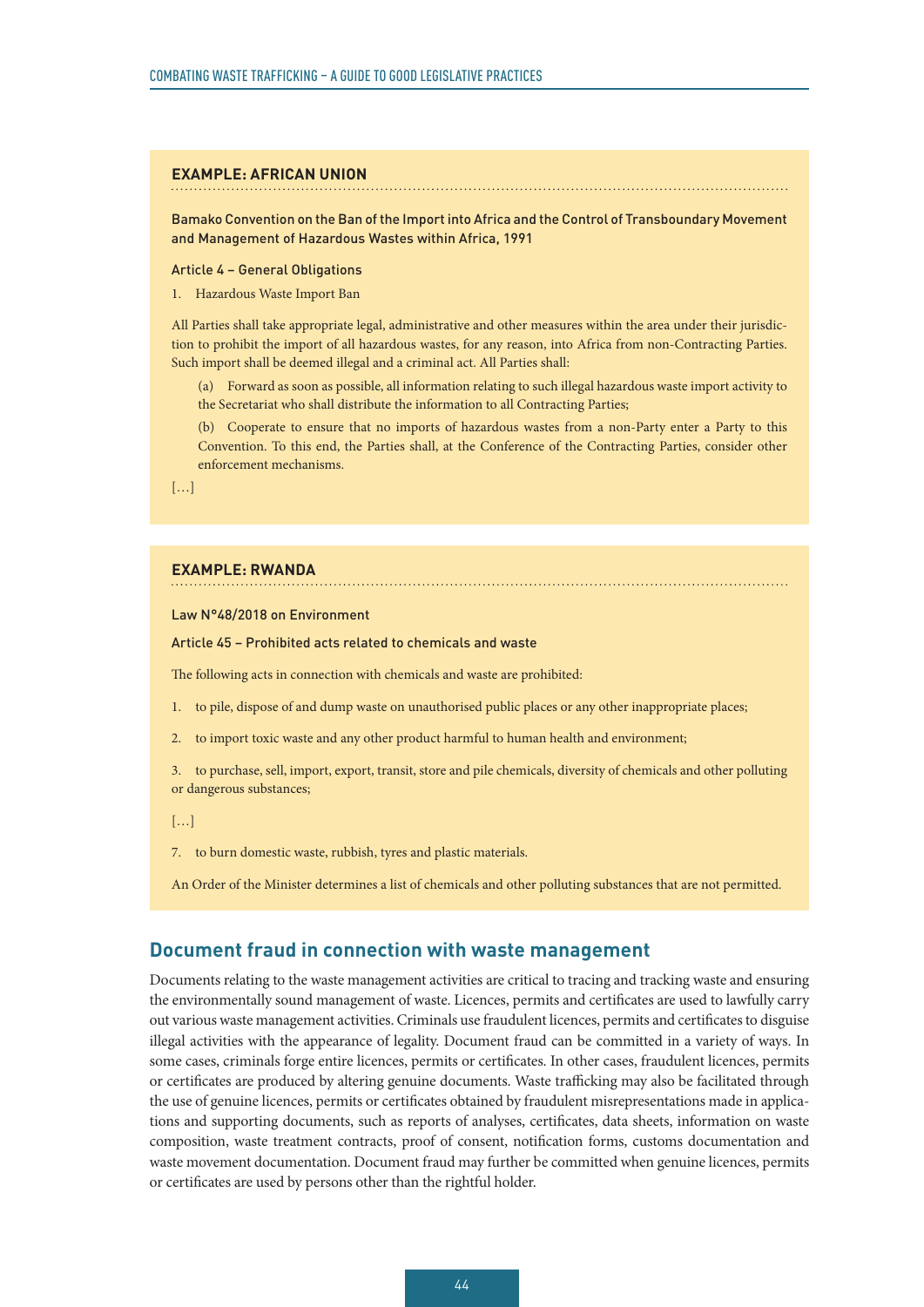States must tackle each of these forms of document fraud. Model provisions 4 and 5 below include offences addressing each of these aspects of document fraud. Model provision 4 criminalizes producing, offering, distributing, procuring, trading, exchanging, providing, selling, acquiring, buying, using or possessing a fraudulent permit, certificate or part thereof. It targets actors involved at all stages of the supply chain of fraudulent permits and certificates, from the producers and intermediaries of such fraudulent documents through to the ultimate users or possessors. It covers both forgery and fraudulent alteration of permits and certificates.

# **MODEL PROVISION 4: FRAUDULENT [LICENCES, PERMITS, CERTIFICATES, ETC.] IN CONNECTION WITH WASTE MANAGEMENT**

Any person who [with the requisite mental state] produces, offers, distributes, procures, trades, exchanges, provides, sells, acquires, buys, uses or possesses a fraudulent [insert relevant terminology for licences, permits, certificates, etc.] or a part thereof commits an offence.

Falsifying documents or submitting false information in relation to an application for or the use of a licence, permit or certificate to manage waste should be considered an offence. Misrepresenting the actual waste by, for example, hiding its dangerous characteristics, can have huge consequences for both the environment and the people dealing with that waste. Model provision 5 establishes a criminal offence for intentionally making a false or misleading statement or representation, submitting a fraudulent document, or omitting information or documentation required to be provided in or in connection with an application for a licence, permit or certificate. It also covers fraudulent conduct in connection with the use of a licence, permit or certificate. This could include, for example, a person making a fraudulent misrepresentation that they are they rightful holder of such a document.

In establishing such an offence, States should consider how legislation should handle purely accidental errors made in the application for or use of licences, permits or certificates. One possibility is to set the applicable mental element of the offence to require a measure of fault – intention, knowledge, recklessness or negligence – to exclude misrepresentations that are not made intentionally, knowingly, recklessly or negligently. Another possibility is to establish the offence as a strict liability offence but allow an absolute defence of honest and reasonable mistake of fact.

# **MODEL PROVISION 5: FRAUDULENT CONDUCT IN CONNECTION WITH AN APPLICATION FOR THE USE OF A [LICENCE, PERMIT, CERTIFICATE, ETC.]**

Any person who [*with the requisite mental state*]:

- (a) makes a false or misleading statement or representation;
- (b) submits a fraudulent document; or
- (c) omits information or documentation required to be provided;

to [insert competent authorities] in, or in connection with, an application for or the use of a [insert relevant terminology for licences, permits, certificates, etc.] commits an offence.

# ANCILLARY OFFENCES

Waste trafficking is facilitated by a number of other offences, such as conspiracy and criminal association, money-laundering, corruption and obstruction of justice. These offences may be called "ancillary offences" or "modus operandi offences" because they concern the ancillary conduct, the modi operandi, used by waste traffickers to carry out their principal criminal activities. It is critical that States adopt appropriate legislative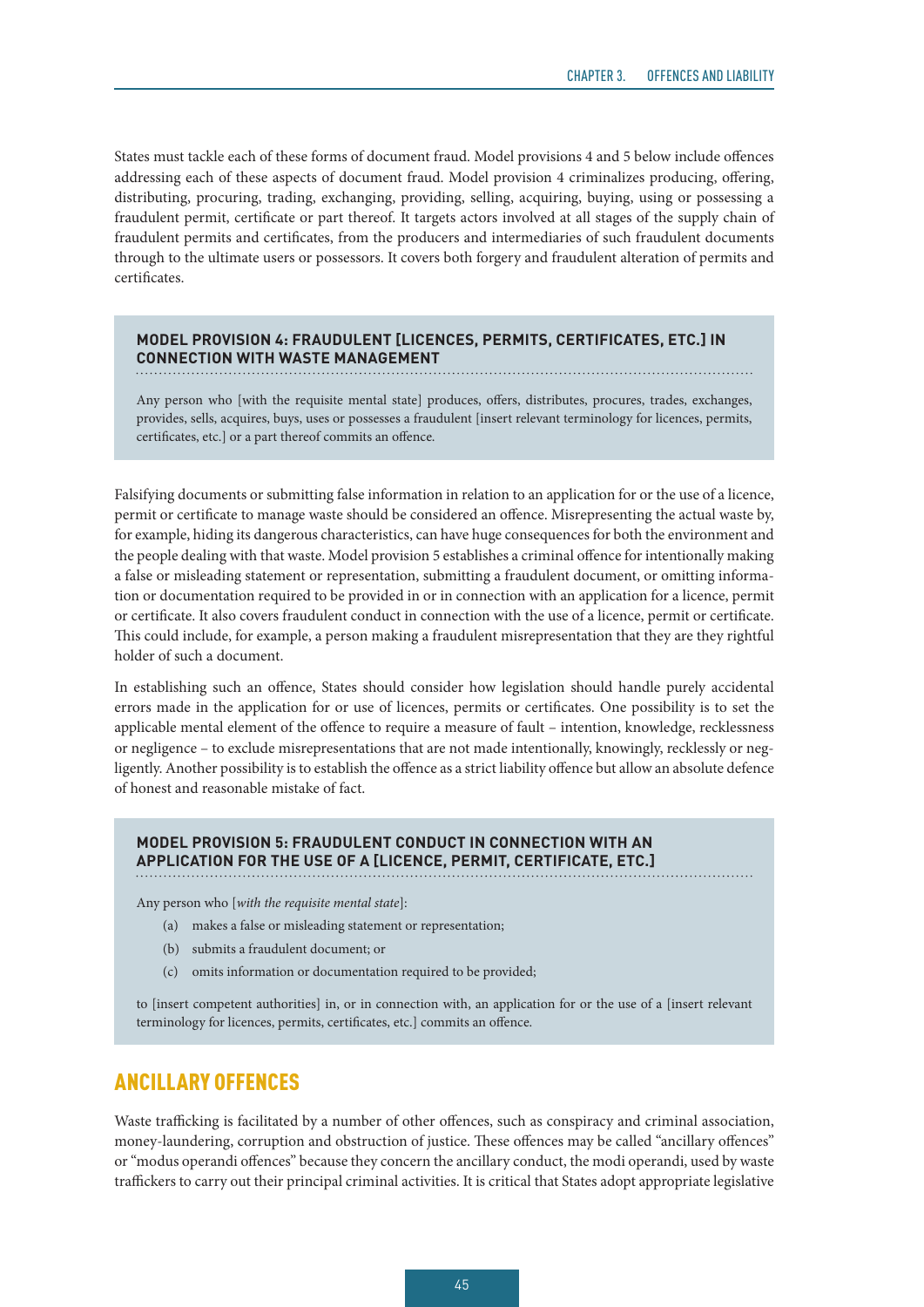and other measures to address these ancillary offences. Indeed, the Organized Crime Convention requires that States parties criminalize money-laundering, corruption, obstruction of justice and either conspiracy or criminal association.105 The present section provides guidance on criminalizing these forms of conduct in the context of waste trafficking.

It should also be noted that corporations and organized criminal groups involved in waste trafficking may also engage in other offences, such as tax evasion. While tax evasion is not further addressed by the present guide, States should take appropriate legislative and other measures to prevent and combat tax evasion by those involved in licit and illicit waste management.

# **Conspiracy and criminal association**

Article 5 of the Organized Crime Convention requires that States parties adopt legislative measures to criminalize participation in an organized criminal group. Article 5, paragraph 1 (a), gives States parties a choice of one or both of two different models for achieving this.

These models reflect the differing approaches traditionally taken by common-law jurisdictions and civil law jurisdictions to criminalize participation in organized criminal groups. The agreement-type offence in article 5, paragraph 1 (a) (i), reflects the conspiracy model traditionally taken by common-law jurisdictions, whereas the offence in paragraph 1 (a) (ii) reflects the criminal association model traditionally taken by civil law jurisdictions.

Model provisions 6 and 7 below reflect these two alternative models of criminalizing participation in an organized criminal group. The provisions are based on the wording of article 5, paragraph 1 (a), of the Organized Crime Convention, but have been adapted to relate to the waste trafficking offences contained in the present guide.

As with the two models contained in the Organized Crime Convention, States have a choice of whether to introduce one or both of these offences. To establish criminal liability for the conspiracy offence in model provision 6, it must be proved that the accused agreed with one or more other persons to commit a serious crime (the physical/objective element of the offence). An optional paragraph 2 is included for States that wish to require or are obliged by domestic law to require the additional physical/objective element of an act taken by one of the participants in furtherance of the agreement. States may also choose to include a further physical/objective element, namely, that the agreement involved an organized criminal group.

There are two mental elements for this offence:

- *(a)* An intention to agree with one or more other persons to commit the offence; and
- *(b)* The purpose of the agreement being to obtain a financial or other material benefit.

Model provision 6 does not expressly include the word "intention". Nevertheless, the wording of the offence implies a mental element (a) of intention. The act of agreement to commit an offence can only be committed intentionally.

<sup>&</sup>lt;sup>105</sup> Organized Crime Convention, arts. 5, 6, 8 and 23.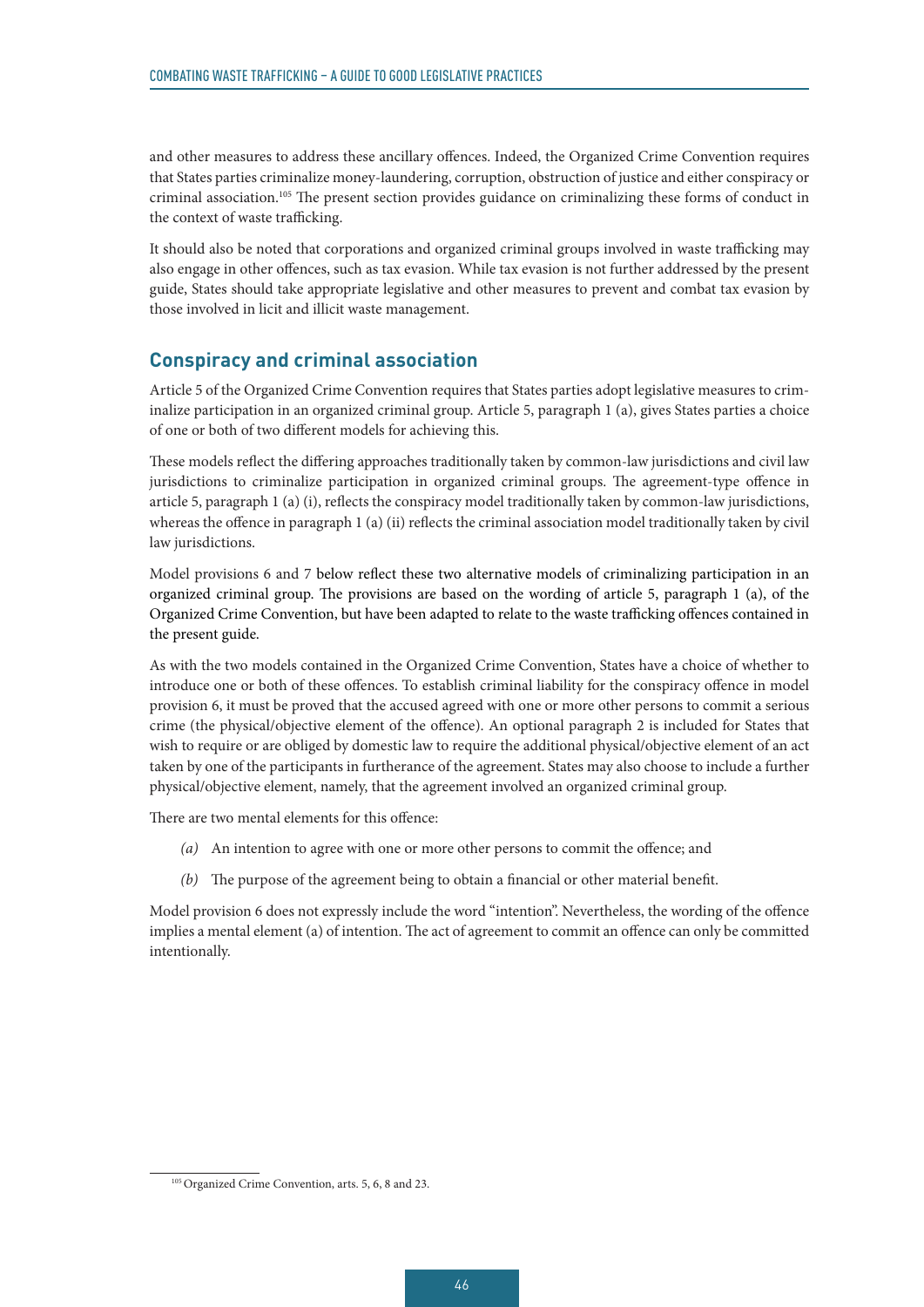## **MODEL PROVISION 6: CONSPIRACY**

1. Any person who agrees with one or more other persons to commit a serious crime in order to obtain directly or indirectly, a financial or other material benefit, commits an offence punishable by [insert penalty].

[2. For a person to be convicted under this section, an act other than the making of the agreement must be undertaken by one of the participants in furtherance of the agreement.]

Model provision 7 contains two criminal association offences. The first of these offences concerns participation in the criminal activities of an organized criminal group, whereas the second relates to participation in other activities of the organized criminal group. The physical/objective element of the offence in paragraph 1 is the accused taking an active part in the criminal activities of an organized criminal group. The mental elements of the offence in paragraph 1 are :

- *(a)* An intention to take an active part; and
- *(b)* Knowledge of either:
	- (i) The aim and general criminal activity of the organized criminal group; or
	- (ii) The intention of the organized criminal group to commit one or more offences covered by the present guide.

The physical/objective element of the offence in paragraph 2 is the accused taking an active part in any other activities of an organized criminal group. The mental elements of the offence in paragraph 2 are:

- *(a)* An intention to take an active part;
- *(b)* Knowledge of either:
	- (i) The aim and general criminal activity of the organized criminal group; or
	- (ii) Its intention to commit the crimes in question; and

*(c)* Knowledge that the acts or omissions of the accused will contribute to the achievement of the criminal aim described above.

The "other" activities for the purposes of the offence in paragraph 2 need not otherwise be illegal for the elements constituting the offence to be met. States may wish to clarify this fact in their legislation. Further information about each model of criminalizing participation in an organized criminal group can be found in the *Legislative Guide for the Implementation of the United Nations Convention against Transnational Organized Crime, published by UNODC.*

## **MODEL PROVISION 7: PARTICIPATING IN AN ORGANIZED CRIMINAL GROUP**

1. Any person who intentionally [or knowingly] takes an active part in criminal activities of an organized criminal group, knowing either the aim and general activity of the organized criminal group, or its intention to commit the crimes in question, commits an offence punishable by [insert penalty].

2. Any person who intentionally [or knowingly] takes an active part in [any other] activities of an organized criminal group:

- (a) knowing either the aim and general activity of the organized criminal group, or its intention to commit the crimes in question; and
- (b) knowing that his or her conduct will contribute to the achievement of the aim of the organized criminal group or its intention to commit the crimes in question;

commits an offence punishable by [insert penalty].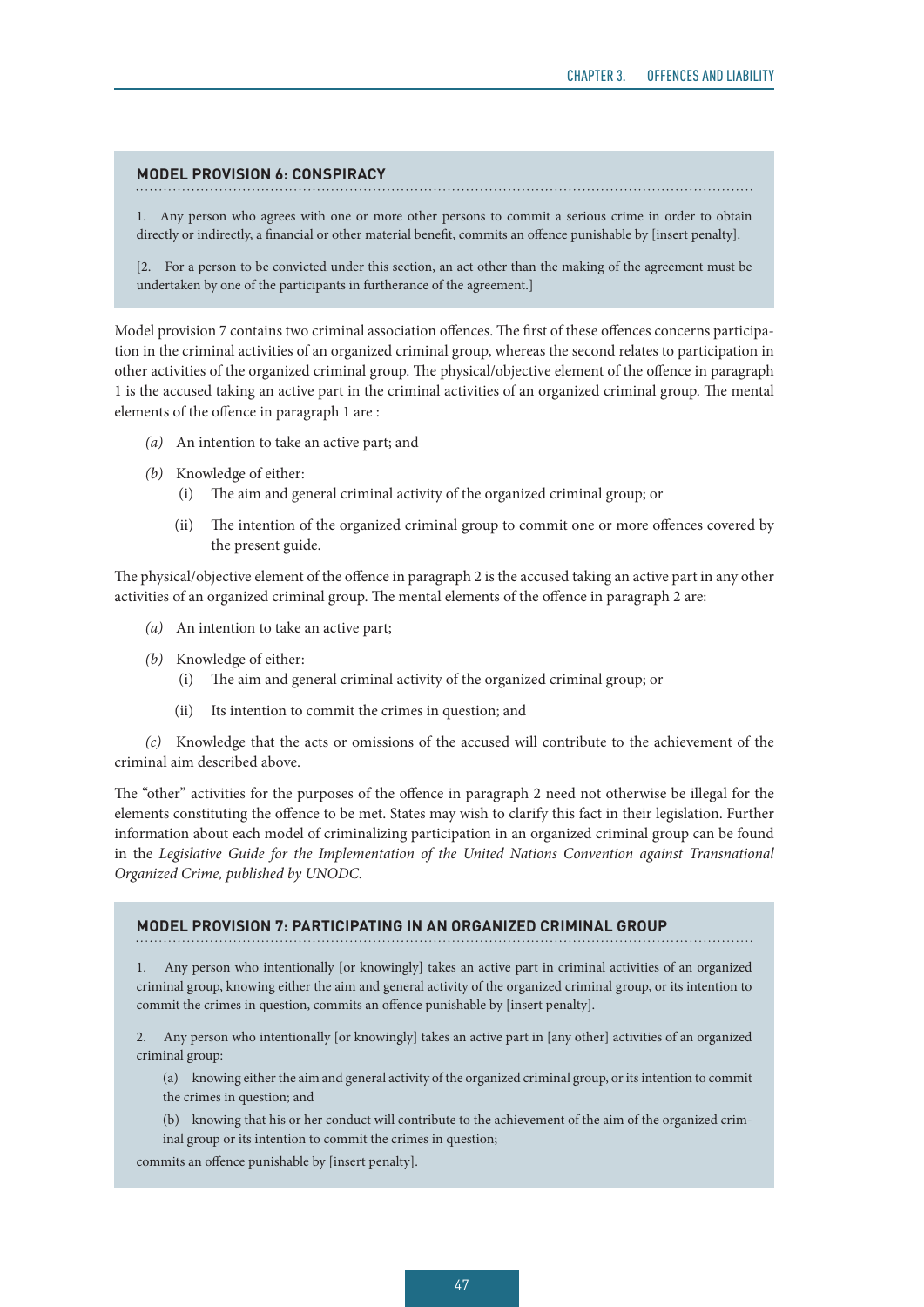# **Money-laundering**

Economic incentives are among the biggest drivers of waste trafficking.106 Money earned from waste trafficking can be laundered to conceal its illicit origins. States should ensure that measures are in place to criminalize the laundering of money obtained from waste trafficking. Article 6 of the Organized Crime Convention requires States parties to introduce measures to criminalize money laundering. A similar provision is contained in article 23 of the Convention against Corruption.

Article 6, paragraph 1, of the Organized Crime Convention contains a number of subsections that require States parties to introduce criminal offences relating to various aspects of money-laundering. The first of these, article 6, paragraph 1 (a) (i), requires that States parties criminalize the intentional conversion or transfer of property, knowing that such property is the proceeds of crime, for the purpose of concealing or disguising the illicit origin of the property or of helping any person who is involved in the commission of the predicate offence to evade the legal consequences of his or her action. The link between this offence and other forms of organized crime is provided in the term "predicate offence".

The concept of predicate offences is essential to criminalization in many jurisdictions. Article 2, paragraph (h), of the Organized Crime Convention defines "predicate offence" as "any offence as a result of which proceeds have been generated that may become the subject of an offence as defined in article 6 of this Convention". Article 6, paragraph 2 (a), requires that each State party seek to apply the offences in paragraph 1 of article 6 to "the widest range of predicate offences". Article 6, paragraph 2 (b), specifically requires that States parties include as predicate offences all serious crimes, as defined in article 2 of the Convention, and the offences specifically provided for under the Convention.

States have taken different approaches to defining the term "predicate offence". Some States have defined "predicate offence" by reference to an exhaustive list of offences contained in legislation. Other States have defined "predicate offence" broadly, as including all crimes, all serious crimes, or all crimes subject to a maximum penalty at or above a certain threshold. The approach of designating all crimes as predicate offences is the widest approach and the one that best serves the purpose of article 6 of the Organized Crime Convention and the equivalent provision of the Convention against Corruption.107 For States utilizing a list of predicate offences, article 6, paragraph 2 (b), of the Organized Crime Convention requires that the list include, at a minimum, "a comprehensive range of offences associated with organized criminal groups".

As per the provisions of Article 6 of the Organized Crime Convention, States parties shall include as predicate offences, for the purposes of money-laundering legislation, all waste trafficking offences that are deemed to be serious crimes.

Where this would not automatically be provided for under existing legislation, States may decide to expressly state in waste management legislation either that waste trafficking offences are predicate offences to moneylaundering or that waste trafficking offences constituting serious crimes are predicate offences. Not all waste trafficking offences contemplated are serious enough to be considered serious crimes. An example of a provision designating serious waste trafficking offences as predicate offences for money-laundering is provided in model provision 8 below.

<sup>106</sup> Rucevska and others, Waste Crime–Waste Risks, p. 41.

<sup>107</sup> UNODC, *Status of Implementation of the United Nations Convention against Corruption: Criminalization, Law Enforcement and International Cooperation*, 2nd ed. (Vienna, 2017), p. 73.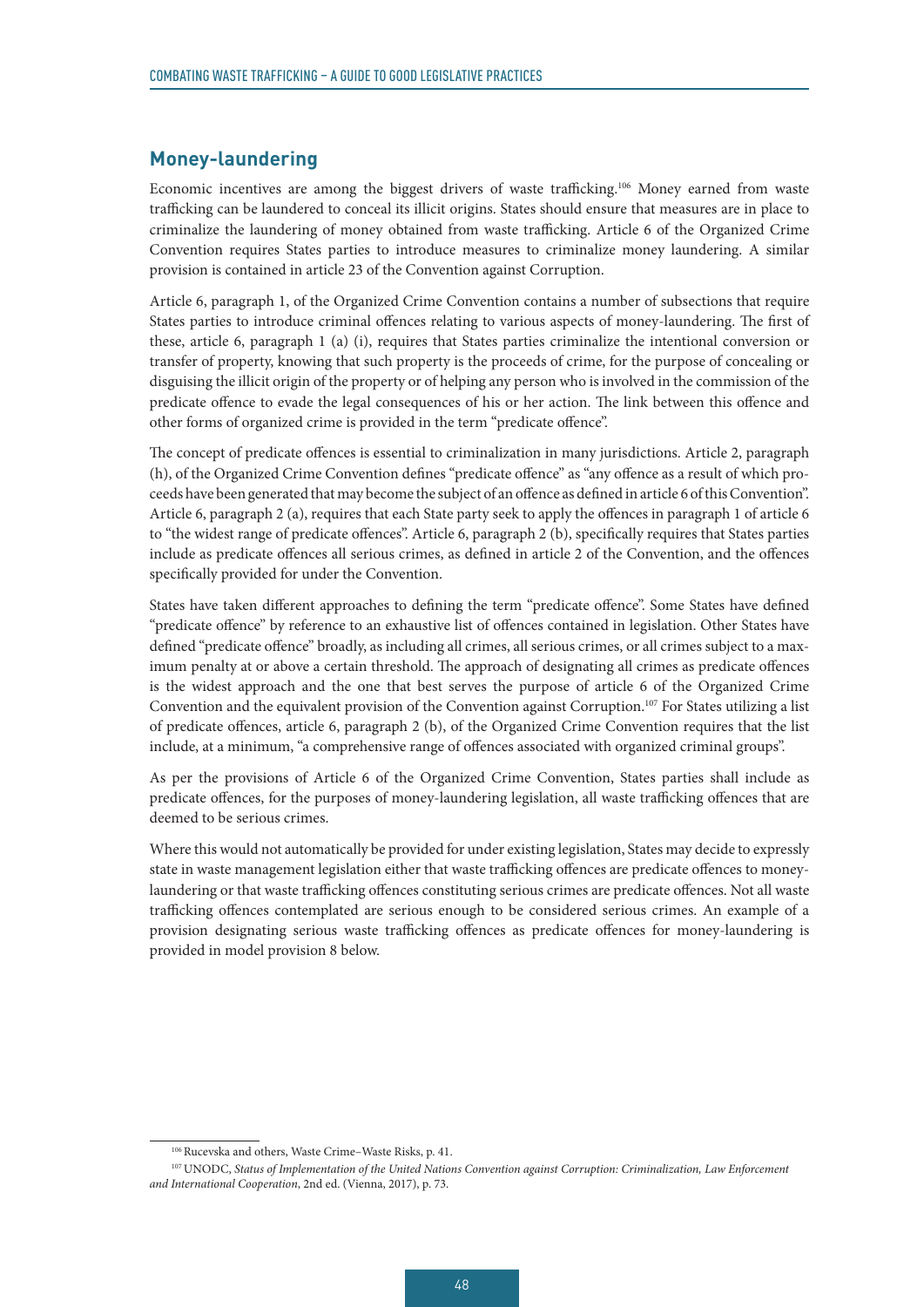#### **MODEL PROVISION 8: DESIGNATION OF PREDICATE OFFENCES FOR MONEY-LAUNDERING**

Offences contained in this [*Act/Law/Chapter etc.*] [punishable by a maximum penalty of [insert maximum penalty] or greater] are to be considered predicate offences for money-laundering under [*insert reference to money-laundering offences*].

Regardless of the manner in which States parties choose to identify predicate offences, it should not be necessary that a person be convicted of a predicate offence when proving that property is the proceeds of crime. Comprehensive guidance on money-laundering legislation is beyond the scope of the present guide, but other UNODC publications provide further guidance on the matter. UNODC has previously published two sets of model money-laundering provisions. In 2005, UNODC and the International Monetary Fund published *Model Legislation on Money Laundering and Financing of Terrorism, for use by legislative drafters in civil law jurisdictions.* In 2016, UNODC, the Commonwealth Secretariat and the International Monetary Fund published *Common Law Legal Systems Model Legislative Provisions on Money Laundering, Terrorism Financing, Preventive Measures and Proceeds of Crime",* for use by legislative drafters in common-law jurisdictions. Both of these documents contain detailed model legislative provisions on money-laundering, confiscation and international cooperation in relation to the proceeds of crime.

# **Corruption**

Organized criminal groups, including those involved in waste trafficking, frequently make use of corruption in the course of their operations. Bribery and other acts of corruption are used to create or exploit opportunities for criminal operations and to protect such operations from interference from criminal justice systems and other control structures. Corruption reduces risks, increases criminal profits and is less likely to attract the same attention and punishment as attempts to influence public officials through intimidation or actual violence.

Corruption is both a driving force and a product of organized crime. The effects of corruption extend well beyond the facilitation of serious crime. The fact that public officials become compromised and act against the public interest undermines the stability of government systems in general and public confidence in them. When corruption reaches high levels in the government, it affects relationships among States and undermines the quality of peoples' lives, as it hampers the economic and social advancement of societies.

While the political and economic consequences of corruption are many, it has additional effects related to the fight against serious transnational crime. Corruption fuels the demand for illegal markets. Moreover, corrupt officials facilitate efforts by organized criminal groups to obstruct justice, intimidate witnesses and victims, and otherwise impede the international cooperative processes that the Organized Crime Convention seeks to promote, including by possibly refusing to extradite serious transnational criminals.

The Convention against Corruption is the only legally binding universal anti-corruption instrument. The Convention's far-reaching approach and the mandatory character of many of its provisions make it a unique tool for developing a comprehensive response to a global problem. The Convention covers five main areas: prevention, criminalization and law enforcement measures, international cooperation, asset recovery, and technical assistance and information exchange. The Convention addresses many different forms of corruption, such as bribery, embezzlement, trading in influence, abuse of power and various acts of corruption in the private sector. The Convention also has a specific chapter dealing with the recovery of assets, a major concern for countries that pursue the assets of former leaders and other officials accused of or found to have engaged in corruption.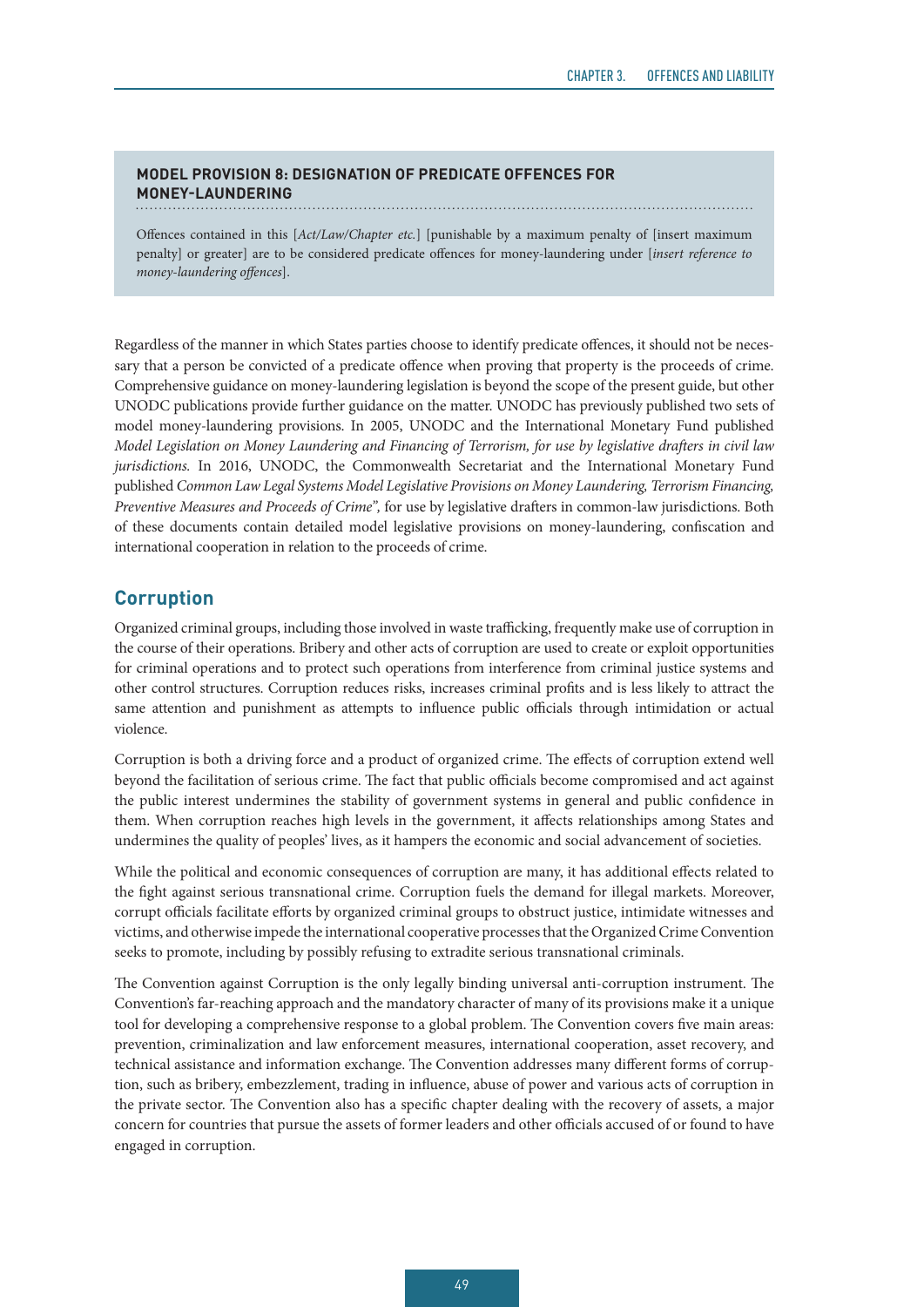The Organized Crime Convention also covers three types of corruption offences in the public sector: active bribery (the giving of bribes), passive bribery (the acceptance of bribes) and participation as an accomplice to bribery. In addition to these mandatory offences, States are required to consider criminalizing other forms of corruption, including bribery of foreign officials. The Organized Crime Convention also requires the introduction of legislative and other measures designed to prevent, detect and punish corrupt practices and enhance accountability.

Corruption impairs the proper implementation and enforcement of waste management frameworks. With respect to the environmentally sound management of waste, corruption may take place in the granting of permits and licences, such as the licensing of disposal facilities or the authorization of persons to transport hazardous wastes. With regard to transboundary movements of wastes, corruption can occur at all stages, including in the following situations:

- When the State of export authorizes the initiation of the prior informed consent procedure (commonly known as the PIC procedure)
- When the State of export authorizes the export to take place
- When the State of import consents to the shipment
- At each border control<sup>108</sup>

Corruption may involve various stakeholders, including politicians, environmental or competent authorities, port authorities, police officers, customs officials, landowners, traders and brokers, shipping lines, importers and exporters.109 The obtaining of a financial or other material benefit, through either lowering costs or increasing income, is a key driver of corruption.

Preventing and combating waste trafficking requires legislation to effectively prevent and combat corruption. In this regard, States should review their obligations under the Convention against Corruption, the Organized Crime Convention and publications of UNODC concerning their implementation.110

# **Obstruction of justice**

Waste trafficking can be a source of income for organized criminal groups. To maintain and expand their criminal operations, organized criminal groups attempt to pervert the course of justice by using threats, coercion and violence against judges, prosecutors, law enforcement officers and other officials, jurors and witnesses. To effectively tackle waste trafficking, States need adequate provisions criminalizing the obstruction of justice.

The offence contained in model provision 9 below criminalizes attempts to obstruct justice. Model provision 9 is based on the requirements of article 23 of the Organized Crime Convention for the criminalization of obstruction of justice.

States should assess their need to include in their waste trafficking legislation a specific provision that criminalizes the obstruction of justice by reference to existing obstruction of justice offences. Whether attempts to obstruct justice in relation to inspectors, investigators, law enforcement officers and other similar officers would be covered by existing offences is of particular importance in this regard. Some States already have comprehensive provisions that extend protection to such officers and would cover the conduct criminalized by model provision 9. States that have instead opted to include specialized obstruction of justice provisions in specific laws may wish to consider including in their waste management legislation an offence like that

<sup>108</sup> Tatiana Terekhova, "Transboundary movements of hazardous wastes and corruption: the special case of e-waste in West Africa", in UNODC, *Corruption, Environment and the United Nations Convention against Corruption* (2012), p. 14. 109 Ibid.

<sup>110</sup> See UNODC, *Legislative Guide for the Implementation of the United Nations Convention against Corruption*, 2nd rev. ed. (2012); UNODC, *Legislative Guide for the Implementation of the United Nations Convention against Transnational Organized Crime*, 2nd ed. (2017); and UNODC, *Status of Implementation of the United Nations Convention against Corruption*. See also Terekhova, "Transboundary movements of hazardous wastes and Corruption".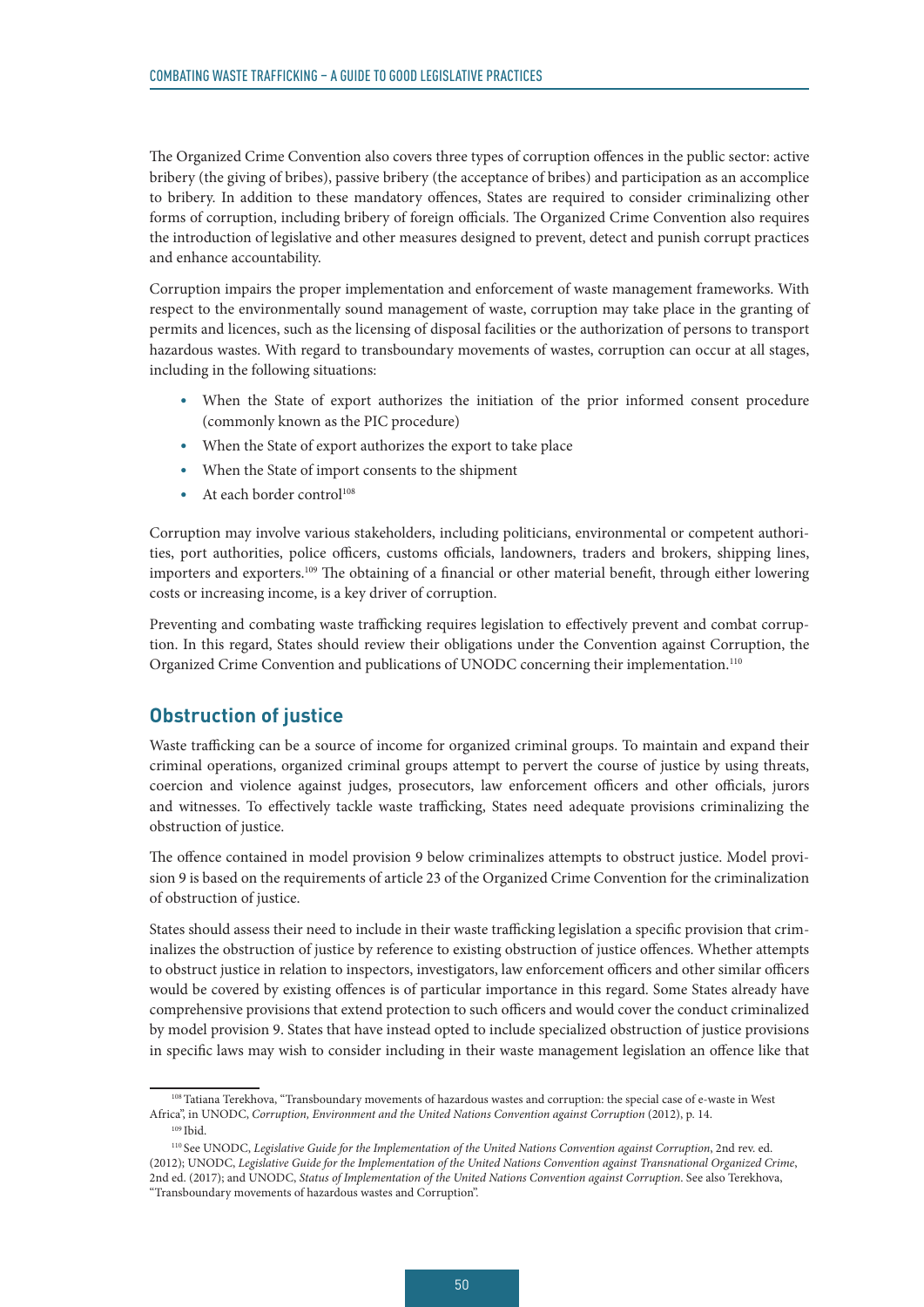contained in model provision 9. In jurisdictions in which enforcement powers are exercised by competent authorities other than police, States should ensure that specialized obstruction of justice provisions cover all officers responsible for verifying compliance and for inspection and enforcement actions in relation to waste management provisions.

## **MODEL PROVISION 9: OBSTRUCTION OF JUSTICE**

Any person who in relation to the commission of any offence under this [Act/Chapter/Law ...] uses force, threats or intimidation, or promises, offers or gives any undue advantage in order to:

(a) Induce false testimony; or

(b) Interfere in the giving of testimony or production of evidence;

commits an offence punishable by [insert the penalty].

2. Any person who in relation to the commission of any offence under this [Act/Chapter/Law …] uses force, threats or intimidation in order to interfere with the exercise of the duties of law enforcement, prosecution or judicial officials commits an offence punishable by [insert the penalty].

## **EXAMPLE: ITALY**

#### Penal Code

#### Article 452-*septies* – Preventing control

Unless the fact constitutes a more serious offence, whoever prevents, hinders or circumvents environmental surveillance and control activities, as well as occupational safety and hygiene practices or compromises their outcome denying access to places, setting obstacles or artificially changing their state shall be punished with imprisonment from six months to three years.

# SECONDARY LIABILITY

In addition to principal offenders, there are a number of actors involved in waste trafficking who organize, direct, aid, abet, facilitate or counsel the commission of waste trafficking. Legislation combating waste trafficking should criminalize the conduct of these offenders. The term "secondary liability" refers to situations where establishing liability requires at least prima facie proof of wrongdoing by a third party.<sup>111</sup> It is to be distinguished from primary liability, which may be based entirely on the acts or omissions of a single principal offender.

Secondary liability generally requires a higher degree of fault than that required for primary offending. This is because, "as the form of criminal liability moves further away from the actual infliction of harm, the grounds of liability should become narrower".112 Accordingly, aiding, abetting, counselling, procuring or facilitating the commission of an offence requires proof of intention — that the person intended the act of assistance or encouragement and knew that the principal offender intended to or contemplated performing actions which constitute the offence.<sup>113</sup>

<sup>111</sup> See also Jaani Riordan, "A theoretical taxonomy of intermediary liability", in The Oxford Handbook of Online Intermediary Liability, Giancarlo Frosio, ed. (Oxford, Oxford University Press, 2020), pp. 63–65.

<sup>112</sup> Andrew Ashworth and Jeremy Horder, Principles of Criminal Law, 7th ed. (Oxford, Oxford University Press, 2013), p. 432.

<sup>113</sup> A.P. Simester and others, Simester and Sullivan's Criminal Law: Theory and Doctrine, 6th ed. (London, Hart Publishing,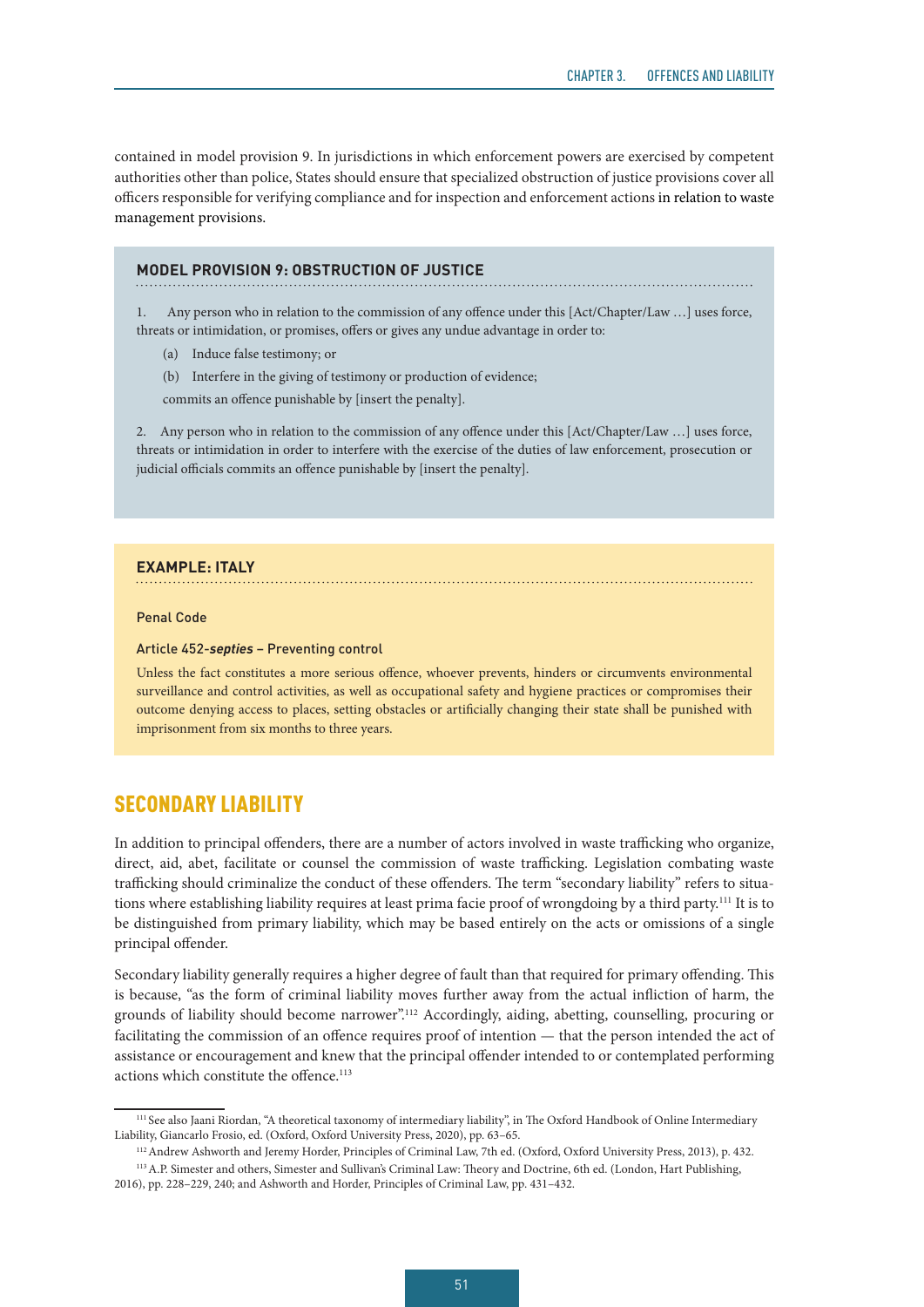In many jurisdictions, secondary liability is established for all criminal offences by the provisions of the general criminal law. In such jurisdictions, specific provisions on secondary liability in waste management legislation may not be necessary. Where this is not the case, waste management legislation should expressly establish secondary liability.

Model provision 10 below contains an offence that extends the liability for involvement in waste trafficking to secondary offenders. These provisions are based on of article 5, paragraph 1 (b), of the Organized Crime Convention, which requires that States parties criminalize the organizing, directing, aiding, abetting, facilitating, or counselling of the commission of a serious crime involving an organized criminal group.

# **SUMMARY OF MAIN CRIMINALIZATION REQUIREMENTS OF ARTICLE 5, PARAGRAPH 1 (B), OF THE ORGANIZED CRIME CONVENTION**

Article 5, paragraph 1 (b), of the Convention extends criminal liability to persons who provide advice or assistance with respect to the commission of serious crimes involving an organized criminal group. This specifically includes persons intentionally "organizing, directing, aiding, abetting, facilitating or counselling the commission of serious crime involving an organized criminal group". Paragraph 1 (b) thus enables the prosecution of leaders, accomplices, organizers and arrangers, as well as lower-level participants, in the commission of serious crime.

"Aiding, abetting, facilitating or counselling" covers secondary parties and accomplices who are not themselves principal offenders.

"Organizing" and "directing", on the other hand, are extensions not commonly found (or defined) in national laws. To that end, paragraph 1 (b) is intended to ensure the liability of leaders of organized criminal groups who give orders relating to, but do not themselves engage in, the commission of the actual crimes.

Model provision 10 establishes secondary liability for organizing, directing, aiding, abetting, facilitating, counselling or procuring the commission of waste trafficking offences. This provision enables the prosecution of leaders, organizers and accomplices, as well as persons involved in waste trafficking at lower levels. States may elect to establish higher penalties for organizing or directing than for aiding, abetting, facilitating or counselling because of the higher-level nature of this conduct. In some cases, it may be appropriate for the penalties for organizers and directors to be higher than those given to principal offenders.

## **MODEL PROVISION 10: ORGANIZING, DIRECTING, AIDING, ETC., THE COMMISSION OF AN OFFENCE**

1. Any person who intentionally organizes or directs the commission of an offence to which this [Act/Law/ Chapter …] applies commits an offence punishable by [insert penalty appropriate for taking a leading role in such an offence].

2. Any person who intentionally aids, abets, facilitates, counsels or procures the commission an offence to which this [Act/Law/Chapter ...] applies commits an offence punishable by [insert penalty appropriate for taking a supporting role in an offence].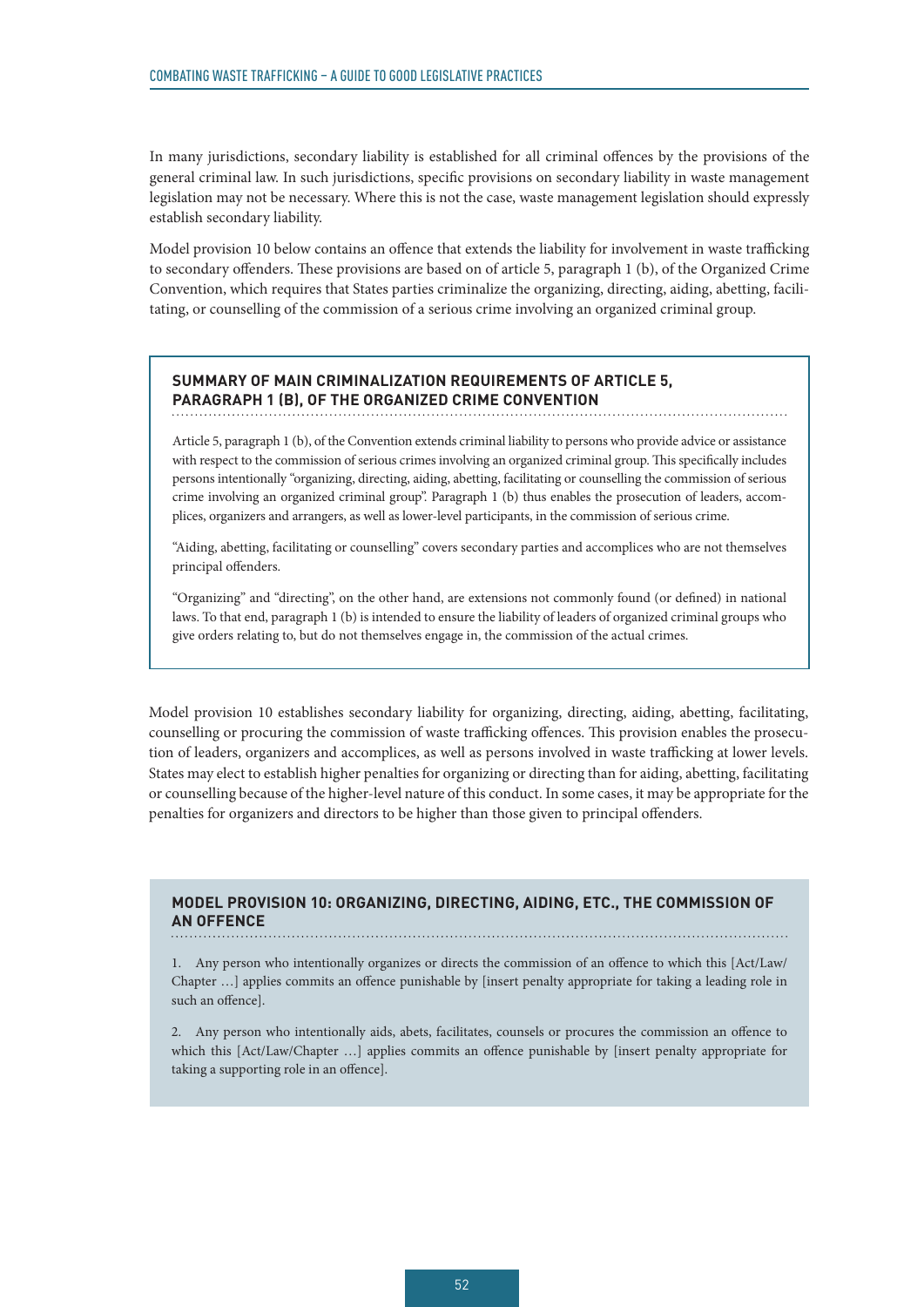# LIABILITY FOR ATTEMPT

States should also ensure that liability for attempt for the offences contemplated in the present guide is established under domestic law. The general criminal law of many States provides for liability for attempt automatically. Where this is not the case, States should introduce specific provisions in waste legislation to achieve this. In addition to liability for criminal attempt, States should also review the extent to which the existing law provides for liability for attempt for administrative offences.

# LIABILITY OF LEGAL PERSONS

"Legal persons" (sometimes known as juristic or juridical persons) refers to organizations that, for the purposes of the laws of a particular jurisdiction, are considered to be "persons", and that enjoy some — but not necessarily all — of the rights and obligations of a natural person in that jurisdiction. Corporations are the classic example of an organization with legal personality, but legal persons can also include a range of other entities, depending on the law of a given State.

Legal persons play a significant role in the commission and facilitation of waste trafficking. Waste trafficking is distinguishable from other forms of organized crime, such as trafficking in drugs and the smuggling of migrants, by its close links to licit industry, namely, the licit waste management industry.114 In other words, many of the perpetrators of waste trafficking are corporations operating in the licit waste management industry. This type of offending is sometimes omitted from accounts of the involvement of legal persons in organized crime, which typically focus on the use of legal persons by organized criminal groups as a veil to hide their offending. Such accounts imply the existence of an organized criminal group that is separate from and precedes the legal person and conceive of the members of the organized criminal group as the perpetrators of offences, with the legal person being seen as a mere veil or shield — a tool to achieve the ends of the group, lacking its own agency. While this is undoubtedly true of some legal persons involved in waste trafficking, it does not accurately represent the reality of the involvement of all legal persons. In reality, many corporations that commit waste trafficking were not established by organized criminal groups to commit illegal acts. Rather, they were established to participate in the licit waste management industry, and they subsequently make decisions — knowingly or unknowingly — to contravene their legal obligations, in order to reduce costs and pursue greater profits. In these cases, the corporations are most accurately seen as the direct perpetrators of waste trafficking, not merely as tools used in the perpetration of waste trafficking by natural persons or organized criminal groups.

# **THE ROLE OF ONLINE INTERMEDIARIES IN ADDRESSING WASTE TRAFFICKING**

In some cases, waste trafficking is committed or facilitated through the use of the services of legal persons acting as online intermediaries. For an examination of policy issues relating to preventing and combating illicit trafficking online, see UNODC publication Policymaking and the Role of Online Intermediaries in Preventing and Combating Illicit Trafficking.

Effectively combating waste trafficking requires that legal persons be held responsible when they commit criminal offences. Article 10, paragraph 1, of the Organized Crime Convention requires that States parties adopt such measures as necessary to establish the liability of legal persons for participation in serious crimes involving an organized criminal group and for the offences established in accordance with the Convention.

<sup>114</sup> Lieselot Bisschop, "Illegal trade in hazardous waste", in *Handbook of Transnational Environmental Crime*, Lorraine Elliott and William H Schaedla, eds, (Cheltenham, United Kingdom, Edward Elgar, 2016), p. 196.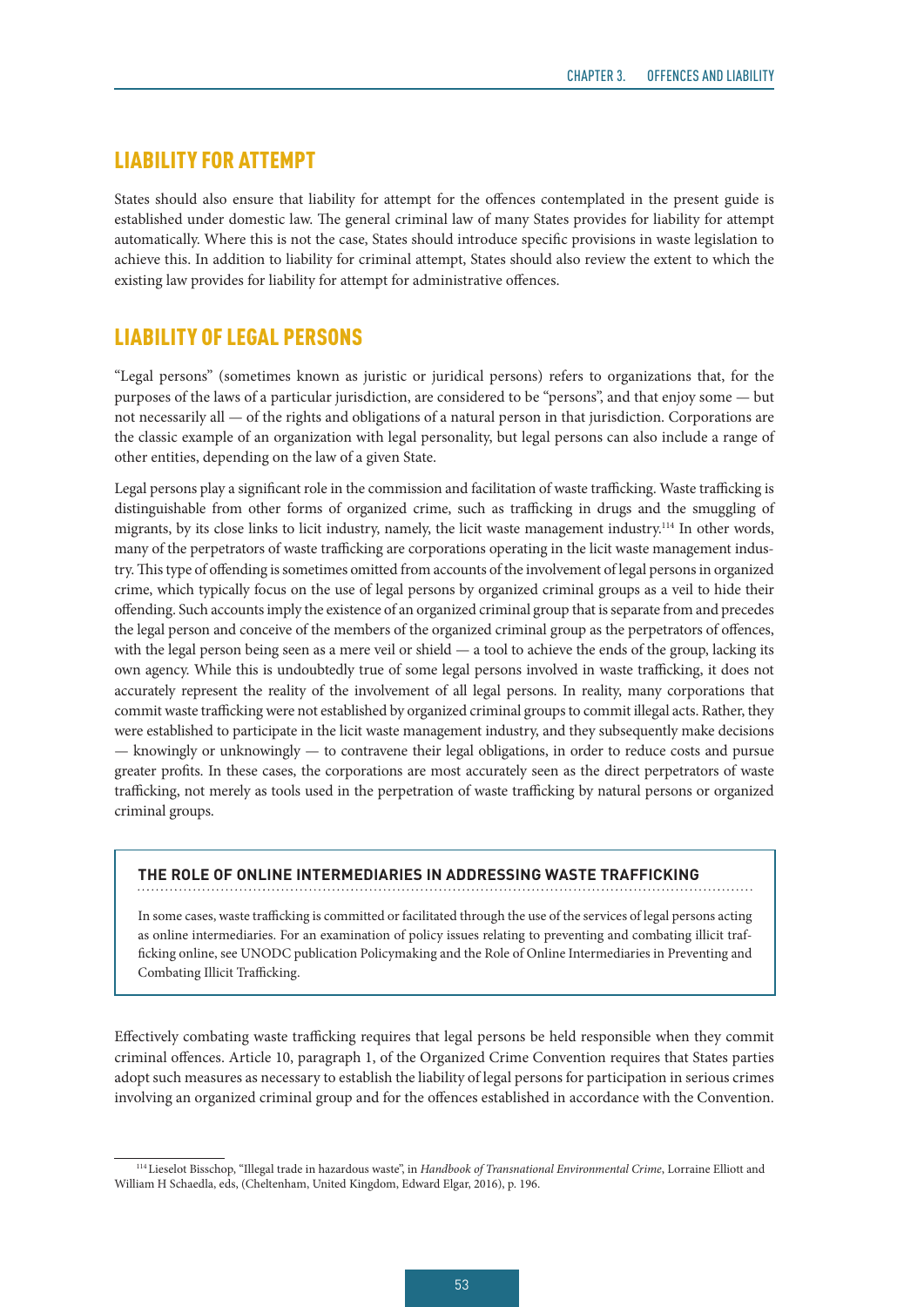The liability of legal persons shall be without prejudice to the criminal liability of the natural persons who have committed the offences.<sup>115</sup>

The Organized Crime Convention leaves the nature of the liability of legal persons to each State to decide. Article 10, paragraph 2, of the Convention provides that the liability of legal persons may be criminal, civil or administrative. Some States may also opt to make use of two, or indeed, of all of these forms of liability for legal persons within their legal system.

Criminal liability is the most serious form of liability that a State can impose on legal persons. It is generally associated with trials in criminal courts, high levels of potential sanctions and relatively higher procedural protections for defendants. The criminal liability of a legal entity has the potential to cause costly reputational damage to the entity and may also deter legal persons from engaging in unlawful conduct.116

Civil and administrative liability are alternatives to criminal liability for legal persons. The meanings of these terms are theoretically distinct, but their usage may vary under different legal systems, and the terms may sometimes even be used interchangeably. For the purposes of the present guide, civil liability refers to civil penalties imposed by courts or similar bodies. Administrative liability is generally associated with liability imposed by a regulator, but in some legal systems, judicial bodies may also impose administrative penalties. Like civil liability, administrative liability does not result in a criminal conviction. Civil and administrative liability are both generally associated with lower standards of proof than criminal liability.

Where criminal, civil or administrative liability for legal persons involved in waste trafficking is not already provided for under domestic law, States should include specific provisions establishing such liability. The choice of whether to establish criminal, civil or administrative liability should be made by each State, taking into account its legal tradition and whether the legal system recognizes the capacity for legal persons to commit criminal offences. Whichever form of liability is established, States should ensure that courts or regulators can impose effective, proportionate and dissuasive sanctions — indeed, this is a requirement of the Organized Crime Convention.<sup>117</sup> Relevant sanctions for legal persons are discussed in chapter 6, below.

Model provision 11 provides a basic example of a provision establishing criminal liability for legal persons in respect of the waste trafficking offences covered by this guide. Paragraph 1 provides that legal persons may be criminally liable for the offences to which this guide applies (namely, waste trafficking and related offences). Paragraph 3 (a) provides a model definition of legal persons for the purposes of the guide. The list of legal persons in paragraph 3 (a) is not exhaustive. The forms of legal personality and their status vary considerably between jurisdictions, and careful consideration should be given to the range of entities that may be subject to liability. Among the issues for consideration by drafters in this regard is the extent to which provisions relating to the liability of legal persons should cover public bodies, if at all.<sup>118</sup> Public bodies could include government agencies, State-owned corporations and local authorities.

An important part of establishing the criminal liability of legal persons is to determine whose conduct is capable of attribution to the legal person — in other words, for whose conduct the legal person may be held liable. As explained further below, paragraph 4 of model provision 11 provides that a legal person may be liable for the conduct of a senior officer of that legal person or, optionally, for the conduct of persons under a senior officer's supervision or management. Paragraph 3 (b) defines "senior officer" as "an employee, agent or officer of the legal person with duties of such responsibility that his or her conduct may fairly be assumed to represent the legal person's policy". It is important that legislative drafters ensure that provisions concerning the attribution of the conduct of certain persons to a legal person focus on the person's actual role in the organization and are not limited to persons holding certain titles or positions.

<sup>115</sup> Organized Crime Convention, art. 10, para. 3. For guidance for prosecutors on the choice of natural and/or legal persons as defendants for proceedings for waste trafficking, see WasteForce, *Guidance for Prosecutors of Waste Crime* (2020), pp. 32–36.

<sup>116</sup> UNODC, *Legislative Guide*.

<sup>117</sup> Organized Crime Convention, art. 10, para. 4.

<sup>118</sup> UNODC, *Legislative Guide*.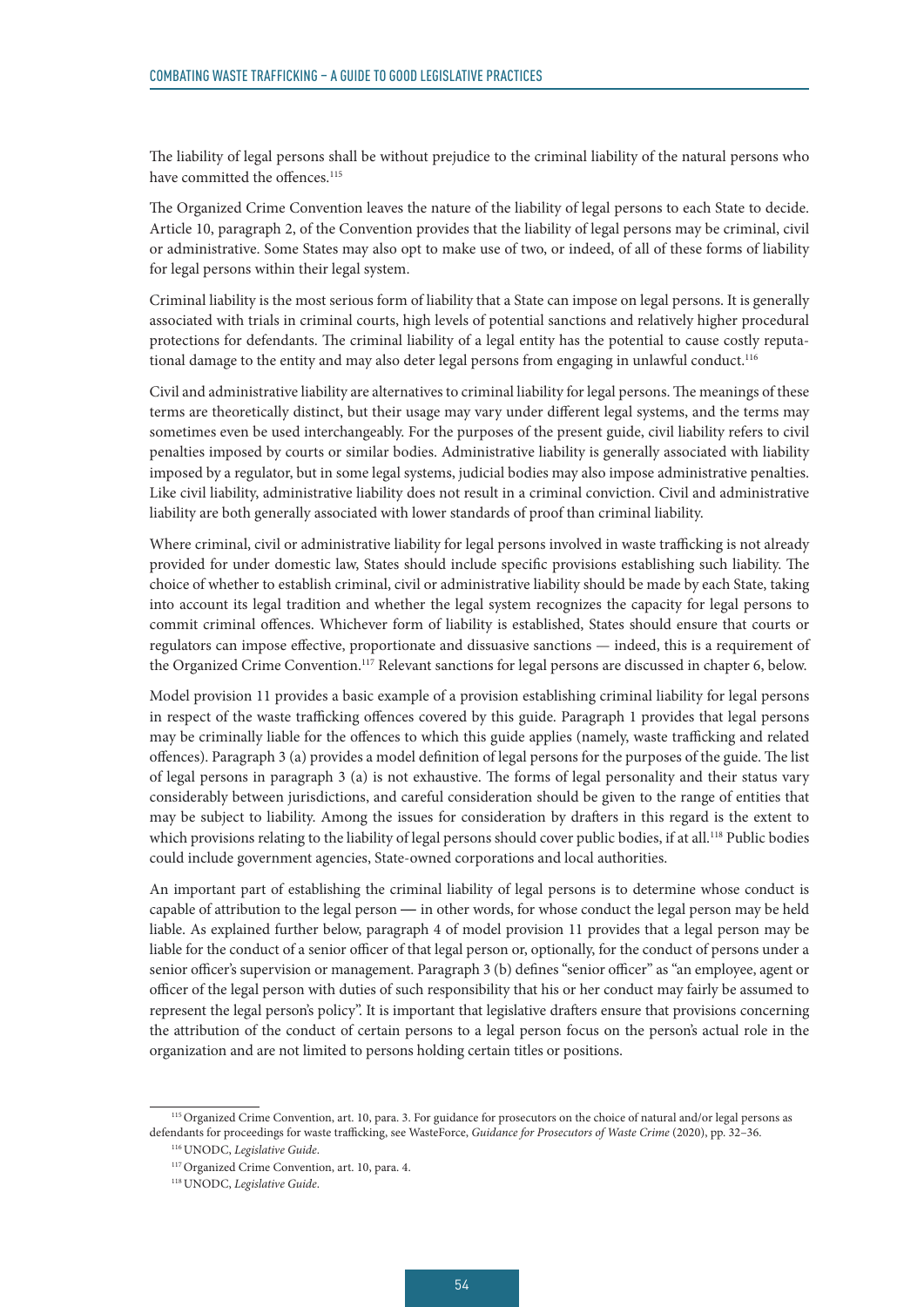Paragraph 4 sets out the circumstances in which a legal person becomes liable for offences associated with senior officers of that legal person. This reflects the so-called attribution or identification doctrine of liability of legal persons that can be found in a range of jurisdictions. It states three different ways in which the legal person can be liable for the conduct of senior officers (or, if desired, persons under a senior officer's supervision or management). First, the legal person may be liable when senior officers (or a person under their supervision or management) commit an offence (subparagraph (a)). Additionally, options are provided to legislative drafters to extend liability to circumstances in which such persons authorize or permit the commission of an offence (subparagraph (b)) or fail to take reasonable steps to prevent the commission of an offence (subparagraph (c)). While subparagraphs (a) and (b) require some active steps on the part of the senior officer, subparagraph (c) imposes liability where there has been a failure of supervision. Paragraph 5 clarifies that reasonable steps to prevent the commission of an offence shall include the adoption and effective implementation of an appropriate organizational and managerial model. The mental state, if any, required for attribution of the senior officer's conduct to the legal person in subparagraphs (b) and (c) is left open by the inclusion of the language "with the requisite mental state" in square brackets. Establishing *mens rea* in cases of liability of legal persons is further discussed below, under "Challenges to establishing liability of legal persons".

Paragraph 2 of model provision 11, which reflects article 10, paragraph 3, of the Organized Crime Convention, provides that States parties are obliged to ensure that the liability of legal persons is without prejudice to the criminal liability of the natural persons who have committed the offences.

## **MODEL PROVISION 11: LIABILITY OF LEGAL PERSONS**

1. Legal persons [other than the State] may be criminally liable for offences to which this [Act/Law/Chapter …] applies.

2. The liability of a legal person under this [article/section] does not preclude the criminal liability of any natural person for the same act or omission.

3. In this [Act/Law/Chapter …]:

(a) "Legal persons" include [bodies corporate, company, firm, associations, society, partnerships, local government, trade union, municipality and a public body].

(b) "Senior officer" means an employee, agent or officer of the legal person with duties of such responsibility that his or her conduct may fairly be assumed to represent the legal person's policy [, including persons exercising de facto management or control].

4. A legal person is liable for an offence where a senior officer of the legal person [, or persons under the senior officer's supervision or management,] acting on behalf or for the benefit of the legal person:

- (a) commits the offence;
- (b) [[with the requisite mental state] authorises or permits the commission of the offence;] or
- (c) [[with the requisite mental state] fails to take reasonable steps to prevent the commission of the offence.

5. For the purpose of paragraph 4 (c), reasonable steps shall include the adoption and effective implementation of an appropriate organizational and managerial model.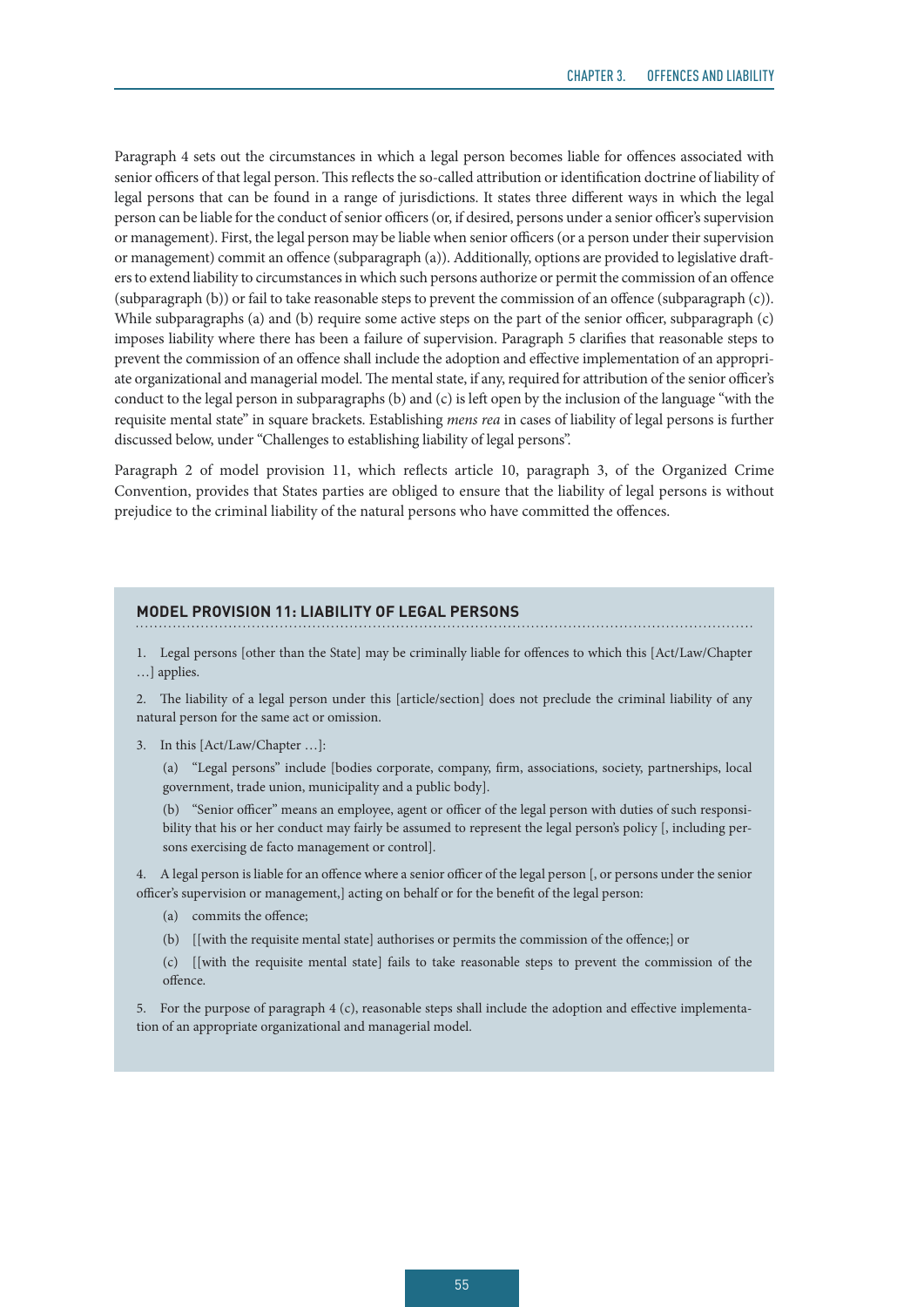#### **EXAMPLE: SINGAPORE**

Organised Crime Act 2015

#### Section 76 – Offences by bodies corporate etc.

(1) Where an offence under this Act committed by a body corporate is proved —

- (a) to have been committed with the consent or connivance of an officer of the body corporate; or
- (b) to be attributable to any neglect on his or her part,

the officer as well as the body corporate shall be guilty of the offence and shall be liable to be proceeded against and punished accordingly.

(2) Where the affairs of a body corporate are managed by its members, subsection (1) applies in relation to the acts and defaults of a member in connection with his or her functions of management as if he or she were a director of the body corporate.

(3) Where an offence under this Act committed by a partnership is proved —

- (a) to have been committed with the consent or connivance of a partner; or
- (b) to be attributable to any neglect on his or her part,

the partner as well as the partnership shall be guilty of the offence and shall be liable to be proceeded against and punished accordingly.

(4) Where an offence under this Act committed by an unincorporated association (other than a partnership) is proved —

- (a) to have been committed with the consent or connivance of an officer of the unincorporated association or a member of its governing body; or
- (b) to be attributable to any neglect on the part of such an officer or member,

the officer or member as well as the unincorporated association shall be guilty of the offence and shall be liable to be proceeded against and punished accordingly.

(5) In this section —

"body corporate" includes a limited liability partnership which has the same meaning as in section 2(1) of the Limited Liability Partnerships Act (Cap. 163A);

"officer" —

in relation to a body corporate, means any director, partner, member of the committee of management, chief executive, manager, secretary or other similar officer of the body corporate and includes any person purporting to act in any such capacity; or

in relation to an unincorporated association (other than a partnership), means the president, the secretary, or any member of the committee of the unincorporated association, or any person holding a position analogous to that of president, secretary or member of such a committee and includes any person purporting to act in any such capacity;

"partner" includes a person purporting to act as a partner.

(6) The Minister may make regulations to provide for the application of any provision of this section, with such modifications as the Minister considers appropriate, to a body corporate or an unincorporated association formed or recognised under the law of a territory outside Singapore.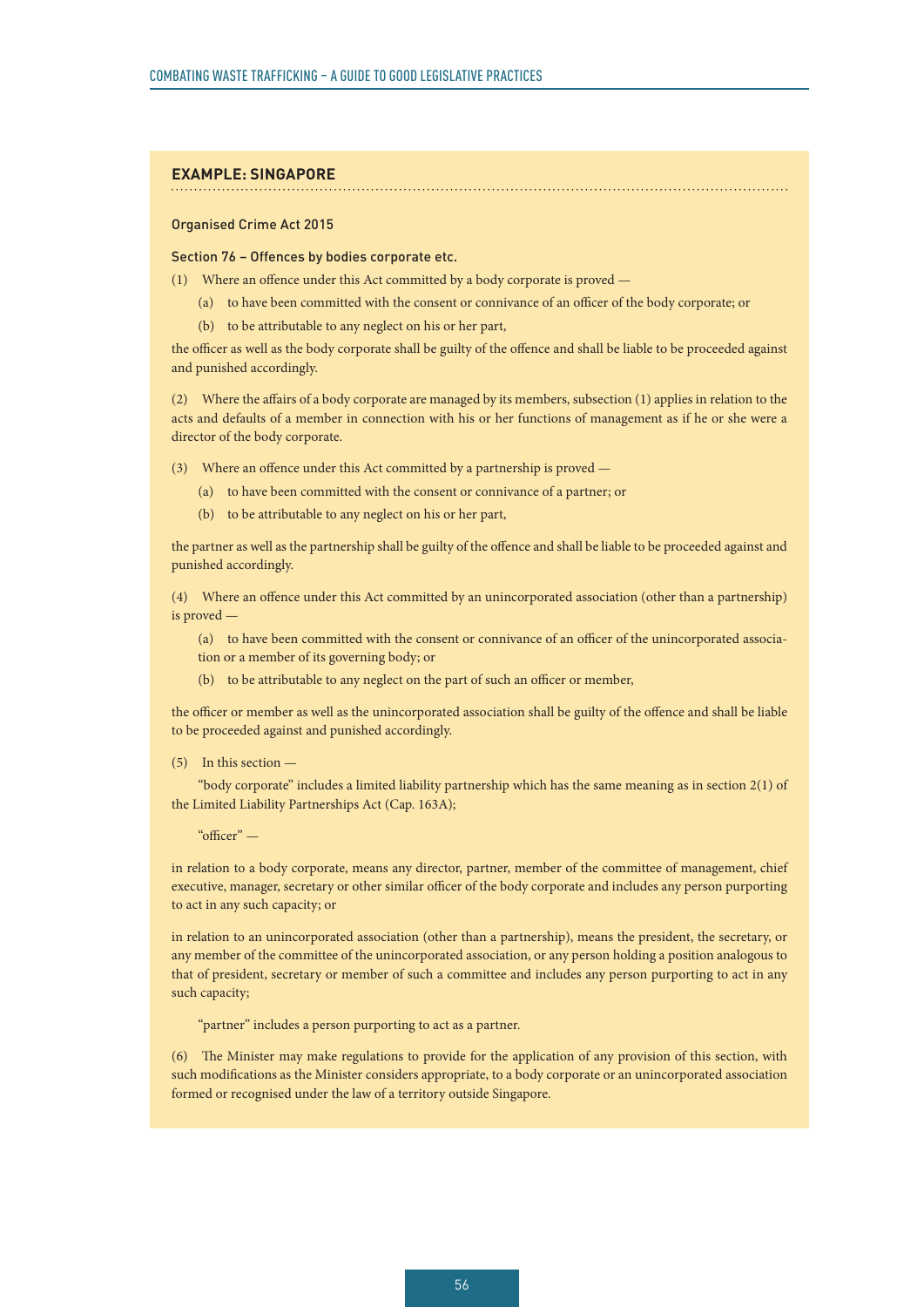## **EXAMPLE: ITALY**

Regulation of the administrative liability of legal persons, companies and associations, including those without legal personality (Legislative Decree 231/2001 of 8 June 2001)

#### Article 5 – Liability of the agency

1. The entity is liable for crimes committed in its interest or to its advantage:

(a) by persons who have functions of representation, administration or management of the entity or one of its organizational units with financial and functional autonomy as well as persons who exercise, even de facto, the management and control thereof

(b) by persons subject to the management or supervision of one of the persons referred to in lit. a).

2. The entity is not liable if the persons indicated in paragraph 1 have acted in their own exclusive interest or that of third parties.

## **EXAMPLE – UNITED KINGDOM OF GREAT BRITAIN AND NORTHERN IRELAND**

#### Bribery Act 2010

#### Section 7 – Failure of commercial organisations to prevent bribery

(1) A relevant commercial organisation ("C") is guilty of an offence under this section if a person ("A") associated with C bribes another person intending—

- (a) to obtain or retain business for C, or
- (b) to obtain or retain an advantage in the conduct of business for C.

(2) But it is a defence for C to prove that C had in place adequate procedures designed to prevent persons associated with C from undertaking such conduct.

(3) For the purposes of this section, A bribes another person if, and only if, A—

(a) is, or would be, guilty of an offence under section 1 or 6 (whether or not A has been prosecuted for such an offence), or

(b) would be guilty of such an offence if section  $12(2)(c)$  and (4) were omitted.

(4) See section 8 for the meaning of a person associated with C and see section 9 for a duty on the Secretary of State to publish guidance.

 $[...]$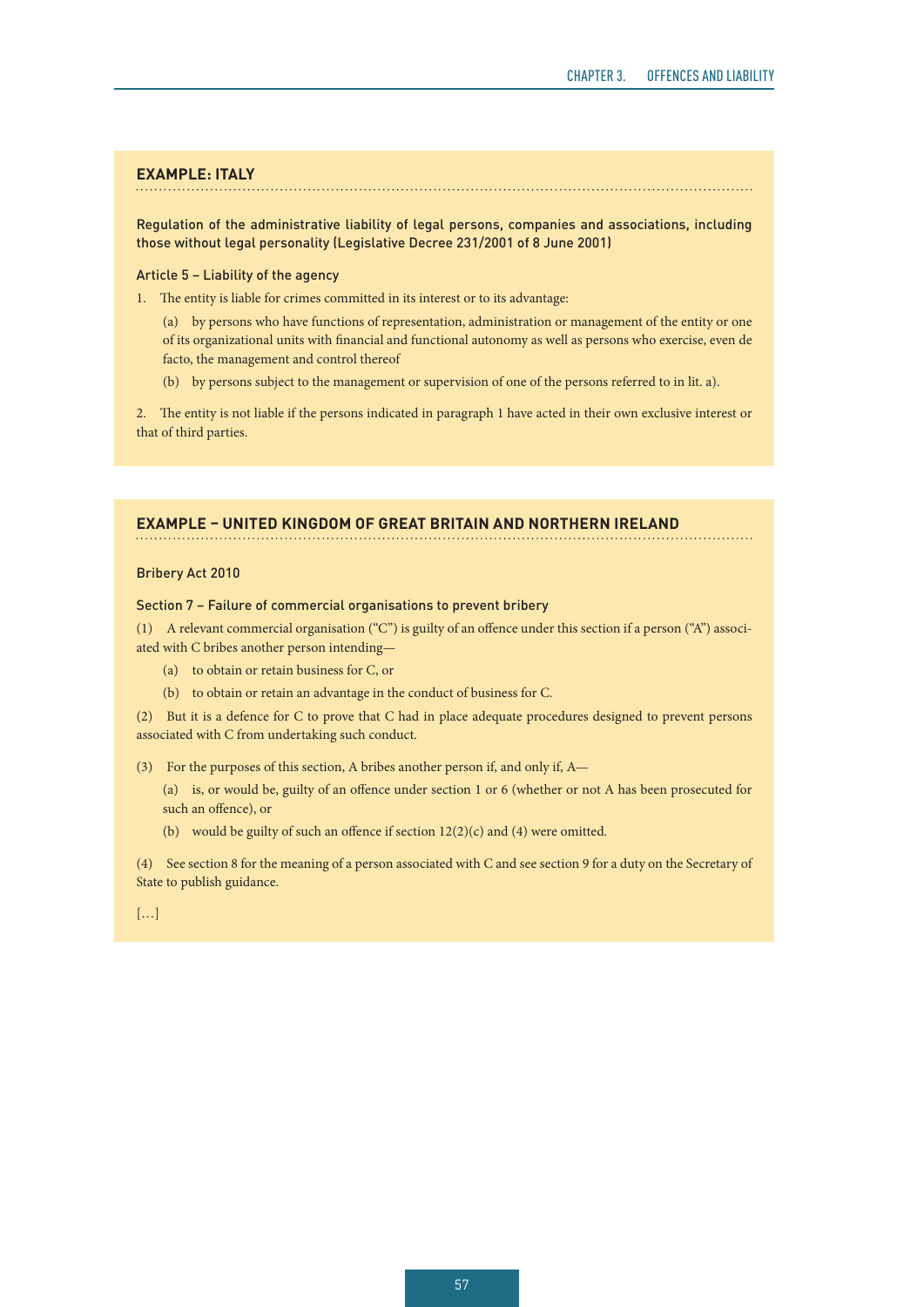### **EXAMPLE: TUVALU**

#### Counter Terrorism and Transnational Organized Crime Act 2009

#### Section 85 – Liability of a company

(1) This Act applies to a company in the same way as it applies to an individual and a company may be found guilty of any of the offences set out in this Act, in addition to the liability of any person for the same offence.

(2) For an offence under this Act, the conduct or state of mind of an employee, agent or officer of a company is taken to be attributed to the company if that person is acting:

- (a) within the scope of the person's employment; or
- (b) within the scope of the person's actual or apparent authority; or

(c) with the consent or agreement (express or implied) of a director, servant or agent of the company, and giving that consent is within the actual or apparent authority of the director, servant or agent.

(3) A reference to this section to the state of mind of a person includes the person's knowledge, intention, opinion, belief or purpose, and the person's reasons for that intention, opinion, belief or purpose.

## **EXAMPLE: ROMANIA**

#### Criminal Code Law No. 286/2009

#### Article 135 – Conditions for the criminal liability of legal entities

(1) Legal entities, except for state and public authorities, shall be held criminally liable for offenses perpetrated in the performance of the object of activity of legal entities or in their interest or behalf.

(2) Public institutions shall not be held criminally liable for offenses perpetrated in the performance of activities that cannot be the object of the private domain.

(3) Criminal liability of legal entities does not exclude the criminal liability of the individual participating in the perpetration of the same act.

# **EXAMPLE: CHINA**

Criminal Law of the People's Republic of China, 1979

### Article 30

A company, enterprise, institution, organization, or group which commits an act endangering society that is considered a crime under the law shall bear criminal responsibility.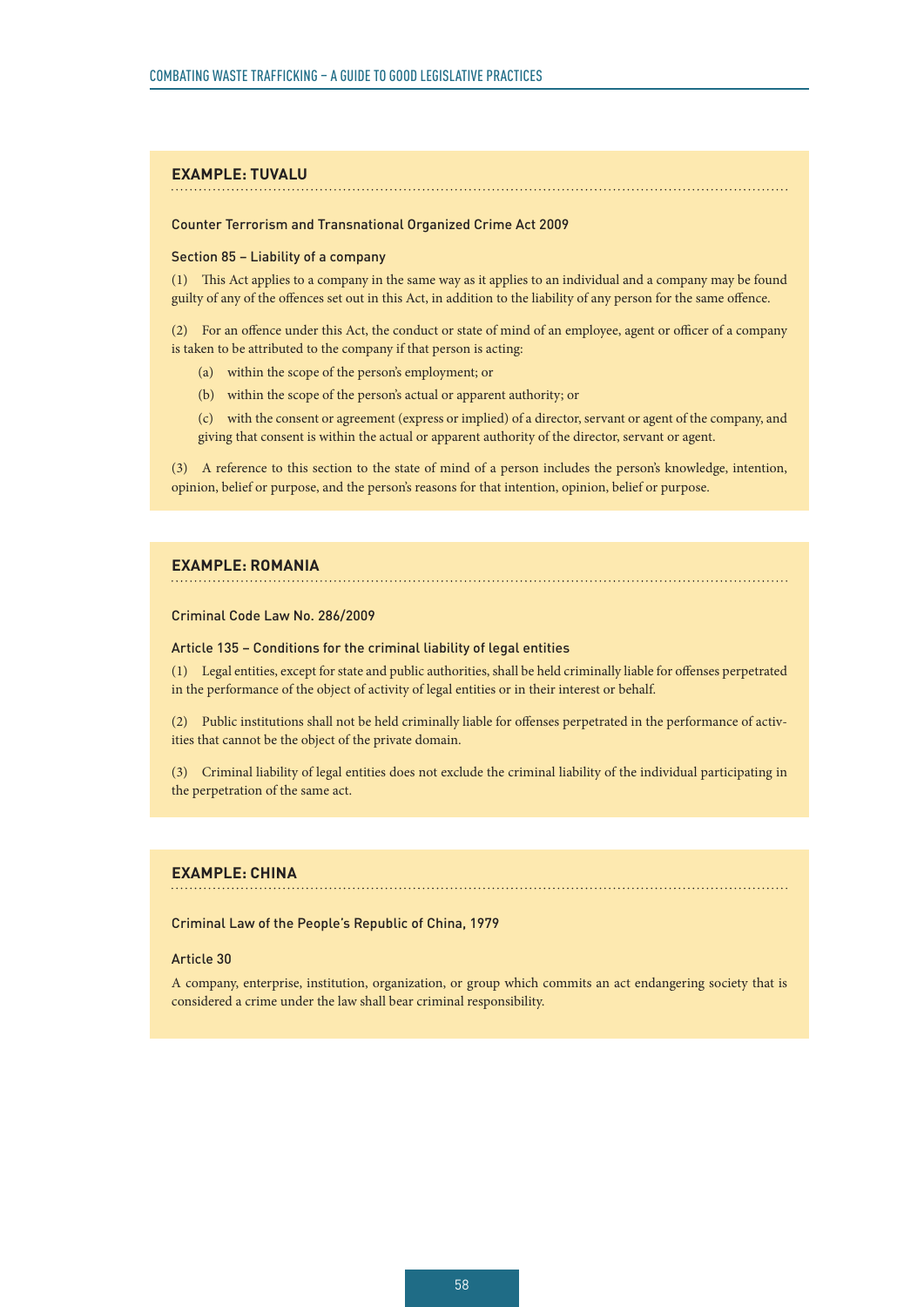# **Relevance of due diligence**

In the context of liability of legal persons, due diligence refers to steps taken by a legal person to ensure compliance with a particular law. When introducing or amending provisions for the liability of legal persons, States should consider how the law should address a situation in which a legal person has exercised due diligence to ensure compliance with the law but has nevertheless committed an offence. There are different ways in which due diligence may be taken into account in relation to the liability of legal persons. Due diligence on the part of the legal person may exclude a finding of liability. For example, where proof of an offence requires proof of a lack of due diligence (in other words, negligence), the fact that a legal person has exercised due diligence will mean that they cannot be found to be liable. In other States, proof of due diligence may provide an absolute defence to the liability for legal persons. In others still, due diligence may be a factor relevant to the exercise of prosecutorial discretion in bringing a case against a legal person or may provide a mitigating factor in sentencing. The party that bears the burden of proof of due diligence (or lack thereof) may also differ between States.

What constitutes due diligence will differ according to the legal system in question, the charge, the circumstances of the alleged offence and the nature of the defendant. In general, the exercise of due diligence will involve risk management and compliance systems to prevent and detect misconduct. An adequate risk management system will generally include systems for accessing information, assessing risk based on that information and mitigating risk based on that assessment. Inadequate corporate management, control or supervision or failure to provide adequate systems for conveying relevant information to relevant persons may be evidence of a lack of due diligence. The mere existence of policies, procedures and systems to prevent and detect misconduct will not generally be sufficient to absolve a legal person from liability, however. Whether a legal person has exercised due diligence will always depend on the facts and circumstances of the individual case.

# **Challenges to establishing liability of legal persons**

Establishing the liability of legal persons for crimes such as waste trafficking can be challenging for prosecutors. In order to ensure the effectiveness of legislation, legislators should consult with prosecutors and consider potential challenges to establishing convictions for legal persons.

This section briefly considers four challenges involved in prosecuting legal persons. This should not be considered an exhaustive list of significant challenges for prosecutors. The challenges considered in this section are establishing fault (*mens rea),* determining the "nationality" of a legal person for the purposes of asserting jurisdiction, effectively prosecuting the most appropriate entity when the legal person makes use of complex corporate structures, and requirements of dual criminality in cases involving legal persons.

One of the great challenges in imposing criminal liability on legal persons is the need to attribute responsibility to an artificial entity. As a legal person can only act through individuals, it is necessary to develop mechanisms through which liability can be attributed to the organization. While the attribution of physical/ objective conduct can be comparatively straightforward, the attribution of mental states such as "intention" or "knowledge" is more complex. Broadly speaking, two models of liability for legal persons have emerged: "nominalist" or "derivative" liability and "organizational fault". Within these models, different approaches have been taken to establishing fault (that is, *mens rea*).

Model provision 11 does not provide a single model for establishing fault. The mental state, if any, required for attribution of the senior officer's conduct to the legal person is left open by the inclusion of the language "with the requisite mental state" in square brackets. As noted above,<sup>119</sup> mental elements and the terminology used to refer to them vary between jurisdictions but could include aspects such as intention, knowledge, wilful blindness, recklessness and negligence. In some cases, strict liability — that is, liability not requiring

<sup>119</sup> See "Elements of criminal offences".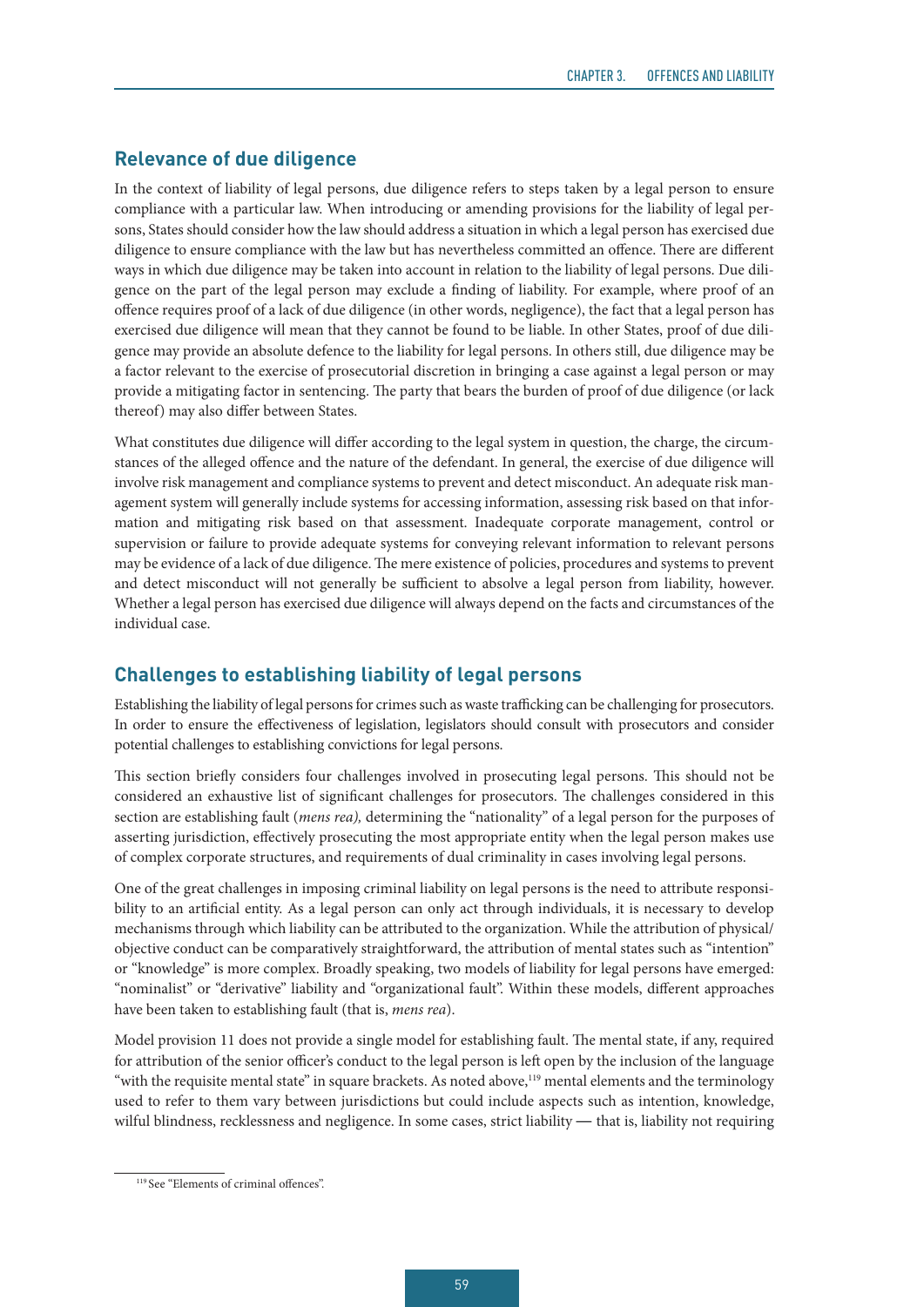proof of any mental element — may be appropriate for offences relating to waste trafficking committed by legal persons. The present guide leaves these choices to legislators.

An additional challenge is that of determining the "nationality" of a legal person for the purposes of asserting jurisdiction. As a legal person cannot be extradited, there is arguably a special responsibility on the home jurisdiction to prosecute a legal person within its jurisdiction. This may be particularly important where a State will not hear proceedings without the personal "presence" of the defendant. One criterion of jurisdiction in such cases is based on the "nationality" of the legal person (the active personality principle). Although there is no universal basis for determining nationality of legal persons, two common bases are the place of incorporation and the principal place of business.

A further challenge concerns the use of complex corporate structures by legal persons. In many cases, legal persons make use of complex corporate structures and act through subsidiaries and other related entities, each potentially having legal personality of their own. Where these complex structures are used to commit crimes, there may be challenges not only in investigating the offences but also in determining which legal person (or persons) would be the appropriate defendant(s). The challenges are compounded when corporate structures stretch across jurisdictions. Case law concerning waste trafficking is replete with jurisdictional issues. Legal persons take advantage of jurisdictional gaps, legal loopholes and differing enforcement capacities to evade prosecution for waste trafficking, often dumping waste in countries where facilities for the treatment and disposal of waste are less developed and sanctions for waste trafficking are ineffective or non-existent.

The present legislative guide has focused on the attribution of liability to legal persons based on the conduct of natural persons. Legislators should, however, also consider how legal persons may be held liable for their role in offences committed by related organizations. For example, an investigation into waste trafficking may implicate a parent company in criminal acts carried out by its subsidiary. In some cases, it may be possible to impose liability on the parent company for being an accessory to the offence, or for conspiring to commit the offence or being part of a criminal association. This may, however, be difficult to establish. An alternative is to impose liability on the parent company on the basis of its control of the other entity. That is, where a legal person can be shown to exercise control over another entity, the parent company is held liable for the offence of the controlled entity. Liability could also be established on the basis of a legal person knowing that an offence is to be committed on its behalf or for its benefit, or where it has failed to adopt and effectively implement appropriate organizational and managerial models to prevent the commission of an offence by a subsidiary or other related entity. The legislation of France, an excerpt of which is set out below, provides one example of how the acts of subsidiaries can be included in provisions establishing the liability of legal persons.

Finally, a failure to legislate for liability for legal persons can pose a challenge to mutual legal assistance in cases involving waste trafficking. While the Organized Crime Convention requires that States parties afford each other "the widest measure"120 of mutual legal assistance in investigations, prosecution and judicial proceedings, and provides that mutual legal assistance "shall be afforded to the fullest extent possible" in relation to offences for which a legal person may be held liable in accordance with article 10 of the Convention,<sup>121</sup> States parties may also decline to render mutual legal assistance on the ground of absence of dual criminality.122 This may result in obstacles to cooperation where the legal person, because of a failure to legislate for liability of legal persons, would not be capable of committing the relevant offence in the requested State. In one survey of European Union member States, 32 per cent of requesting and 21 per cent of requested States experienced difficulties in relation to mutual assistance due to non-recognition of the criminal liability of legal persons.<sup>123</sup>

<sup>120</sup> Organized Crime Convention, art. 18, para. 1.

<sup>121</sup> Ibid., art. 18, para. 2.

<sup>122</sup> Ibid., art. 18, para. 9.

<sup>123</sup> Gert Vermeulen, Wendy De Bondt and Charlotte Ryckman, *Liability of Legal Persons for Offences in the EU*, vol. 44, International Research on Criminal Policy (IRCP) Series (Antwerpen, Belgium, Maklu Publishers, 2012).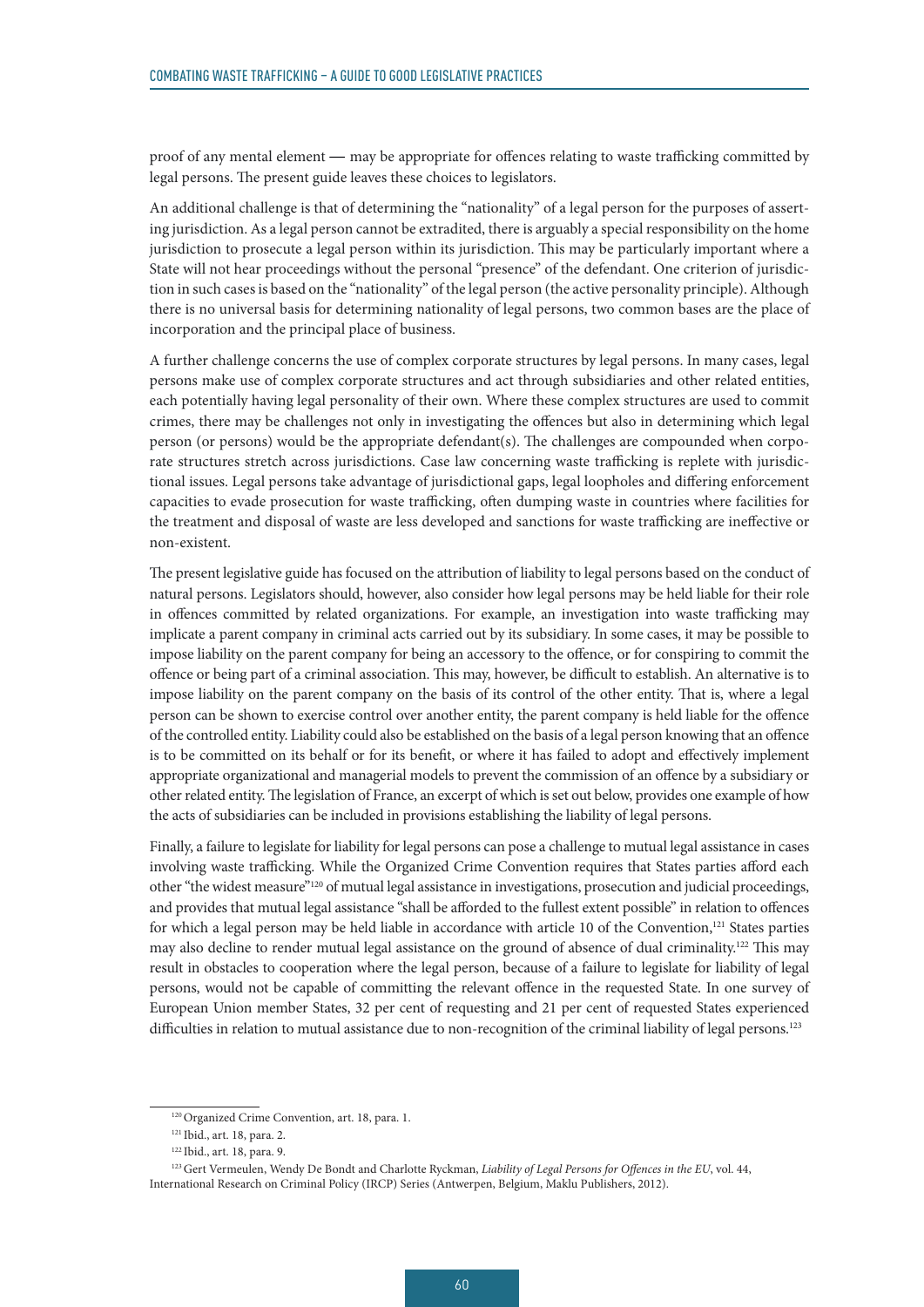## **EXAMPLE: FRANCE**

#### Penal Code

#### Article 121-2

Legal persons, with the exception of the State, are criminally liable for the offences committed on their account by their organs or representatives, according to the distinctions set out in articles 121-4 and 121-7.

However, local public authorities and their associations incur criminal liability only for offences committed in the course of their activities which may be exercised through public service delegation conventions.

The criminal liability of legal persons does not exclude that of any natural persons who are perpetrators or accomplices to the same act, subject to the provisions of the fourth paragraph of article 121-3.

## **EXAMPLE: CANADA**

Criminal Code (R.S.C., 1985, c. C-46)

#### Section 22.1 – Offences of negligence — organizations

In respect of an offence that requires the prosecution to prove negligence, an organization is a party to the offence if

- (a) acting within the scope of their authority
	- (i) one of its representatives is a party to the offence, or
	- (ii) two or more of its representatives engage in conduct, whether by act or omission, such that, if it had been the conduct of only one representative, that representative would have been a party to the offence; and

(b) the senior officer who is responsible for the aspect of the organization's activities that is relevant to the offence departs — or the senior officers, collectively, depart — markedly from the standard of care that, in the circumstances, could reasonably be expected to prevent a representative of the organization from being a party to the offence.

#### Section 22.2 – Other offences — organizations

In respect of an offence that requires the prosecution to prove fault — other than negligence — an organization is a party to the offence if, with the intent at least in part to benefit the organization, one of its senior officers

(a) acting within the scope of their authority, is a party to the offence;

(b) having the mental state required to be a party to the offence and acting within the scope of their authority, directs the work of other representatives of the organization so that they do the act or make the omission specified in the offence; or

(c) knowing that a representative of the organization is or is about to be a party to the offence, does not take all reasonable measures to stop them from being a party to the offence.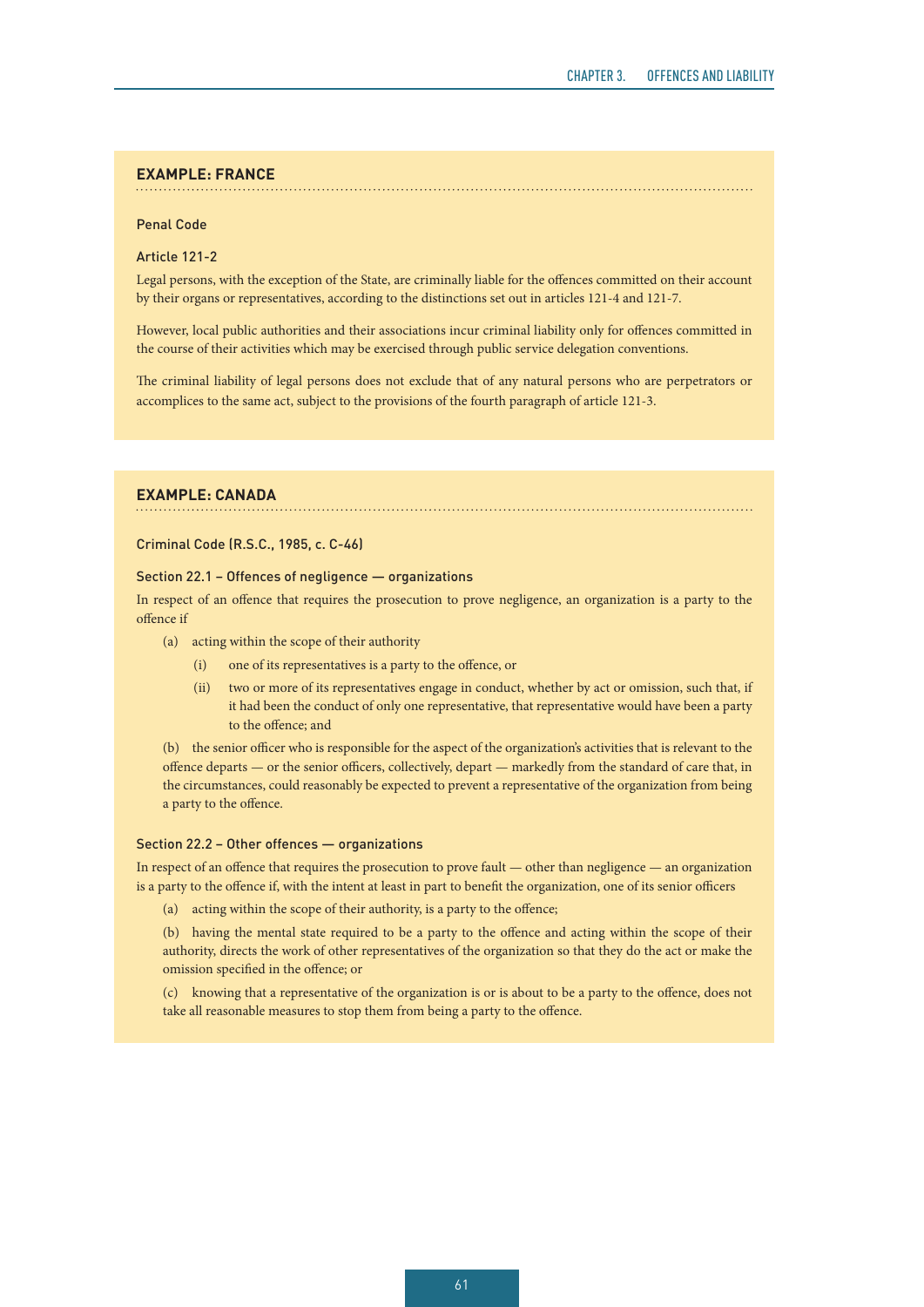# DEFENCES

States may consider it desirable for certain partial or complete defences to be available for particular offences. Defences are to be distinguished from exemptions to criminal liability. Whereas a defence excuses or justifies conduct that otherwise would constitute an offence, an exemption excludes certain conduct from the offence itself.

States may wish to make available several defences for the offences related to waste trafficking or illegal waste management. These include, for example, actions taken out of necessity, force majeure, or "sudden and extraordinary emergency" — for example, a spill or a fire at the management site, or conduct under an honest and reasonable mistake of fact. In many States, these defences will already exist as defences of general application under the general part of the criminal law. Where such defences do not exist as defences of general application, or specific defences are otherwise desirable, States may wish to introduce these defences into waste management legislation. As noted above, due diligence may also be established as a defence to liability of legal persons.

## **EXAMPLE: AUSTRALIA**

Protection of the Environment Operations Act 1997 (NSW)

Section 143 – Unlawful transporting or depositing of waste

 $[...]$ 

(3) Defence—owner of waste

It is a defence in any proceedings against an owner of waste for an offence under this section if the owner did not transport the waste and establishes—

- (a) that the commission of the offence was due to causes over which the owner had no control, and
- (b) that the owner took reasonable precautions and exercised due diligence to prevent the commission of the offence.

[…]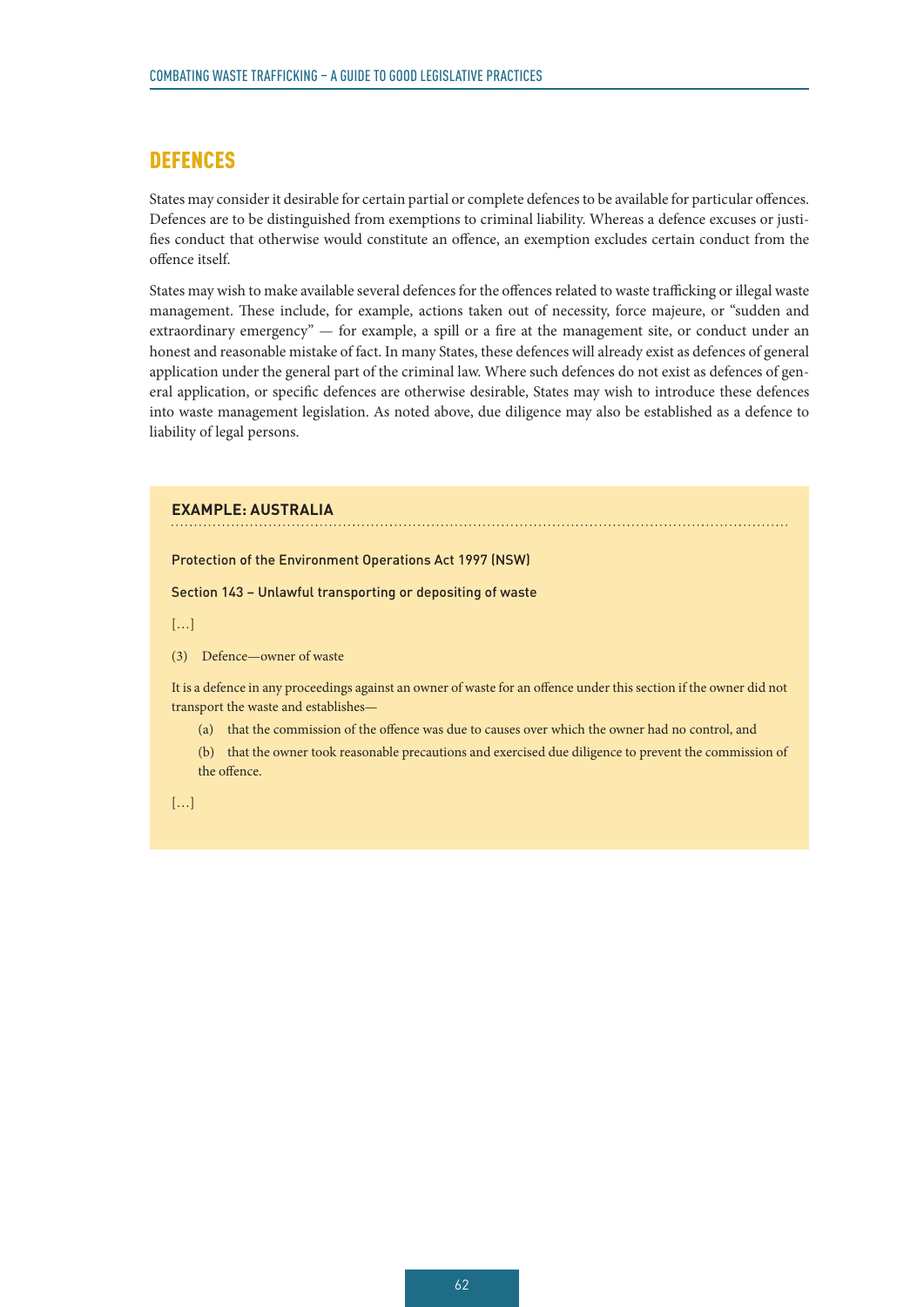# *Chapter 4.*  INVESTIGATION

Waste trafficking offences cannot serve as effective deterrents in the absence of enforcement. To effectively prevent and combat waste trafficking, it is necessary for States to establish an effective regime for investigating waste trafficking offences. This includes, among other things, providing investigative officers with the powers necessary to carry out their functions. The present chapter addresses four topics relating to the investigation of waste trafficking offences: general investigative powers, special investigative techniques, seizure and confiscation, and the collection, handling and admissibility of evidence.

# GENERAL INVESTIGATIVE POWERS

Officers involved in investigating waste trafficking and related offences may include law enforcement officers, environmental officers, customs officers and officers of financial intelligence units and multi-agency task forces. The appropriate powers for each such officer necessarily will differ, but may include powers to:

- Stop and search persons, vehicles, vessels or other conveyances
- Enter and search premises
- Question witnesses, suspected offenders and other persons of interest
- Require the inspection or production of documents
- Take photographs or make audiovisual recordings of a thing or place suspected of being involved in the commission of an offence
- Manage crime scenes
- Seize waste and other objects suspected of being involved in the commission of an offence
- Seize any weapon, device or means suspected of being involved in the commission of an offence covered by the present guide
- Seize and analyse phones, computers and like devices found in the possession of suspected offenders
- Request forensic information from specialized laboratories
- Where appropriate, compel persons to answer questions and/or to produce documents relevant to the investigation of an offence
- Request access to bank and financial records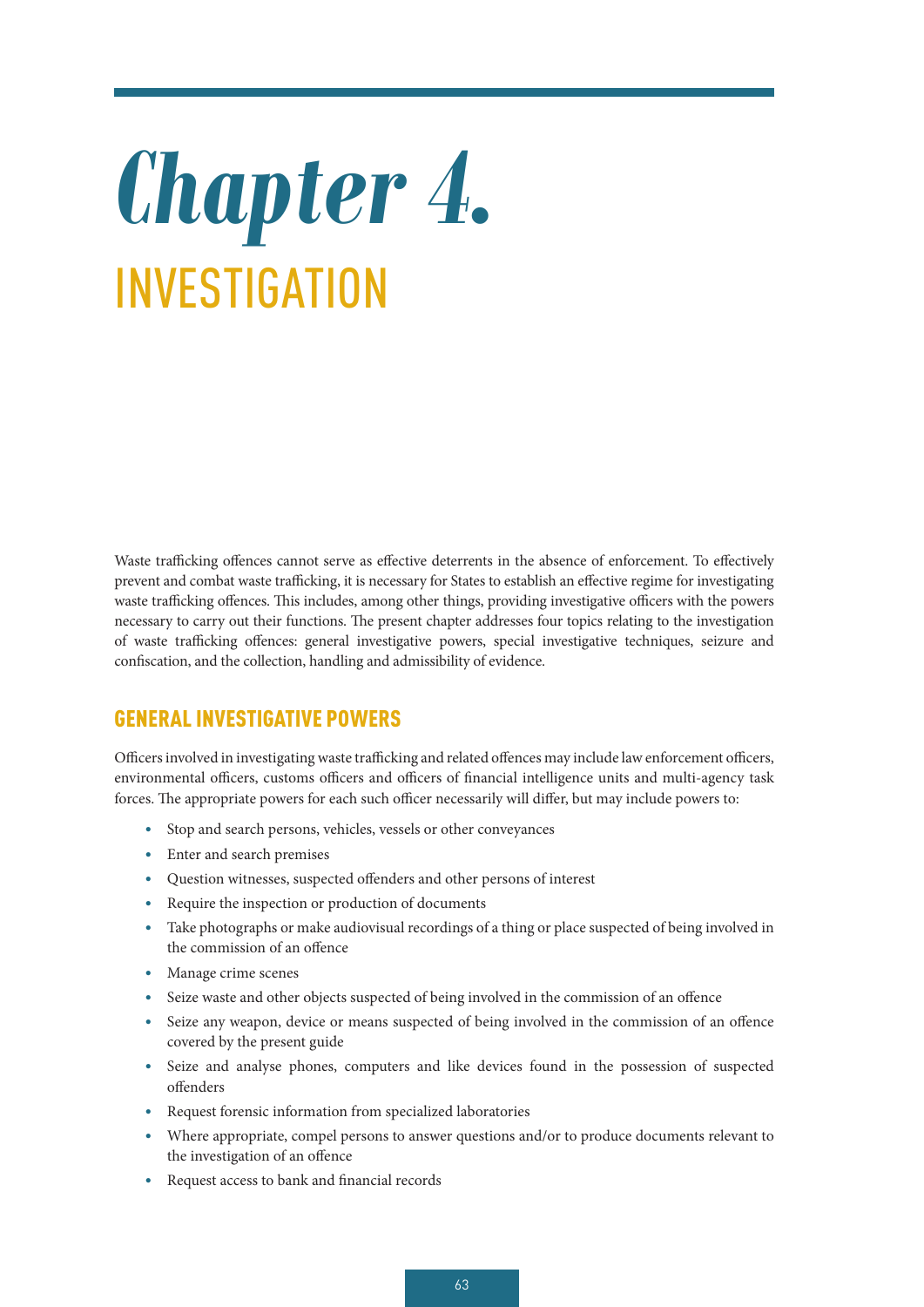- Request access to telecommunications records
- Request the seizure or freezing of assets
- Request the use of special investigative techniques, controlled delivery, undercover investigations and electronic or other forms of surveillance
- Request the suspension, variation or revocation of permits or certificates held by suspected offenders
- Disqualify suspected offenders from holding permits or certificates
- Exchange information with foreign law enforcement agencies
- Participate in and/or coordinate joint investigations

Investigative powers must be adequately provided for, by law, if enforcement actions are to be legitimate and consistent with the rule of law. The procedures for the exercise of investigative powers may vary between States. It may be appropriate or necessary for States to restrict some such powers to being exercised only under the supervision of a judge or magistrate or, in some cases, a senior law enforcement officer. For example, a warrant or another order of a judge or magistrate may be necessary to exercise certain powers of search, entry and seizure, powers to freeze assets, and powers to use special investigative techniques, such as wiretapping, controlled delivery and undercover investigations.

## **EXAMPLE: NAMIBIA**

Public and Environmental Health Act, 2015

#### Section 63 – Investigation of premises

The head of health services or a staff member authorised by him or her in writing may —

- (a) at all reasonable times enter a building or premises for the purpose of investigating as to the existence of a health nuisance; and
- (b) if necessary, open up the ground of the premises and cause the drains to be tested or other works to be done as may be necessary for the effectual investigation of the premises,

but if no health nuisance is found to exist, the local authority must restore the premises at its own expense.

# SPECIAL INVESTIGATIVE TECHNIQUES

Article 20, paragraph 1, of the Organized Crime Convention requires States parties, if permitted by the basic principles of their domestic legal systems, to take the necessary measures to allow for the appropriate use of special investigative techniques, such as electronic or other forms of surveillance and undercover operations. Where compatible with the basic principles of their legal systems and to the extent possible, States should ensure that the special investigative techniques extend to investigations of serious cases of waste trafficking. Where special investigative techniques would not be available to law enforcement agencies investigating serious cases of waste trafficking under existing domestic laws, States should consider including such provisions within legislation combating waste trafficking.

There are many different types of special investigative techniques. Three types are specifically noted in article 20 of the Organized Crime Convention: controlled deliveries, undercover operations (involving the use of assumed identities) and electronic surveillance. The *Legislative Guide for the Implementation of the United Nations Convention against Transnational Organized Crime* explains the following: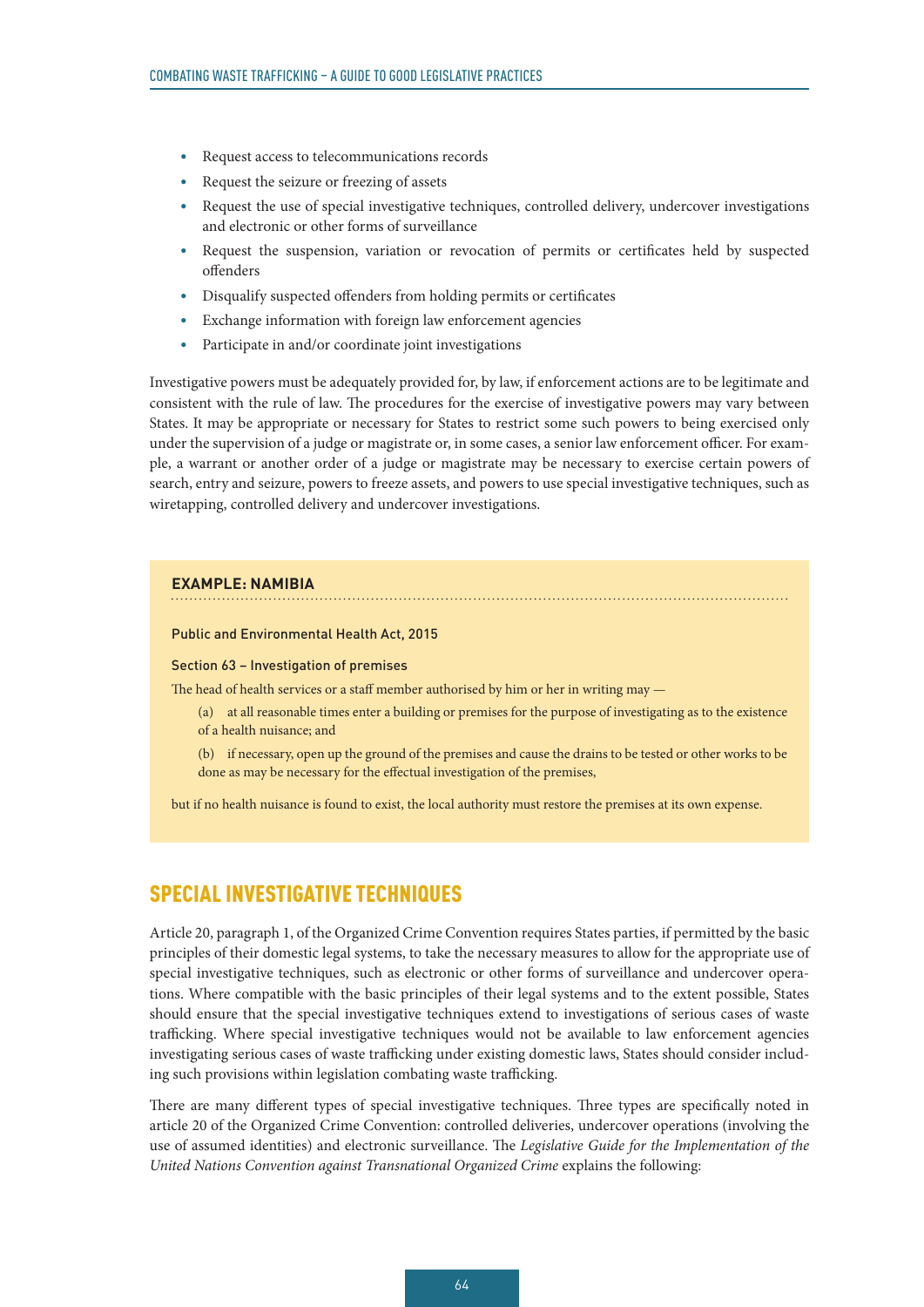Controlled delivery is useful in particular in cases where contraband is identified or intercepted in transit and then delivered under surveillance to identify the intended recipients or to monitor its subsequent distribution throughout a criminal organization. Legislative provisions are often required to permit such a course of action as the delivery of the contraband by a law enforcement agent or other person may itself be a crime under domestic law.

Undercover operations may be used where it is possible for a law enforcement agent or other person to infiltrate a criminal organization to gather evidence.

Electronic surveillance in the form of listening devices or the interception of communications performs a similar function and is often preferable where a close-knit group cannot be penetrated by an outsider or where physical infiltration or surveillance would represent an unacceptable risk to the investigation or the safety of investigators. Given its intrusiveness, electronic surveillance is generally subject to strict judicial control and numerous statutory safeguards to prevent abuse.124

The present section contains model legislative provisions for several types of special investigative techniques: controlled delivery, undercover investigation, the use of assumed identities, surveillance of persons and electronic surveillance. Each of these has different levels of risk and implications. Some of the techniques can be particularly intrusive, and thus require careful balancing of a suspect's right to privacy against the need to investigate serious criminality. Special investigative techniques will typically require a legislative basis, without which they may not be authorized by law. Special investigative techniques also raise specific concerns about privacy and human rights. Provisions on special investigative techniques should fully take into account the rights of the suspect and of third parties. The decisions of international human rights bodies and courts on the permissibility of special investigative techniques and their parameters should be taken into consideration when drafting relevant provisions.

As a result of these concerns about privacy and human rights, most jurisdictions require a number of strict safeguards against abuse, including the requirements that the offence be serious, that the use of the technique be vital to the case and that essential evidence cannot be secured by less intrusive means. The model legislative provisions for special investigative techniques in the present section include a requirement that the authorizing authority be satisfied on reasonable grounds that the nature and extent of the criminal activity justify the use of the special investigative technique. This requires the authorizing authority to consider the necessity and proportionality of the undercover investigation in assessing the application.

Oversight of the use of special investigative techniques by judicial or other independent authorities is common practice in most jurisdictions and is required under international human rights law. The appropriate safeguards for special investigative techniques may vary depending on the technique in question. It may be appropriate, for example, that controlled delivery be authorized by senior law enforcement officials, whereas electronic surveillance usually requires judicial authorization and supervision. Accordingly, each type of special investigative technique is addressed in separate articles in the present chapter so that an appropriate regime can be established for each.

In general, for each form of special investigative technique, drafters will need to consider the following issues:

- Mechanism for approving the technique
- Threshold for granting of approval
- Conditions imposed on the use of the technique
- Extent to which officials using special investigative techniques are protected from civil and criminal liability
- Use of evidence obtained through the technique
- Extent to which that information can be disseminated

<sup>124</sup> UNODC, *Legislative Guide*, paras. 443–445.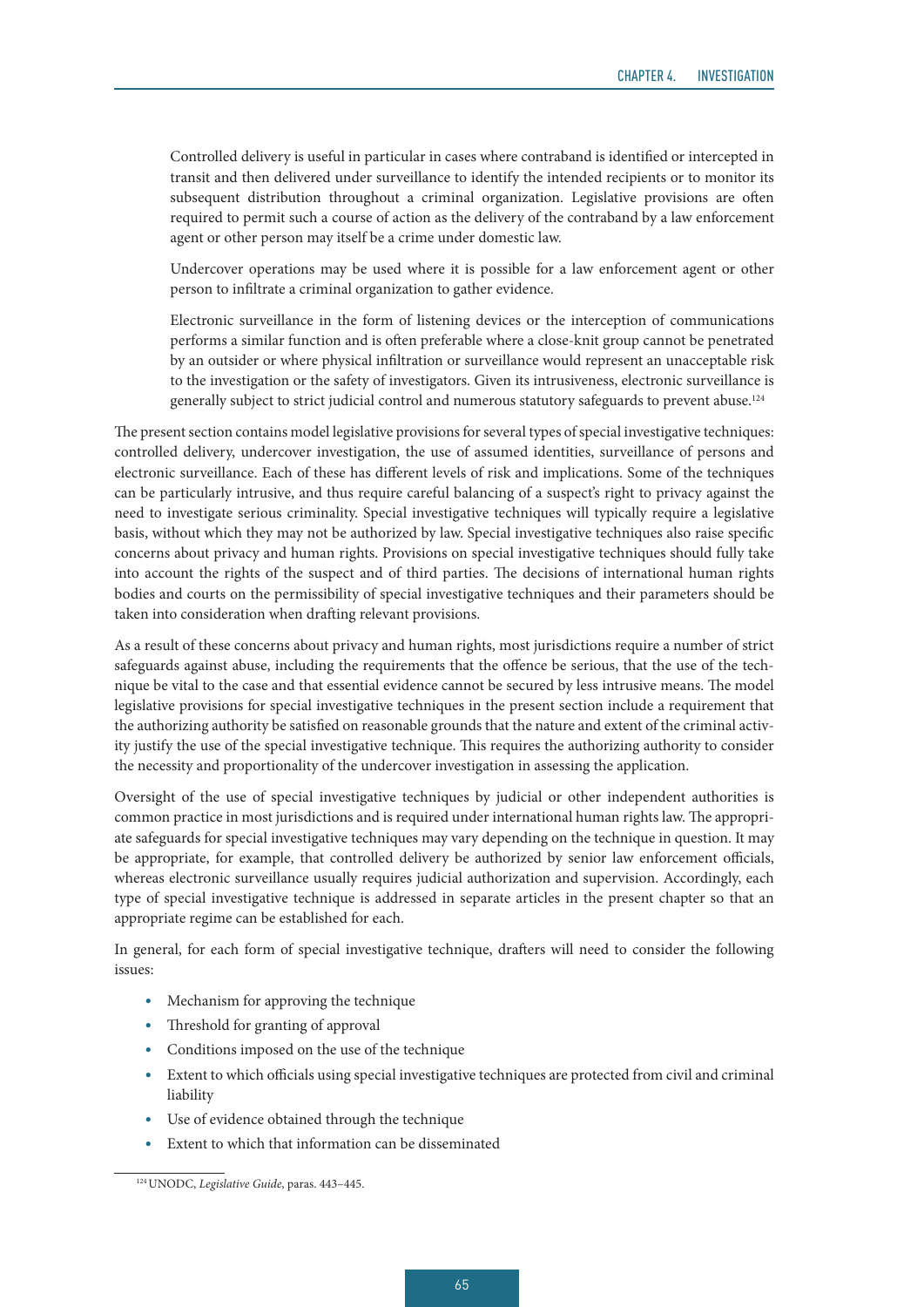- Supervision, review and oversight mechanisms
- International cooperation
- Possible impact of the use of the technique on third parties

Finally, the provisions set forth in the present section are intended to operate in addition to existing laws and regulations concerning the investigative powers of law enforcement and other agencies. It is thus vital for national drafters to consider the operation of these provisions alongside other national laws, including laws relating to police powers generally, criminal procedure laws, privacy laws and laws on other forms of international cooperation, in particular mutual legal assistance and extradition.

The present section draws upon chapter III of the UNODC *Model Legislative Provisions against Organized Crime* (2nd ed., 2022). For further information, including further commentary on the design of the model legislative provisions for special investigative techniques and relevant national legislative examples, please refer to that publication.

# **Controlled delivery**

Under article 20, paragraph 1, of the Organized Crime Convention, States parties shall, if permitted by the basic principles of their national legal systems, allow for the appropriate use of controlled delivery for the purpose of combating organized crime. Model provision 12 below establishes a model legislative provision regulating the use of controlled deliveries.<sup>125</sup>

# **MODEL PROVISION 12: CONTROLLED DELIVERY**

1. For the purpose of this article, "controlled delivery" means the technique of allowing illicit or suspect consignments to pass into, within, through or out of the territory of [insert name of State] with the knowledge and under the supervision of [insert competent authority], with a view to the investigation and the identification of persons involved in offences to which this [Act/Law/Chapter …] applies.

2. A controlled delivery under paragraph 1 is only lawful if it has been authorized in accordance with this article.

3. A controlled delivery may be authorized by [insert designated position holder or office, such as head and deputy head of competent law enforcement agency, prosecutor, investigative judge or preliminary investigation judge] (the "authorizing authority") on application by a law enforcement official [or public prosecutor].

4. An application to conduct a controlled delivery can be made by [insert means needed to submit application]. The authorizing authority must keep a written record of the application and the subsequent decision made under paragraph 6.

- 5. An application to conduct a controlled delivery must state:
	- (a) All available information regarding the consignment and its destination;
	- (b) Whether the matter has been the subject of a previous application; and
	- (c) [Insert additional requirements as appropriate/required].
- 6. After considering the application, the authorizing authority may:
	- (a) Authorize the controlled delivery unconditionally;

<sup>&</sup>lt;sup>125</sup> This model provision is taken from chapter III of *Model Legislative Provisions against Organized Crime*, 2nd ed., published by UNODC in 2022. For further information, including further commentary on the design of the model provision and relevant national legislative examples, refer to that publication.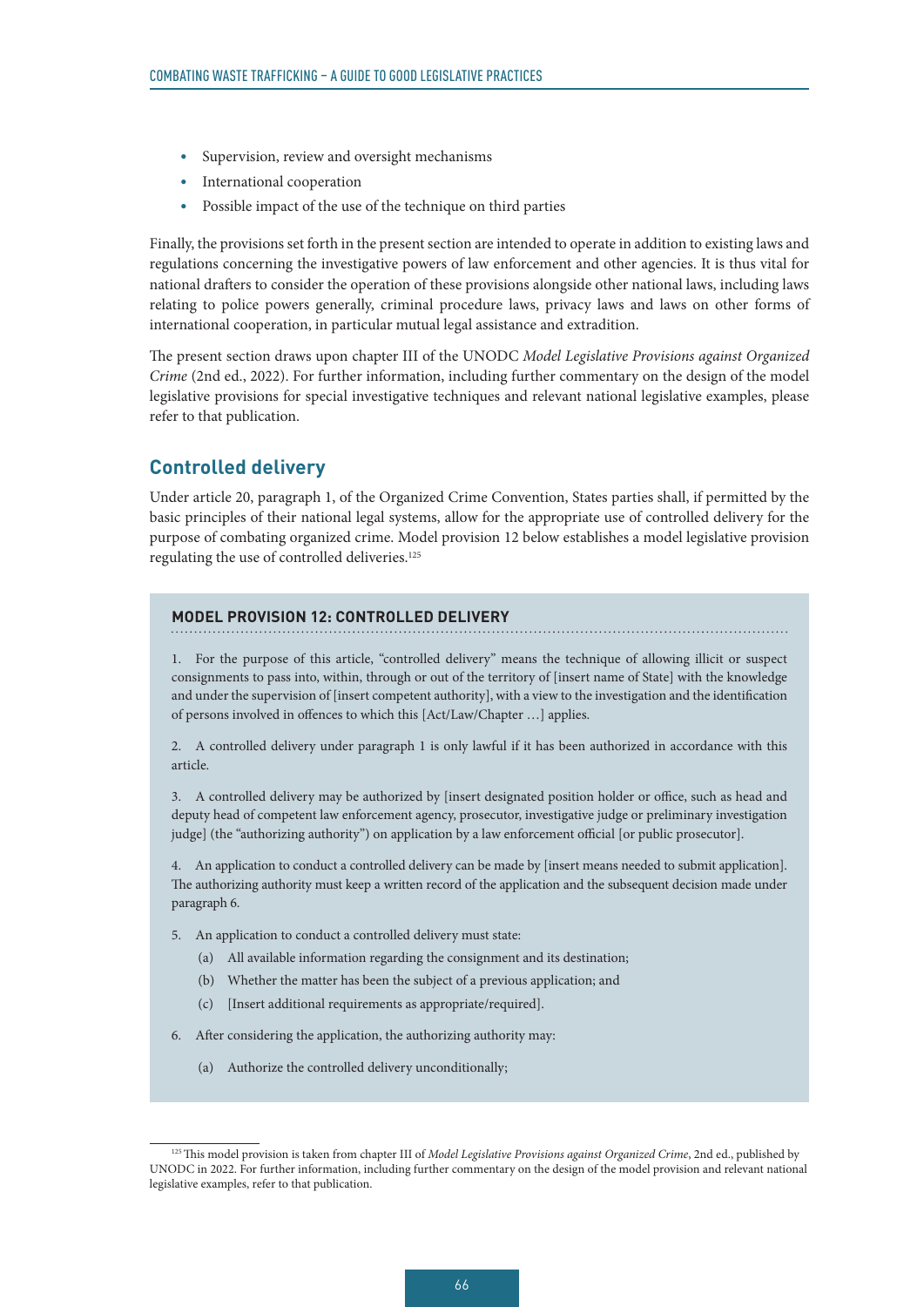(b) Authorize the controlled delivery subject to conditions, including the type and extent of substitution of the consignment; or

(c) Refuse the application to conduct the controlled delivery.

7. The authorizing authority must not approve the application unless satisfied, on reasonable grounds, that:

(a) An offence to which this [Act/Law/Chapter …] applies has been, is being or is likely to be committed;

(b) The nature and extent of the suspected criminal activity are such as to justify conducting the controlled delivery;

(c) Any unlawful activity shall be limited to the minimum necessary to achieve the objectives of the controlled delivery;

(d) The controlled delivery will be conducted in a way that ensures that, to the greatest extent possible, any illicit goods involved in the controlled delivery will be under the control of a law enforcement official at the end of the controlled delivery;

(e) The controlled delivery will not be conducted in such a way that a person is likely to be induced to commit an offence that the person would otherwise not have intended to commit; and

(f) Any conduct involved in the controlled delivery will not cause the death of or serious injury to any person and will not seriously endanger the life, health or safety of any person.

8. The authorizing authority shall revoke an authorization granted under paragraph 6 if it is no longer satisfied, on reasonable grounds, of the matters referred to in paragraph 7.

9. The authorizing authority shall cancel an authorization granted under paragraph 6 upon receipt of a request for cancellation from the applicant.

10. A law enforcement official or other authorized person who engages in conduct authorized in accordance with this article shall not be subject to criminal or civil liability for that conduct.

11. The authorizing authority shall report annually to [Parliament/a Parliamentary Committee/the public] on the number of applications received under this article, and the respective numbers of authorizations that were approved, refused, revoked and cancelled under this article.

# **Undercover investigation**

Under article 20, paragraph 1, of the Organized Crime Convention, States parties are required, if permitted by the basic principles of their national legal systems and where appropriate, to allow for the use of undercover operations in their territory for the purpose of combating organized crime. Model provision 13 establishes a model legislative provision for the use of undercover investigations.<sup>126</sup>

In addition to the process of applying for and authorizing undercover investigations set out in this provision, it is vital for drafters to consider the issue of whether evidence obtained through undercover investigations can be adduced in court and, if so, whether the undercover investigator must reveal his or her real identity or whether the undercover investigator may testify by special means in order to protect his or her real identity.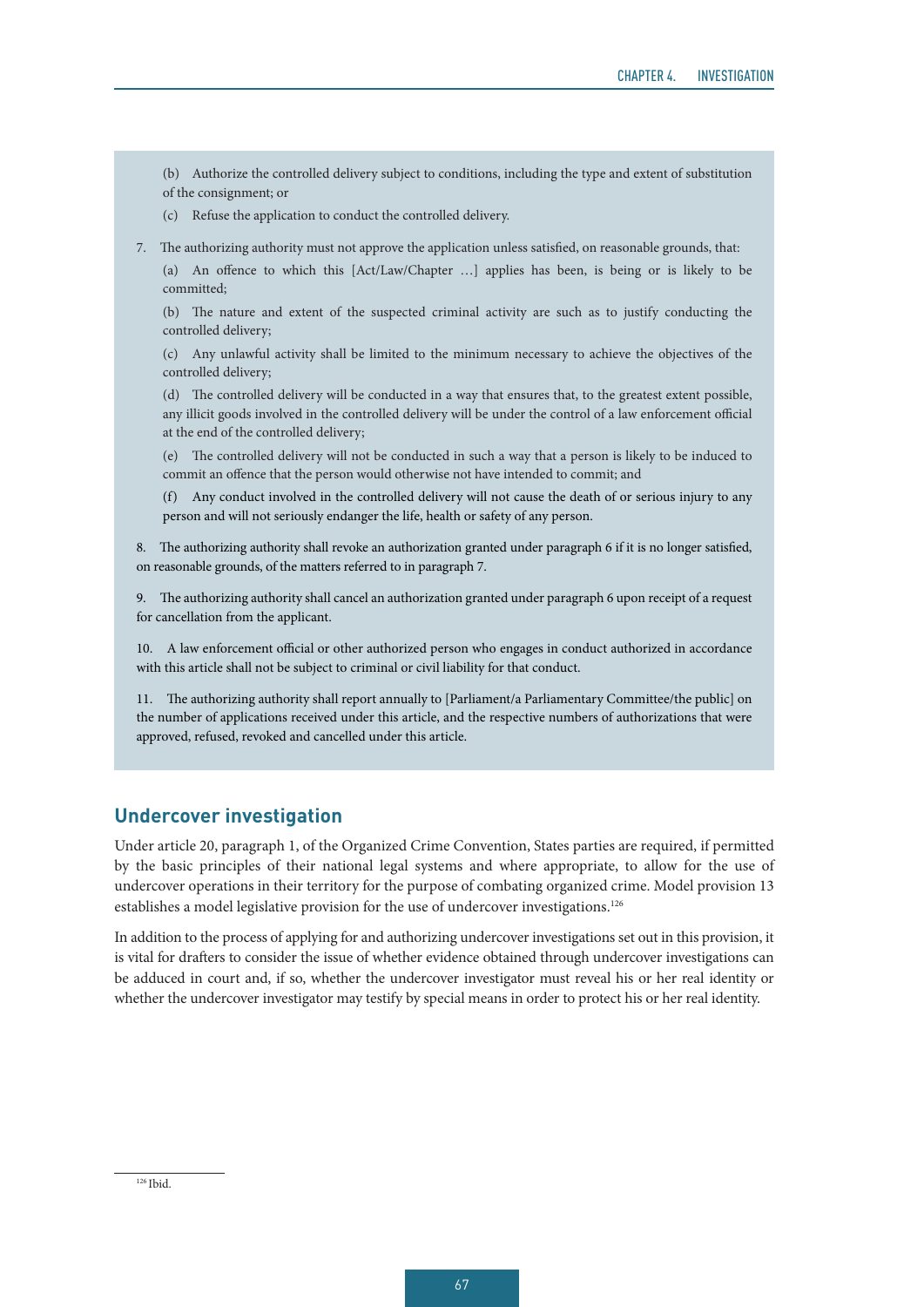#### **MODEL PROVISION 13: UNDERCOVER INVESTIGATION**

1. For the purpose of this article, "undercover investigation" means an investigation that makes use of one or more law enforcement officials [or other persons authorized by [insert law enforcement agency]] who for the purpose of investigating an offence to which this [Act/Law/Chapter …] applies neither disclose nor reveal their official position or their mandate.

2. An undercover investigation under paragraph 1 is only lawful if it has been authorized in accordance with this article.

3. Undercover investigations can be authorized by [insert designated position holder or office, such as head and deputy head of competent law enforcement agency, prosecutor, investigative judge or preliminary investigation judge] (the "authorizing authority") on application by a law enforcement official [or public prosecutor].

4. An application to conduct an undercover investigation can be made by [insert means needed to submit application]. The authorizing authority must keep a written record of the application and the subsequent decision made under paragraph 6.

- 5. An application to conduct an undercover investigation must state:
	- (a) The duration for which the authorization is sought;
	- (b) Whether the matter has been the subject of a previous application; and
	- (c) [Insert additional requirements as appropriate/required]
- 6. After considering the application, the authorizing authority may:
	- (a) Authorize the undercover investigation unconditionally;
	- (b) Authorize the undercover investigation subject to conditions; or
	- (c) Refuse the application to conduct the undercover investigation.
- 7. The authorizing authority must not approve the application unless satisfied, on reasonable grounds, that:
	- (a) An offence to which this [Act/Law/Chapter …] applies has been, is being or is likely to be committed;

(b) The nature and extent of the suspected criminal activity are such as to justify an undercover investigation;

(c) Any unlawful activity shall be limited to the minimum necessary to achieve the objectives of the undercover investigation;

(d) The undercover investigation will not be conducted in such a way that a person is likely to be induced to commit an offence that the person would otherwise not have intended to commit; and

(e) Any conduct involved in the undercover investigation will not cause the death of or serious injury to any person and will not seriously endanger the life, health or safety of any person.

8. The authorization must specify the time period for which the undercover investigation is authorized, which shall in any case not be longer than [insert appropriate time period]. The authorization may be renewed on application.

9. The authorizing authority shall revoke an authorization granted under paragraph 6 if it is no longer satisfied, on reasonable grounds, of the matters referred to in paragraph 7.

10. The authorizing authority shall cancel an authorization granted under paragraph 6 upon receipt of a request for cancellation from the applicant.

11. A law enforcement official or other authorized person who engages in conduct authorized in accordance with this article shall not be criminally or civilly liable for that conduct.

12. The authorizing authority shall report annually to [Parliament/a Parliamentary Committee/the public] on the number of applications received under this article, and the respective numbers of authorizations that were approved, refused, revoked and cancelled under this article.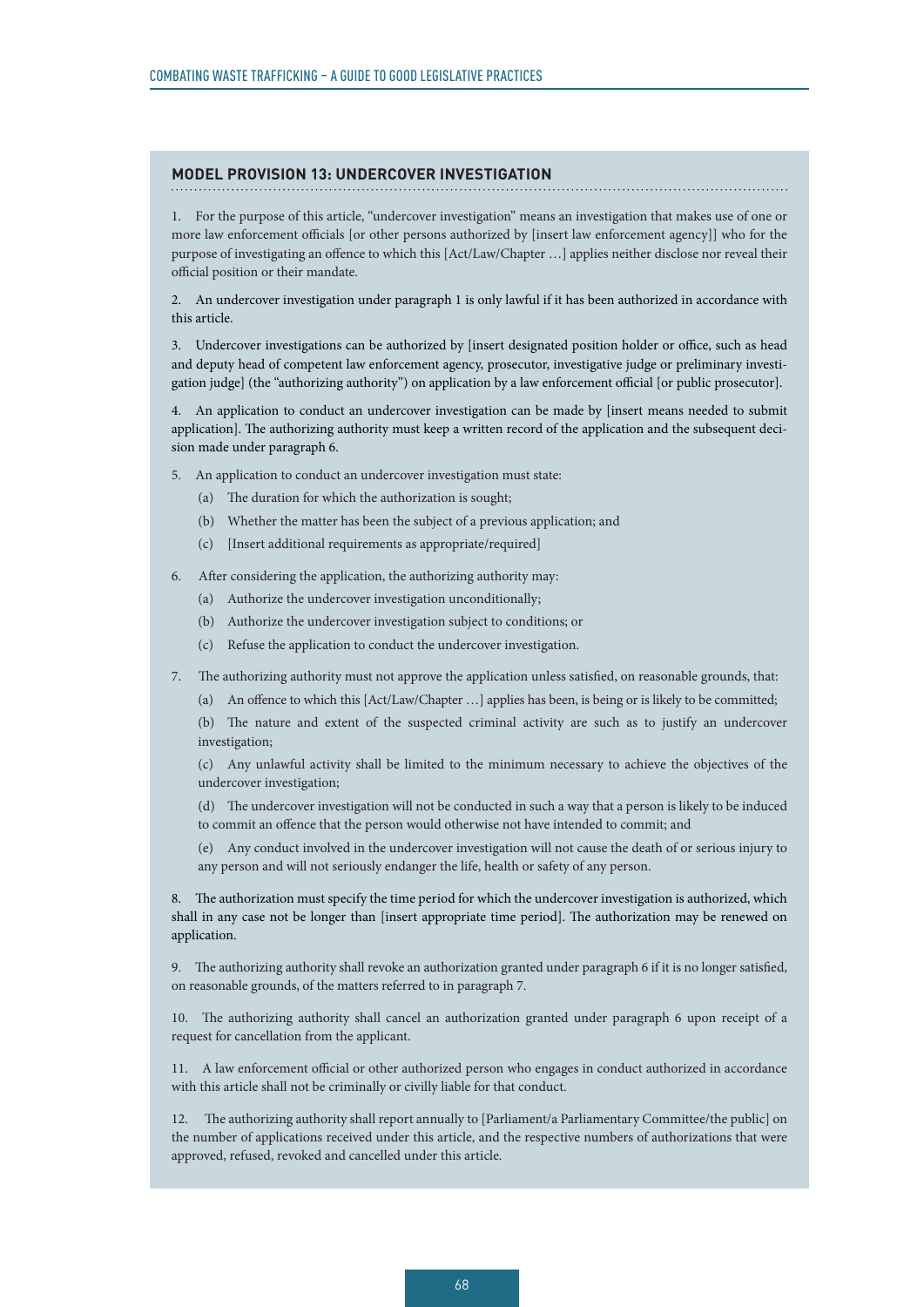# **Assumed identity**

Under article 20, paragraph 1, of the Organized Crime Convention, States parties are required, if permitted by the basic principles of their national legal systems and where appropriate, to allow for the use of special investigative techniques in their territory for the purpose of combating organized crime. In addition to the techniques expressly mentioned, this may include the use of assumed identities. Model provision 14 below establishes a model legislative provision regulating the use of assumed identities.<sup>127</sup>

In addition to the matters addressed in article 12, legislators should also give consideration to how law enforcement officials or other authorized persons using an assumed identity can provide testimony in criminal trials. In particular, procedure for giving testimony should ensure that testimony can be given in a manner that provides appropriate protection for the identity of the official or other authorized person and that is not prejudicial to the conduct of any ongoing investigations, while still respecting the rights of the defence and, in particular, the right to a fair trial.

### **MODEL PROVISION 14: ASSUMED IDENTITIES**

1. For the purpose of this article, "assumed identity" means a false or altered identity created, acquired and/or used by law enforcement officials [or other persons authorized by [insert law enforcement agency or judicial authority]] to, for the purpose of investigating an offence to which this [Act/Law/Chapter …] applies, establish contact and build a relationship of trust with another person or infiltrate a criminal network.

2. The creation, acquisition and use of an assumed identity under paragraph 1 is only lawful if it has been authorized in accordance with this article.

3. The creation, acquisition and use of an assumed identity may be authorized by [insert designated position holder or office, such as head and deputy head of competent law enforcement agency, prosecutor, investigative judge or preliminary investigation judge] (the "authorizing authority") on application by a law enforcement official [or public prosecutor].

4. An application to create, acquire and use an assumed identity can be made by [insert means needed to submit application]. The authorizing authority must keep a written record of the application and the subsequent decision made under paragraph 6.

- 5. An application to create, acquire and use an assumed identity must state:
	- (a) Details of the proposed assumed identity;
	- (b) The duration for which the authorization is sought;
	- (c) Whether the matter has been the subject of a previous application; and
	- (d) [Insert additional requirements as appropriate/required]
- 6. After considering the application, the authorizing authority may:
	- (a) Authorize the creation, acquisition and use of an assumed identity unconditionally;
	- (b) Authorize the creation, acquisition and use of an assumed identity subject to conditions; or
	- (c) Refuse the application to create, acquire and use an assumed identity.
- 7. The authorizing authority must not approve the application unless satisfied on reasonable grounds that:
	- (a) An offence to which this [Act/Law/Chapter …] applies has been, is being or is likely to be committed;

(b) The nature and extent of the suspected criminal activity are such as to justify the use of an assumed identity;

 $127$  Ibid.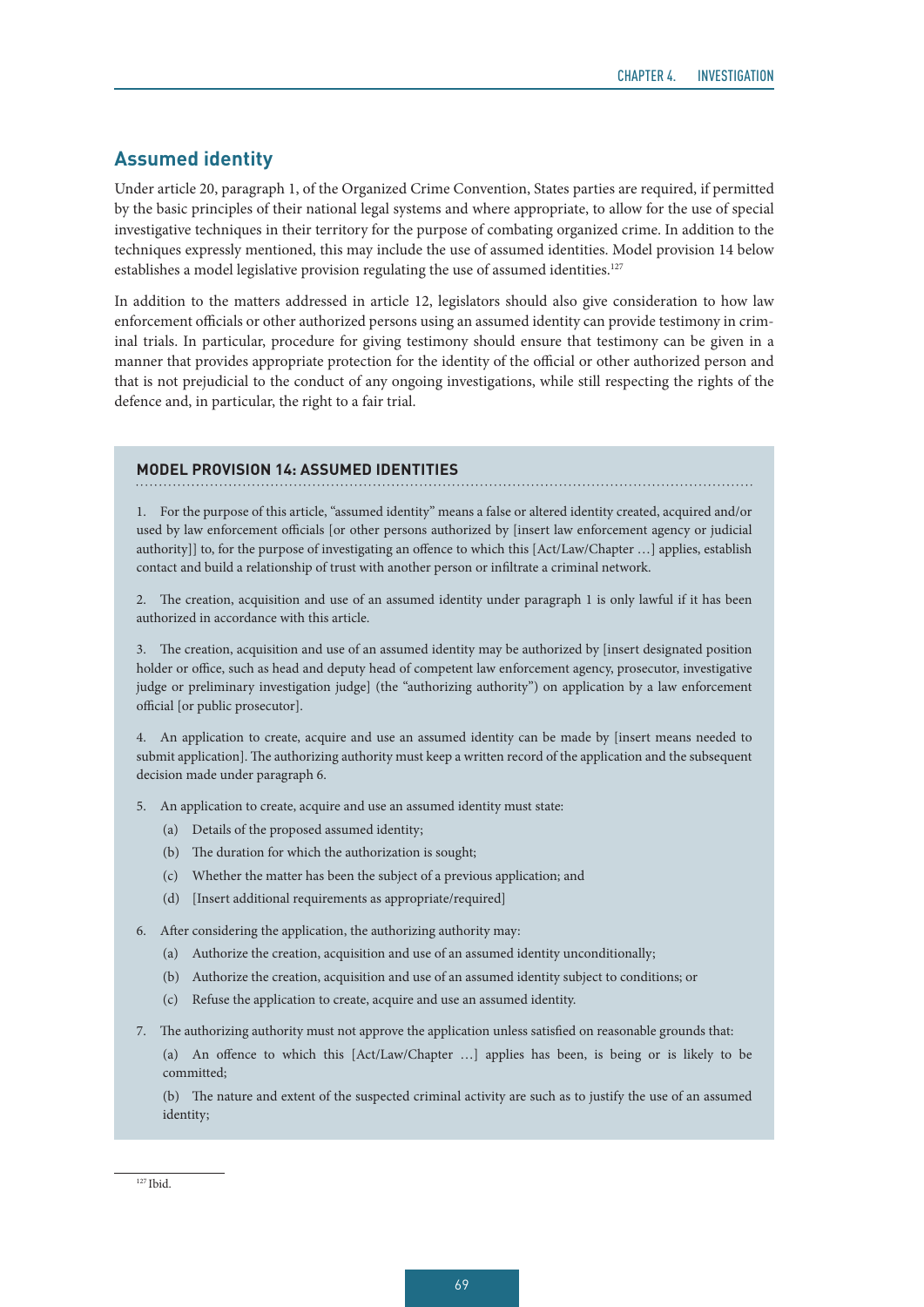#### **MODEL PROVISION 14: ASSUMED IDENTITIES (CONTINUED)**

(c) The assumed identity will not be used in such a way that a person is likely to be induced to commit an offence that the person would otherwise not have intended to commit; and

(d) Any conduct involved in the use of the assumed identity will not cause the death of or serious injury to any person and will not seriously endanger the life, health or safety of any person.

8. The authorization must specify the time period for which the creation, acquisition and use of the assumed identity is authorized, which shall in any case not be longer than [insert appropriate time period]. The authorization may be renewed on application.

9. The authorizing authority shall revoke an authorization granted under paragraph 6 if it is no longer satisfied, on reasonable grounds, of the matters referred to in paragraph 7.

10. The authorizing authority shall cancel an authorization granted under paragraph 6 upon receipt of a request for cancellation from the applicant.

11. A person acting under an authorization to create, acquire or use an assumed identity may request assistance from relevant officials or agencies to obtain evidence of an assumed identity, including identity and other supporting documents, that has been approved under this article. Notwithstanding any other laws, an official or agency may create or provide evidence of an assumed identity in response to a request under this article.

12. A law enforcement official or other authorized person who engages in conduct authorized in accordance with this article shall not be subject to criminal or civil liability for that conduct.

13. The authorizing authority shall report annually to [Parliament/a Parliamentary Committee/the public] on the number of applications received under this article, and the respective numbers of authorizations that were approved, refused, revoked and cancelled under this article.

# **Surveillance of persons**

Under article 20, paragraph 1, of the Organized Crime Convention, States parties are required, if permitted by the basic principles of their national legal systems and where appropriate, to allow for the use of surveillance of persons in their territory for the purpose of combating organized crime. Model provision 15 below establishes a model legislative provision regulating the use of surveillance of persons.<sup>128</sup>

# **MODEL PROVISION 15: SURVEILLANCE OF PERSONS**

1. For the purpose of this article, "surveillance of persons" means the observation of persons, by law enforcement officials, for the purposes of investigating an offence to which this [Act/Law/Chapter …] applies that has been, is being or may be committed.

2. Surveillance of persons under paragraph 1 is only lawful if it has been authorized in accordance with this article.

3. The surveillance of persons may be authorized by [insert designated position holder or office, such as head and deputy head of competent law enforcement agency; prosecutor, investigative judge or preliminary investigation judge] (the "authorizing authority") on application by a law enforcement official [or public prosecutor].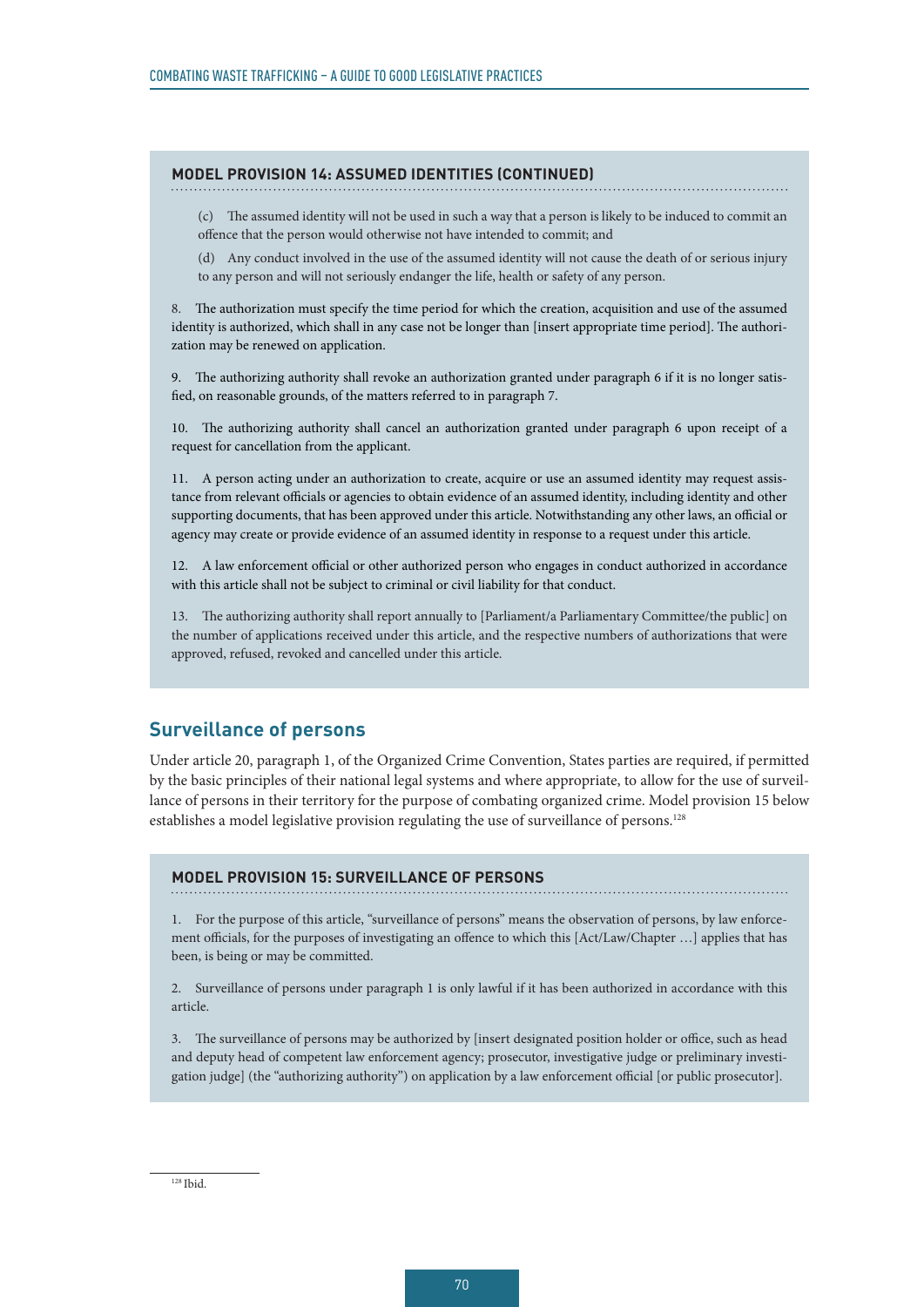4. An application to conduct surveillance of persons can be made by [insert means needed to submit application]. The authorizing authority must keep a written record of the application and the subsequent decision made under paragraph 6.

5. An application for authorization of surveillance of persons must state:

- (a) The duration for which the authorization is sought;
- (b) Whether the matter has been the subject of a previous application; and
- (c) [Insert additional requirements as appropriate/required].

6. After considering the application, the authorizing authority may:

- (a) Authorize the surveillance of persons unconditionally;
- (b) Authorize the surveillance of persons subject to conditions; or
- (c) Refuse the application for the surveillance of persons.

7. The authorizing authority must not authorize the surveillance of persons unless satisfied on reasonable grounds that:

(a) An offence to which this [Act/Law/Chapter …] applies has been, is being or is likely to be committed;

(b) The nature and extent of the suspected criminal activity are such as to justify the surveillance of persons; and

(c) Any conduct involved in the surveillance of persons will not cause the death of or serious injury to any person and will not seriously endanger the life, health or safety of any person.

8. The authorization must specify the time period for which surveillance of persons is authorized, which shall in any case not be longer than [insert appropriate time period]. The authorization may be renewed on application.

9. The authorizing authority shall revoke an authorization granted under paragraph 6 if it is no longer satisfied, on reasonable grounds, of the matters referred to in paragraph 7.

The authorizing authority shall cancel an authorization granted under paragraph 6 upon receipt of a request for cancellation from the applicant.

11. A law enforcement official or other authorized person who engages in conduct authorized in accordance with this article shall not be subject to criminal or civil liability for that conduct.

# **Electronic surveillance**

Under article 20, paragraph 1, of the Organized Crime Convention, States parties are required, if permitted by the basic principles of their national legal systems and where e appropriate, to allow for the use of electronic surveillance for the purpose of combating organized crime. Electronic surveillance may include:

- Audio surveillance (through the use of means such as phone-tapping, voice over Internet protocol (VOIP) and listening devices)
- Video and visual surveillance (such as hidden video surveillance devices, in-car video systems, body-worn video devices, thermal imaging/forward looking infrared, CCTV, satellite imagery and automatic licence plate recognition systems)
- Tracking surveillance (such as global positioning systems (GPS)/transponders, silent SMS and other mobile phone tracking technologies, radio frequency identification devices (RFID), and biometric information technology such as retina scans)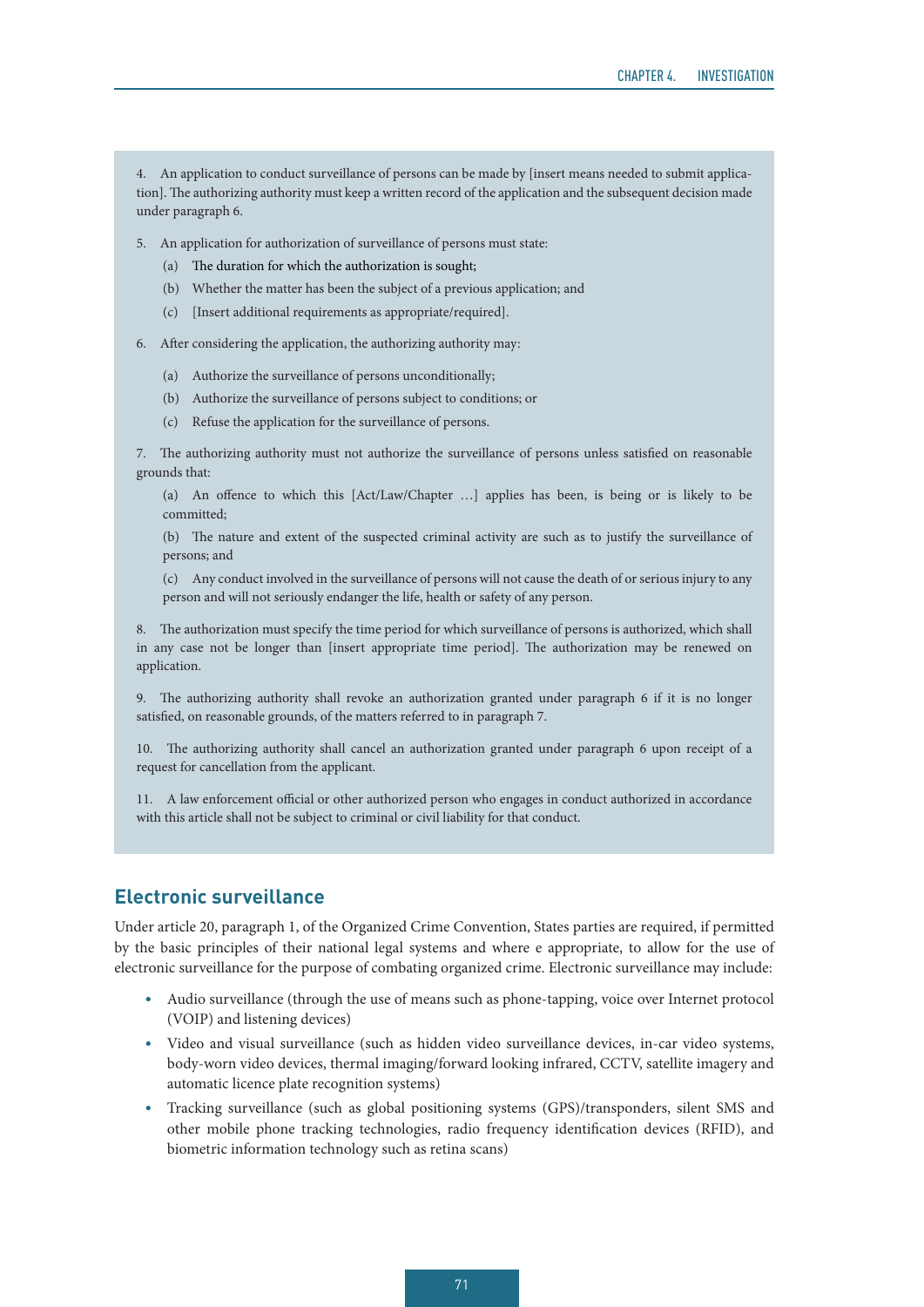• Data surveillance (including both interception of content and traffic data and the use of means such as computer/Internet spyware/cookies, mobile phones, and keystroke monitoring)

Electronic surveillance involving the interception of communications is particularly useful where an organized criminal group cannot be penetrated by an outsider or where physical infiltration or surveillance would represent an unacceptable risk to the investigation or the safety of investigators. Given its intrusiveness, electronic surveillance must be subject to strict judicial control and numerous statutory safeguards to prevent abuse.<sup>129</sup> Model provision 16 presents a legislative model for regulating the use of electronic surveillance.<sup>130</sup>

#### **MODEL PROVISION 16: ELECTRONIC SURVEILLANCE**

1. For the purpose of this article, "electronic surveillance" means:

(a) The monitoring, interception, copying or manipulation of messages, data or signals transmitted by electronic means; or

(b) The monitoring or recording of activities by electronic means;

for the purposes of investigating an offence to which to which this [Act/Law/Chapter …] applies that has been, is being or may be committed.

2. Electronic surveillance under paragraph 1 is only lawful if it has been authorized in accordance with this article.

3. Electronic surveillance of persons can be authorized by [insert designated position holder or office, such as head and deputy head of competent law enforcement agency; prosecutor, investigative judge or preliminary investigation judge] (the "authorizing authority") on application by a law enforcement official [or public prosecutor].

4. An application to conduct electronic can be made by [insert means needed to submit application]. The authorizing authority must keep a written record of the application and the subsequent decision made under paragraph 6.

- 5. The application for authorization for electronic surveillance must state:
	- (a) The type of electronic surveillance for which authorization is sought;
	- (b) The duration for which the authorization is sought;
	- (c) The nature of the information that it is expected to be collected;
	- (d) The individuals, locations or devices that are the target of the surveillance;

(e) The measures that are in place to ensure that the privacy and other human rights of individuals are protected as far as possible;

- (f) Whether the matter has been the subject of a previous application; and
- (g) [Insert additional requirements as appropriate/required].

6. After considering the application, the authorizing authority may:

- (a) Authorize the electronic surveillance unconditionally;
- (b) Authorize the electronic surveillance subject to conditions; or
- (c) Refuse the application for electronic surveillance.

<sup>129</sup> UNODC, *Legislative Guide*, para. 445.

<sup>130</sup> See footnote 139. [[x-ref]]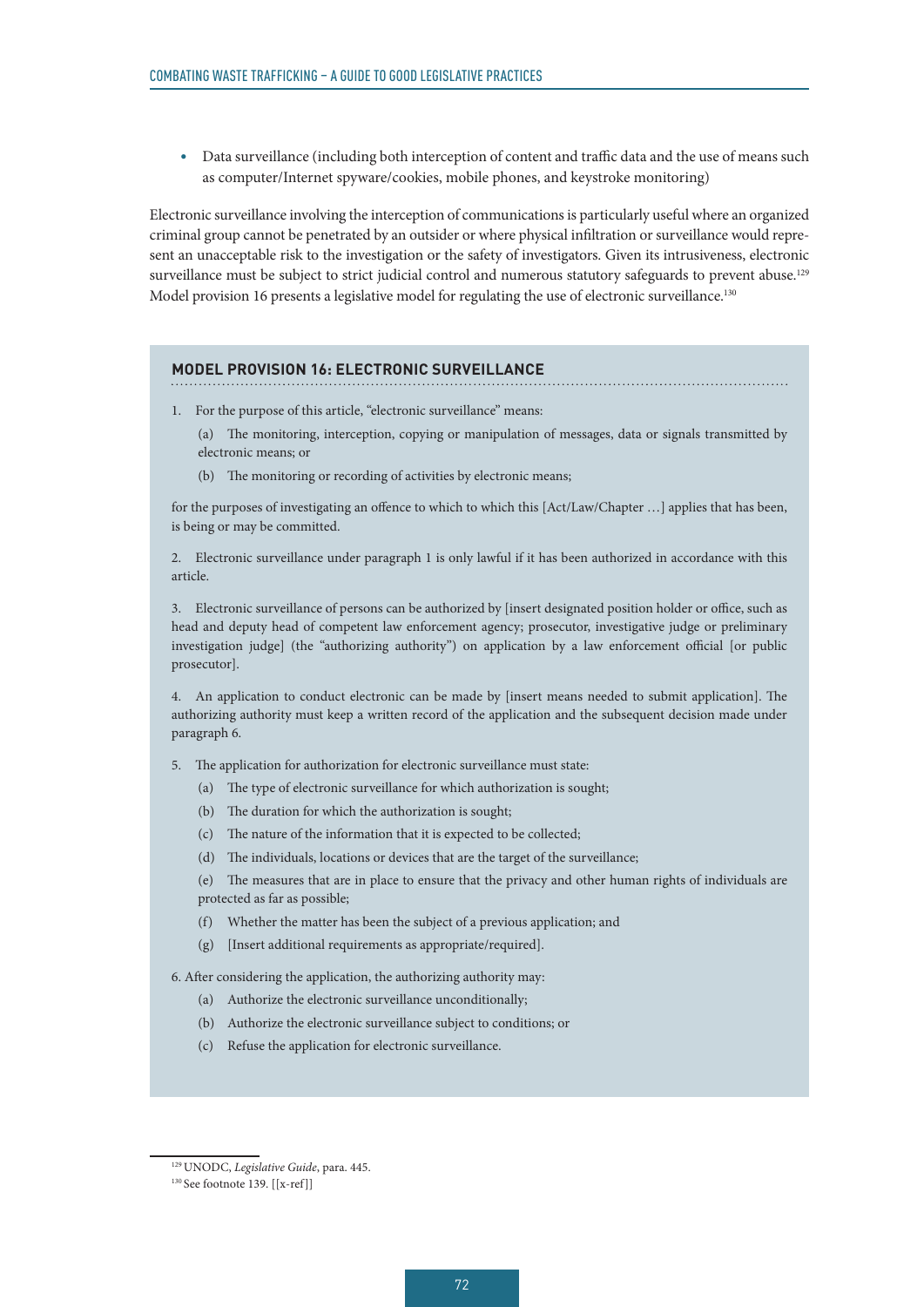7. The authorizing authority must not authorize the electronic surveillance unless satisfied on reasonable grounds that:

(a) An offence to which this [Act/Law/Chapter …] applies has been, is being or is likely to be committed; and

(b) The nature and extent of the suspected criminal activity are such as to justify the type of electronic surveillance for which authorization is sought;

8. The authorization must specify the time period for which electronic surveillance is authorized, which shall in any case not be longer than [insert appropriate time period]. The authorization may be renewed on application.

9. The authorizing authority shall revoke an authorization granted under paragraph 6 if it is no longer satisfied, on reasonable grounds, of the matters referred to in paragraph 7.

10. The authorizing authority shall cancel an authorization granted under paragraph 6 upon receipt of a request for cancellation from the applicant.

11. A law enforcement official or other authorized person who engages in conduct authorized in accordance with this article shall not be subject to criminal or civil liability for that conduct.

12. Information obtained through electronic surveillance must not be disseminated outside the [relevant law enforcement agency or other competent authority] without the approval of [the head of the law enforcement agency or other competent authority or their delegate]. Such approval may be given only for the purposes of:

- (a) Preventing or prosecuting an offence to which this [Act/Law/Chapter …] applies;
- (b) Enhancing international cooperation on the prevention or prosecution of [serious] crime; or
- (c) Ensuring proper oversight of the activities of the agency.

13. The [head of the law enforcement agency] must ensure that information which has been collected through electronic surveillance authorized under this article but which is not relevant to the prevention or prosecution of an offence to which this [Act/Law/Chapter …] applies is destroyed as soon as practicable, and no later than [six] months after the expiry of the authorization.

14. The authorizing authority shall report annually to [Parliament/a Parliamentary Committee/the public] on the number of applications received under this article, and the respective numbers of authorizations that were approved, refused, revoked and cancelled under this article.

# SEIZURE AND CONFISCATION

Article 12, paragraph 1, of the Organized Crime Convention requires States parties to adopt, to the greatest extent possible within their domestic legal systems, such measures as may be necessary to enable the confiscation of both proceeds of crime derived from offences covered by the Convention and of property, equipment or other instrumentalities used in or destined for use in offences covered by the Convention. Article 12, paragraph 2, requires States parties to adopt such measures as may be necessary to enable the identification, tracing, freezing or seizure of any such item for the purpose of eventual confiscation.

Where not adequately provided for already under other laws, legislation combating waste trafficking should provide for the seizure and confiscation of such property and proceeds and of evidence of the commission of an offence.

Model provision 17 provides a model for how this could be achieved. It is based, in part, on article 12 of the Organized Crime Convention and the definition of seizure included in article 2, paragraph (f), but goes further than the Convention by also addressing the seizure of evidence that would not otherwise fall within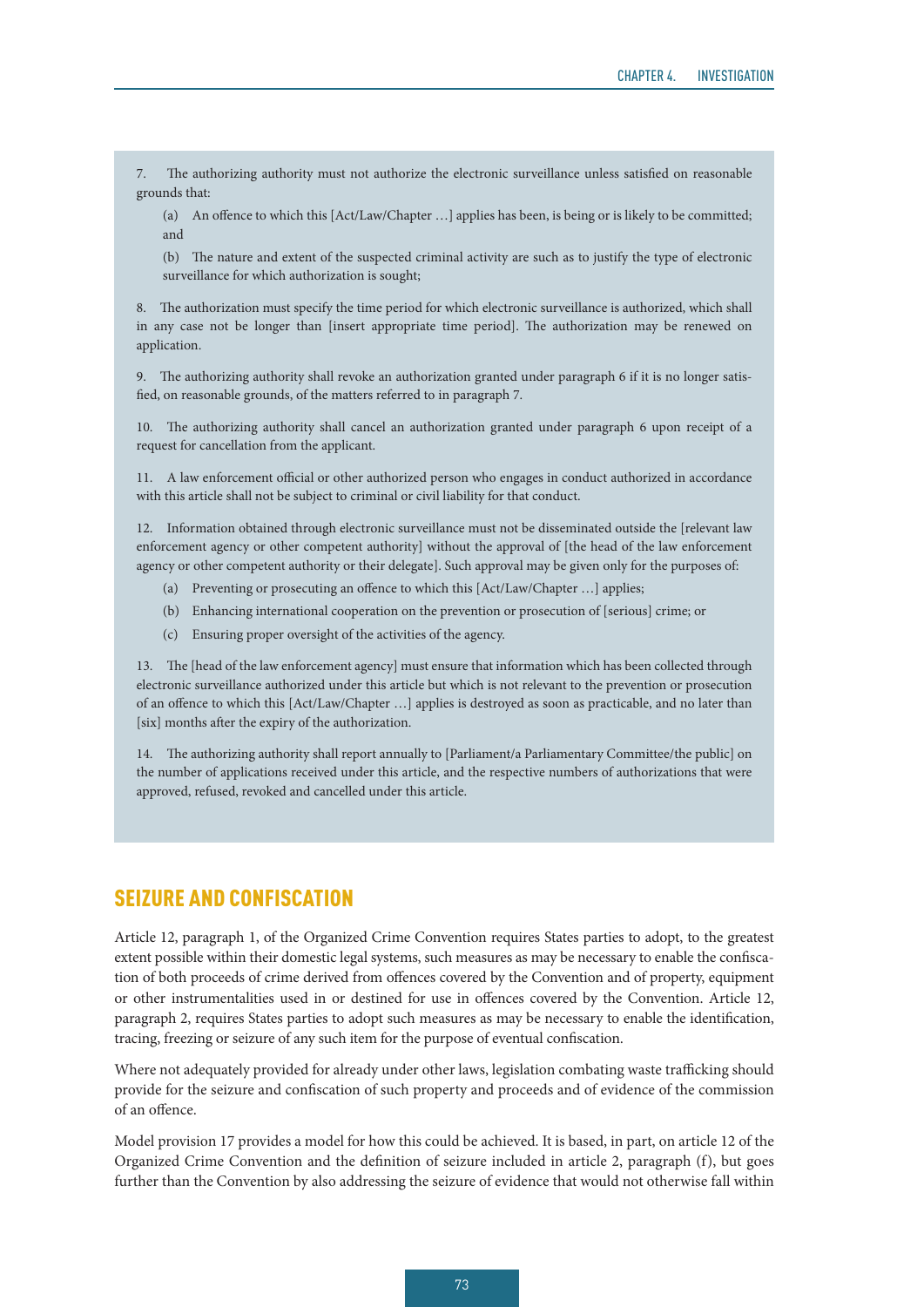the categories liable to seizure under the Convention. Paragraph 1 of model provision 17 sets out a definition of "seize" adapted from the Convention's definition of "seizure". Paragraph 2 then provides that a law enforcement or other relevant officer may seize a thing reasonably suspected of being evidence of the commission of an offence covered by this guide. Paragraph 3 concerns the seizure of property, equipment, instrumentalities and proceeds covered by article 12 of the Organized Crime Convention. Optional language is included to restrict the use of this seizure power to situations where it has been ordered by a relevant court or authorized by a relevant official. In determining who may order or authorize seizure, legislators must balance the need to protect the rights of defendants and bona fide third parties with the need to carry out effective investigations. Where investigators are not provided with sufficient powers of seizure, they may not be able to collect evidence to effectively investigate and prosecute waste trafficking. On the other hand, if investigators' powers of seizure are too broad and exercised without supervision and accountability, there is a risk that these powers will be abused.

Model provision 17 only addresses the seizure of evidence, property, equipment, instrumentalities and proceeds. It does not address confiscation. Confiscation is further considered under chapter 6 as an ancillary order to sentencing.

## **MODEL PROVISION 17: SEIZURE**

(1) For the purpose of this [Act/Law/Chapter …], "seize" shall mean temporarily prohibiting the transfer, conversion, disposition or movement of a thing or temporarily assuming custody or control of the thing.

(2) A [insert reference to relevant law enforcement and other officers] may seize a thing that the officer reasonably suspects is evidence of the commission of an offence against this [Act/Law/Chapter …].

(3) A [insert reference to relevant law enforcement and other officers] may [on the basis of an order of [insert reference to relevant court] or the authorization of [insert reference to relevant official]] seize:

(a) Property, equipment or another instrumentality used in or destined for use in an offence against this against this [Act/Law/Chapter …];

(b) Proceeds of crime derived from an offence against this [Act/Law/Chapter …] or property resulting from the transformation or conversion of such proceeds, whether such proceeds or property has been intermingled with proceeds or property acquired from a legitimate source; or

(c) Income or other benefits derived from proceed or property referred to in paragraph (b).

It should also be recalled that, under international environmental law, including under instruments such as the Basel Convention, States have obligations relating to the environmentally sound management of hazardous and other wastes, including seized wastes. Under the Basel Convention, it is States that are ultimately responsible for the environmentally sound management of trafficked wastes, whether or not the offenders have been identified or apprehended and whether or not the offenders can be effectively made to pay for or carry out the environmentally sound management of such wastes.

# **Return of waste trafficked across international borders**

Article 9, paragraph 2, of the Basel Convention provides that where the transboundary movement of hazardous wastes or other wastes is deemed to be illegal traffic as a result of conduct on the part of the exporter or generator, the State of export shall ensure that the wastes in question are taken back to it by the exporter or generator within 30 days of being informed of the illegal traffic. Where necessary, the wastes should be taken back by the State of export itself. If the return of the waste to the State of export is impracticable, the State of export shall ensure that the wastes are otherwise disposed of in accordance with the provisions of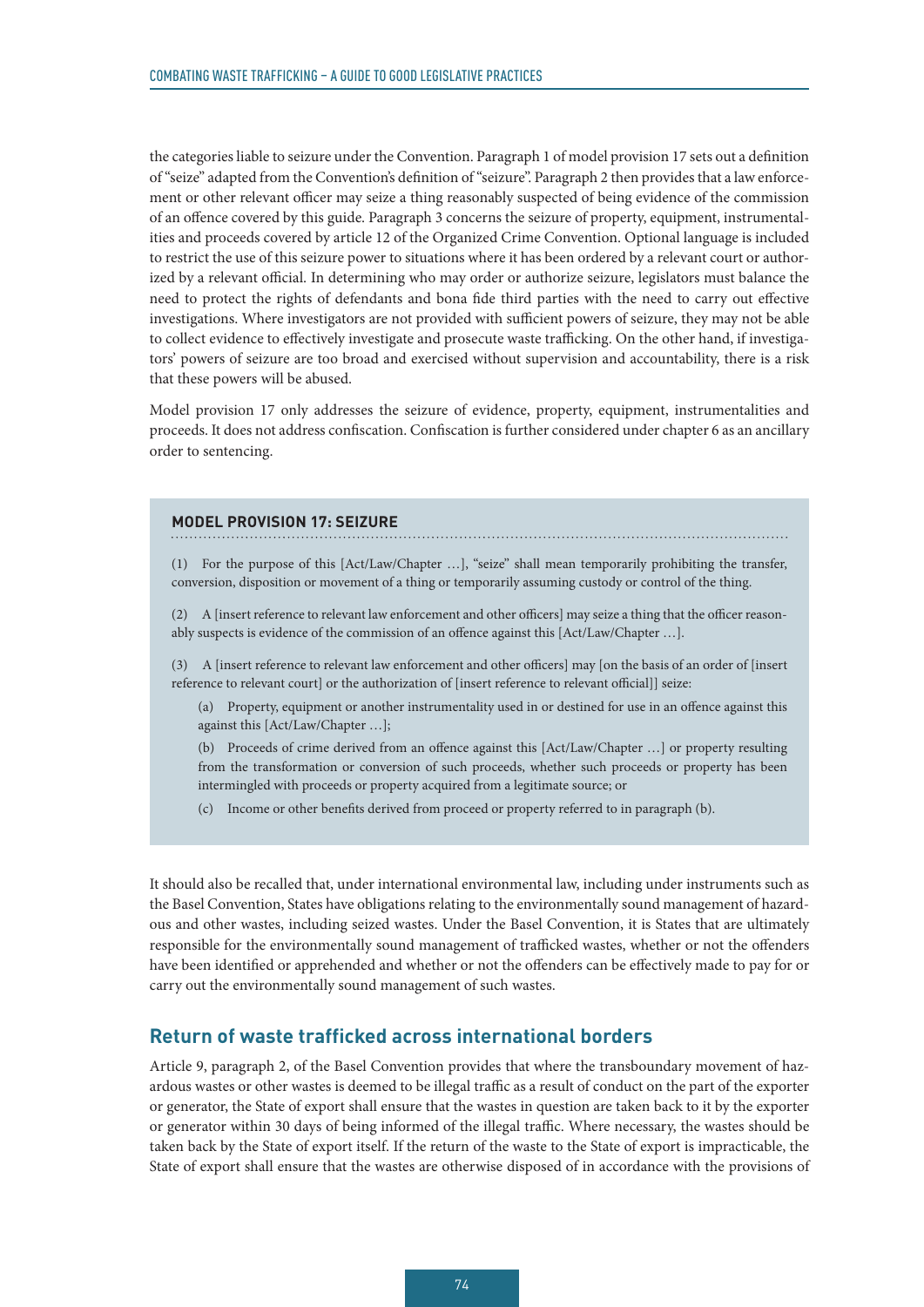the Basel Convention. The requirement for return or disposal of the waste within 30 days may be varied by agreement by the States concerned.

The decision of whether the take-back procedure is to be initiated requires a determination of whether there has been an instance of illegal traffic (as defined in the Basel Convention) that may lead to the waste being taken back. The Committee for Administering the Mechanism for Promoting Implementation and Compliance of the Basel Convention notes that this requires a three-step approach to determine whether the case falls within the scope of the Convention, whether there appears to be a case of illegal traffic, and whose conduct is the cause of the illegal traffic.131 These matters overlap to a significant extent with the matters that must be investigated in order to identify, apprehend and prosecute the offenders for relevant offences. In practice, however, the respective investigations are often carried out by different agencies within a State. Where this is the case, it is critical that these agencies coordinate and collaborate with each other to avoid duplication of efforts and to assist rather than interfere with each other's investigations. For example, States should ensure that the return or disposal of waste pursuant to the take-back procedure under the Basel Convention does not hinder, frustrate or obstruct the effective investigation and prosecution of offences relating to the illegal trafficking. Where an offence is being investigated or prosecuted in the importing State, additional evidence may need to be collected prior to the return or disposal of waste. Effective cooperation between the competent authorities of the importing and exporting States and any other relevant States is again crucial to ensuring the return of waste pursuant to the Basel Convention and other instruments, while also ensuring the effective investigation and prosecution of waste trafficking consistent with the spirit of these instruments<sup>132</sup> and other instruments such as the Organized Crime Convention.

Although the Basel Convention does not expressly address the return of trafficked waste, it is commonly agreed that the costs related to its return (such as storage, packaging, labelling, transportation and disposal) should be borne by the party responsible for the illegal trafficking — that is, the exporter or generator, as the case may be.133 Domestic legislation should include provisions to this effect and should also clarify the responsibility for other costs resulting from the trafficking, such as the costs of storage prior to the notification of illegal trafficking and the costs of investigation.<sup>134</sup>

# EVIDENCE

From a legal perspective, evidence refers to the material submitted before a court during a trial for the purpose of enabling the finder of fact (the judge or jury) to reach a decision on the issues in dispute. Evidence can include the following:

- Oral evidence (testimony)
- Documentary evidence (such as copies of contracts, invoices and declarations; this also includes photographs and videos)
- Real evidence (relevant objects, such as samples of wastes)

Rules of evidence govern how evidence is collected, handled and received in court. Legislators must ensure that domestic evidentiary laws are appropriately adapted to handle the collection, use and admissibility of relevant forms of evidence. One issue worth noting in this context is the collection, handling and admissibility of electronic evidence, which is playing a growing role in criminal investigations and prosecutions.<sup>135</sup>

<sup>131</sup> UNEP/CHW.12/9/Add.2, para. 14.

<sup>&</sup>lt;sup>132</sup> See, for example, Basel Convention art. 9, para. 5. See also UNEP/CHW.12/9/Add.2, para. 77.

<sup>133</sup> UNEP/CHW.12/9/Add.2, para. 74.

<sup>134</sup> Ibid.

<sup>&</sup>lt;sup>135</sup> For further information regarding the collection, handling and admissibility of electronic evidence, see UNODC, Counter-Terrorism Committee Executive Directorate and International Association of Prosecutors, *Practical Guide for Requesting Electronic Evidence Across Borders*, 2nd ed. (Vienna, 2021). Access to this publication is limited to registered users of the UNODC directory of competent national authorities. For more information, see [https://sherloc.unodc.org/cld/en/st/evidence/practical-guide.html.](https://sherloc.unodc.org/cld/en/st/evidence/practical-guide.html)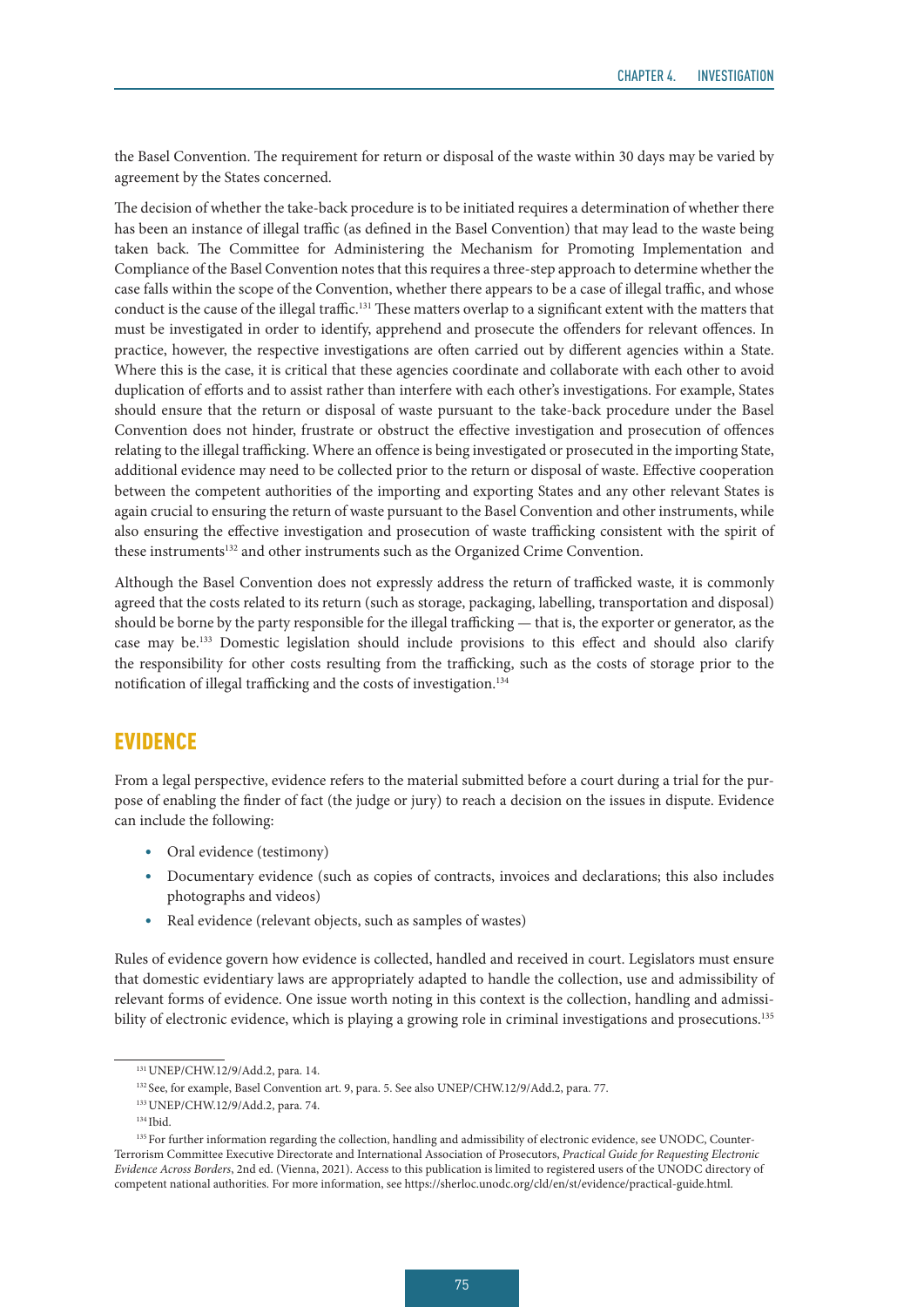From the perspective of investigators and prosecutors, successful prosecutions can take place only on the basis of admissible evidence. Evidence must therefore be collected and handled in compliance with applicable laws.

While the present guide does not provide any model legislative provisions on the collection, handling or admissibility of evidence (other than the collection of evidence through special investigative techniques, outlined above), the present section provides some basic guidance on these topics that may be useful to readers.

# **Collection**

Evidence collection can be a time-consuming and expensive undertaking and it is important that investigators and prosecutors work together to ensure that it is carried out effectively and efficiently.

While in some cases visual inspections may be sufficient to identify and determine the characteristics of seized waste, in other cases sampling may be necessary. Sampling should be performed in accordance with national guidance and requirements, as well as international best practices. The Conference of the Parties to the Basel Convention has provided guidance on sampling and analysis as part of its Guidance Elements for Detection, Prevention and Control of Illegal Traffic in Hazardous Wastes.<sup>136</sup> Appendix 3 to that document provides guidance on issues relating to investigations, sampling and analysis, including the handling of samples and the chain of custody. The INTERPOL *Pollution Crime Forensic Investigation Manual is another valuable resource for practical guidance on the conduct of investigations and the collection of evidence, including sampling hazardous wastes.*<sup>137</sup>

The collection of evidence through the use of special investigative techniques, such as controlled delivery, undercover investigation, assumed identities, surveillance of persons and electronic surveillance, is addressed above. Model provisions are also provided for each of these forms of special investigative techniques.<sup>138</sup>

# **Handling**

To protect the rights of defendants to a fair trial, legal rules govern the handling of evidence. These rules are intended to prevent defendants from being convicted on the basis of false or contaminated evidence. Evidence that has not been handled in accordance with these rules may be inadmissible in court. Accordingly, compliance with these rules is critical, not only for the protection of the rights of the defendants but also to ensure that defendants may be prosecuted and tried effectively.

States should ensure that appropriate systems are in place to protect evidence and to record its handling in order to ensure that the chain of custody is maintained. Wastes, samples and other evidence should be protected from tampering during storage. Continuity and integrity should also be ensured for electronic evidence.

Additionally, States must ensure that seized wastes are safely stored in a manner that does not pose a threat to human health or the environment.

<sup>136</sup> Approved by decision VI/16 of the Conference of the Parties to the Basel Convention.

<sup>137</sup> See INTERPOL, Environmental Security Sub-directorate, Pollution Crime Forensic Investigation Manual, vol. I (Lyon, France, 2014), pp. 50–66; and vol. II, pp. 143–156. See also WasteForce, Guidance for Prosecutors of Waste Crime, pp. 24–30.

<sup>&</sup>lt;sup>138</sup> See "Special investigative techniques" in this chapter, above.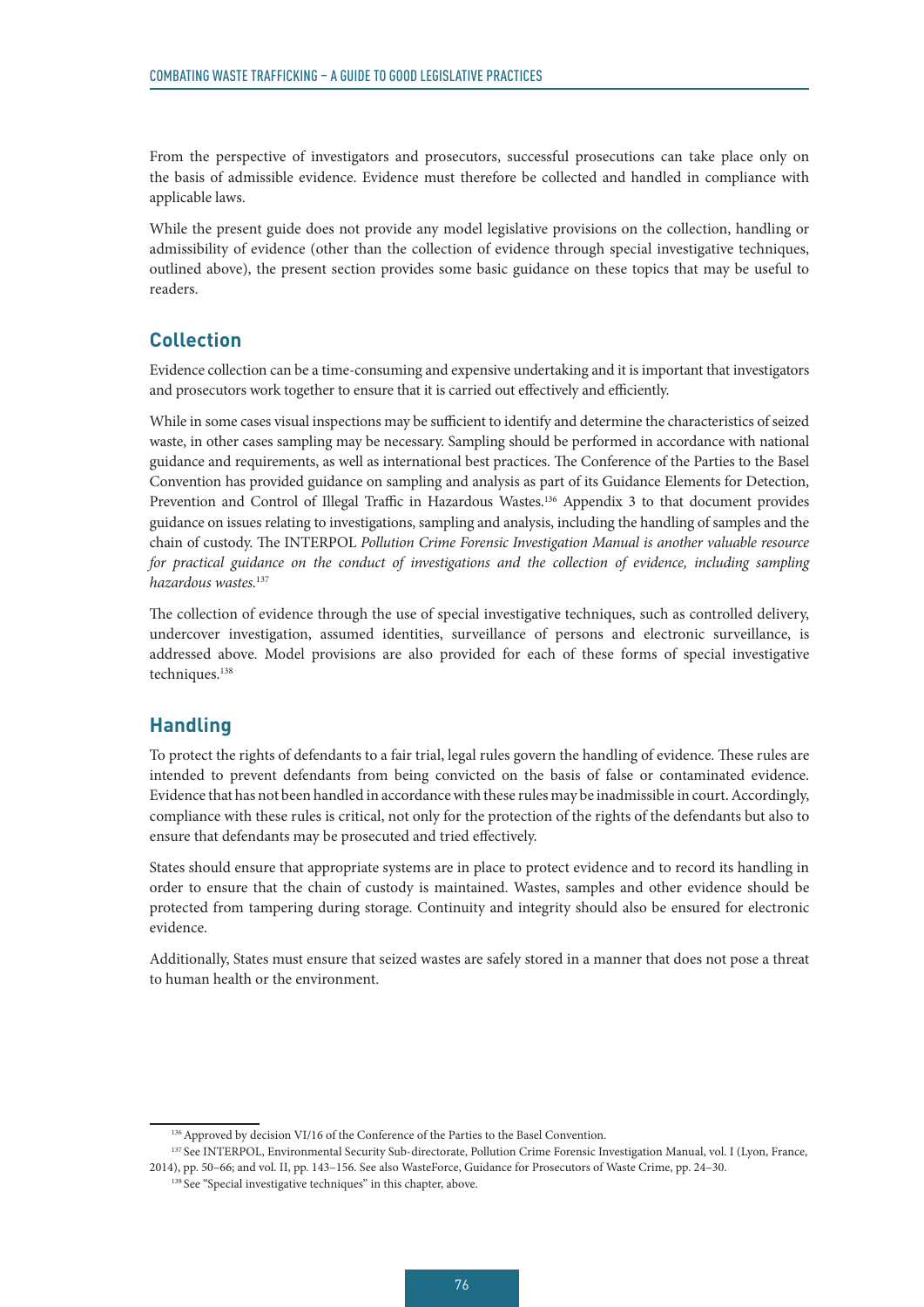# **Admissibility**

States should ensure that their laws regarding the admissibility of evidence in court are appropriately adapted to deal with evidential issues that may arise in the prosecution of waste trafficking. These issues may include the transmission of evidence to forensic services located in foreign jurisdictions and the admissibility of evidence obtained from foreign law enforcement agencies through mutual legal assistance and international cooperation, evidence obtained pursuant to joint investigations and electronic evidence, including electronic evidence obtained from foreign-based service providers.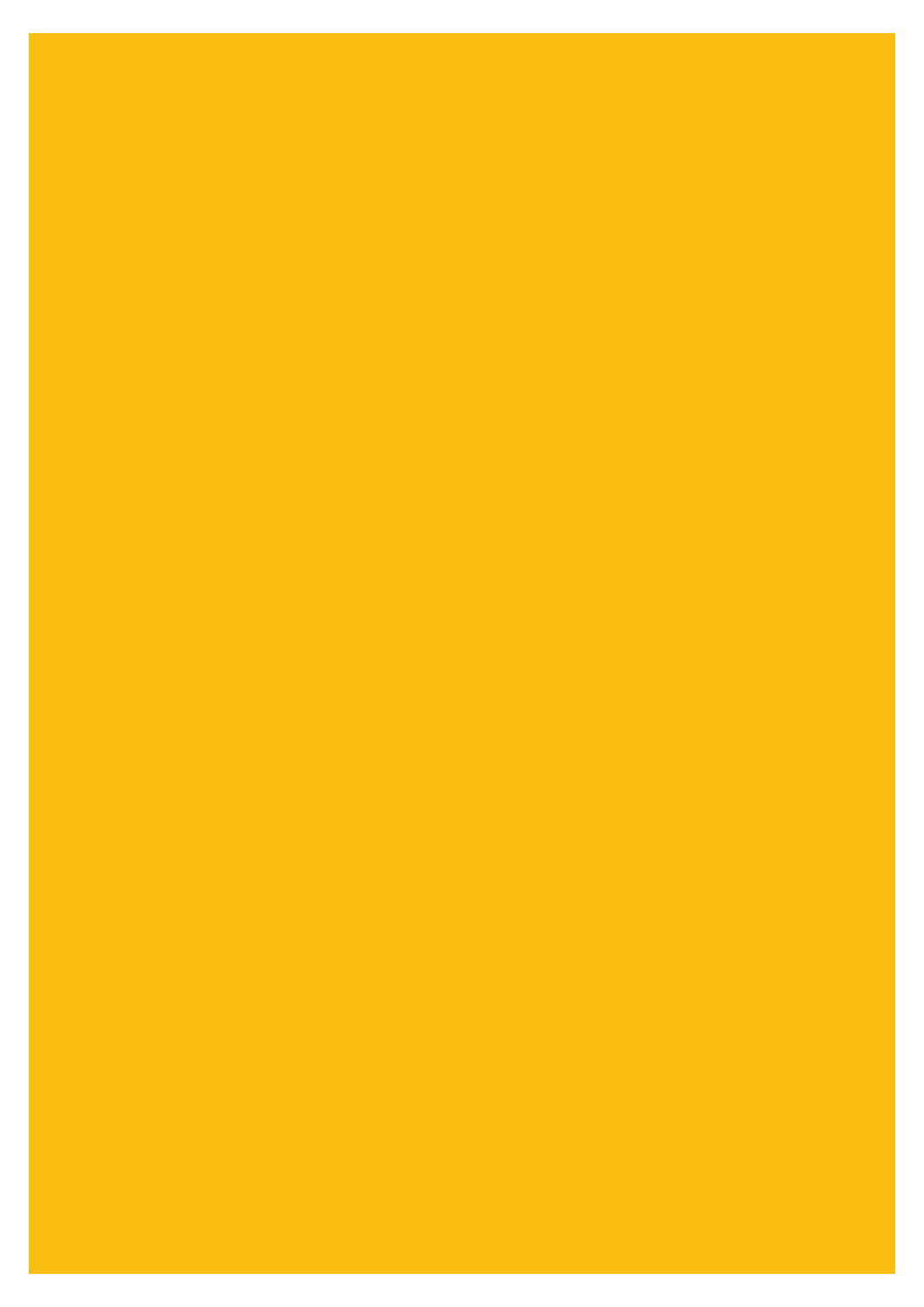# *Chapter 5.*  INTERNATIONAL COOPERATION

Transnational waste trafficking is a matter of global concern. Effective international cooperation between State agencies is essential to prevent and combat this form of crime. This is recognized in instruments such as the Organized Crime Convention and the Basel Convention. Moreover, in chapter 1 of the present guide, it is noted that the principle of cooperation between States is one of the fundamental principles of international environmental law.139

International cooperation refers to the sharing of information, resources and personnel and to the provision of assistance to achieve common goals. Cooperation between States may occur formally or informally. Formal cooperation may be based on the Organized Crime Convention, the Basel Convention, other multilateral or bilateral treaties, or the general principles of international law, such as the principle of reciprocity. Informal cooperation generally involves direct officer-to-officer or agency-to-agency contact across borders. It is not generally dealt with by legislation but may sometimes be based on a memorandum of understanding between the cooperating States or their agencies. Informal cooperation is expressly recognized in the Organized Crime Convention.<sup>140</sup>

As noted in chapter 1 of the present guide, the Basel Convention sets out a number of obligations for parties to cooperate. In particular, article 10 provides that parties to the Convention shall cooperate with each other in order to improve and achieve environmentally sound management of hazardous wastes and other wastes, and sets out several more specific obligations to this end. Article 9 of the Basel Convention specifically addresses cooperation to prevent and punish waste trafficking,<sup>141</sup> but the Convention does not contain detailed provisions on international cooperation in criminal matters. In this regard, the Organized Crime Convention can be a useful instrument for States, as it sets out detailed provisions on international cooperation that can be applied to cases of waste trafficking.

The Organized Crime Convention serves as a basis for international cooperation in cases falling within its scope. It requires States to take steps or consider taking steps to implement a number of measures to enable and facilitate international cooperation in such cases. As noted in chapter 1, cases of waste trafficking fall within the scope of the Organized Crime Convention when they amount to "serious crime" and where the

<sup>&</sup>lt;sup>139</sup> See "General principles of international environmental law", above.

<sup>140</sup> See Organized Crime Convention, art. 18, para. 4 and art. 27.

<sup>&</sup>lt;sup>141</sup> Basel Convention, art. 9, para. 5.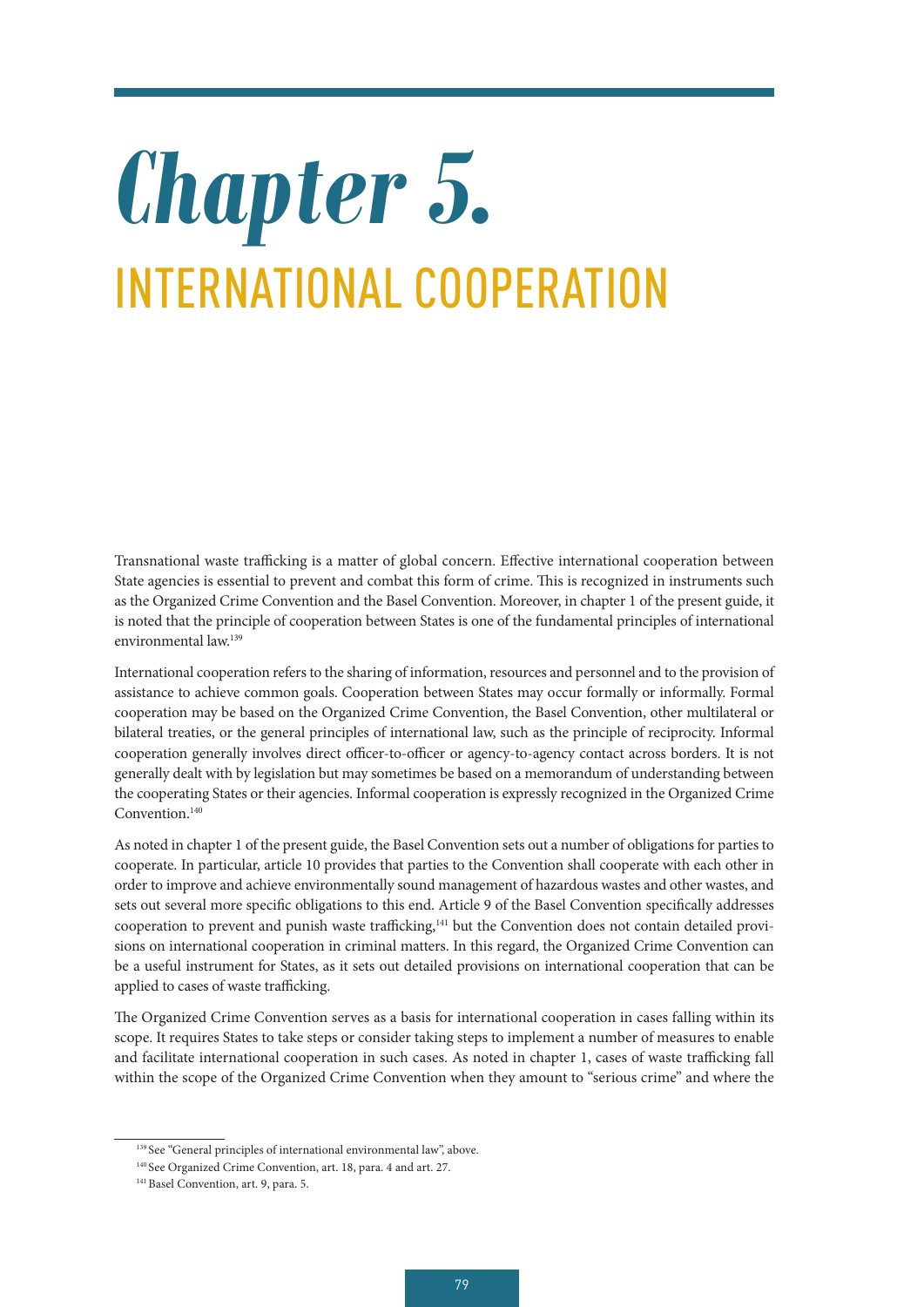offence is transnational in nature and involves an organized criminal group.142 The Organized Crime Convention includes articles on international cooperation measures such as law enforcement cooperation (article 27), joint investigations (article 19), mutual legal assistance (article 18), extradition (article 16), international cooperation for purposes of confiscation (article 13), transfer of criminal proceedings (article 21) and transfer of sentenced persons (article 17). Provisions relating to international cooperation are also included in a number of other articles of the Organized Crime Convention.143 The following sections provide legislative guidance for establishing provisions concerning the following forms of international cooperation in the context of waste trafficking: mutual legal assistance, extradition, law enforcement cooperation and joint investigations. As in other chapters, model provisions are included to assist with the implementation of these principles.

# **EXAMPLE: ENFORCE**

The Environmental Network for Optimizing Regulatory Compliance on Illegal Traffic (ENFORCE) was established by the Conference of the Parties to the Basel Convention at its eleventh meeting.<sup>*a*</sup> It aims to promote parties' compliance with the provisions of the Basel Convention relating to preventing and combating waste trafficking through better implementation and enforcement of domestic law. ENFORCE brings together existing resources to enhance and improve cooperation and coordination between relevant entities that are mandated to deliver capacity-building activities and tools on preventing and combating illegal trafficking.*<sup>b</sup>*

*a* Decision BC-11/8.

*b* See also Basel Convention, Implementation, Enforcement, "Overview". Available at www.basel.int.

# MUTUAL LEGAL ASSISTANCE

Mutual legal assistance in criminal matters is a process by which States seek and provide assistance in gathering evidence for use in criminal cases.<sup>144</sup> Through mutual legal assistance, witnesses can be interviewed or summoned, persons can be located, evidence can be produced, objects and sites can be examined and analysed, and warrants for search and seizure can be issued and executed in foreign jurisdictions.145 Mutual legal assistance can be used, for example, to have samples of waste taken and analysed and for the results of that analysis to then be shared with the requesting State.

Mutual legal assistance is usually given on the basis of bilateral or multilateral treaties, although some States provide such assistance without any underlying agreement, on the basis of their domestic law and/or the principle of reciprocity.146 Article 18 of the Organized Crime Convention establishes a framework for mutual legal assistance between States parties in relation to serious crimes and offences established under the

<sup>&</sup>lt;sup>142</sup> See "International legal framework to combat serious crime", above.

<sup>143</sup> These include articles relating to measures to combat money-laundering (art. 7, para. 1 (b) and para. 4), disposal of confiscated proceeds of crime or property (art. 14, paras. 2–3), jurisdiction (art. 15, para. 5), special investigative techniques (art. 20, para. 2–4), protection of witnesses (art. 24, para. 3), measures to enhance cooperation with law enforcement authorities (art. 26, para. 5), collection, exchange and analysis of information on the nature of organized crime (art. 28, para. 2), training and technical assistance (art. 29, para. 2 and 4), implementation of the Convention through economic development and technical assistance (art. 30) and prevention (art. 31, para. 7), of the Organized Crime Convention.

<sup>144</sup> UNODC, *Manual on Mutual Legal Assistance and Extradition*.

<sup>145</sup> See also UNODC, SHERLOC, Legislative Guide, chap. V, sect. B, "Mutual legal assistance in criminal matters". Available at [www.unodc.org/cld/v3/sherloc/legislative-guide/index.html](file:///C:\Users\LMALDONA2\Downloads\www.unodc.org\cld\v3\sherloc\legislative-guide\index.html).

<sup>146</sup> The principle of reciprocity has long been an established principle in the relations of States with respect to matters of international law and diplomacy. It is basically a promise that the requesting State will provide the requested State the same type of assistance in the future, should the requested State ever be asked to do so. This principle is usually incorporated into treaties, memorandums of understanding and domestic law.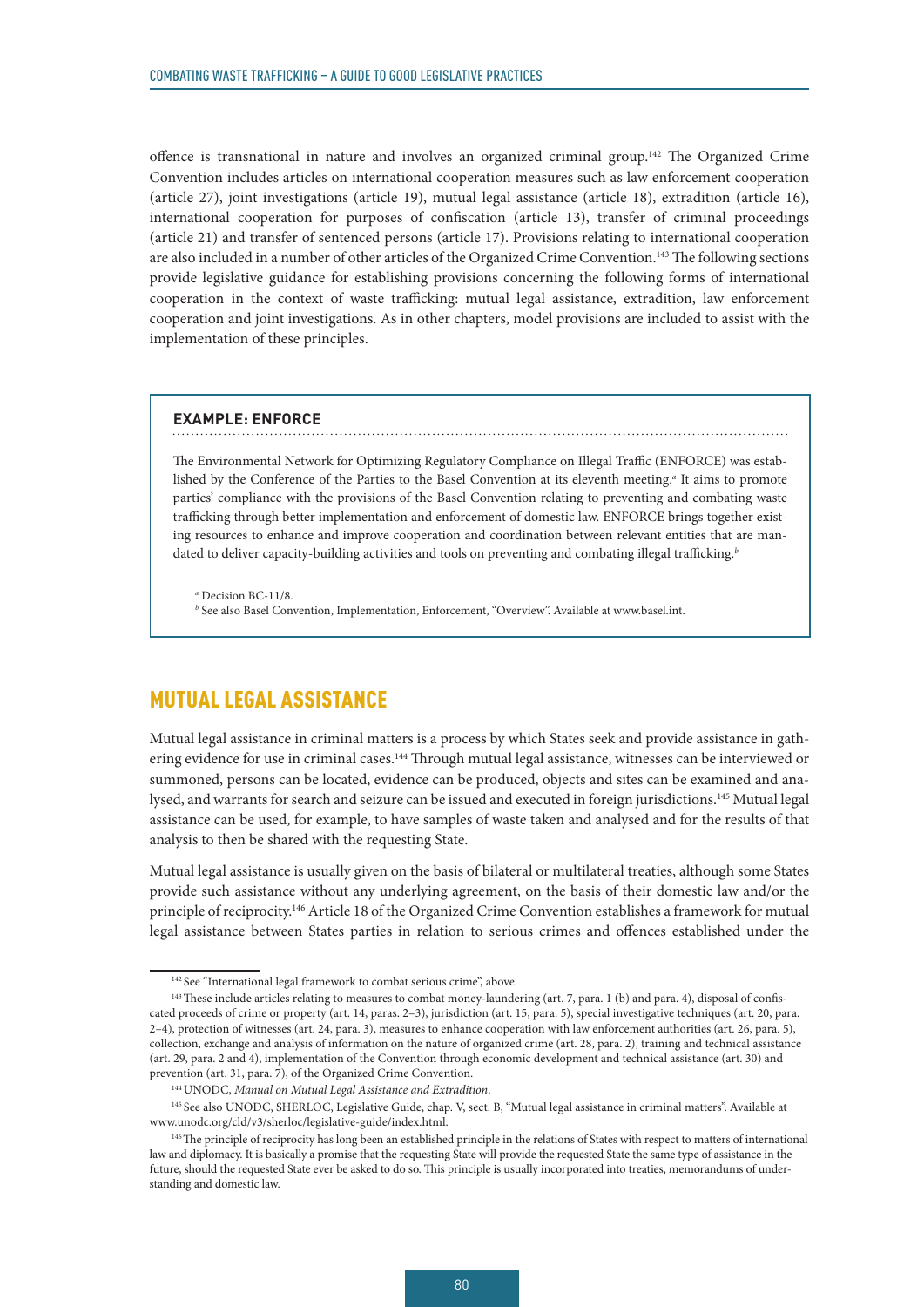Convention and the Protocols thereto. It encourages States parties to consider, where necessary, concluding bilateral or multilateral agreements or arrangements to give practical effect to or enhance the provisions of article 18.147

States parties should ensure that domestic mutual legal assistance regimes, whether established under bilateral or multilateral treaty or providing an independent basis for mutual legal assistance, apply to investigations, prosecutions and judicial proceedings concerning waste trafficking. Model provision 18 below provides an example of a provision to this effect, which a State could include in waste legislation introduced pursuant to the present guide.

#### **MODEL PROVISION 18: MUTUAL LEGAL ASSISTANCE**

The provisions on mutual legal assistance contained in [insert national legislation on mutual legal assistance] and in any applicable bilateral or multilateral treaty to which [insert name of the State] is a party shall apply to investigations, prosecutions and judicial proceedings in relation to the offences established under this [Act/ Law/Chapter etc.].

Before a formal request for mutual legal assistance is drafted and submitted, time should be taken to consider and enquire as to whether such a request must be drafted at that time or whether the same goal could be achieved through less formal and generally more agile cooperation mechanisms. In particular, consideration should be given to whether assistance can be obtained through police-to-police cooperation or cooperation between other competent authorities, such as prosecutors, or whether the documentation required is in the public domain of the requested State and is therefore a matter that does not require mutual legal assistance. In other cases, informal cooperation between agencies may assist in identifying what needs to be included in a mutual legal assistance request and may enable the request to be prepared and executed more quickly.

For further information about mutual legal assistance, as well as practical step-by-step suggestions on how to best initiate, respond to and follow through on mutual legal requests, refer to the UNODC *Manual on Mutual Legal Assistance and Extradition*.

# **EXTRADITION**

Extradition is the formal process whereby one State requests from another State the return of a person accused or convicted of a crime for that person to stand trial or serve a sentence in the requesting State. Arrangements for extradition are critical for the effective prosecution of waste trafficking offenders, given the often transnational nature of the crime.

Extradition is generally dealt with under bilateral or multilateral treaties, although it may also be conducted on the basis of the principle of reciprocity or the principle of comity. Extradition is addressed in article 16 of the Organized Crime Convention. Article 16 provides a basis for the extradition of persons sought in respect of offences established in accordance with the Convention and those involving serious crimes, where such offences involve an organized criminal group. It applies to cases where the offence for which extradition is sought is punishable under the domestic law of both the requesting and requested State. In that regard, what matters is that the conduct for which extradition is sought is criminalized under the laws of both States, regardless of the formal denomination of such offences.148 Article 16 is intended to complement existing

<sup>&</sup>lt;sup>147</sup> Organized Crime Convention, art. 18, para. 30.

<sup>148</sup> See also UNODC, *Manual on Mutual Legal Assistance and Extradition*, para. 103.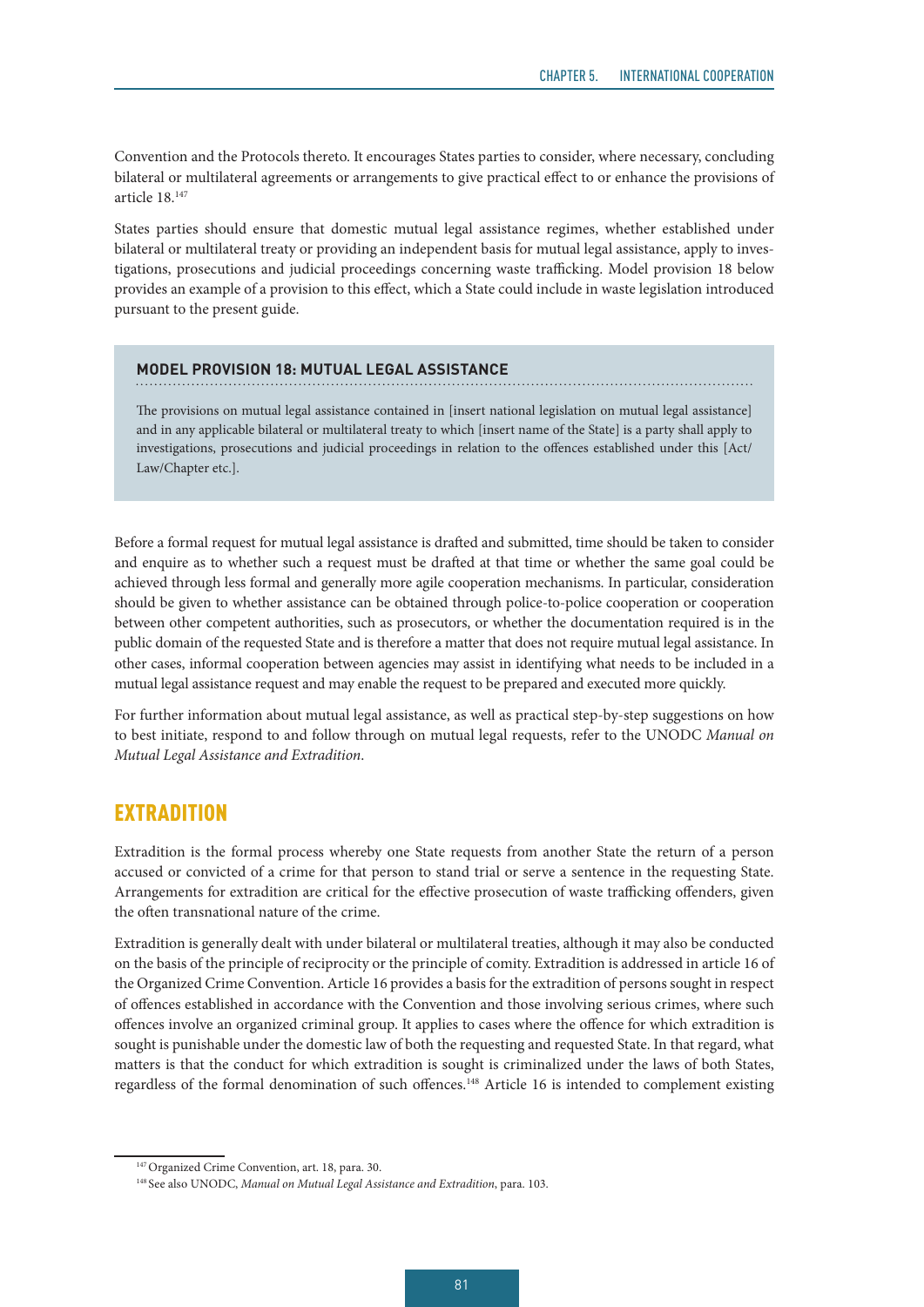bilateral and multilateral extradition treaties<sup>149</sup> and can be relied upon as a basis for extradition for offences covered by article 16 when no extradition treaty is in force between the States in question.<sup>150</sup>

Extradition is a complex area of law. Most States have existing frameworks for extradition that rely on multilateral or bilateral treaties with other States. In recognition of these complexities, the present guide does not attempt to provide a comprehensive examination of legal issues relating to extradition or model legislative provisions for establishing a complete legal framework for extradition. The guide does, however, address some of the basic legal issues relating to extradition that a State must consider when introducing legislation to combat waste trafficking.

For the purposes of the present guide, the key legal issue with respect to extradition is the designation of waste trafficking offences as extraditable offences. Some of the offences contained in the guide may not be deemed by a State to be sufficiently serious to warrant extradition. This is a matter for each State to determine in accordance with its legal system and values. For offences potentially warranting extradition, States should take care to ensure that they are considered as such under the domestic law of the State and under its bilateral and multilateral extradition treaties. The manner in which this can be implemented will depend on the method for the designation of extraditable offences used by the State in question.

Two approaches have historically been used for designating offences as extraditable offences: the "list approach" and the "minimum penalty approach". Under the list approach, whether an offence is extraditable is determined by reference to a list of extraditable offences contained in the extradition treaty and in implementing legislation. Under the minimum penalty approach, whether an offence is extraditable is determined by reference to the maximum or, in some cases, the minimum penalty applicable to the offence. Any offence with a maximum (or, as appropriate, minimum) penalty at or above a certain threshold is liable to be an extraditable offence.

States using the list approach should take steps to ensure that offences that involve waste trafficking and warrant extradition are included in lists of extraditable offences in relevant bilateral and multilateral extradition treaties and in any relevant implementing legislation. States using the minimum penalty approach should ensure that waste trafficking offences legislated under the present guide meet the minimum requirements for extradition under their bilateral and multilateral extradition treaties.

States should also ensure that extradition legislation that applies to waste trafficking offenders is consistent with the "extradite or prosecute" principle outlined in Article 16, paragraph 10, of the Organized Crime Convention. Paragraph 10 provides that, in relation to an offence covered by the Convention, a State party shall, at the request of a State party seeking the extradition of an alleged offender, submit the case to its competent authorities for the purpose of prosecution, where the requested State party refuses to extradite the alleged offender solely on the basis that he or she is a national of that State.

# LAW ENFORCEMENT COOPERATION

International cooperation of law enforcement agencies is addressed in article 27 of the Organized Crime Convention. Article 27, paragraph 1, requires States parties to closely cooperate with each other, in a manner consistent with their respective domestic legal and administrative systems, to enhance the effectiveness of law enforcement action to combat serious crime involving organized criminal groups and other offences covered by the Convention. The particular measures required under article 27 include establishing channels of communication between competent authorities, agencies and services for the secure and rapid exchange of information related to organized crime; exchanging such information; cooperating with other States

<sup>&</sup>lt;sup>149</sup> Besides the already existing bilateral and multilateral treaties on extradition, States may also consider entering into a new arrangements applying the Model Treaty on Extradition adopted by the General Assembly in its resolution 45/116 and amended by the Assembly in resolution 52/88.

<sup>150</sup> Organized Crime Convention, art. 16, para. 4.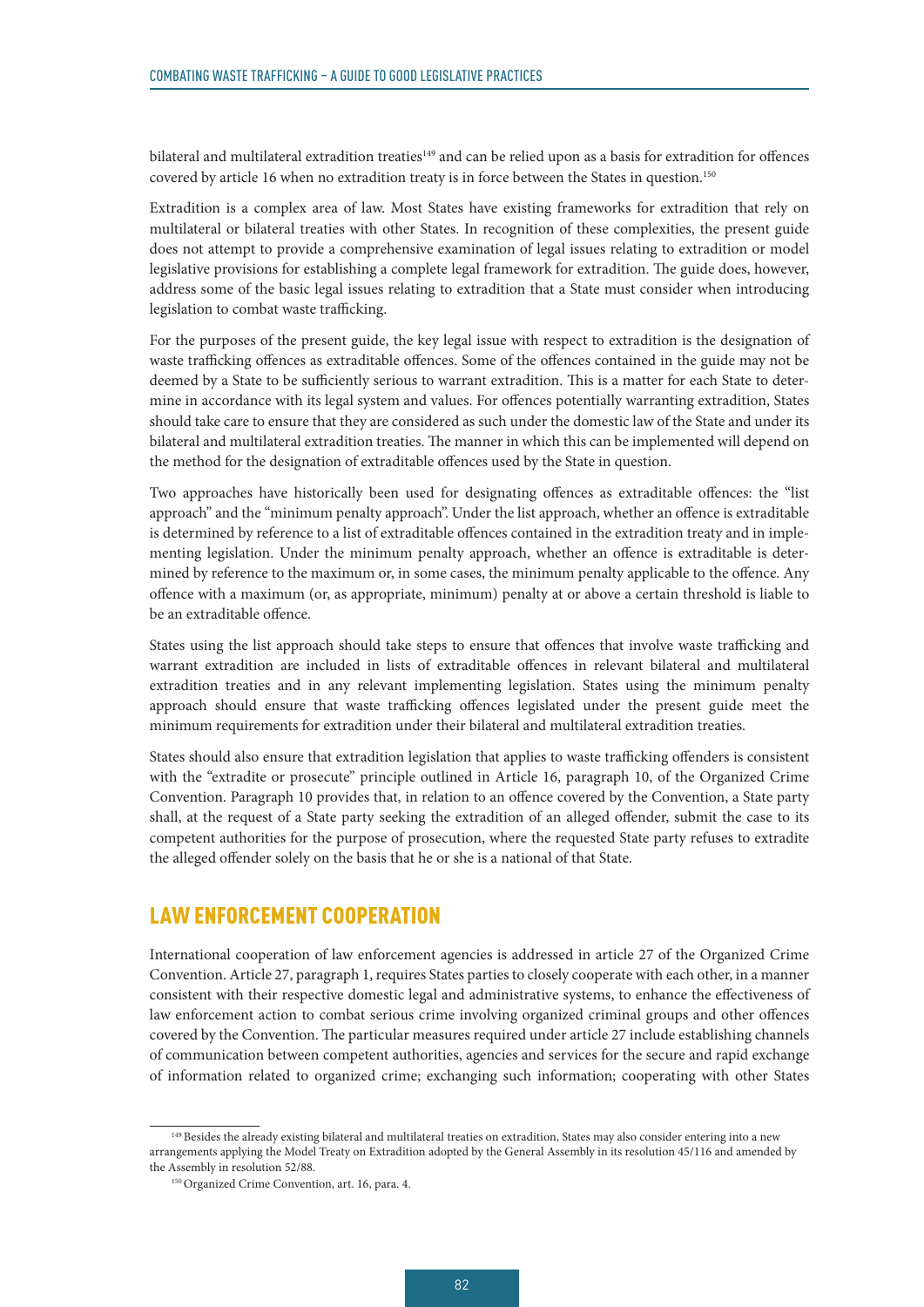parties in investigating persons, property and proceeds involved in organized crime; sharing items and substances for analytical and investigative purposes; and posting liaison officers.

A model for legislating for such forms of international law enforcement cooperation is provided in model provision 19 below. The provision is primarily relevant to those States in which a legal mandate is required for investigative agencies to cooperate with international counterparts. In other States, such a provision may not be necessary, but could be desirable for clarifying and enhancing existing mechanisms for law enforcement cooperation.

#### **MODEL PROVISION 19: INTERNATIONAL LAW ENFORCEMENT COOPERATION**

1. [Notwithstanding relevant data protection and privacy laws and other confidentiality provisions applicable to personal data], [insert national law enforcement agency] may provide to a foreign law enforcement agency or an international or regional law enforcement agency information concerning all aspects of offences to which this [Act/Law/Chapter ...] applies [including links with other criminal activities].

2. [Insert national law enforcement agency] may cooperate with a foreign law enforcement agency or an international or regional law enforcement agency, with regard to:

- (a) Conducting inquiries concerning:
	- (i) The identity, whereabouts and activities of persons suspect of involvement in offences to which this [Act/Law/Chapter …] applies or the location of other persons concerned;
	- (ii) The movement of proceeds of crime or property derived from the commission of such offences;
	- (iii) The movement of property, equipment or other instrumentalities used or intended for use in the commission of such offences;
- (b) Providing items, substances, documents or records for analytical or investigative purposes;

(c) Seconding or exchanging personnel, including by posting liaison law enforcement officials or liaison magistrates and by making experts available;

(d) Exchanging information on specific means and methods used by organized criminal groups, including routes and conveyances and the use of false identities, altered or false documents or other means of concealing their activities;

- (e) [Joint investigations;]
- (f) Witness protection, including relocation of a protected witness; and
- (g) Other administrative assistance.

3. [Insert name of national law enforcement agency] may enter into an agreement with a foreign law enforcement agency or an international or regional organization to enhance law enforcement cooperation to prevent, identify and combat the offences to which this [Act/Law/Chapter …] applies.

Care should also be taken to ensure that national legislation is adequately adapted to deal with evidential issues that may arise from international cooperation in cases of waste trafficking. These include, among other possible issues, the admissibility of evidence obtained from foreign law enforcement agencies through mutual legal assistance and international cooperation and the transmission of evidence to forensic services located in foreign jurisdictions.

# JOINT INVESTIGATIONS

As waste trafficking often involves transnational offending, joint investigations can sometimes prove to be more effective in dismantling organized criminal groups than investigations conducted by one State, especially in complex cases. The term "joint investigation" encompasses a range of collaborative efforts in the investigation of crime. Such efforts may generally be classified as involving joint parallel investigations, joint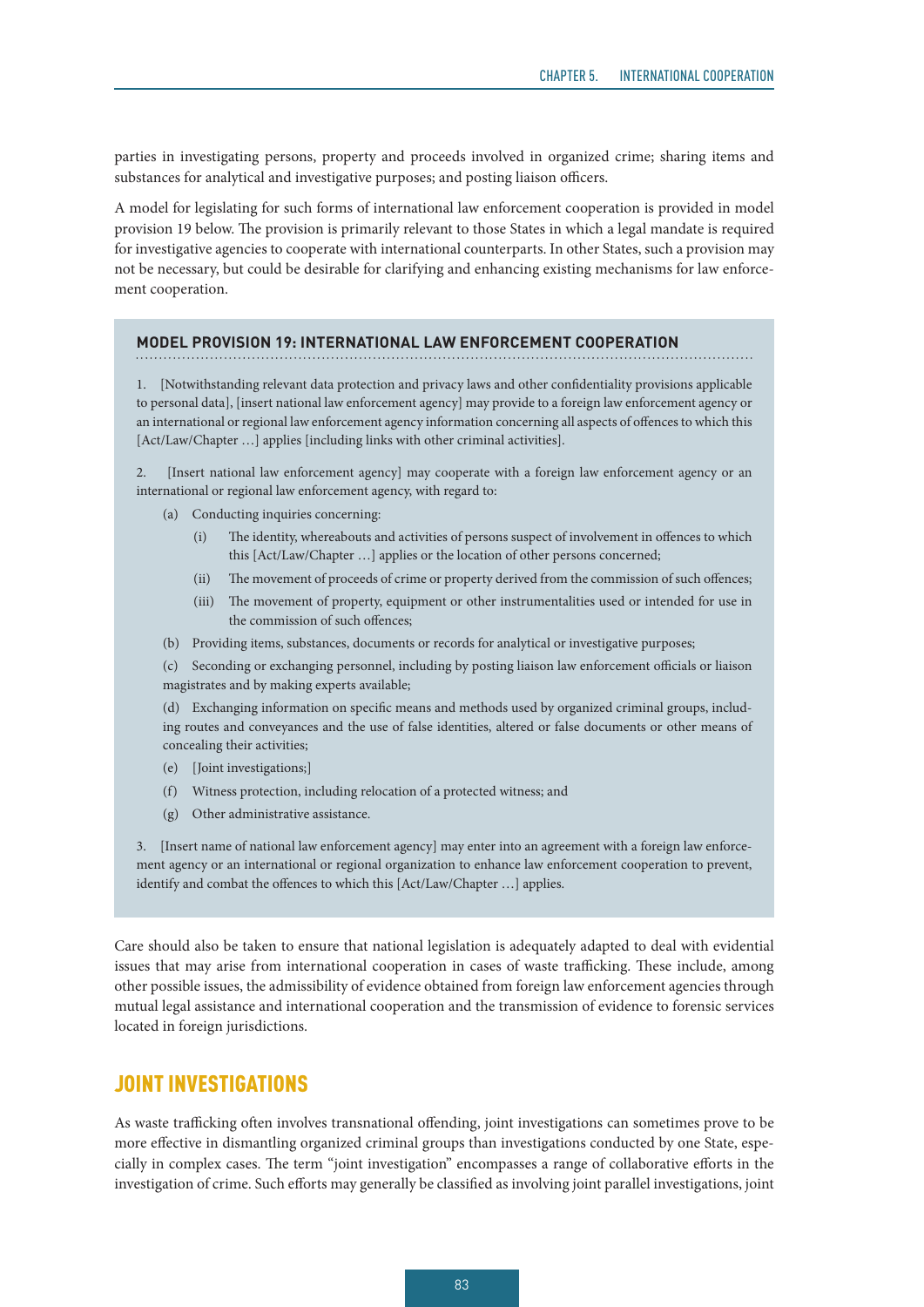investigative teams or joint investigative bodies. "Joint parallel investigations" refers to non-co-located but closely coordinated investigations undertaken in two or more States with a common goal. "Joint investigative teams" are teams of law enforcement authorities, prosecutors, judges or investigative judges that are established pursuant to an agreement between the competent authorities of two or more States for a limit duration and for the specific purpose of conducting criminal investigations in one or more of the States involved.<sup>151</sup> Joint investigative teams may further be classified into passively or actively integrated teams.<sup>152</sup> A passively integrated joint investigative team could be, for example, one where a foreign law enforcement officer is integrated with officers from the host State in an advisory or consultancy role or in a supportive role based on the provision of technical assistance to the host State. An actively integrated joint investigative team would include officers from at least two jurisdictions with the ability to exercise equivalent operational powers, or at least some operational powers, under host State control in the territory or jurisdiction where the team is operating.<sup>153</sup>

The concept of joint investigative bodies is introduced in the Organized Crime Convention. Pursuant to article 19 of the Organized Crime Convention, States parties are required to consider concluding agreements or arrangements to establish joint investigative bodies in relation to matters that are the subject of investigations, prosecutions or judicial proceedings in one or more States.154 Neither the text of the Convention nor the *Travaux préparatoires* define what is to be understood as a joint investigative body.

Model provision 20 seeks to provide the legal basis for a relevant national authority to conclude the agreements or arrangements to conduct joint investigations, either through the establishment of a joint investigative body or through the undertaking of joint investigations on a case-by-case basis. The domestic laws of most States already permit such joint activities, and for those few States whose laws do not, model provision 20 will be a sufficient source of legal authority for case-by-case cooperation of this sort.

#### **MODEL PROVISION 20: JOINT INVESTIGATIONS**

1. For the purpose of investigating offences to which this [Act/Law/Chapter …] applies, the [insert the name of relevant national law enforcement agency and/or prosecution or judicial authority as appropriate] may, in relation to matters that are the subject of investigations [or prosecutions or judicial proceedings] in one or more States, conclude agreements or arrangements with one or more foreign law enforcement agencies [or prosecution or judicial authorities] or relevant international or regional law enforcement or judicial cooperation organizations regarding either or both of the following:

- (a) The establishment of a joint investigative body; and
- (b) The undertaking of joint investigations on a case-by-case basis.

2. Where an agreement or arrangement under paragraph 1 has been made, the [insert name of law enforcement agency or public prosecution or judicial authority] may engage in joint investigations with the relevant State or international or regional law enforcement or judicial cooperation organizations.

3. Evidence collected outside of the territory of [insert name of State] pursuant to a joint investigation under this article shall be admissible in judicial proceedings as if such evidence had been collected within the territory of [insert name of State].

<sup>151</sup> See also Second Additional Protocol to the European Convention on Mutual Assistance in Criminal Matters, art. 20; Council Framework Decision 2002/465/JHA on joint investigative teams; and Council resolution on a model agreement for setting up a joint investigation team, annex.

<sup>152</sup> [CTOC/COP/WG.3/2020/2](https://undocs.org/Home/Mobile?FinalSymbol=CTOC%2FCOP%2FWG.3%2F2020%2F2&Language=E&DeviceType=Desktop&LangRequested=False), paras. 6–8.

<sup>153</sup> Ibid., para. 51.

<sup>&</sup>lt;sup>154</sup> An identical provision is contained in article 49 of the United Nations Convention against Corruption. Resolution 10/4 of the Conference of the Parties to the Organized Crime Convention further invited States parties to consider establishing "joint investigation bodies that make use of modern technologies" (CTOC/COP/2020/10).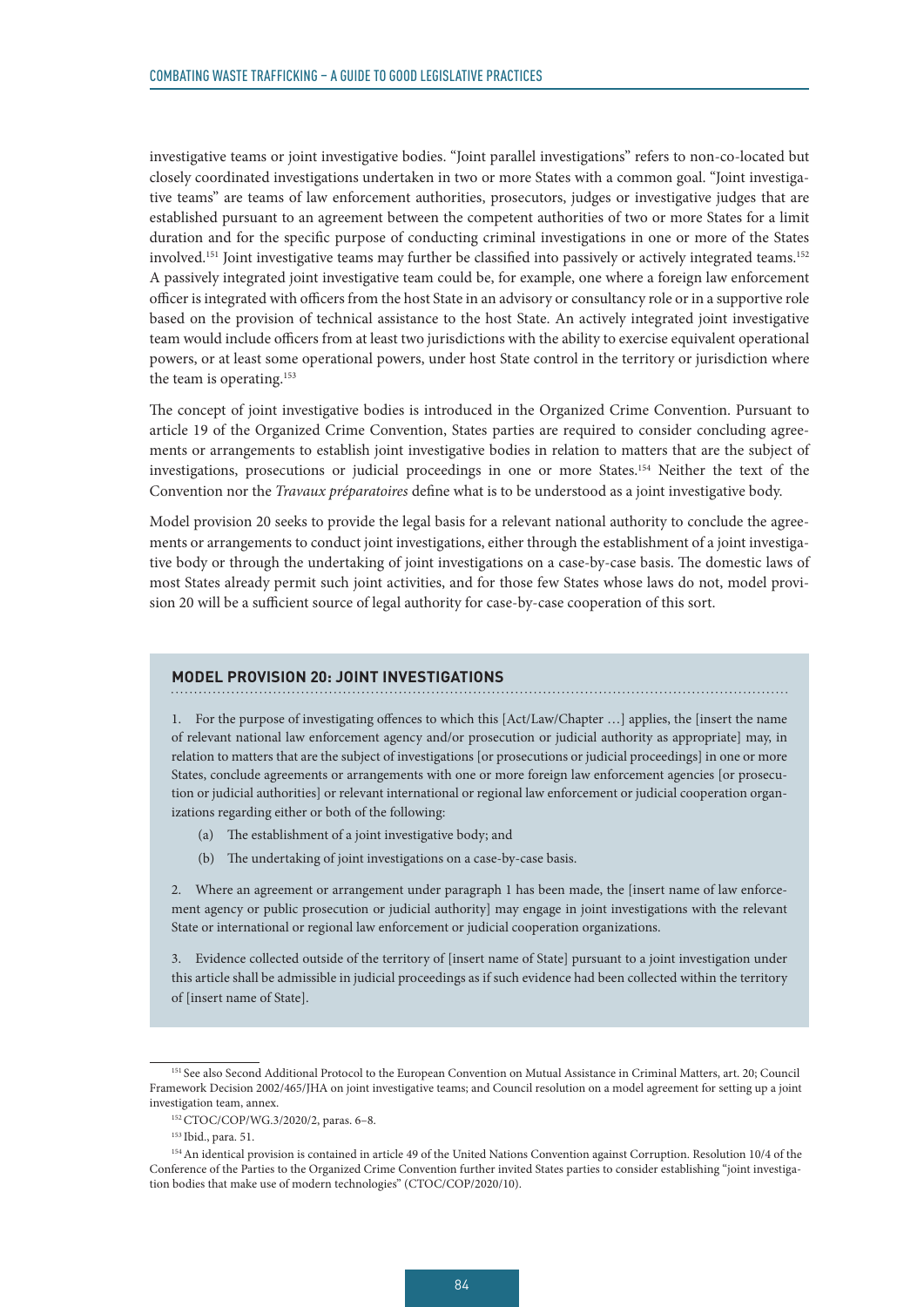Previous work done by UNODC has identified several legal impediments relating to the establishment of joint investigations. These include the lack of clear framework or specific legislation dealing with the establishment of joint investigations, a lack of clarity regarding control of operations and a lack of clarity regarding liability for the costs of joint investigations. These issues should be considered by legislators in drafting the provisions relating to joint investigations.

Legislation providing for joint investigations in the context of waste trafficking must ensure that each of these issues is clearly addressed in order for joint investigations to operate effectively.

A clear legal framework is particularly important in the case of actively integrated joint investigative teams and/or joint investigative bodies, as these may involve the operational deployment of officers from foreign jurisdictions. While joint investigative teams and/or joint investigative bodies have, in some cases, been established in the absence of specific domestic legislation concerning such teams or bodies, through the use of international conventions and other rules of domestic legislation, States should consider whether legislation is needed to deal with the following matters, among others:

- The conferral of powers on foreign law enforcement officers or, where appropriate, public prosecutors or investigative judges
- Who has the responsibility for operational control
- Evidence-gathering by foreign law enforcement officers and its admissibility in any proceedings
- The possibility for mutual legal assistance procedures to be dispensed with in relation to evidence obtained pursuant to the joint investigation
- The civil and criminal liabilities of foreign law enforcement officers and other personnel involved in the joint investigation

Model provision 21 deals with two of these issues: the conferral of powers on foreign officials and the liabilities of seconded officials.

Additional considerations include the following:

- Ensuring clarity with respect to supervision and the roles and responsibilities of seconded officers
- Ensuring limits on which activities seconded officers can perform

A further issue is whether officials who engage in conduct authorized by a joint investigation are criminally or civilly liable for that conduct. Paragraph 2 of model provision 21 suggests taking account of this by conferring certain protections on seconded foreign officials, equivalent to those enjoyed by the corresponding national officials.

# **MODEL PROVISION 21: CONFERRAL OF POWERS ON FOREIGN OFFICIALS IN JOINT INVESTIGATIONS**

1. Where [insert name of State] has an agreement covering conferral of powers in joint investigations with a foreign State, [insert competent authority] may confer upon law enforcement officials [or public prosecutors or investigative judges] of that State one or more of the following powers, which they can then exercise in [insert name of State], subject to [insert name of State] law:

(a) [The power to receive information and take statements, in accordance with the law of the foreign State];

(b) [The power to record charges in the official record, including in a form required by their national law]; and

(c) [The authority to undertake surveillance of persons and/or undercover operations].

2. An official to whom any of the powers specified under paragraph 1 has been confirmed shall be entitled to the same protections as an equivalent official of [insert name of State] under [insert name of State] law.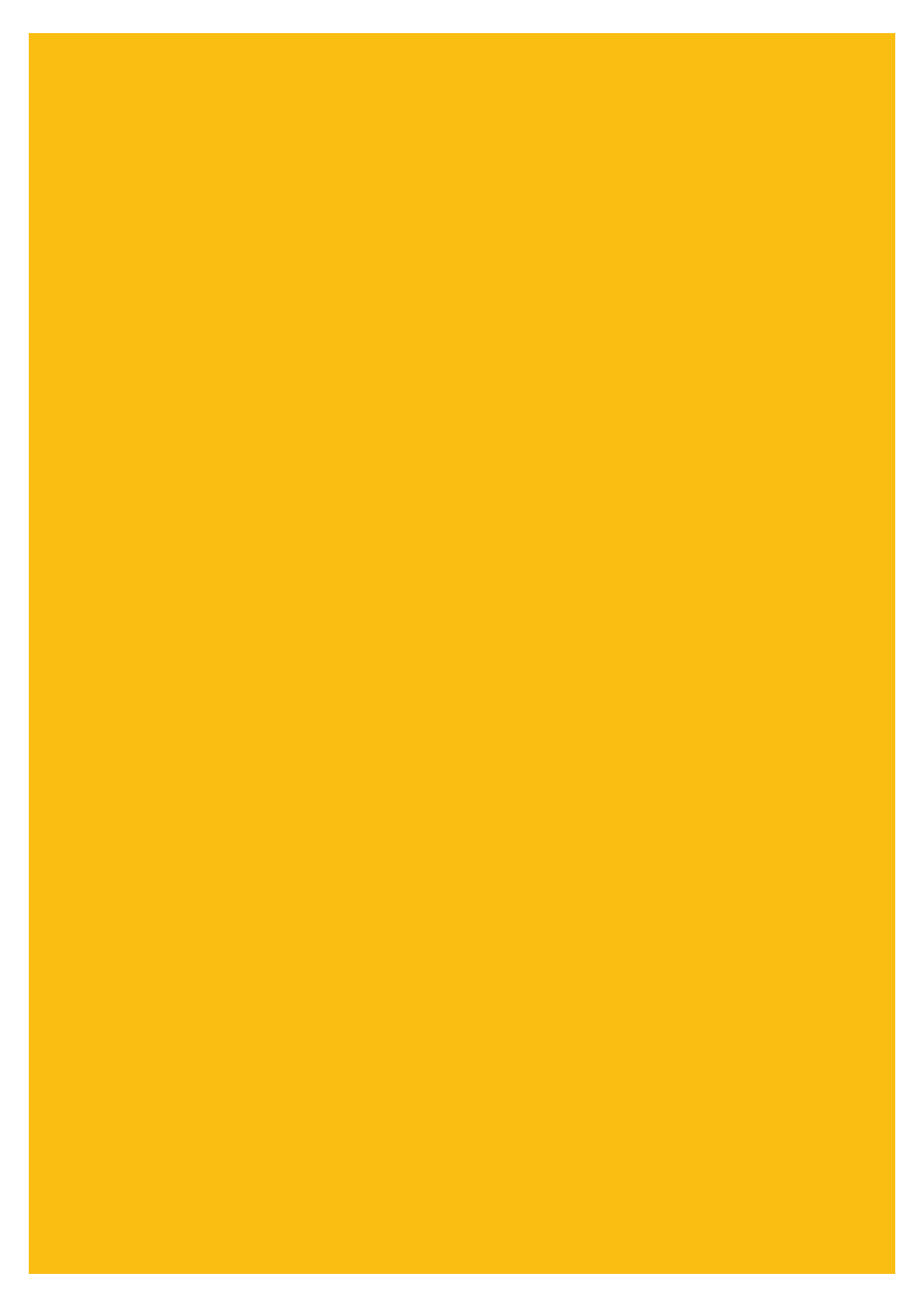# *Chapter 6.*  PROSECUTION AND PENALTIES

The investigation of waste trafficking offences is only one step of the process of preventing and combating waste trafficking; effective criminal procedures are also required. The present chapter addresses topics related to two aspects of criminal procedure: prosecution and penalties.

# **PROSECUTION**

As noted in chapter 1, the roles of prosecutors differ between countries. In most systems, the core functions of prosecutors are the decision to prosecute and the representation of the prosecution in court. Core functions in some jurisdictions may also encompass investigating crime, the supervision of investigators' compliance with procedural rules, judicial interim release ("bail"), plea and sentencing agreements, the diversion of offenders to alternatives to prosecution, victim support, recommendations regarding sentencing, the supervision of the execution of sentences and the treatment of persons in custody.155

In the present section, several issues are considered relating to prosecutorial procedure: prosecutorial discretion and prosecution and enforcement guidelines, pretrial detention, alternatives to trial and limitation periods.156

# **Prosecutorial discretion and prosecution and enforcement guidelines**

In some States, prosecutors are afforded discretion as to whether to prosecute offences, either by law or through administrative procedures. Conditions on the exercise of that discretion may include the community interest in prosecuting or not prosecuting an offence and the need to bring offenders to justice and deter the commission of like offences. Prosecutorial discretion may relate not only to the decision to initiate and continue a prosecution, but also to requests for pretrial measures restricting personal freedom, decisions concerning the management and prioritization of prosecutors' case load and decisions to accept plea bargaining arrangements. In some States, plea bargaining can be a useful tool for prosecutors and can allow prosecutors to bring cases against high-level offenders by securing testimony from lower-level offenders. In other States, prosecutors do not exercise such discretion.

<sup>155</sup> See also UNODC, *The Status and Role of Prosecutors*.

<sup>156</sup> For practical guidance for prosecutors, readers may also wish to consult WasteForce, *Guidance for Prosecutors of Waste Crime*.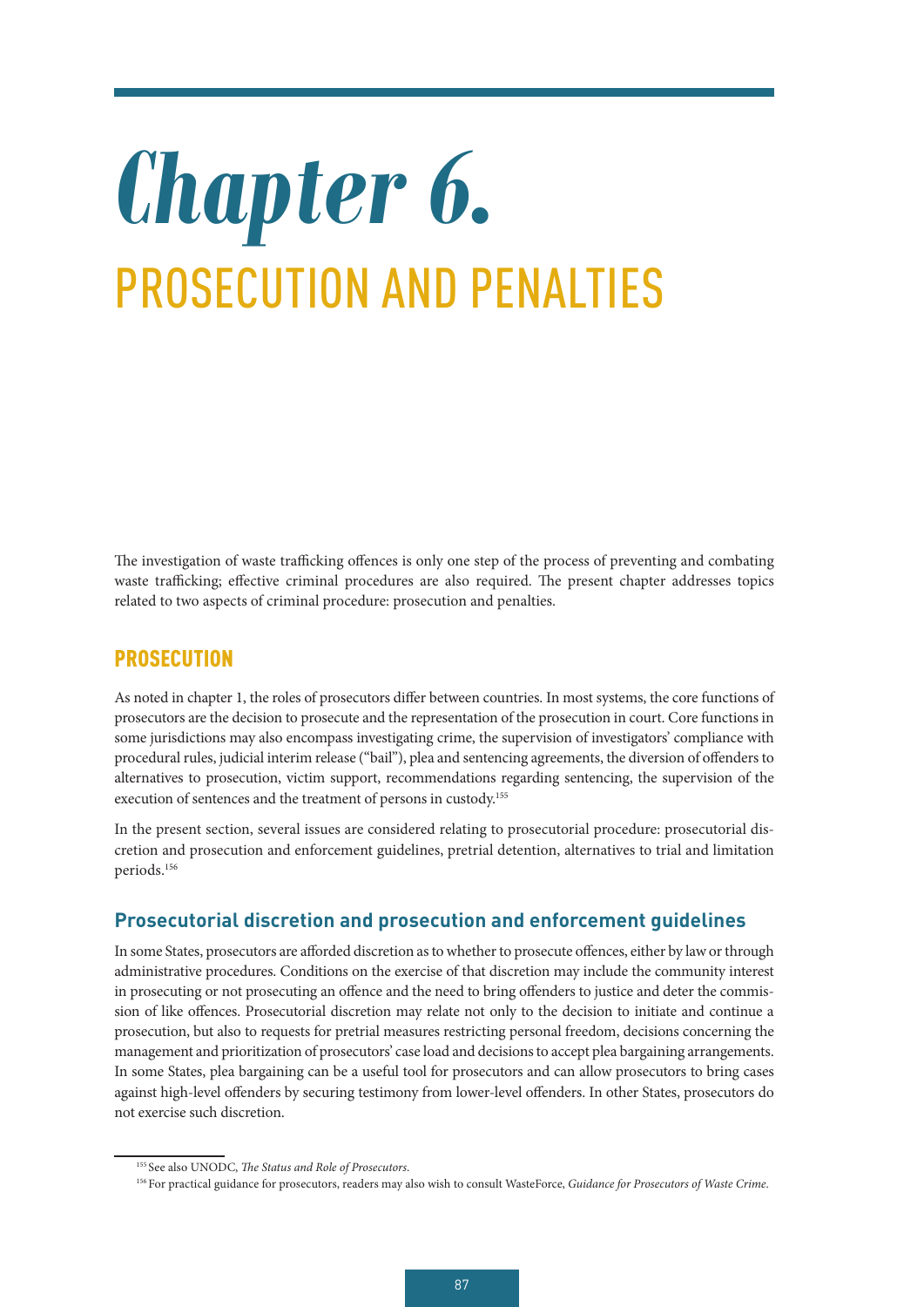Given the differences in legal traditions with respect to prosecutorial discretion, the present guide does not contain any model provisions relating to that topic. For States that do afford prosecutors discretion as to whether to initiate and continue prosecutions, there is a need to ensure consistency in prosecutorial decisionmaking as to when to initiate prosecutions, maintain or drop prosecutions, and accept plea bargains. Where applicable, States should adopt appropriate measures to ensure consistency, such as legislative or non-legislative guidelines for the exercise of discretion.157 More generally, environmental enforcement and prosecution guidelines and policies can be useful tools for informing stakeholders regarding the ways in which regulators and prosecutorial authorities approach their statutory functions and for improving compliance.158 The enforcement and sanctions policy of the Environment Agency in the United Kingdom is an example of a document that informs stakeholders of how regulatory responsibilities will be exercised.159 It sets out the desired outcomes of enforcement and sanctions, the principles applied in regulatory action, the approach taken to enforcement, applicable powers and procedures and how the agency makes enforcement decisions.

# **Pretrial detention**

Waste traffickers cannot be brought to justice if they evade the jurisdiction of prosecuting and judicial authorities. Waste trafficking is sometimes committed by foreign nationals or by persons who may otherwise be at risk of absconding. It is imperative that States, within their constitutional and human rights frameworks, take steps to prevent offenders from fleeing the country prior to trial or sentencing. In some cases, the flight risk of an offender may require that the offender be detained pending trial. In other cases, measures such as the confiscation of an offender's passport may be sufficient to mitigate flight risk.

Article 11, paragraph 3, of the Organized Crime Convention requires that, with respect to the offences established under the Convention, each State party take appropriate measures, in accordance with its domestic law and with due regard for the rights of the defence, to seek to ensure that the conditions imposed in connection with decisions on release pending trial or appeal take into consideration the need to ensure the presence of the defendant at subsequent criminal proceedings.

The illegal operations in which organized criminal groups engage may generate substantial profits such that large sums of money may be available to suspects and the accused, enabling them to post bail and avoid detention before their trial or their appeal. Thus, article 11, paragraph 3, of the Convention and model provision 22 encourage the prudent use of pretrial detention by requiring that States parties take appropriate measures, consistent with their respective laws and with the rights of suspects and of the accused, to ensure that they do not abscond.

While its consideration is not expressly required by the Convention, the capacity of the suspect to influence witnesses, tamper with evidence or take other steps to undermine the administration of justice may need to be considered in decision-making concerning pretrial release or detention. Accordingly, these factors are mentioned for consideration in model legislative provision 22.

<sup>157</sup> See also guideline 17 of the Guidelines on the Role of Prosecutors, adopted by the Eighth United Nations Congress on the Prevention of Crime and the Treatment of Offenders, held in Havana from 27 August to 7 September 1990.

<sup>158</sup> See also WasteForce, Guidance for Prosecutors of Waste Crime, pp. 18–19.

<sup>159</sup> Updated 17 March 2022. Available at www.gov.uk.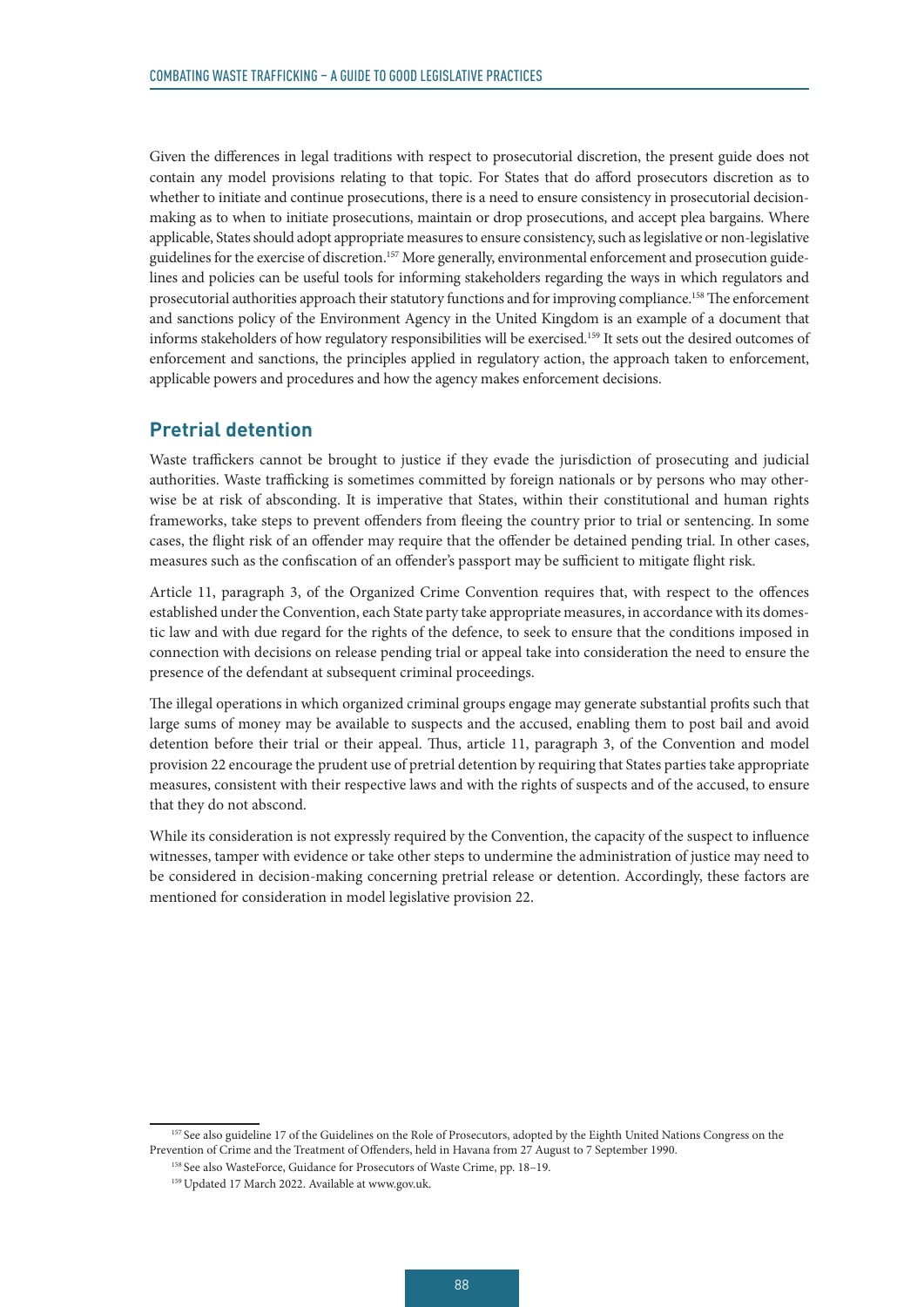#### **MODEL PROVISION 22: PRETRIAL DETENTION**

1. Where a person has been charged with an offence to which this [Act/Law/Chapter/…] applies, the court may order pretrial detention if one of the grounds listed in paragraph 2 exists.

2. The court may order pretrial detention if it is satisfied that there are serious indications of the accused's guilt and that there is an unacceptable risk that the person may, if not detained:

- (a) Fail to appear at subsequent criminal proceedings;
- (b) Influence a witness, tamper with evidence or otherwise obstruct the course of justice;
- (c) Commit a further offence; or

(d) Endanger the life, health or safety of a person who is claimed to be a victim of the offence with which the person is charged or any other person.

3. An order for the pretrial detention of a person under this article must not exceed a period of [insert time limit]. The court may extend the period of pretrial detention under paragraph 2 of this article on the application of a prosecutor. The total period of pretrial detention must not exceed [insert time limit].

4. Pretrial detention must not be ordered, maintained or extended if the objectives of the detention may be achieved through less severe means. In lieu of pretrial detention, the court may impose conditions on the [person/accused] pending trial or appeal to ensure their presence at the subsequent criminal proceedings and to ensure the administration of justice, including:

- (a) [Seizure/confiscation] of travel or other identity documents of the person;
- (b) Notification of the relevant authorities at border control points;
- (c) Holding of a surety bond;
- (d) Restrictions on the movement of the person, such as home confinement or electronic monitoring of movements;

(e) Other measures considered by the court to be necessary and proportionate to prevent the person from influencing witnesses, tampering with evidence or otherwise obstructing the course of justice.

# **Alternatives to trial**

In some jurisdictions, law enforcement, environmental authorities or prosecutors may exercise discretion to resolve cases, where appropriate, through alternatives to trial, such as formal cautions, enforcement notices, diversion programmes, discharge and deferred prosecution agreements. Alternatives to trial may be particularly appropriate in cases of minor and/or first-time offending and may be inappropriate in relation to significant or repeat offending. Factors that may be relevant to determining whether an alternative to trial should be pursued may include the intent and motives of the offender, the foreseeability of the breach, the environmental and other impacts of the offence, the need for specific or general deterrence, whether the offender has a history of non-compliance or offending, the attitude of the offender to the offence and the extent to which they have cooperated during the investigation, the actions of the offender to remediate the impacts of the offending and/or compensate victims, the measures put in place by the offender to prevent future breaches and the offender's personal circumstances.

Two alternatives to trial, enforcement notices and deferred prosecution agreements, are briefly discussed in the following sections. States may also wish to consider other alternatives, such as environmental mediation and other restorative justice-based approaches.

# *Enforcement notices*

Enforcement notices can typically be issued by competent environmental authorities. They can be issued where the authority believes that a natural or legal person is breaching or will breach an environmental law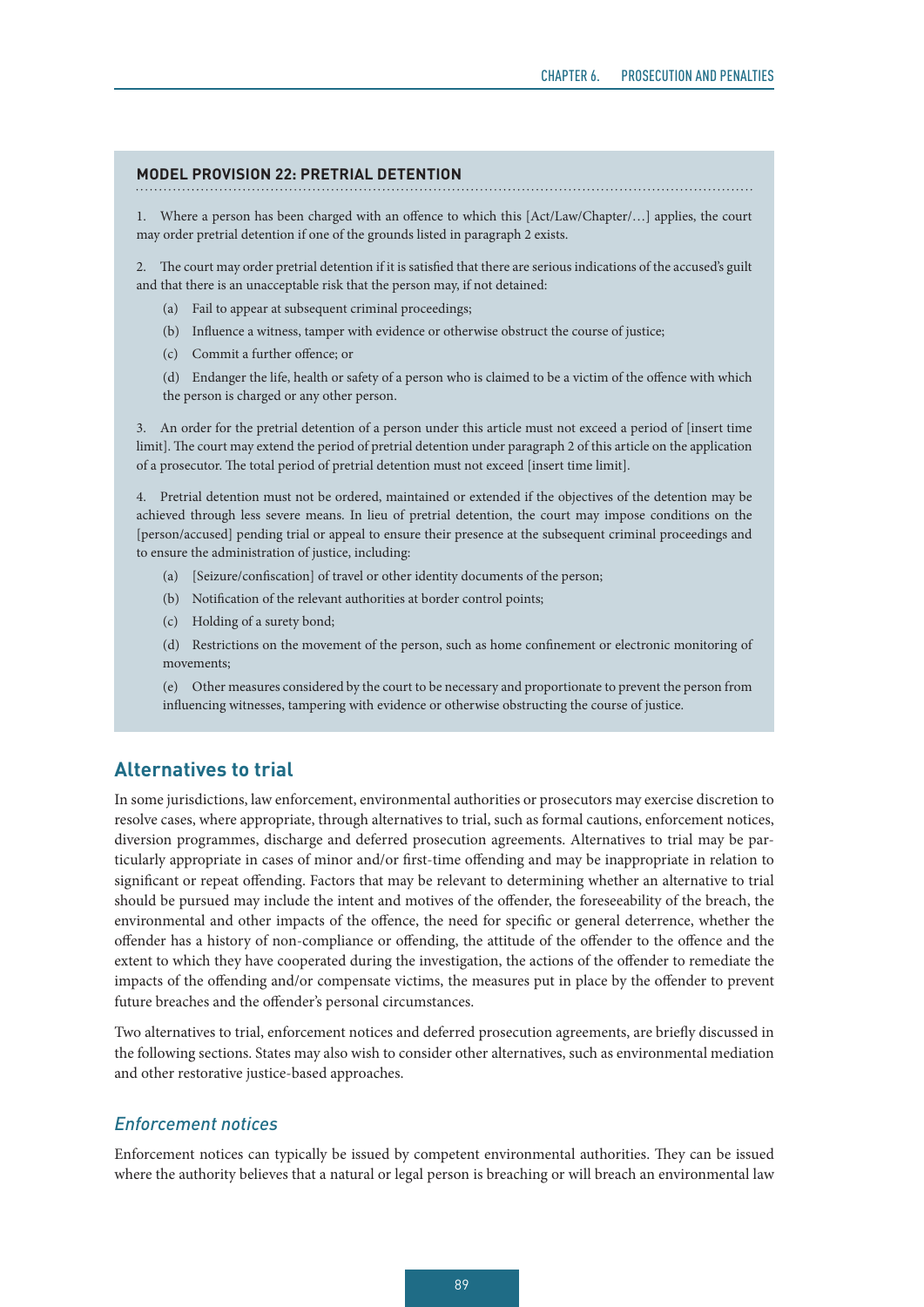or regulation or a condition of a permit, licence or authorization that they hold. Enforcement notices usually specify the steps that must be taken to remedy the breach or anticipated breach. Provision should be made to allow recipients to appeal the issuing of enforcement notices. Failure to comply with an enforcement notice may constitute an offence.

#### **NATIONAL EXAMPLE: UNITED KINGDOM OF GREAT BRITAIN AND NORTHERN IRELAND**

#### Environmental Protection Act 1990

#### Section 13 – Enforcement notices

(1) If the enforcing authority is of the opinion that the person carrying on a prescribed process under an authorisation is contravening any condition of the authorisation, or is likely to contravene any such condition, the authority may serve on him a notice ("an enforcement notice").

- (2) An enforcement notice shall—
	- (a) State that the authority is of the said opinion;

(b) Specify the matters constituting the contravention or the matters making it likely that the contravention will arise, as the case may be;

(c) Specify the steps that must be taken to remedy the contravention or to remedy the matters making it likely that the contravention will arise, as the case may be; and

(d) Specify the period within which those steps must be taken.

(3) The Secretary of State may, if he thinks fit in relation to the carrying on by any person of a prescribed process, give to the enforcing authority directions as to whether the authority should exercise its powers under this section and as to the steps which are to be required to be taken under this section.

(4) The enforcing authority may, as respects any enforcement notice it has issued to any person, by notice in writing served on that person, withdraw the notice.]

#### **Section 23 – Offences***<sup>a</sup>*

(1) It is an offence for a person—

 $[$   $[$   $]$   $]$ 

(c) to fail to comply with or contravene any requirement or prohibition imposed by an enforcement notice or a prohibition notice;

(2) A person guilty of an offence under paragraph (a), (c) or (l) of subsection (1) above shall be liable:

(a) on summary conviction, to a fine or to imprisonment for a term not exceeding three months, or to both;

(b) on conviction on indictment, to a fine or to imprisonment for a term not exceeding two years, or to both.

[…]

*a* The excerpt of this legislative provision applies to England and Wales. The text of sect. 23, para. 2 (a), of the Environmental Protection Act 1990 is different insofar as it applies to Scotland. See also www.legislation.gov.uk/ ukpga/1990/43/section/23.

# *Deferred prosecution agreements*

In relation to waste trafficking, deferred prosecution agreements may be offered to defendants who agree to fulfil certain conditions, such as paying compensation for and repairing environmental harm. In other legal systems, deferred prosecution agreements or other alternative trials are not permissible.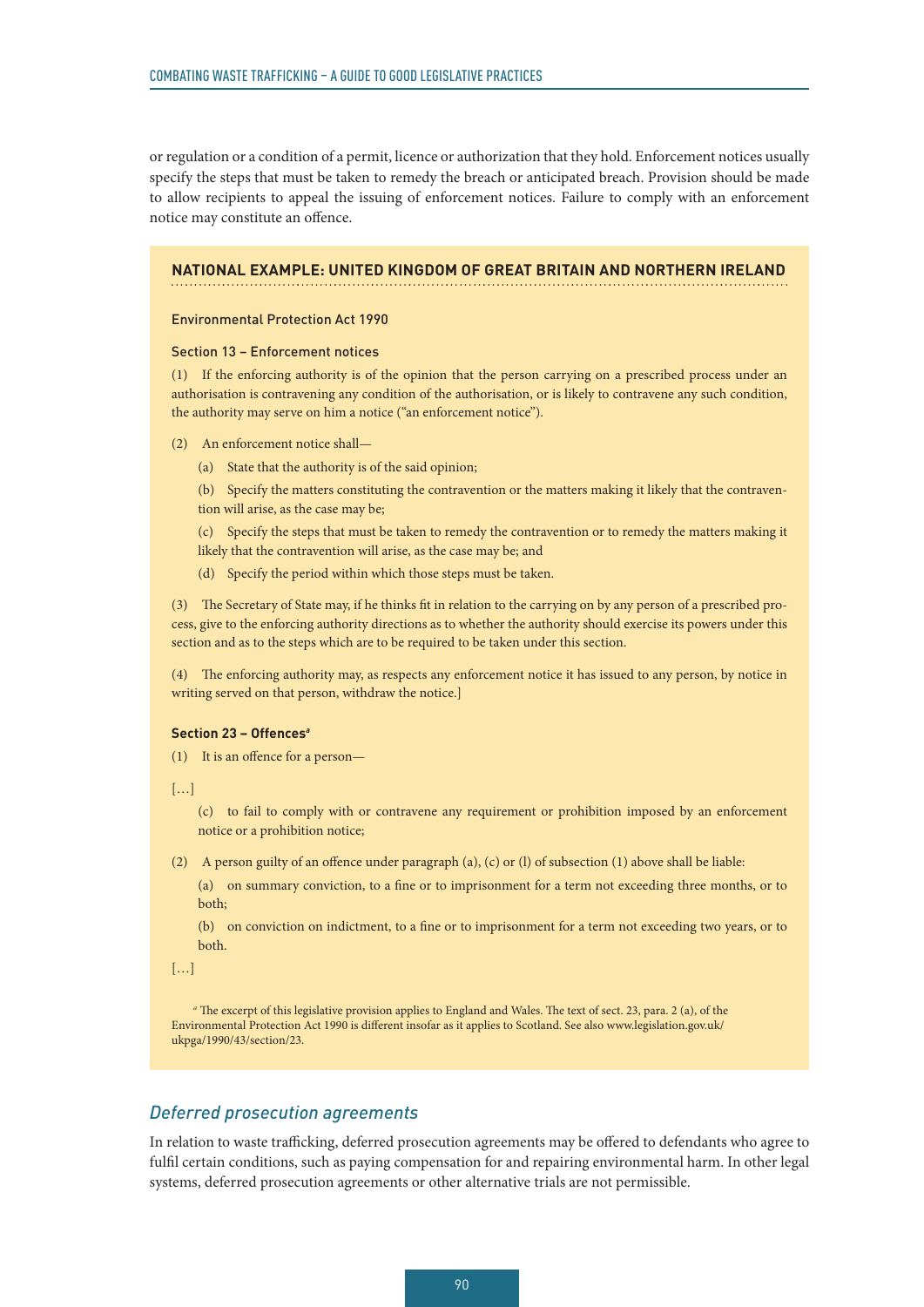States making use of the possibility of deferred prosecution agreements for waste trafficking offences should ensure that the laws or guidelines regulating their use prohibit or discourage agreements to close cases solely on the basis of monetary payment by the offender. Monetary payments from members of organized criminal groups or legal persons involved in waste trafficking are at high risk of having an illicit origin. There is also a danger that organized criminal groups will simply incorporate payments under deferred prosecution agreements as an operating cost of involvement in waste trafficking, without the payments having any deterrent effect on their criminal conduct.

# **EXAMPLE: FRANCE**

Code of Criminal Procedure

#### Article 41-1-3

Provided that public prosecution has not been initiated, the public prosecutor may offer a legal person accused of one or more ordinary offences provided for in the environmental regulations or related offences, excluding serious crimes and ordinary offences against the person as established in Book II of the Criminal Code, the possibility of entering into a judicial public interest agreement imposing one or more of the following obligations:

(1) To pay a public interest fine to the treasury. The amount of such a fine shall be determined in a proportionate manner and, as applicable, taking into account the benefits derived from the violations found to have been committed, up to a limit of 30 per cent of the average annual turnover calculated on the basis of the three most recent annual turnovers known at the date on which the violations were established. Payment may be made in instalments, according to a schedule determined by the public prosecutor, over a period specified in the agreement and not exceeding one year;

(2) To normalize its situation with regard to the law or regulations within the framework of a compliance programme lasting a maximum of three years, under the supervision of the competent entities of the Ministry of the Environment and the entities of the French Biodiversity Agency;

(3) To ensure, within a maximum of three years and under the supervision of the same entities, remediation of the environmental damage resulting from the offences committed.

The costs incurred by the competent entities of the Ministry of the Environment or the entities of the French Biodiversity Agency in calling on experts or qualified persons or authorities to assist them in carrying out the technical assessments required for their supervisory activities shall be borne by the legal person in question, up to a limit established by the agreement. Such costs shall not be reimbursed if the execution of the agreement is suspended.

Where the injured party is identified, unless the accused legal person can prove that it has made good the harm caused, the agreement shall also provide for the amount and terms of compensation for the damage caused by the offence, to be paid within a period not exceeding one year.

The applicable procedure shall be that provided for in article 41-1-2 and in the texts adopted for the purposes of application of that article. The validation order, the amount of the public interest fine and the agreement shall be published on the websites of the Ministry of Justice, the Ministry of the Environment and the municipality in which the offence was committed or, if the municipality has no website, the public intermunicipal cooperation establishment to which the municipality belongs.

# **Limitation periods**

In some jurisdictions, the commencement of a prosecution is limited by periods of time known as "limitation periods" under laws known as "statutes of limitations". In other jurisdictions, limitation periods do not apply to criminal offences. Article 11, paragraph 5, of the Organized Crime Convention requires States parties that do impose limitation periods on the prosecution of criminal offences to ensure that the limitation periods applying to offences covered by the Convention are sufficiently long, in particular where the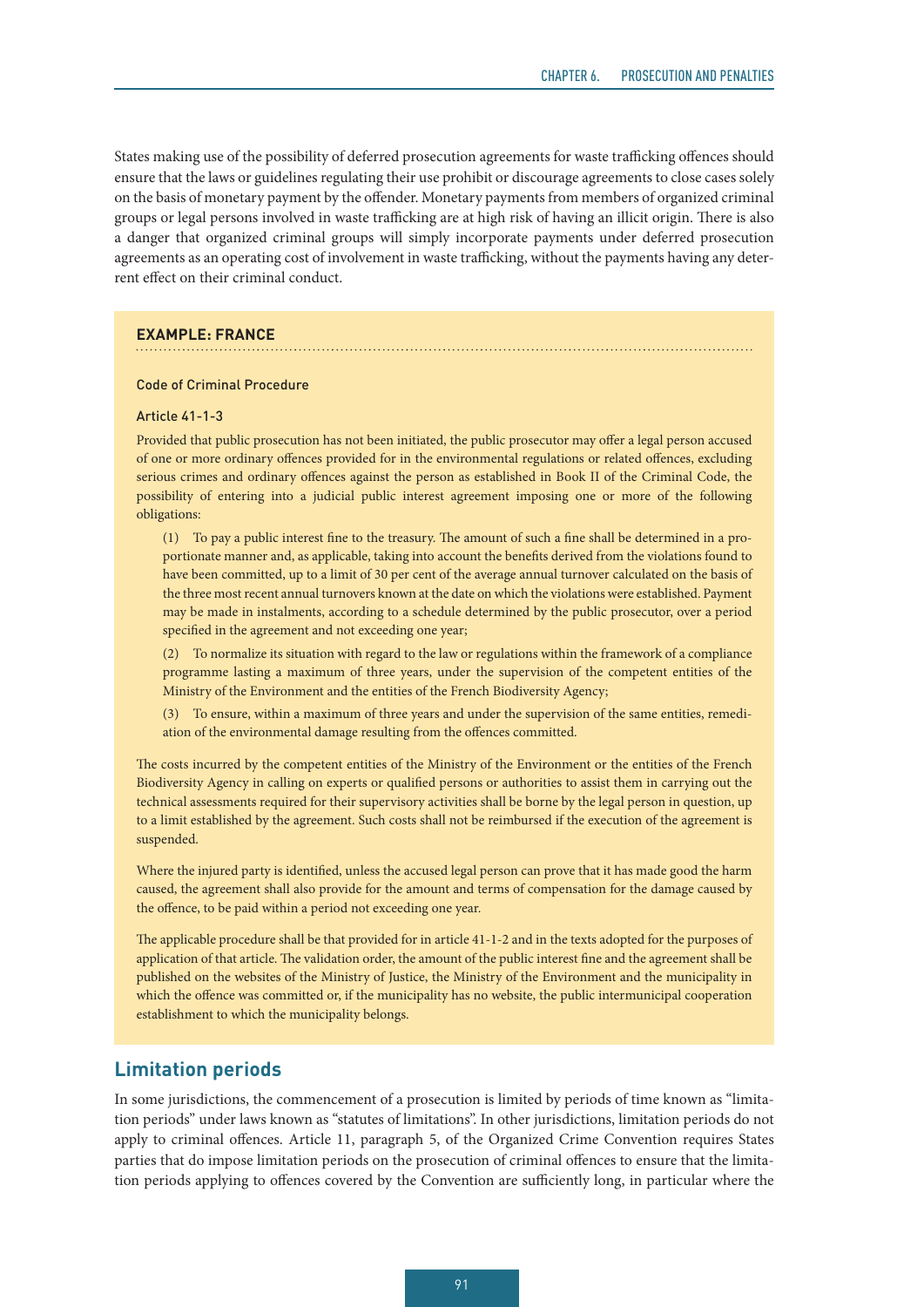alleged offender has deliberately sought to evade the administration of justice. States should ensure that the legislative provisions implementing this obligation under the Organized Crime Convention also extend to the offences covered by this guide. Legislation should also be clear as to the time at which the limitation period starts to run (for example, whether this based on the time of commission or the time of discovery) and the circumstances in which the running of time on a limitation period may be suspended, such as where the offender has deliberately sought to evade the administration of justice.

In some States, the running of time on a limitation period can be suspended while evidence is gathered from abroad. States should consider whether such a provision would be desirable in their legal system, considering the length of any limitation periods applicable to waste trafficking offences and potential difficulties in gathering evidence from abroad. Whatever approaches to limitation periods are taken by a State, the State should ensure that its prosecutorial process is sufficiently streamlined to bring prosecutions to trial in a timely fashion.

Model provision 23 provides an example of a provision setting out the applicable limitation period for waste trafficking offences. Paragraph 2 of this provision provides for the suspension of the running of time on such a limitation period where the suspect has deliberately sought to evade the administration of justice.

## **MODEL PROVISION 23: LIMITATION PERIOD**

1. Subject to paragraph 2, the limitation period for criminal proceedings for offences to which this [Act/Law/ Chapter …] applies is [insert number of years] after the commission of the offence.

2. Where a person suspected of an offence to which this [Act/Law/Chapter …] applies deliberately seeks to evade the administration of justice, the limitation period in paragraph 1 shall not run for the duration of such evasion.

# PENALTIES AND SENTENCING

The legislation that establishes offences covered by the present guide should provide for appropriate penalties and should seek to ensure that persons convicted of waste trafficking offences receive appropriate sentences. Given that approaches to setting penalties and sentencing offenders vary greatly between States according to their legal tradition, the guide does not provide any sample provisions on penalties and sentencing. Rather, the present section sets out several relevant issues for consideration by States in drafting legislative provisions relating to penalties and sentencing. In the present section, some of the most pertinent considerations underlying sentencing for waste trafficking are examined before specific types of sanctions are considered.

# **Considerations underlying sentencing**

## *Effective, proportionate and dissuasive sanctions*

The overriding considerations in determining appropriate penalties for the offences contained in the present guide are that the penalties should be effective, proportionate and dissuasive. These principles are reflected in the text of the Organized Crime Convention. Article 11, paragraph 1, of the Convention requires that each State party make the commission of an offence established in accordance with the Convention liable to sanctions that take into account its gravity. Article 11, paragraph 2, refers to the need to deter the commission of these offences. Article 10, paragraph 4, requires that States parties ensure that legal persons held liable in accordance with article 10 are subject to "effective, proportionate and dissuasive criminal or non-criminal sanctions".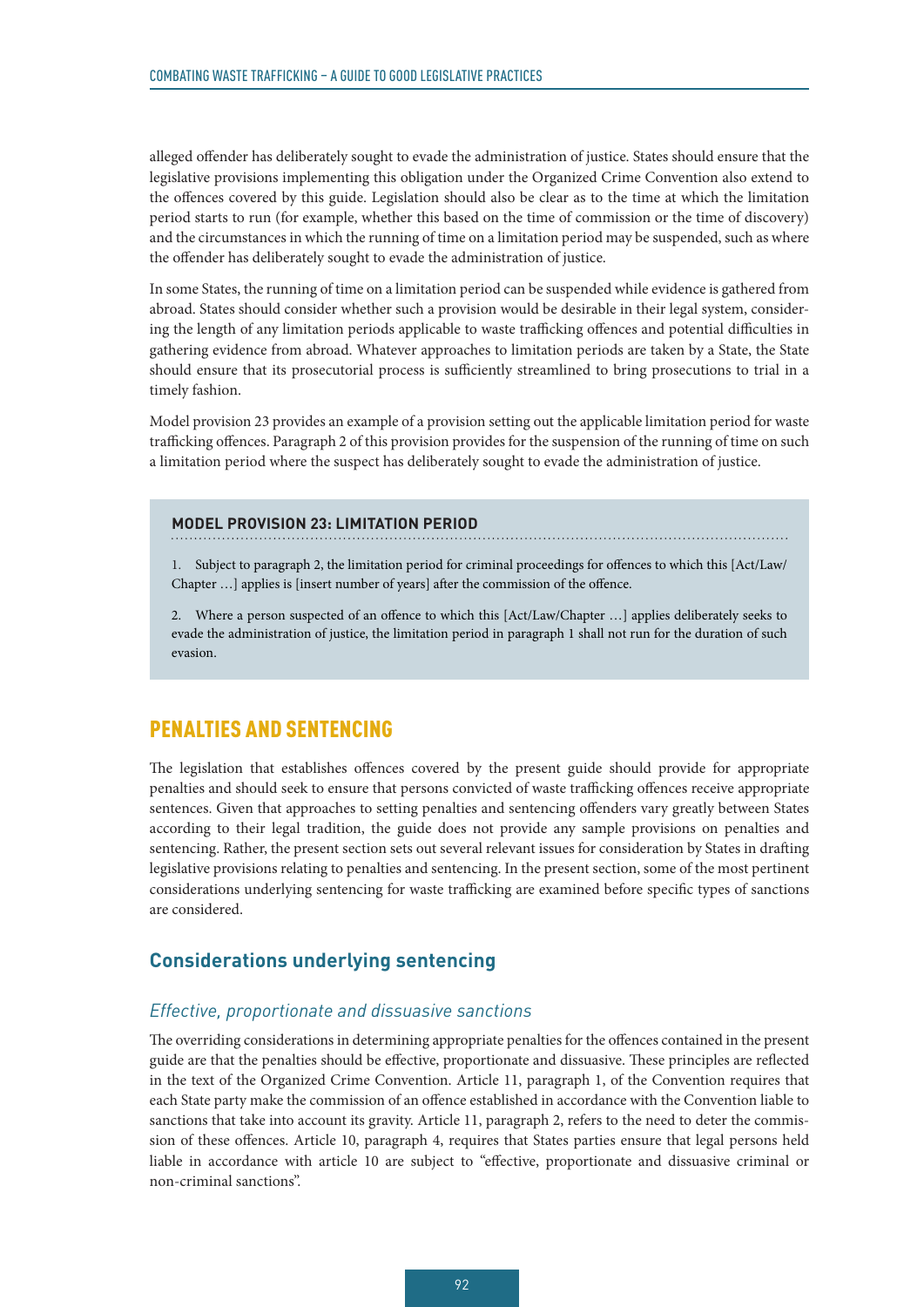Requirements for effective, proportionate and dissuasive sanctions for waste trafficking are also included in the international instruments addressing waste. Article 4, paragraph 4, of the Basel Convention also provides the following:

Each Party shall take appropriate legal, administrative and other measures to implement and enforce the provisions of this Convention, including measures to prevent and punish conduct in contravention of the Convention.

Article 9, paragraph 2, of the of the Bamako Convention provides the following:

Each Party shall introduce appropriate national legislation for imposing criminal penalties on all persons who have planned, committed, or assisted in such illegal imports. Such penalties shall be sufficiently high to both punish and deter such conduct.

In the European Union, requirements for member States to establish "effective, proportionate and dissuasive" penalties for waste trafficking are set out in the Environmental Crime Directive,<sup>160</sup> Waste Framework Directive<sup>161</sup> and Waste Shipment Regulation.<sup>162</sup>

The principle of proportionality of sentence is a general principle of criminal law common to national legal systems. Moreover, it is protected by international human rights law and enshrined in instruments such as the United Nations Standard Minimum Rules for the Administration of Juvenile Justice (the Beijing Rules)<sup>163</sup> and the United Nations Standard Minimum Rules for Non-Custodial Measures (the Tokyo Rules).<sup>164</sup>

Many of the offences covered by the present guide are serious crimes. It is important that the penalties for these offences reflect their serious nature and be comparable to sanctions for other serious crimes. They must reflect the community's condemnation of waste trafficking and act as effective deterrents. At the same time, not all of the offences contained in the guide are equally grave. The penalty for each offence must be proportionate to its seriousness. Furthermore, the circumstances of each offence and of each offender are infinitely variable. The sentences available to judges need to be flexible enough to take into account the individual circumstances of each case.

# *Aggravating and mitigating factors*

A corollary of the requirement that sentences be proportionate to the seriousness of the offending is the requirement that sentences must take into account the relevant circumstances of the offending. Circumstances that tend to raise the seriousness of the offence or the culpability of the offender, or otherwise warrant higher sentences, are known as aggravating factors. Circumstances that tend to lower the serious of the offence or the culpability of the offender, or otherwise warrant lower sentences, are known as mitigating factors.

Different approaches to aggravating and mitigating factors are taken in different jurisdictions. In some jurisdictions, legislative provisions require stricter penalties, such as higher minimum and/or maximum sentences, where particular aggravating factors are present. In other jurisdictions, statutory provisions set out relevant factors to be taken into account by sentencing judges in deciding upon the appropriate sentence. In some cases, specific lists of aggravating and mitigating factors will be legislated for particular offences. In other jurisdictions, sentencing judges will rely upon general lists of factors relevant to sentencing for all criminal offences. Some jurisdictions use a mix of these approaches, depending on the legislation and the offence in question. It is for each State to determine how aggravating and mitigating factors are taken into account in sentencing offenders for waste trafficking and related offences, taking into account their

<sup>160</sup> Directive 2008/99/EC of the European Parliament and of the Council on the protection of the environment through criminal law, art. 5.

<sup>&</sup>lt;sup>161</sup> Directive 2008/98/EC of the European Parliament and of the Council on waste and repealing certain Directives, art. 36, para. 2.

<sup>162</sup> Regulation (EC) No. 1013/2006 of the European Parliament and of the Council on shipments of waste, art. 50, para. 1.

<sup>&</sup>lt;sup>163</sup> General Assembly resolution 40/33, annex, rules 5.1 and 17.1.

<sup>&</sup>lt;sup>164</sup> General Assembly resolution 45/110, annex, rules 2.3 and 3.2.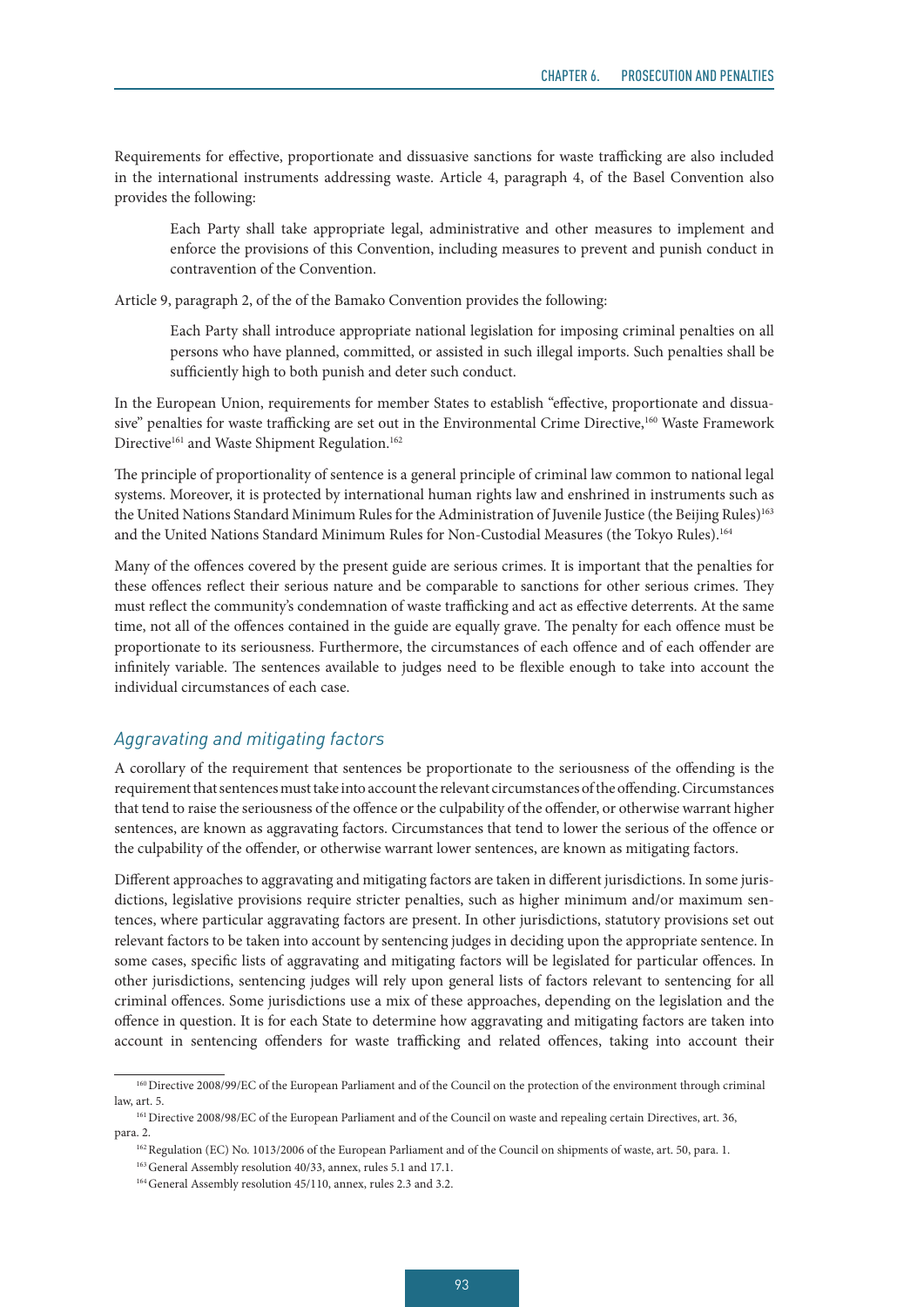obligations under international law, including international human rights law. Irrespective of the approach taken, a number of suggested aggravating and mitigating factors are set out below.

Once a sentencing judge has taken into consideration all relevant aggravating and mitigating factors, the sentencing judge should take a "step back" to consider whether the proposed sentence, as a whole, meets the objectives of sentencing — namely, whether the sentence is effective, proportionate and dissuasive.

#### Aggravating factors

Circumstances that may be considered as aggravating factors, warranting higher penalties for an offence covered by this guide, may include the following:

*(a)* Any harm caused or likely to be caused by the offence;

*(b)* Where the offence took place, in whole or in part, including whether the offence was committed near housing, schools, livestock or environmentally sensitive sites (e.g. a designated protected area or of significant biodiversity importance);

*(c)* The type and characteristics of the waste to which the offence related, including any hazardous characteristics;

*(d)* The quantity or volume of the waste to which the offence related;

*(e)* Where the conduct of the defendant involved the risk of any injury or death, whether such injury or death actually occurred;

*(f)* The size of any direct or indirect financial or other material benefit to the offender or to any other person as a result of the offence;

*(g)* The size of any direct or indirect financial or other material loss to another person caused by the offence, including costs of clean-up and remediation of an environment, habitat or location;

*(h)* Where the offence was committed as part of the activity of an organized criminal group;

*(i)* Where the offender exercised a leadership or managerial role in the organized criminal group;

*(j)* Whether the offence was part of a pattern of ongoing criminal activity;

*(k)* Whether the offender had previously committed any related or similar offence, irrespective of whether the offender was charged or convicted in relation to such offence;

*(l)* Whether the offender attempted to obstruct the administration of justice during the investigation, prosecution or sentencing of the offence;

*(m)* Where the offence was committed by a government official;

*(n)* Where the offence was committed by a person in a position of trust or authority, including the holder of a relevant permit or certificate.

Where an aggravating factor is already an element of the offence, or an element of another offence for which the accused has been convicted arising from the same offence, it should not also be regarded as an aggravating factor for the instant offence. Some of the aforementioned aggravating factors are elements of offences set out in the present guide, and thus would not be appropriate to use to increase the offender's sentence in circumstances where an offender has been or is being sentenced for such an offence. For example, the aggravating factor of commission as part of the activity of an organized criminal group should not apply where the offender also has been convicted of the offence of participation in an organized criminal group. A second example would be that an offender could not be liable for organizing or directing the commission of an offence and also be given an even higher sentence because of a leadership or managerial role within an organized criminal group.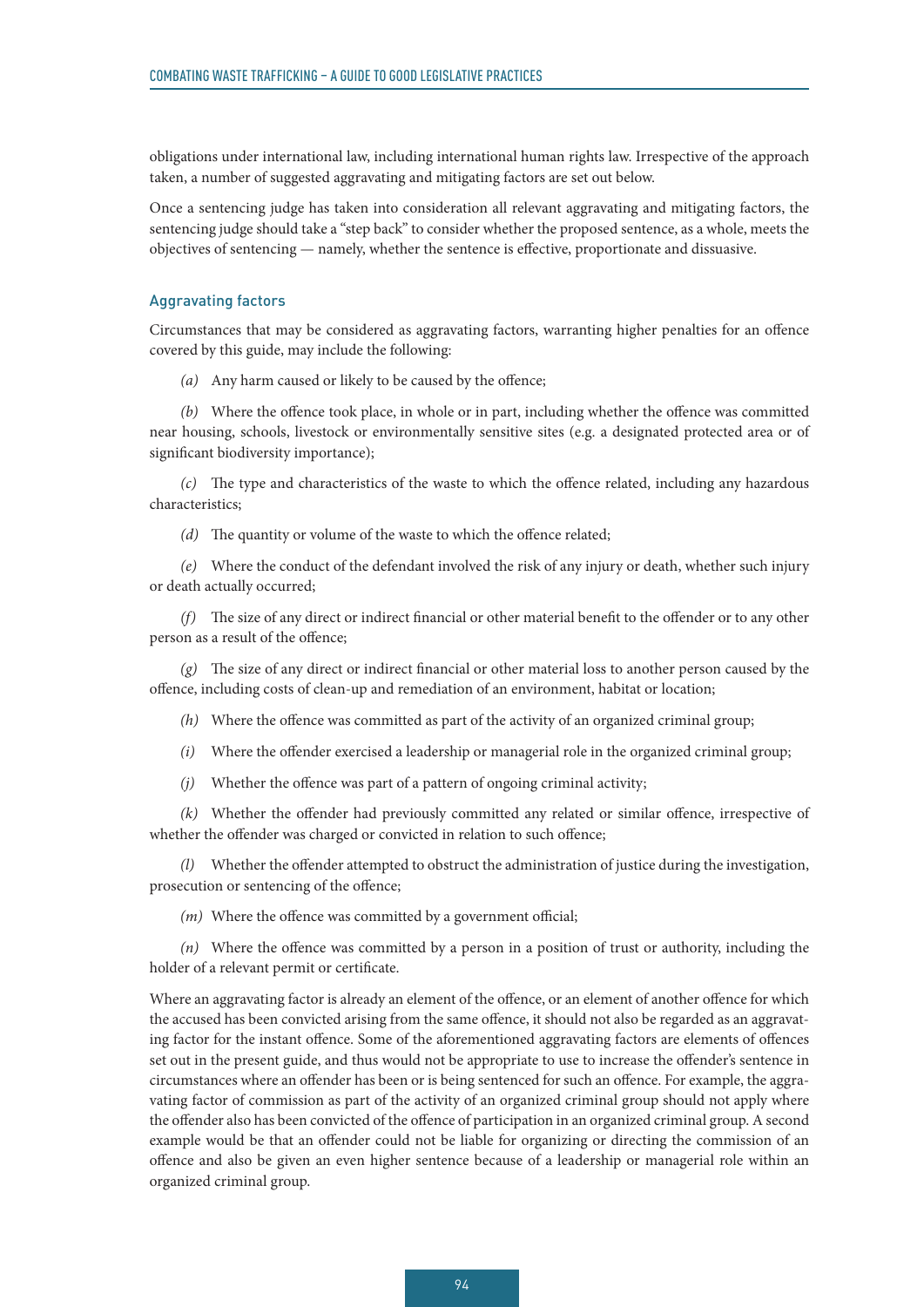#### **EXAMPLE: AUSTRALIA**

#### *Protection of the Environment Operations Act 1997* (NSW)

#### Section 241 – Matters to be considered in imposing penalty

(1) In imposing a penalty for an offence against this Act or the regulations, the court is to take into consideration the following (so far as they are relevant)—

(a) the extent of the harm caused or likely to be caused to the environment by the commission of the offence,

(b) the practical measures that may be taken to prevent, control, abate or mitigate that harm,

(c) the extent to which the person who committed the offence could reasonably have foreseen the harm caused or likely to be caused to the environment by the commission of the offence,

(d) the extent to which the person who committed the offence had control over the causes that gave rise to the offence,

(e) whether, in committing the offence, the person was complying with orders from an employer or supervising employee,

(f) the presence of asbestos in the environment.

(2) The court may take into consideration other matters that it considers relevant.

### Mitigating factors

Circumstances that may be considered as mitigating factors warranting lower penalties for an offence covered by this guide may include the following:

*(a)* The type and characteristics of the waste to which the offence relates, including the absence of any hazardous characteristics;

- *(b)* The quantity or volume of waste involved in the offending;
- *(c)* Where the offending did not cause or risk any discernible harm;
- *(d)* Where the offence was not committed for a financial or other material benefit;
- *(e)* Where the offender obtained no or little financial or other material benefit from the offending;
- *(f)* Where the offender had a lower or minor role in the offending;
- *(g)* Where the offender had limited awareness or understanding of the offence;

*(h)* Where the offender committed the offence under the influence of coercion, intimidation or exploitation;

*(i)* Whether the offender was or is suffering from reduced mental capacity at the time of the offending or the time of sentencing;

- *(j)* The steps taken by the offender to rectify or mitigate the impacts of the offending;
- *(k)* Where the offender has shown remorse for the offending;

*(l)* Where the offender voluntarily cooperated by providing information or otherwise assisted competent authorities, including to investigate and prosecute waste trafficking or related offences;

*(m)* Where the offender pleaded guilty, especially where the defendant entered an early guilty plea;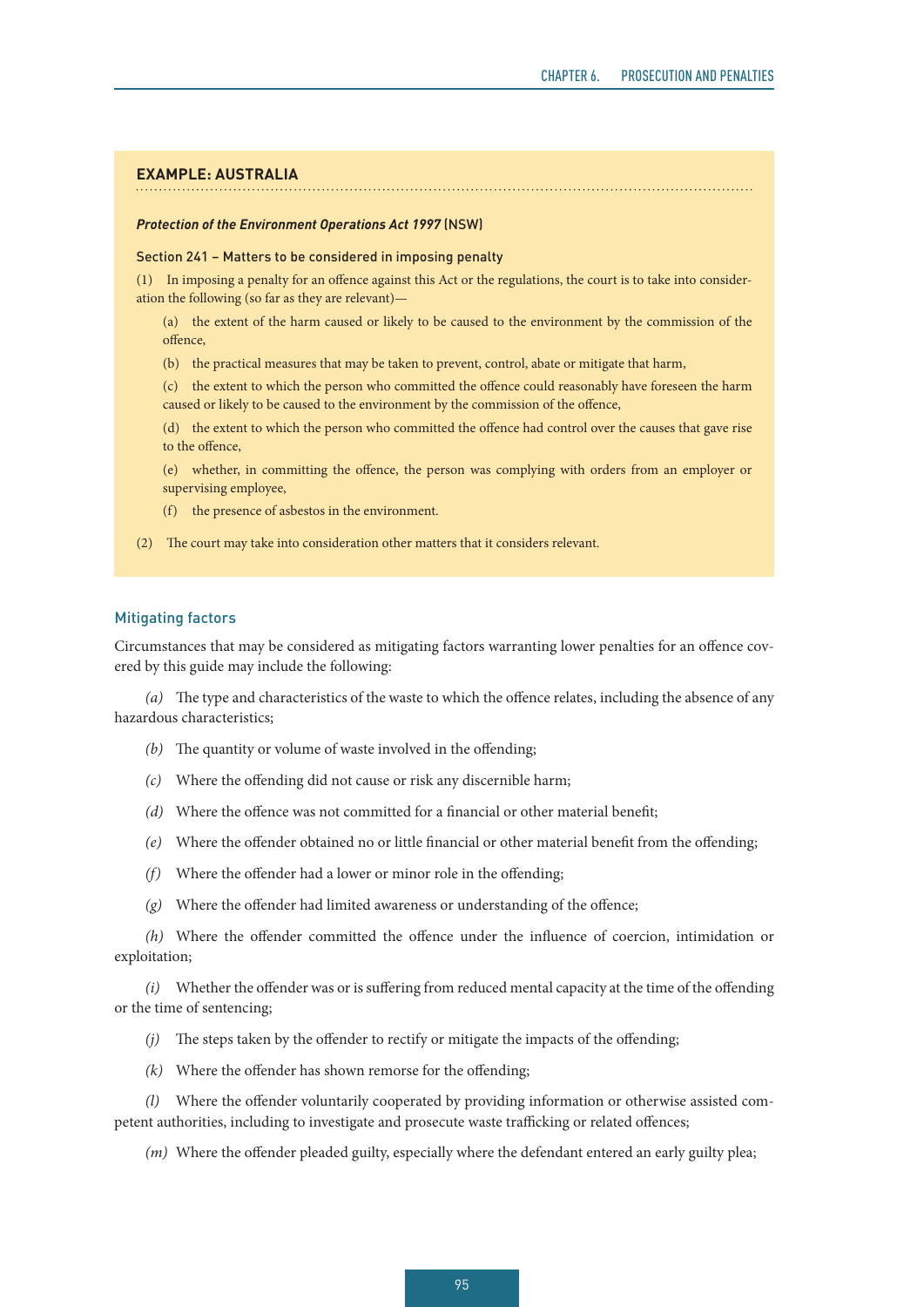- *(n)* Where the offender had no or no relevant prior criminal record or no recent convictions;
- *(o)* Where the offender was otherwise of prior good character;
- *(p)* The age of the offender at the time of the offending or at the time of sentencing;
- *(q)* Whether the offender is a sole or primary caregiver for dependent relatives;

*(r)* Any physical disability or serious medical condition requiring urgent, intensive or long-term treatment;

*(s)* Any relevant mental disorder, developmental disorder or neurological impairment.

#### **EXAMPLE: ITALY**

#### **Penal Code**

#### **Article 452-***decies* **– Active repentance**

The penalties envisaged for the offences referred to in this title, for criminal conspiracy under article 416 as aggravated under article 452-octies, as well as for the offence under article 260 of legislative decree No. 152 of 3 April 2006 and subsequent amendments, shall be reduced from half to two thirds against whoever endeavors to prevent criminal activity from being led to further consequences or whoever, before the opening of the hearing of first instance, concretely ensures the safety, remediation and, where possible, restoration of the condition of places, and shall be reduced from one third to half against whoever concretely assists the police or judicial authorities in reconstructing the facts, identifying the perpetrators and subtracting resources pertaining to the commission of the above mentioned offenses.

The statute of limitations shall be suspended where the judge, upon the defendant's request and before the opening declaration of the hearing of first instance, orders that the proceedings be suspended for a reasonable period of time, in any case not exceeding two years and extendable for a further year maximum, in order to allow the ongoing activities referred to under the previous paragraph to be carried out.

#### *Sentencing guidelines*

Some countries have adopted guidelines for use by judges in sentencing offenders, including for environmental offences such as waste offences. The primary purpose of sentencing guidelines is often to promote consistency in sentencing, but they may also promote public confidence in sentencing and in the criminal justice system more broadly.<sup>165</sup>

It is for each State to decide whether the use of sentencing guidelines would be beneficial under its legal system. The introduction of a system for issuing and using sentencing guidelines is a reform that is likely to be beyond the scope of legislation aimed squarely at preventing and combating waste trafficking. Nevertheless, for States that are interested in establishing sentencing guidelines or in reviewing the existing systems for issuing and using sentencing guidelines, the present section provides some basic guidance. The discussion of the considerations in the present section should not be considered as exhaustive.

<sup>&</sup>lt;sup>165</sup> Julian V. Roberts and Andrew Ashworth, "The evolution of sentencing policy and practice in England and Wales, 2003-2015", *Crime and Justice*, vol. 45 (2016), pp. 344–345.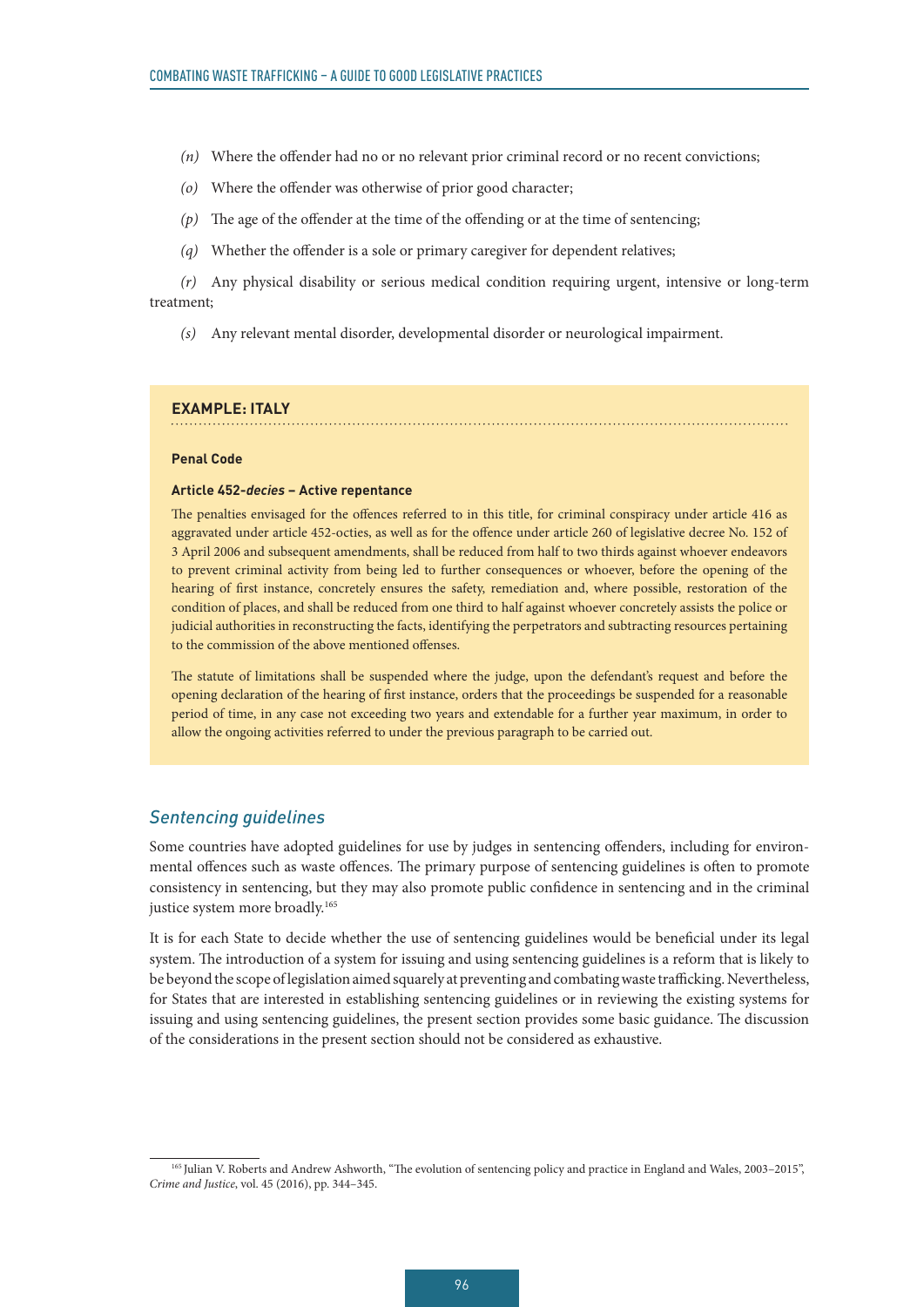The power to register a criminal conviction and to impose criminal punishment is an exercise of judicial power. Legislators and policymakers considering the introduction of sentencing guidelines should, in the first instance, remember that the purpose of sentencing guidelines is to guide the exercise of judicial power and not to usurp it. Legislators must not constrain the process of judicial determination of sentence to the extent that they prevent sentencing courts from exercising their judicial functions. Nevertheless, legislators can have a role to play in promoting the proper exercise of judicial powers by establishing procedures for issuing and using guidelines.

A preliminary question in developing a system for issuing and using sentencing guidelines is to clarify its purpose. Above, it was suggested that the primary purpose of sentencing guidelines is often thought to be to promote consistency in sentencing, but that having such guidelines may also promote public confidence in sentencing and in the criminal justice system. In ascertaining the purposes of such guidelines, it is worthwhile clarifying what is meant by "consistency". In that regard, literature concerning sentencing has distinguished between consistency of approach, consistency in outcome and uniformity in outcome. Consistency of approach is concerned with applying a consistent method to the sentencing process, whereas consistency in outcome is focused on the result of the sentencing process.<sup>166</sup> Uniformity of outcome applies where different offenders committing offences in different circumstances receive the same sentence. A focus on consistency of approach provides greater possibilities for judges to take into consideration differences in circumstances while also promoting consistency, but not uniformity, in outcomes.167 Uniformity of outcome is undesirable because it is contrary to one of the fundamental considerations underlying sentencing discussed in this chapter, the principle of proportionality.168

Clarity on the purpose of sentencing guidelines and on issues such as the meaning of "consistency" is important because it underscores the importance of the design of any system of sentencing guidelines and the methods by which the system seeks to achieve its goals. For example, a system focusing on consistency of approach may emphasize the prescription of a sequence of steps for courts to follow when deciding upon an appropriate sentence, rather than specifying sentence ranges and discouraging or restricting judges from passing sentences outside of those ranges.<sup>169</sup>

A further question for legislators and policymakers is the proper body to issue sentencing guidelines and the composition of that body. An independent body consisting of current or former members of the judiciary and persons from other relevant professions, such as criminal justice professionals and academics, may be an appropriate issuing body.

Finally, legislators and policymakers should bear in mind the difficulties of anticipating all potential constellations of circumstances that judges will be required to pass sentence on. Sentencing guidelines provide guidance for determining the appropriate sentence applicable to the majority of cases, but they may not be appropriate for cases falling at the extreme ends of offending – that is, cases with either extreme aggravating or mitigating circumstances.170 It should be ensured that the legislation providing for the use of sentencing guidelines enables courts to depart from the ranges included in sentencing guidelines where doing so would be in the interest of justice.

<sup>166</sup> Sarah Poppleton and others, "A review of consistency in sentencing" (London, Sentencing Council, 2021), p. 10.

<sup>167</sup>Ibid.; and Julian V. Roberts, "Sentencing guidelines in England and Wales: recent developments and emerging issues", vol. 76, *Law and Contemporary Problems*, (2013), p. 21.

<sup>&</sup>lt;sup>168</sup> See "Effective, proportionate and dissuasive sanctions", above.

<sup>169</sup> Roberts, "Sentencing guidelines in England and Wales", p. 5.

<sup>&</sup>lt;sup>170</sup> Ibid., p. 13.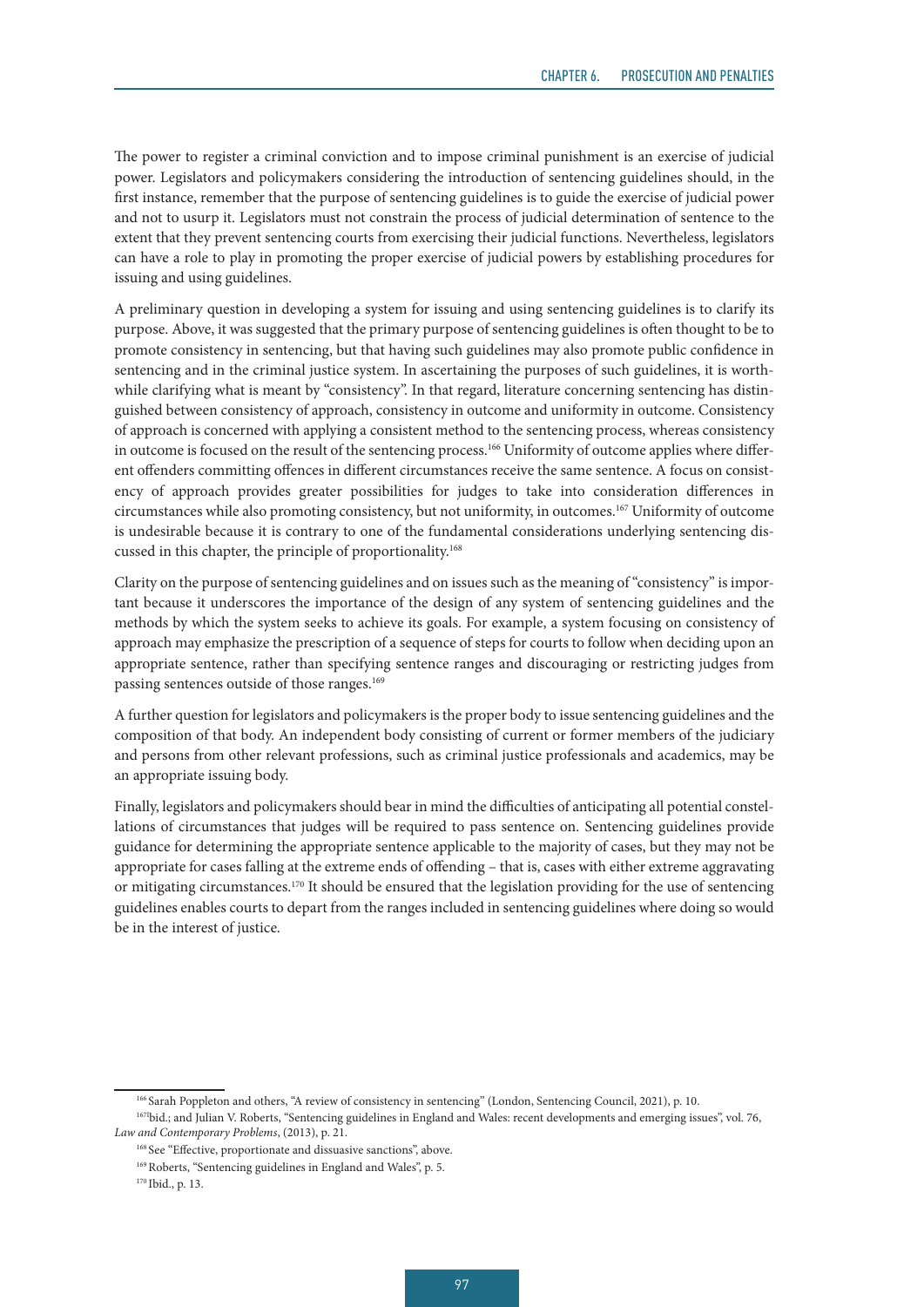#### **EXAMPLE: UNITED KINGDOM OF GREAT BRITAIN AND NORTHERN IRELAND**

#### Sentencing guidelines for environmental offences

In the United Kingdom, the Coroners and Justice Act 2009 established the Sentencing Council for England and Wales ("Sentencing Council").<sup>*a*</sup> The Sentencing Council is empowered to prepare and, following consultations, issue sentencing guidelines, whether general in nature or limited to a particular offence, particular category of offence or particular category of offender.*<sup>b</sup>* When preparing sentencing guidelines, the Sentencing Council is required to have regard to the desirability of sentencing guidelines relating to a particular offence being structured according to a scheme for sentencing ranges and starting points set out in the Act.*<sup>c</sup>* In sentencing an offence, courts are required to follow any sentencing guidelines which are relevant to the offender's case, unless satisfied that it would be contrary to the interests of justice to do so.*<sup>d</sup>*

The Sentencing Council has issued a number of sentencing guidelines, including a general guideline on overarching principles of sentencing<sup>e</sup> and guidelines on sentencing for environmental offences. The guidelines on sentencing for environmental offences comprise, at the time of writing, guidelines for sentencing offences of "unauthorised or harmful deposit, treatment or disposal etc. of waste" and "illegal discharges to air, land and water", with separate guidelines for natural and legal persons<sup>*f*</sup> and general guidelines for other environmental offences.*<sup>g</sup>*

The guidelines relating to the specific environmental offences each set out a 12-step process to be followed in sentencing offenders for such offences. Different steps are set out for natural and legal persons. The process for sentencing set out in the guidelines involves, among other steps, determining the appropriate offence category by reference to the culpability of the offender, identifying the applicable starting point and category range, identifying and taking into account relevant aggravating and mitigating factors, and reviewing whether the sentence, as a whole, is proportionate and meets, in a fair way, the objectives of punishment, deterrence and the removal of gain derived through the commission of the offence. Non-exhaustive lists of relevant aggravating and mitigating factors are provided in the guidelines. The guidelines also address the making of ancillary orders, including remediation orders, confiscation orders and disqualification orders.*<sup>h</sup>*

*a* Coroners and Justice Act 2009, sect. 118.

*b* Ibid., sect. 120.

*c* Ibid., sect. 121.

*d* Sentencing Code, sect. 59

*e* See United Kingdom, Sentencing Council, "General guideline: overarching principles" (effective from 1 October 2019). Available at www.sentencingcouncil.org.uk.

*f* See United Kingdom, Sentencing Council, "Organisations: unauthorised or harmful deposit, treatment or disposal etc of waste/Illegal discharges to air, land and water" (effective from 1 July 2014), and "Individuals: unauthorised or harmful deposit, treatment or disposal etc of waste/Illegal discharges to air, land and water. Available at www.sentencingcouncil.org.uk.

*g* United Kingdom, Sentencing Council, Environmental offences (other) (effective from 1 July 2014). Available at www. sentencingcouncil.org.uk.

*h* For a further discussion of such orders, see "Ancillary orders" below.

# **Types of sanctions**

The previous section outlined some of the most pertinent considerations underlying sentencing for waste trafficking. In the present section, consideration now turns to the specific types of sanctions that may be ordered when these and other relevant considerations are synthesized. Imprisonment and non-custodial penalties are considered first, before turning to so-called ancillary orders. Finally, a specific section is included on sanctions for legal persons, which includes a model legislative provision.

### *Imprisonment*

The most serious offences contained in the present guide should be subject to maximum sentences of imprisonment proportional to the seriousness of the offence and high enough to serve as effective deterrents. The need for effective, proportionate and dissuasive sentences was discussed above as a general consideration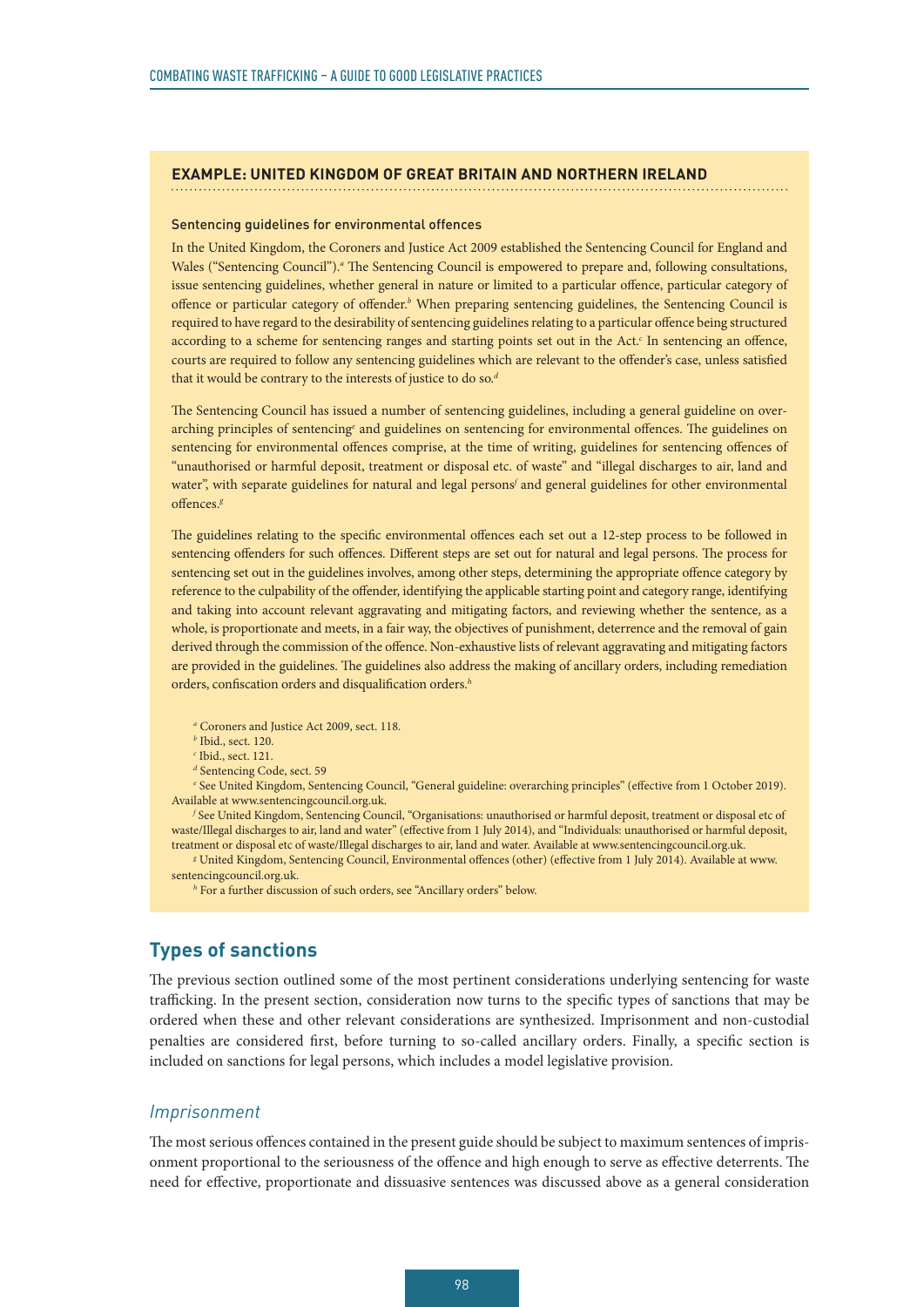underlying sentencing for waste trafficking offences.171 In addition to these general considerations, there are also several further considerations that States should take into account in setting the maximum sentences of imprisonment for waste trafficking offences.

First, as was noted in chapter 1,<sup>172</sup> for the Organized Crime Convention to apply to an offence, the offence must either be an offence established in accordance with the Convention or a "serious crime". "Serious crime" is defined as "conduct constituting an offence punishable by a maximum deprivation of liberty of at least four years or a more serious penalty".173 While certain offences related to waste trafficking — participation in an organized criminal group, corruption, money-laundering and obstruction of justice — are expressly addressed in the Convention, waste trafficking itself is not. Accordingly, for the Organized Crime Convention to apply to the most serious waste-trafficking-related offences set out in the present guide, maximum penalties of at least four years' imprisonment should be provided for each of these serious offences.

Second, in some States, the designation of predicate offences for the purpose of money-laundering legislation is determined by reference to the maximum penalty for the offence in question. In such States, legislators should ensure that the maximum penalties for the offences intended for designation as predicate offences are sufficiently high to meet the threshold of at least four years' imprisonment.<sup>174</sup>

Finally, in some States, the eligibility of an offence to serve as a basis for extradition is determined by reference to the maximum penalty for the offence in question. Where this is the case, legislative drafters should ensure that the maximum penalties for offences serious enough to warrant extradition are sufficiently high for extradition to be possible under the State's extradition treaties and domestic legislation.175 Some of the offences covered by the present guide are of a gravity serious enough to warrant extradition. Other offences may be deemed by a State to not be sufficiently serious to warrant extradition.

# *Non-custodial penalties*

Legislation establishing or amending waste trafficking offences should take into consideration the desirability of alternatives to custodial sentences in certain circumstances. The types of non-custodial sentences capable of being given to offenders and the availability of each type of non-custodial sentence may vary between States and are matters for each State to determine in accordance with its legal framework for sentencing. Guidance on alternatives to imprisonment can be found in the United Nations Standard Minimum Rules for Non-Custodial Measures (the Tokyo Rules)<sup>176</sup> and in rules 57 to 66 of the United Nations Rules for the Treatment of Women Prisoners and Non-Custodial Measures for Women Offenders (the Bangkok Rules),<sup>177</sup> as well as in the UNODC handbooks on basic principles and promising practices on alternatives to imprisonment and on strategies to reduce overcrowding in prisons.<sup>178</sup>

Under the Tokyo Rules, domestic law should provide for a wide range of non-custodial measures for persons convicted, from pretrial to post-sentencing provisions.179 In particular, the authorities investigating or prosecuting criminal cases should be empowered to discharge the offender in appropriate circumstances and to impose non-custodial measures for minor cases.<sup>180</sup> Non-custodial penalties may include verbal sanctions, such as admonition, reprimands or warnings; conditional discharge; status penalties; economic sanctions and monetary penalties, such as fines and day fines; confiscation or expropriation orders; compensation to the victim or compensation orders; suspended and deferred sentences; probation and judicial supervision;

<sup>&</sup>lt;sup>171</sup> See "Considerations underlying sentencing".

<sup>&</sup>lt;sup>172</sup> See "International legal framework to combat serious crime".

<sup>&</sup>lt;sup>173</sup> Organized Crime Convention, art. 2 (b).

<sup>&</sup>lt;sup>174</sup> See also the discussion on money-laundering in chapter 3, above.

<sup>&</sup>lt;sup>175</sup> See also the discussion on extradition in chapter 5, above.

<sup>&</sup>lt;sup>176</sup> General Assembly resolution 45/110, annex.

<sup>&</sup>lt;sup>177</sup> General Assembly resolution 65/229, annex.

<sup>178</sup> Available at: https://www.unodc.org/unodc/justice-and-prison-reform/index.html.

<sup>&</sup>lt;sup>179</sup> Rules 2.3 and 3.1.

<sup>180</sup> Rule 5.1.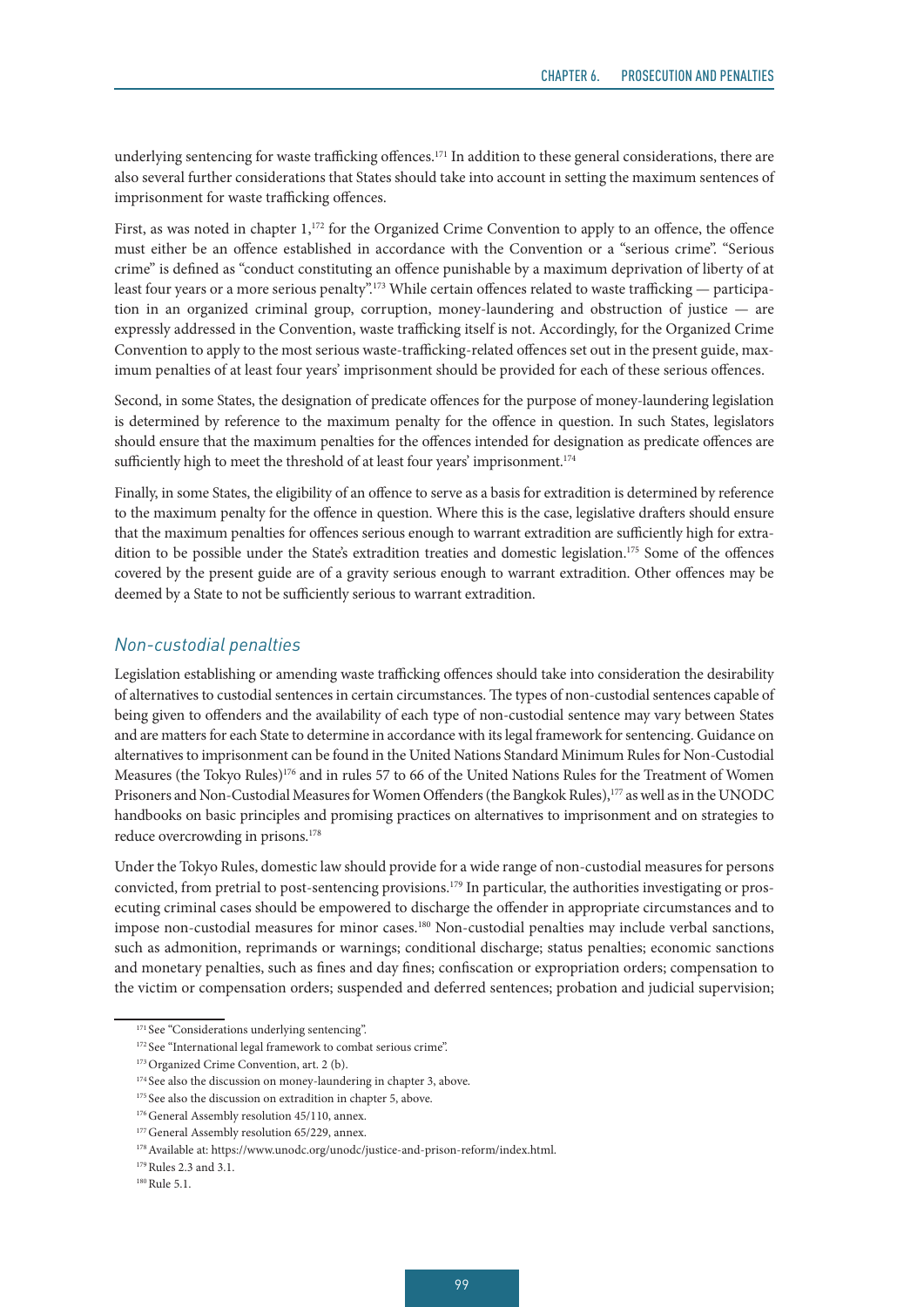community service orders; referral to an attendance centre; house arrest; any other mode of non-institutional treatment; and any combination of such measures.<sup>181</sup>

#### Fines

Like other penalties for waste trafficking, maximum fines must adequately reflect the seriousness of the offences and be high enough to act as effective deterrents. In some circumstances, fines may be imposed in addition to a sentence of imprisonment. In determining the appropriate value for maximum fines for offences covered in the present guide, legislators should bear in mind that waste trafficking can be an extremely lucrative business for offenders. If fines are not high enough, there is a danger that they simply become incorporated into the operating costs of organized criminal groups without deterring their offending. The financial status and capacities of the offender should be taken into account in determining the appropriate sum of any fine. In relation to legal persons, the court or another competent authority may require access to accounts and other financial documents of the legal persons and, where appropriate, of related entities, to assess the offender's financial status.

In some cases, a fine alone will not serve as an effective deterrent without confiscation of the proceeds of crime. The confiscation of the proceeds of crimes and of property, equipment and other instrumentalities used in or destined for use in criminal offences is addressed in article 12 of the Organized Crime Convention.

Legislation should provide that, in sentencing an offender for waste trafficking or another offence covered by the present guide, priority is to be given to restitution or compensation to the victims of the offence. Fines of an amount that would undermine the ability of the defendant to make restitution or pay compensation to the victims should not be imposed.

States should also consider implementing measures to prevent the real value of fines being reduced over time by inflation. One approach could be to tether fine values to penalty units, which can then be adjusted in step with inflation.

#### Community service orders

In some cases, community service orders may be an appropriate sentencing option. Community service orders have traditionally been given to natural persons convicted of crimes, but they may also be used for sentencing legal persons. Community service orders for legal persons may be particularly appropriate where the convicted organization "possesses knowledge, facilities or skills that uniquely qualify it" to repair damage,182 although such orders may also be appropriate in other circumstances.

Community service orders bear some similarities to restitution and compensation. Under some legal systems, community service orders may differ from orders for restitution and compensation in that the latter can only be ordered for victims of the crime for which sentence is passed, whereas community service orders do not have such a limitation.183 In other jurisdictions, the distinction between these types of orders may be less clear.

A community service order may be inappropriate where the defendant cannot be trusted to carry out the terms of the order. For example, where a defendant has a history of repeated violations of environmental laws or regulations, or otherwise evinces a disregard for compliance with environmental laws and regulations, there may be doubts as to the effectiveness of a community service order. More generally, to ensure that sanctions are effective, proportionate and dissuasive, it may also be appropriate for community service

<sup>&</sup>lt;sup>181</sup> Rule 8.2.

<sup>182</sup> United States Sentencing Commission, *Guidelines Manual 2021* (November 2021) §8B1.3.

<sup>183</sup> Kris Dighe, "Organization community service in environmental crimes cases", *United States Attorneys' Bulletin*, vol. 60, No. 4 (July 2012), p. 100.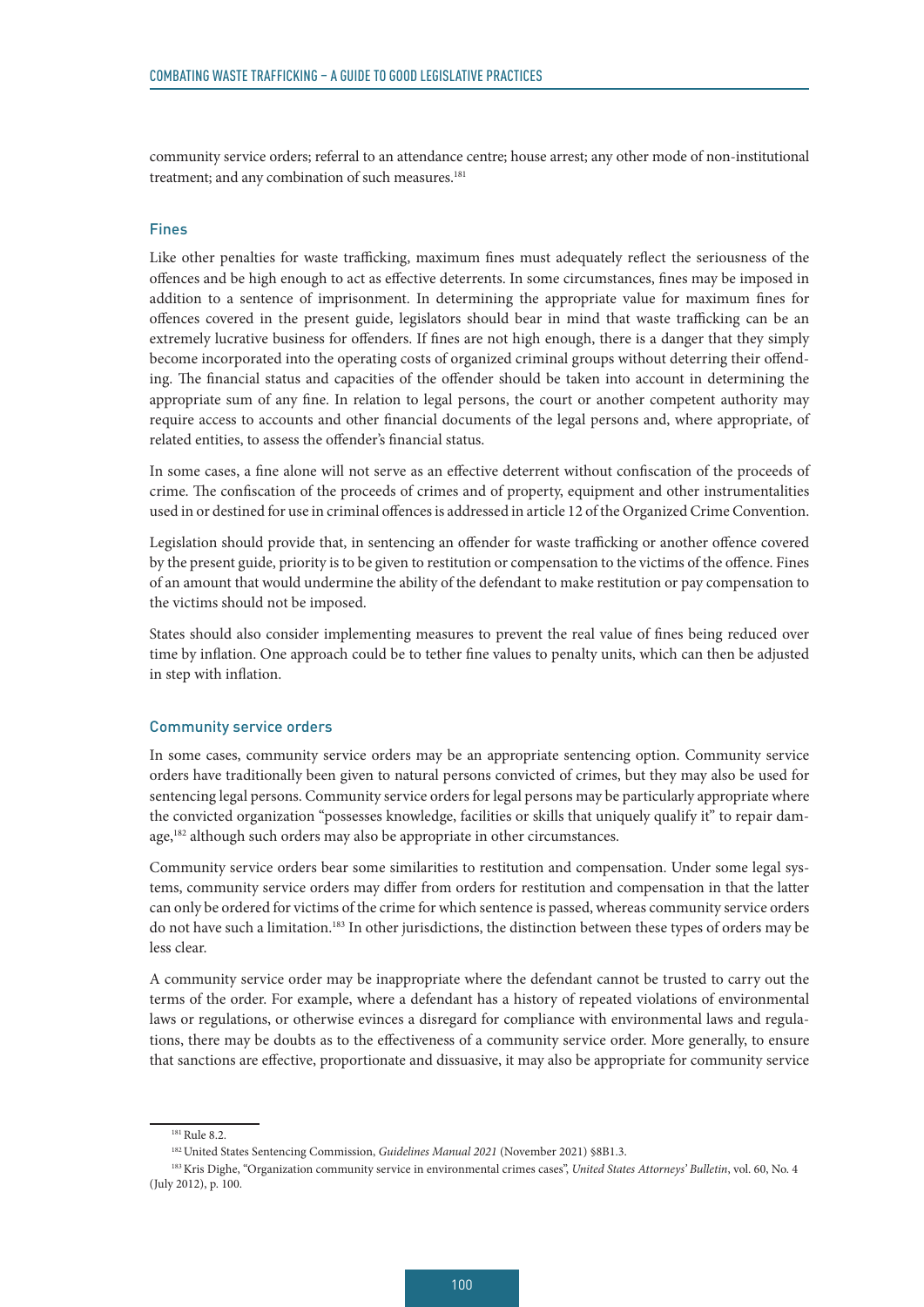orders to only be given in addition to other criminal sanctions, such as fines and imprisonment (including suspended sentences of imprisonment).

#### **EXAMPLE: UNITED STATES OF AMERICA**

#### Community service for legal persons

In the United States of America, community service may be ordered as a discretionary condition of a sentence of probation.<sup>*a*</sup> A 2009 memorandum of the Environmental and Natural Resources Division of the United States Department of Justice provides guidance to prosecutors concerning the inclusion of community service orders in plea agreements.*<sup>b</sup>* This guidance includes the following:

- Appropriate regulatory and technical assistance should be obtained during the development of a community service requirement
- There must be a clear nexus between the community service and the offence for which it is imposed, including both a geographical nexus and an "environmental medium nexus";
	- The geographical nexus requires that there be a clear connection between where the offence was committed or caused harm and where the community service is proposed
	- The environmental medium nexus requires that there be a clear connection between the medium to which the offence related (such as air, water or wildlife) and the community service proposed
- Community service should not amount to more than 25 per cent of the total value of the entire sanction package pursuant to a plea agreement, except under extraordinary circumstances
- Community service should not augment resources for an activity otherwise required of a federal agency
- Prosecutors and federal government agencies should not be involved in managing or controlling community service projects, but provision should be made for proper oversight to ensure that community service is properly carried out; and
- Prosecutors should ensure that a defendant does not obtain any unintended benefits as a result of the community service order. In particular, a defendant should not:
	- Receive credit for capital improvements or other changes already planned or already required to comply with relevant permits or regulations;
	- Be able to rely on work pursuant to the order to obtain tax credits or benefits; or
	- Be able to advertise the activities performed pursuant to the order to gain favourable publicity.

A community service order was part of the plea agreement in the case of *United States v. Princess Cruise Lines, Ltd*. In this case, the defendant company pleaded guilty to charges including conspiracy to knowingly discharge and dispose of oily bilge waters in the navigable waters of the United States, knowingly failing to maintain an accurate oil record book and to obstruction of the investigation of the United States Coast Guard. The defendant company entered into a plea agreement for a total monetary penalty of \$40 million, including a fine of \$30 million and the payment of \$10 million as organization community service. The organizational community service included a payment of \$7 million to the National Fish and Wildlife Foundation, a non-profit organization established by the United States Congress, the purposes of which included the administration of property to further the conservation and management of fish, wildlife, plants and other natural resources, as well as \$3 million to the South Florida National Parks Trust, a non-profit organization established to support four national parks in South Florida. The terms of probation also included that the defendant develop, adopt, establish, implement and fund environmental remedial measures set forth in an Environmental Compliance Plan.*<sup>c</sup>*

*a* United States Code, Title 18, sect. 3563 (b) (12).

*b* Memorandum to Environmental Crimes Section Attorneys from Assistant Attorney General, Ronald J. Tenpas, on guidance on restitution, community service, and other sentencing measures imposed in environmental crimes cases, dated 16 January 2009. See also Kris Dighe, "Organization community service in environmental crimes cases", *United States Attorneys' Bulletin*, vol. 60, No. 4 (July 2012), p. 100.

*c* For further information, see UNODC, "SHERLOC", Case law database, *United States of America v. Princess Cruise Lines, Ltd*. Available at https://sherloc.unodc.org.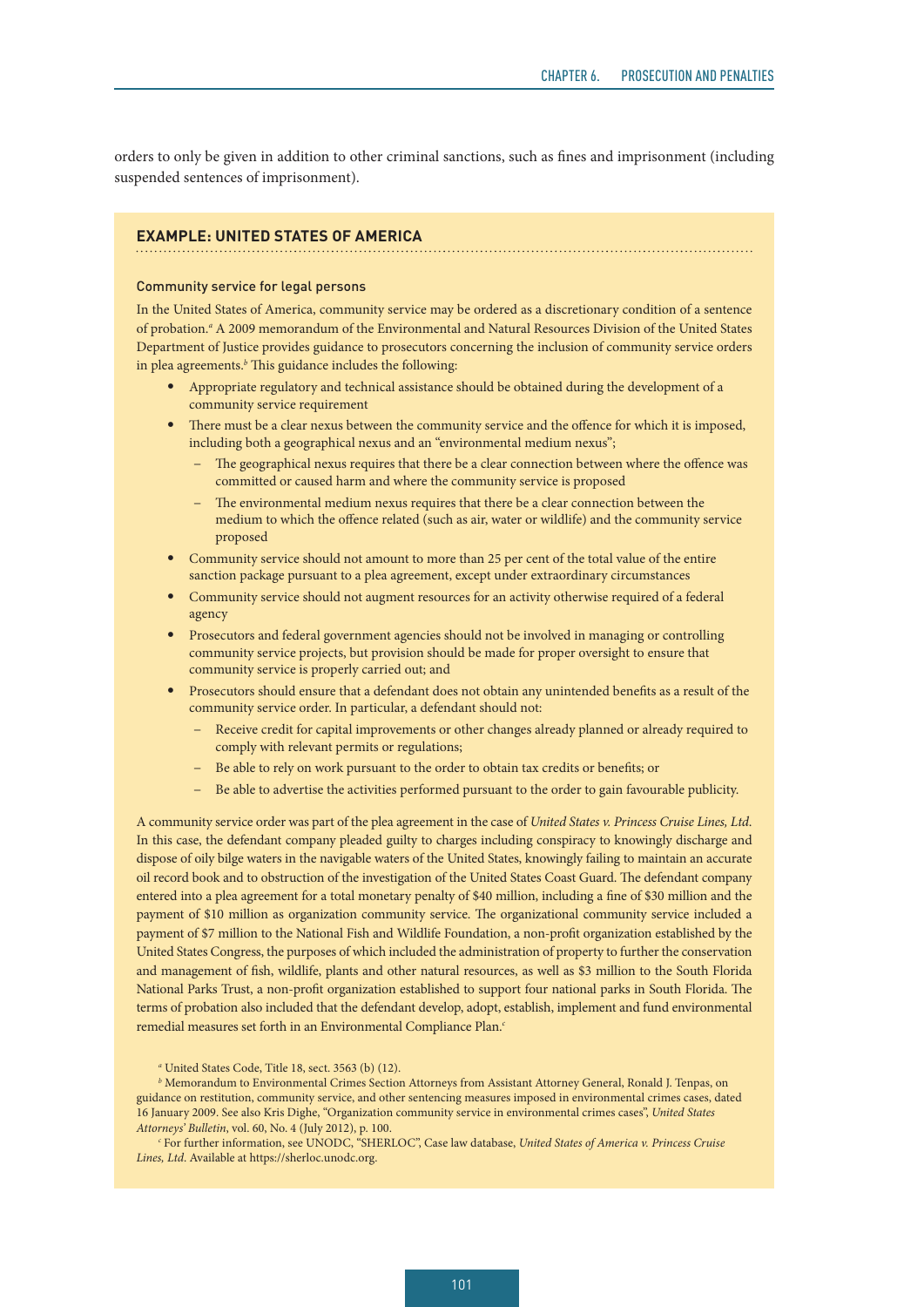#### *Ancillary orders*

Depending on the circumstances of the case, a sentence of imprisonment or a non-custodial alternative to imprisonment alone may be insufficient. It may be necessary for a court to make additional orders, sometimes known as "ancillary orders". The term "ancillary order" refers, in some jurisdictions, to orders that are available to judges upon passing a conviction but which are not the primary punishment for the offender (such as a sentence of imprisonment, a fine or another non-custodial penalty).<sup>184</sup> In this sense, the orders are "ancillary" (or additional) to the main penalty. This is not to suggest that these orders are somehow not important or may not have serious consequences for the offender. On the contrary, orders for restitution or compensation, for example – discussed in this section – should be given priority over fines, which are discussed above. Moreover, orders disqualifying a natural or legal person from exercising an occupation, carrying out an activity or holding a permit or licence may be significant penalties for the offender in question.

The present section discusses several orders commonly classified as ancillary orders under domestic law that should be considered in developing legislation to prevent and combat waste trafficking. These include restitution and confiscation orders, orders for confiscation and disposal, and disqualification orders.

Readers should be aware that the discussion of orders in the present section is without prejudice to the classification of these orders under domestic law. What is considered an ancillary order and, conversely, what may be ordered as an independent sentencing option, will differ between jurisdictions. For example, in some jurisdictions, restitution or compensation orders or disqualification orders may be regarded as independent sentencing options under domestic law.

Additionally, while the measures discussed in this section are discussed in the context of penalties and sentencing, readers should also be aware that in some jurisdictions, a criminal conviction is not required to make an order for some of the measures discussed in this section. For example, in some jurisdictions, procedures for non-conviction-based confiscation and/or forfeiture (also known as "civil forfeiture" or "in rem forfeiture") are possible.<sup>185</sup> Orders for restitution and compensation may also be made in some jurisdictions independent of a criminal conviction. States may consider, where appropriate, establishing procedures for such measures to be ordered in the absence of a criminal conviction.

#### Restitution and compensation

As discussed below, article 25, paragraph 2, of the Organized Crime Convention requires that States parties establish appropriate procedures to provide access to restitution and compensation for the victims of offences covered by the Convention. While the Convention does not contain any further details on the types of procedures that may be appropriate for providing compensation and restitution, procedures allowing for the granting of restitution and compensation orders as ancillary orders to sentencing should be considered by States as a means of providing restitution and compensation to victims of waste trafficking.

Restitution and compensation are further considered under chapter 7 below, concerning the protection of and assistance to witnesses and victims. Chapter 7 contains a model provision enabling the use of restitution and compensation as ancillary sentencing orders.

<sup>184</sup> Andrew Ashworth and Rory Kelly, *Sentencing and Criminal Justice*, 7th ed. (London, Bloomsbury Publishing, 2021), p. 348.

<sup>185</sup> For further information on non-conviction-based confiscation, see Theodore S. Greenberg and others, *Stolen Asset Recovery: A Good Practices Guide for Non-Conviction Based Asset Forfeiture* (Washington, D.C., World Bank, 2009).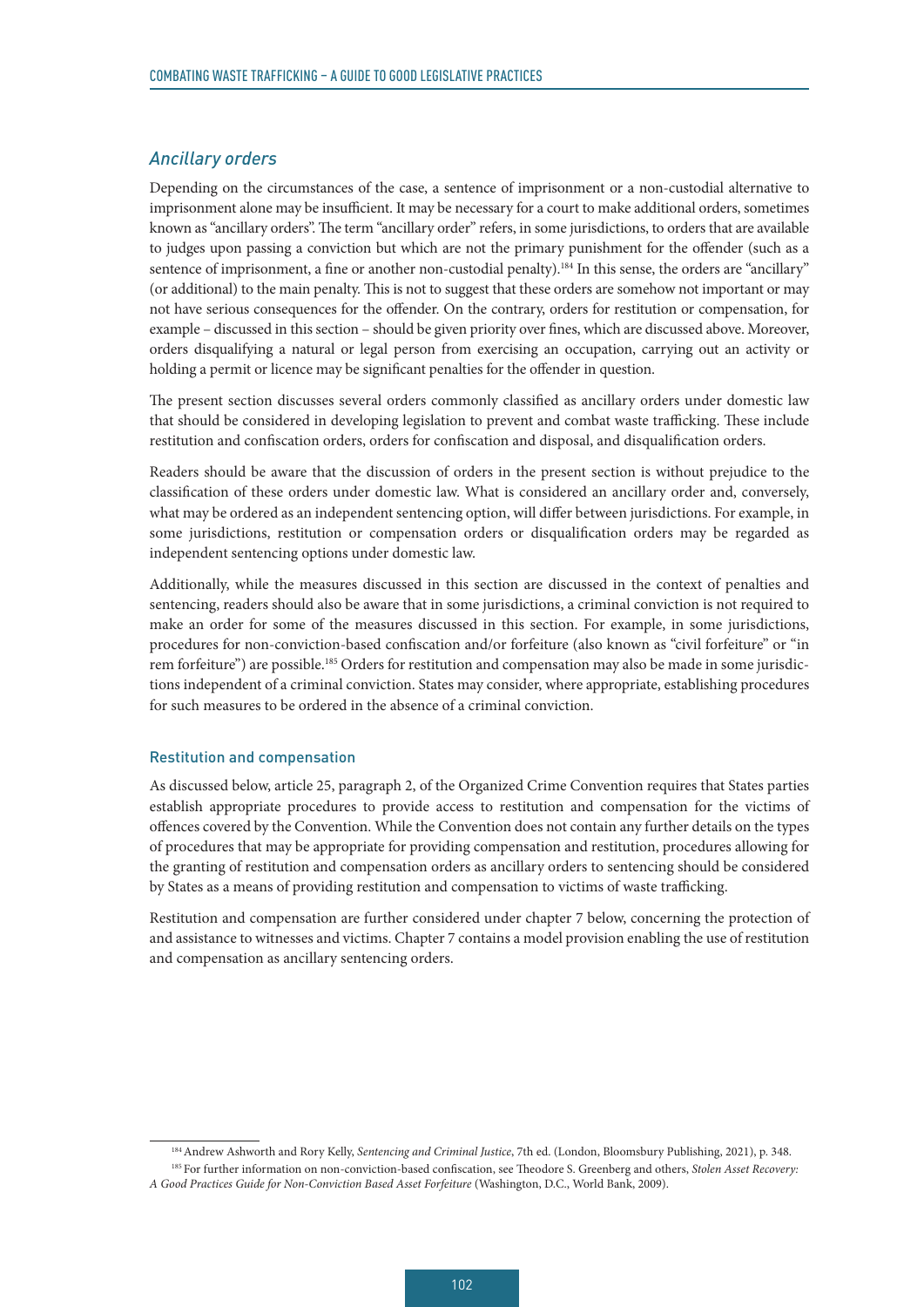#### Confiscation orders

In chapter 4 of the present guide, the issue of seizure and confiscation under the Organized Crime Convention was considered. It was noted that article 12, paragraph 1, of the Organized Crime Convention requires States parties to adopt, to the greatest extent possible within their domestic legal systems, such measures as may be necessary to enable the confiscation of both proceeds of crime derived from offences covered by the Convention and of property, equipment or other instrumentalities used in or destined for use in offences covered by the Convention.

States should ensure that orders for the confiscation of such proceeds, property, equipment and other instrumentalities can be made as ancillary orders during sentencing for offences covered by this guide. Where this is not already adequately provided for under other laws, the matter should be addressed in legislation combating waste trafficking.

States parties to the Organized Crime Convention should also be aware of their obligations relating to international cooperation for the purpose of confiscation and for the disposal of confiscated proceeds of crime or property pursuant to articles 13 and 14 of the Convention.

#### Disqualification orders, cancellation of permits and licences, and similar measures

Among the ancillary orders that may be appropriate for a court to order are those prohibiting a natural or legal person from holding a certain occupation or position or from carrying out certain activities. For example, it may be appropriate for a court to disqualify a natural person from acting as a company director for a specified period of time. It may also be appropriate for a court to order that a natural or legal person's permit or licence to carry out specified activities in relation to waste be cancelled and/or that that person be barred from applying for such a permit or licence for a specified period of time.

As with the other orders discussed in the present section, it may be appropriate for courts or competent authorities to issue disqualification orders, to cancel permits or licences and to bar a person from applying for a permit or licence, independently of any criminal proceedings against that person. Such orders could, for example, be made on the basis of breach of duties pertaining to company directors or breach of the conditions attaching to a permit or licence.

#### **EXAMPLE: NETHERLANDS**

#### District Court of Rotterdam, 15 March 2018, ECLI:NL:RBROT:2018:2108 ("Seatrade Case")

In this case, six companies in the Seatrade group and two of their directors were convicted of illegally transferring four ships from the European Union to other countries for scrapping. In addition to imposing fines of between €50,000 and €750,000 on the defendants, the two directors were banned from practising the profession of director, supervisory director, adviser or employee of a shipping company for a period of one year.*<sup>a</sup>*

*a* For further information, see UNODC, "SHERLOC", Case law database, Netherlands, Crimes that affect the environment, case No. NLDx007. Available at https://sherloc.unodc.org.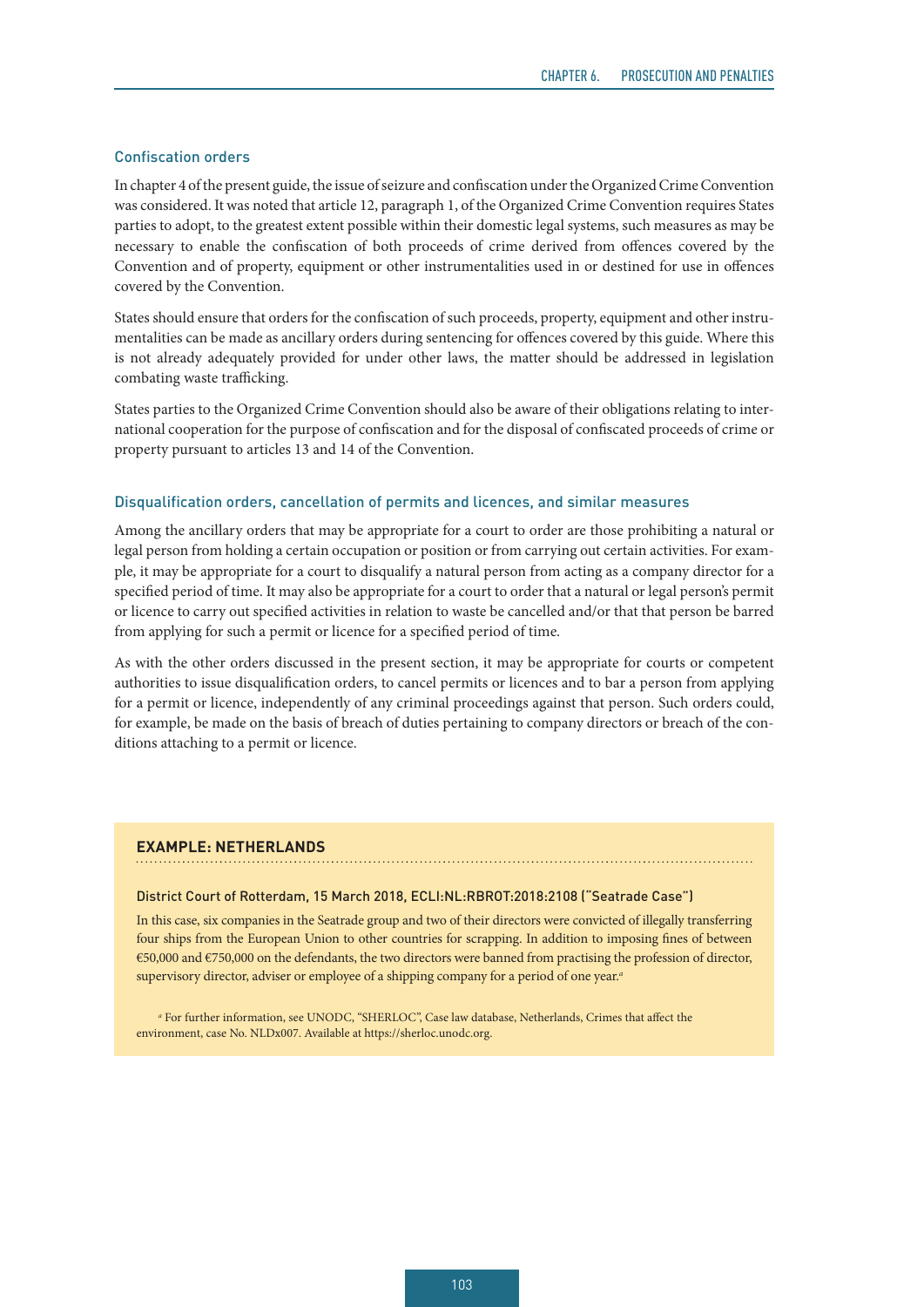#### **EXAMPLE: NETHERLANDS**

#### Criminal Code

#### Article 28

- 1. The rights, from which the offender may be disqualified by judgment, in the cases prescribed by law, are:
	- 1. holding offices or certain offices;
	- 2. serving in the armed services;
	- 3. electing the members of general representative bodies and standing for election to these bodies;
	- 4. serving as a defence counsel or court-appointed administrator;
	- 5. practising certain professions.

2. Members of the judiciary who have been appointed either for life or for a definite term, or other civil servants who have been appointed for life, shall be disqualified from holding the office for which they are thus appointed, only in the cases and in the manner prescribed by law.

3. Disqualification from the right referred to in subsection (1)(3°) may be imposed only in the case of a sentence of at least one year's imprisonment.

4. The court may instruct a probation institution appointed by governmental decree to monitor the convicted person's compliance with the disqualification from holding office or from exercising certain professions.

#### *Sanctions for legal persons*

In the previous sections of the present guide, custodial and non-custodial penalties as well as ancillary orders were considered. Some of the sanctions considered in these sections, such as fines and ancillary orders, are applicable to natural and legal persons alike. Other sanctions, such as imprisonment, are only possible in relation to natural persons. Unlike a natural person, a company cannot be imprisoned. There are also sanctions that may only be ordered in relation to a legal person, such as an order for the legal person to be dissolved or wound up.

Model provision 24 sets out a non-exhaustive list of sanctions that may be imposed, individually or in combination, against legal persons found guilty of an offence. The types of sanctions listed in subparagraphs (a) to (n) range from monetary penalties, confiscation of proceeds of crime, adverse publicity, probation-style sanctions and disqualifications to the dissolution of the legal person.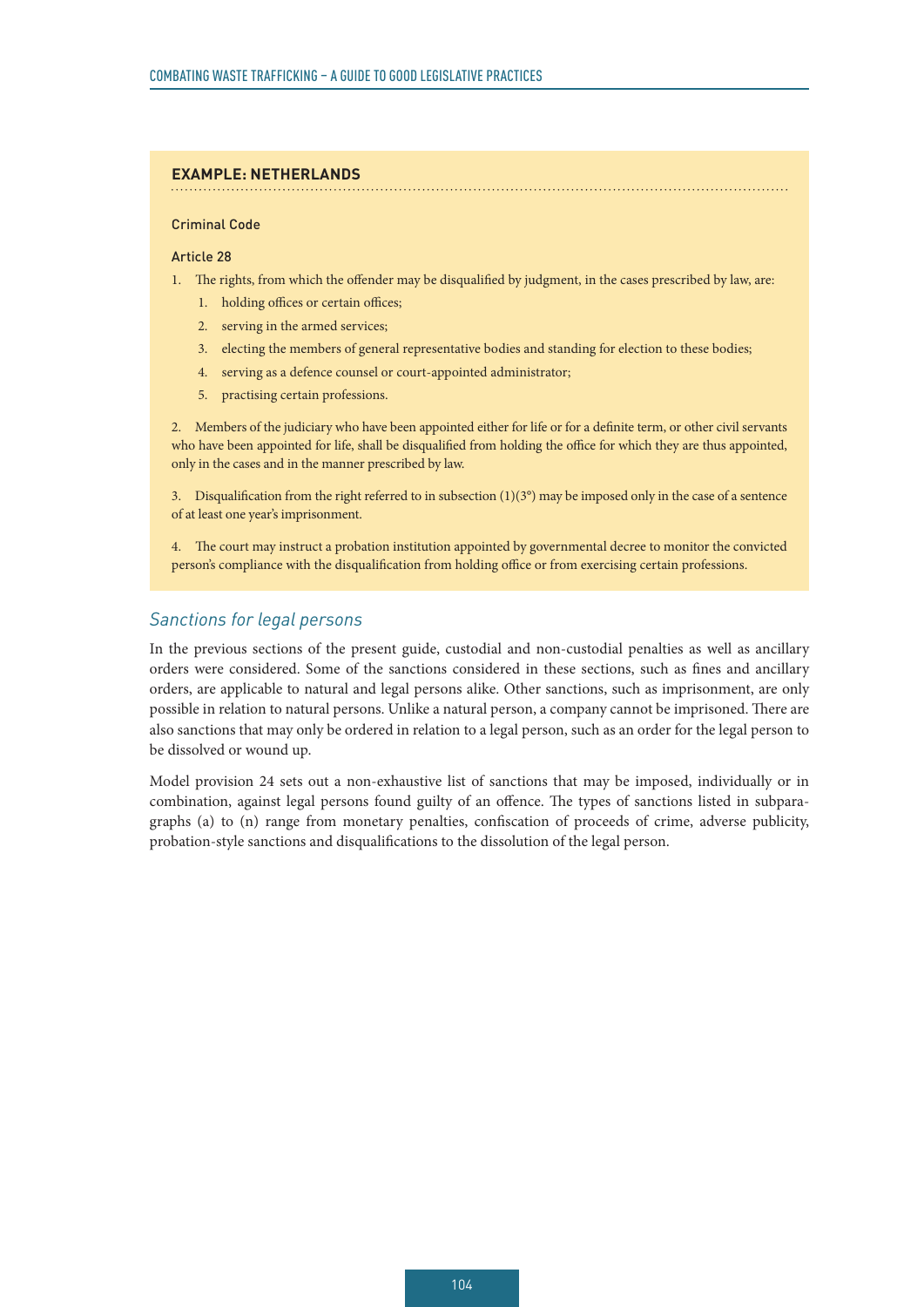#### **MODEL PROVISION 24: SANCTIONS FOR LEGAL PERSONS**

A legal person found guilty of an offence to which this [Act/Law/Chapter …] applies shall be subject to one or more of the following sanctions:

- (a) A fine not exceeding:
	- (i) [maximum amount]; or
	- (ii) [x] times the total value of the benefit obtained or damage caused that is reasonably attributed to the offence; or
	- (iii) [If the court cannot determine the total value of the benefit or damage] [x] percent of the annual turnover of the legal person during the 12 months period prior to the commission of the offence;
- (b) Confiscation of proceeds of crime;

(c) Order the legal person to publish the judgment by the court including, as appropriate, the particulars of the offence and the nature of any penalty imposed;

(d) Order the legal person to do stated things or establish or carry out a stated project for the public benefit;

(e) Order that the legal person be placed under judicial supervision for a maximum period of [x] years;

(f) Subject the legal person to a review by an independent monitor appointed by the court for the purpose of reporting to the court on the legal person's efforts to implement a culture of lawfulness;

(g) Prohibit the exercise, whether directly or indirectly, of one or more professional activities [permanently] [for a period not exceeding [x] years];

(h) Order the cancellation of a [insert relevant terminology for permits, licences etc.] held by the legal person;

(i) Order that the legal person be [temporarily] [permanently] disqualified from applying for a [insert relevant terminology for permits, licences etc.] to carry out certain activities;

(j) Order the [temporary] [permanent] closure of the establishment, or one or more of the establishments, of the legal person that was used to commit the offences in question;

(k) Order that the legal person be [temporarily] [permanently] disqualified from public bidding, from entitlement to public benefits or aid, [and/or] from participation in public procurement;

(l) Disqualify the legal person [temporarily] [permanently] from the practice of other commercial activities [and/or] from the creation of another legal person;

(m) If the activity of the legal person was entirely or predominantly used for the carrying out of criminal offences or if the legal person was created to commit an offence to which this [Act/Law/Chapter …] applies, order that the legal person be dissolved; or

(n) Further orders as the court considers just.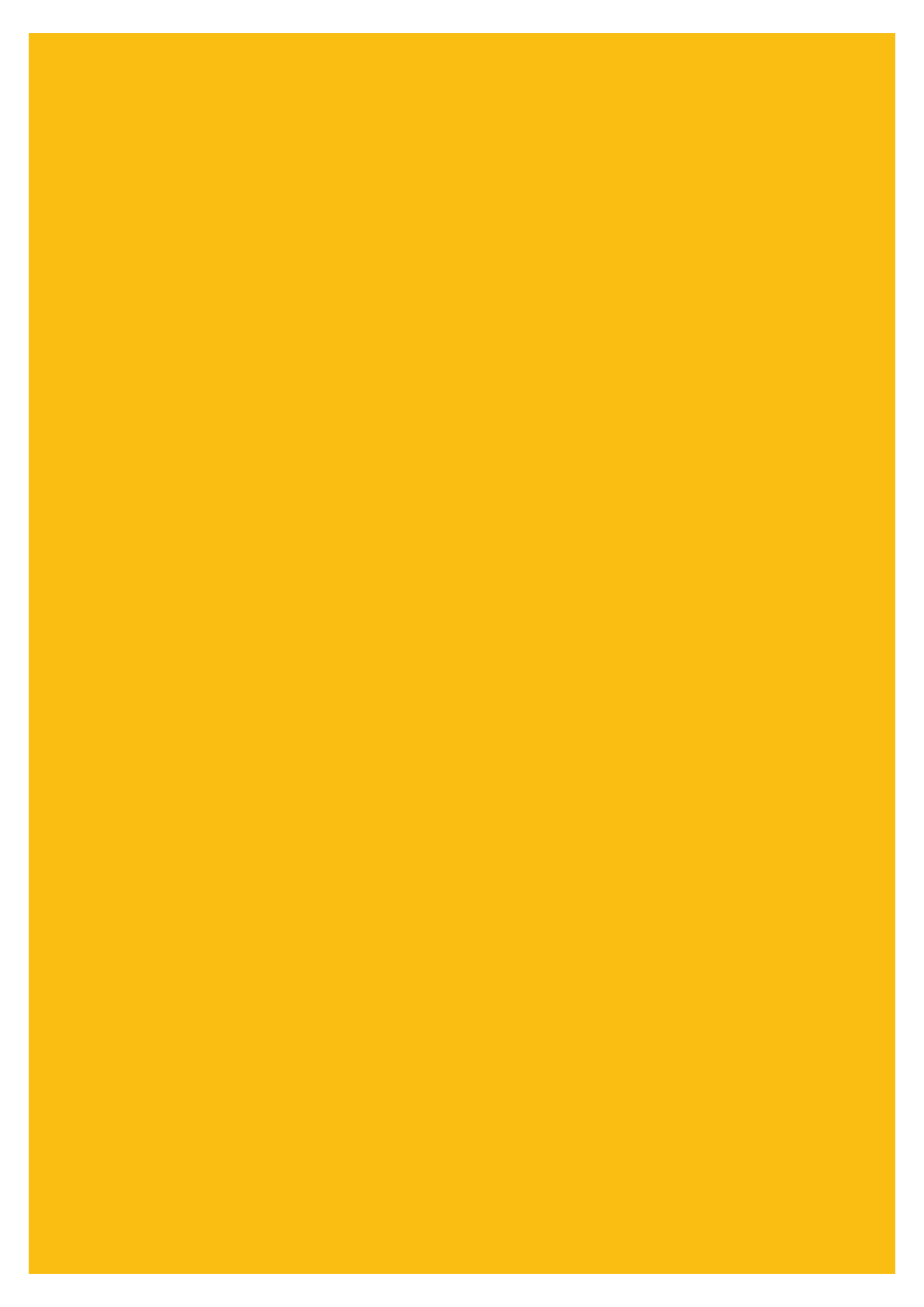# *Chapter 7.* PROTECTION AND ASSISTANCE

In developing and amending legislation to prevent and combat waste trafficking, it is critical that legislators address not only the criminalization, investigation and prosecution of waste trafficking, but also the protection of witnesses, victims and persons cooperating with the authority and the provision of assistance to victims.

### PROTECTION OF WITNESSES, VICTIMS AND PERSONS COOPERATING WITH THE AUTHORITIES

Articles 24 to 26 of the Organized Crime Convention address, among other things, the protection of witnesses, victims and persons cooperating with the authorities. Article 24, paragraph 1, of the Organized Crime Convention provides the following:

Each State Party shall take appropriate measures within its means to provide effective protection from potential retaliation or intimidation for witnesses in criminal proceedings who give testimony concerning offences covered by this Convention and, as appropriate, for their relatives and other persons close to them.

This obligation to protect also applies to victims, insofar as they are also witnesses,<sup>186</sup> and to persons cooperating with the authorities.<sup>187</sup> The Organized Crime Convention does not define the term "witness", but it is suggested that a broad notion of witnesses be applied when establishing measures for the protection of witnesses to best achieve the protective aims of article 24.<sup>188</sup> In that regard, legislators may wish to make protective measures available not only to persons who have actually testified but also to persons cooperating with the authorities. The protection of witnesses should also include the protection of expert witnesses.<sup>189</sup>

Article 24, paragraph 2, of the Organized Crime Convention provides that the measures envisaged in article 24, paragraph 1, may include, among others, measures for the physical protection of witnesses (such as relocation and measures restricting the disclosure of their identity or whereabouts) and evidentiary rules to permit witness testimony to be given in a manner that ensures their safety (such as through the use of video

<sup>186</sup> Organized Crime Convention, art. 24, para. 4.

<sup>187</sup> Ibid., art. 26, para. 4.

<sup>188</sup> UNODC, *Legislative Guide*, para. 409.

<sup>189</sup> Convention against Corruption, art. 32.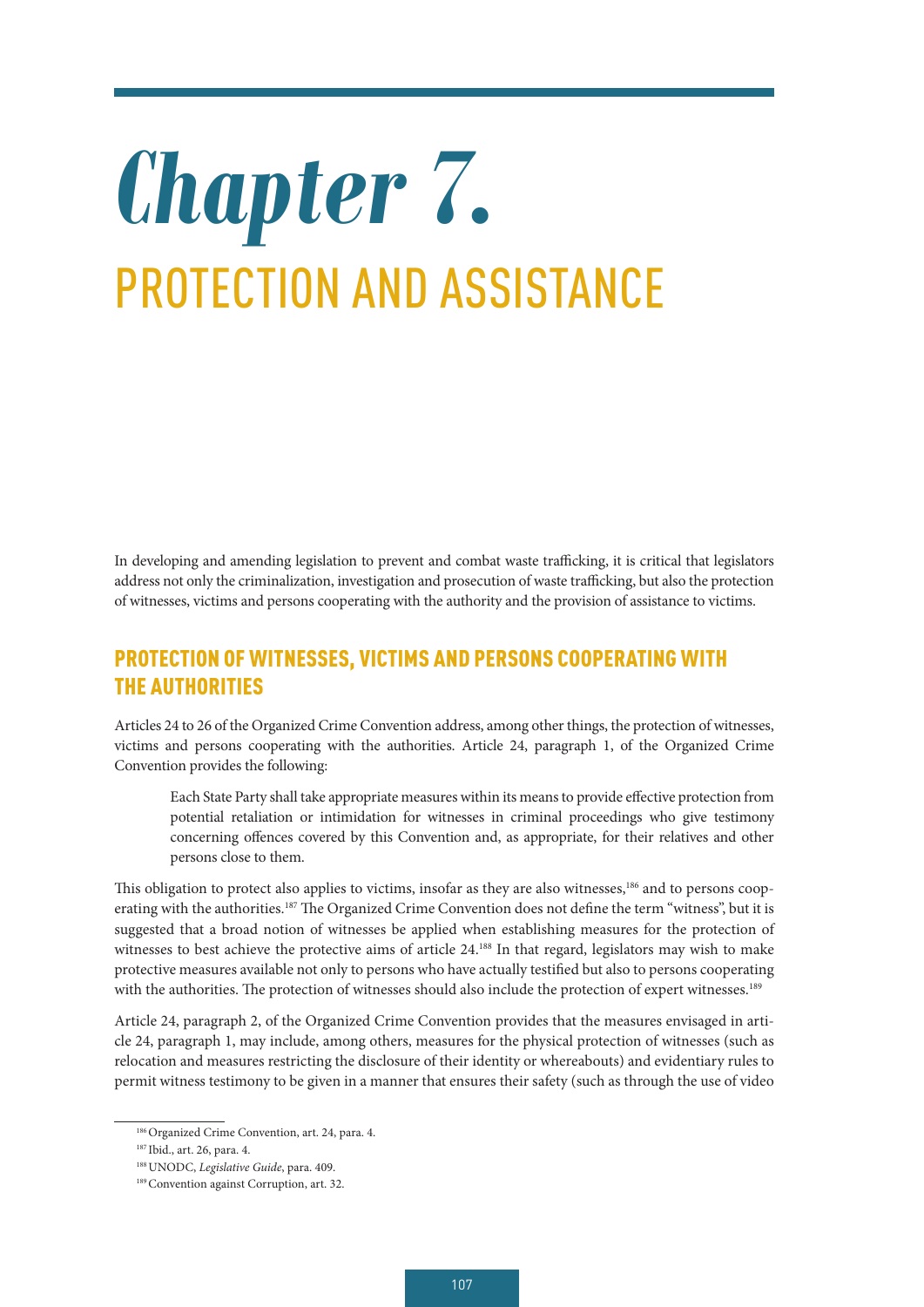links). The purpose of the measures envisaged by article 24 is to ensure the protection and safety of witnesses. As regards victims that are also witnesses, the protective measures also aim at avoiding revictimization and secondary victimization in the course of judicial proceedings. States should also consider the introduction of appropriate protective measures not expressly mentioned in the Organized Crime Convention.

As regards victims, it should be noted that States parties are also required to establish and provide protective measures to victims that are not witnesses. Article 25, paragraph 1, of the Convention provides that "[e]ach State party shall take appropriate measures, within its means to provide…protection to victims of offences covered by this Convention, in particular in cases of threat of retaliation or intimidation". The Organized Crime Convention does not define the term "victims", but it is suggested that this term be interpreted in the light of the larger body of international law on the rights of victims of crime. The Declaration of Basic Principles of Justice for Victims of Crime and Abuse of Power defines "victims" as follows:

Persons who, individually or collectively, have suffered harm, including physical or mental injury, emotional suffering, economic loss or substantial impairment of their fundamental rights, through acts or omissions that are in violation of criminal laws operative within Member States, including those laws proscribing criminal abuse of power.

A similar definition is included in the Basic Principles and Guidelines on the Right to a Remedy and Reparation for Victims of Gross Violations of International Human Rights Law and Serious Violations of International Humanitarian Law.190

Model provision 25 addresses the protection of witnesses and persons cooperating with law enforcement authorities. It also covers victims insofar as they are witnesses. Model provision 26 addresses the protection of victims, regardless of whether they are also witnesses. The terms of these model provisions are similar to each other, but they have been drafted as separate provisions in recognition of the special needs of victims and the special measures and programmes that they may have access to under domestic law.

Model provision 26 contains a definition of "victims" for the purposes of these model legislative provisions, adapted from the definitions included in the international instruments referred to above. The definition in model provision 26 covers persons who have suffered harm through an offence to which these model legislative provisions apply. States should also consider the extent to which domestic legislation adequately protects the rights of victims of labour abuses by waste traffickers, whether or not these persons have suffered harm through an offence to which these model legislative provisions apply.

For further information regarding the protection of witnesses, refer to UNODC publication *Good Practice for the Protection of Witnesses in Criminal Proceedings Involving Organized Crime.*

<sup>190</sup> General Assembly resolution 60/147, annex, paras. 8–9.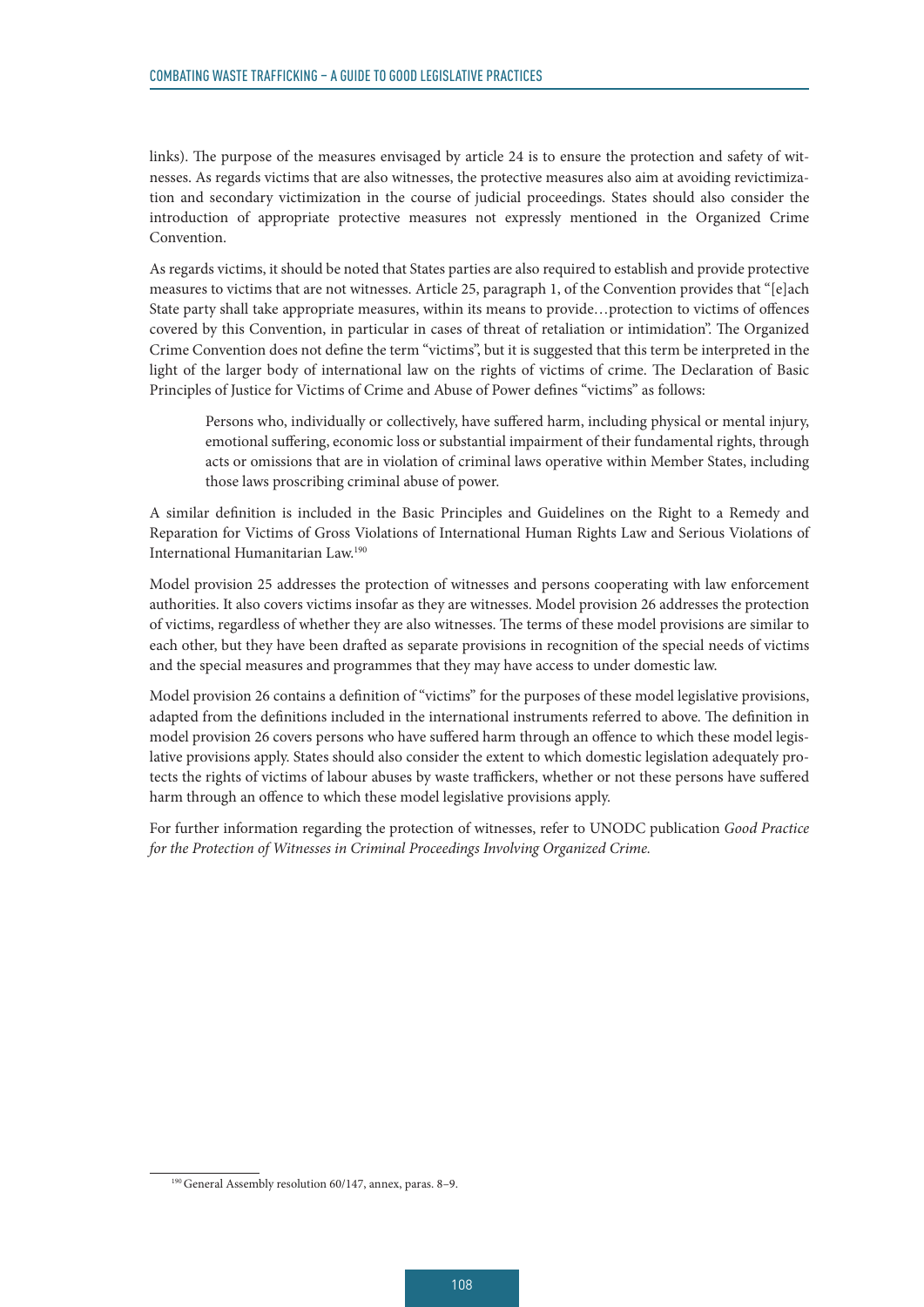#### **MODEL PROVISION 25. PROTECTION OF WITNESSES AND PERSONS COOPERATING WITH LAW ENFORCEMENT AUTHORITIES**

1. This article shall apply to a witness, including a victim insofar as they are also a witness, and a person cooperating with law enforcement authorities.

2. For the purposes of this [Act/Law/Chapter…]:

(a) "witness" shall include any person that has given, has agreed to give or is required to give evidence or make a statement in investigation, prosecution or adjudication proceedings of an offence to which this [Act/Chapter/Law …] applies.

(b) "person cooperating with law enforcement authorities" shall include a person that is cooperating with law enforcement authorities or another authority involved in the investigation or prosecution of an offence to which this [Act/Law/Chapter…] applies to:

- (i) Supply information useful for investigative and evidentiary purposes on such matters as:
	- a. The identity, location or activities of a person that has committed or may commit an offence to which this [Act/Law/Chapter…] applies;

b. The identity, nature, composition, structure, location or activities of an organized criminal group or their links with other organized criminal groups; or

- c. Offences that a person or an organized criminal group has committed or may commit; or
- (ii) Provide factual, concrete help that may contribute to depriving an organized criminal group of their resources or of the proceeds of crime.

3. The [insert relevant authorities] shall take appropriate measures to ensure that a person to which this article applies is provided adequate protection if that person's safety is at risk. This includes measures to protect that person from retaliation, intimidation or harm by suspects, offenders and their associates.

4. The [insert relevant authorities] shall, as appropriate, further take the measures specified in paragraph 3 in relation to the person's relatives [and domestic or de facto partner, …].

5. A person to which this article applies shall have access to any existing protection measures or programmes under [specify relevant Act/provisions/…].

#### **MODEL PROVISION 26. PROTECTION OF VICTIMS**

1. For the purposes of this [Act/Law/Chapter…], "victims" shall mean persons who, individually or collectively, have suffered harm, including physical or mental injury, emotional suffering, economic loss or substantial impairment of their fundamental rights, through an offence to which this [Act/Law/Chapter…] applies.

2. The [insert relevant authorities] shall take appropriate measures to ensure that victims are provided adequate protection if their safety is at risk. This includes measures to protect victims from retaliation, intimidation or harm by suspects, offenders and their associates.

3. The [insert relevant authorities] shall, as appropriate, further take the measures specified in paragraph 2 in relation to victim's relatives [and domestic or de facto partner, …].

4. Victims shall have access to any existing protection measures or programmes under [specify relevant Act/ provisions/…].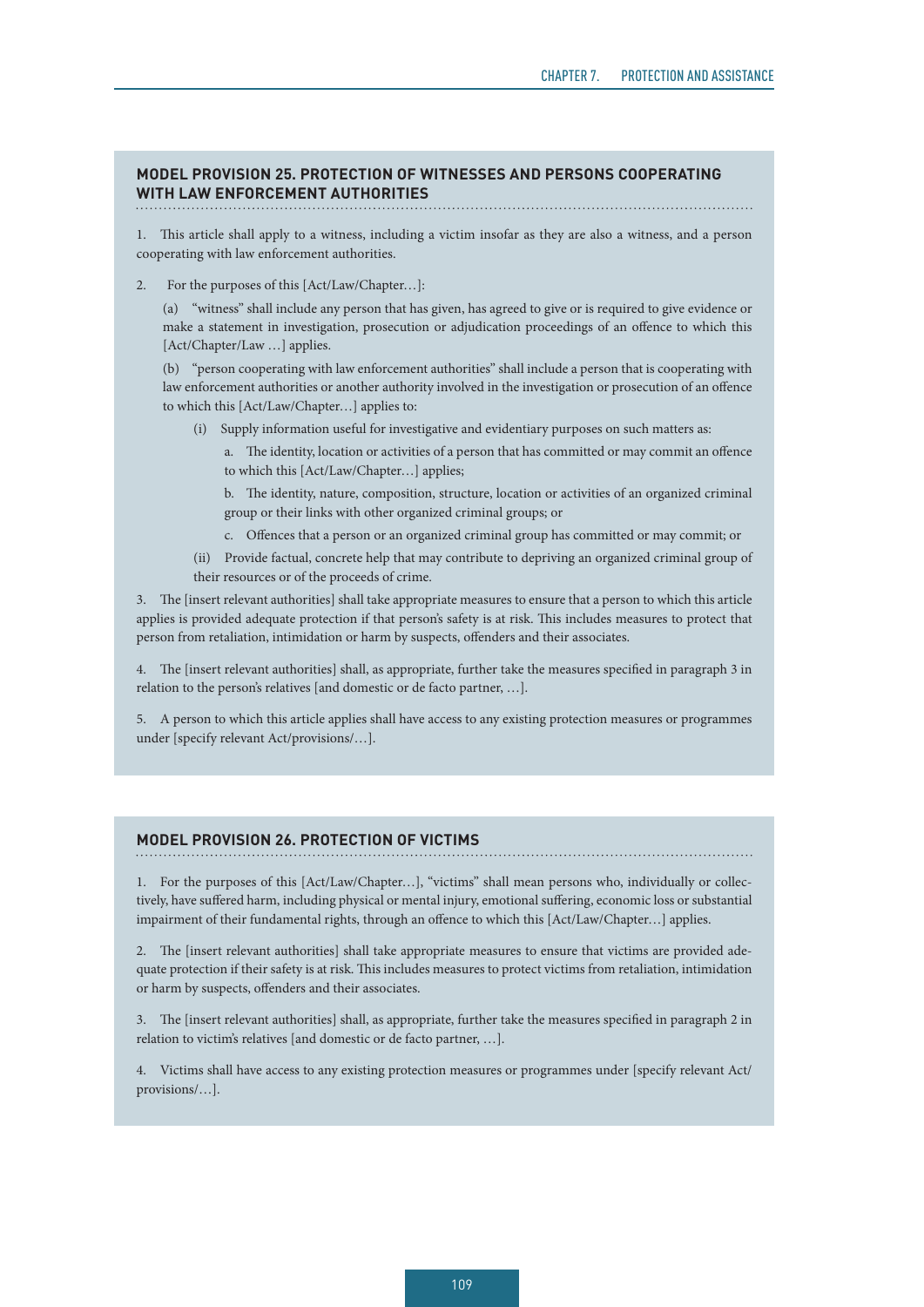### **Protection of witnesses during judicial proceedings**

Participating as a witness in judicial proceedings can be intimidating in any case, but particularly so in proceedings against organized criminal groups, their participants and associates. The importance of protecting and supporting witnesses during the trial process is expressly recognized in article 24, paragraph 2, of the Organized Crime Convention. This can be accomplished in various ways, including through legislative provisions enabling witnesses to participate in judicial proceedings in a manner that takes into account their specific needs, supports the truth-seeking function of the courts and, importantly, does not compromise the rights of the defendant, which are expressly recognized in this provision of the Convention. Whatever procedural measures are used, due consideration should be given to balancing the legitimate expectation of physical safety of the witness against the defendant's right to a fair trial, which, in some jurisdictions, includes constitutional guarantees to the right of confrontation.

Model provision 27 identifies a number of areas in which legislation could be pursued; it is likely, however, that such areas will require more detailed legislative language, and national drafters need to consider and comply with any pre-existing domestic law relating to criminal procedure.

Procedural or in-court protections are actions aimed primarily at diminishing the fear of intimidation, of victim witnesses in particular, that can be taken by the court *sua sponte* (on its own motion) or at the request of the prosecutor or investigating officials. Measures to reduce fear through the avoidance of face-to-face confrontation with the defendant or the public may include the use of pretrial statements in lieu of in-court testimony; having the witness testify behind a screen or two-way mirror; and having the defendant view the witness's testimony via a video link in an adjacent room or having the witness provide testimony via audiovisual links.

#### **MODEL PROVISION 27: PROTECTION OF WITNESSES IN JUDICIAL PROCEEDINGS**

A court hearing matters relating to an offence to which this [Act/Chapter/Law…] applies may, without prejudice to the rights of the defendant, make orders to protect a witness before, during and after the proceedings, including orders to:

- (a) Conduct proceedings in camera;
- (b) Permit evidence to be given from behind a screen or other barrier;
- (c) Permit evidence to be given via video link or other remote means;
- (d) Suppress the identity of the witness;
- (e) Distort the voice or disguise the face of the witness;
- (f) Permit the use of translators and interpreters;
- (g) Permit support persons of the witness to attend;
- (h) Provide professional support to the witness;
- (i) Seal records of the trial; and
- (j) Make any other arrangements the court considers appropriate in the circumstances for the purpose of witness protection.

#### **Protection of whistle-blowers and other reporting persons**

Beyond the protection of persons who partake in judicial proceedings or collaborate with law enforcement, States should also consider other forms of protection for reporting persons. For the purposes of the present guide, "reporting persons" is understood as including any person who reports in good faith and on reasonable grounds to relevant authorities any facts concerning offences covered by this guide.191 The Council of Europe

<sup>&</sup>lt;sup>191</sup> Adapted from the Convention against Corruption, art. 33.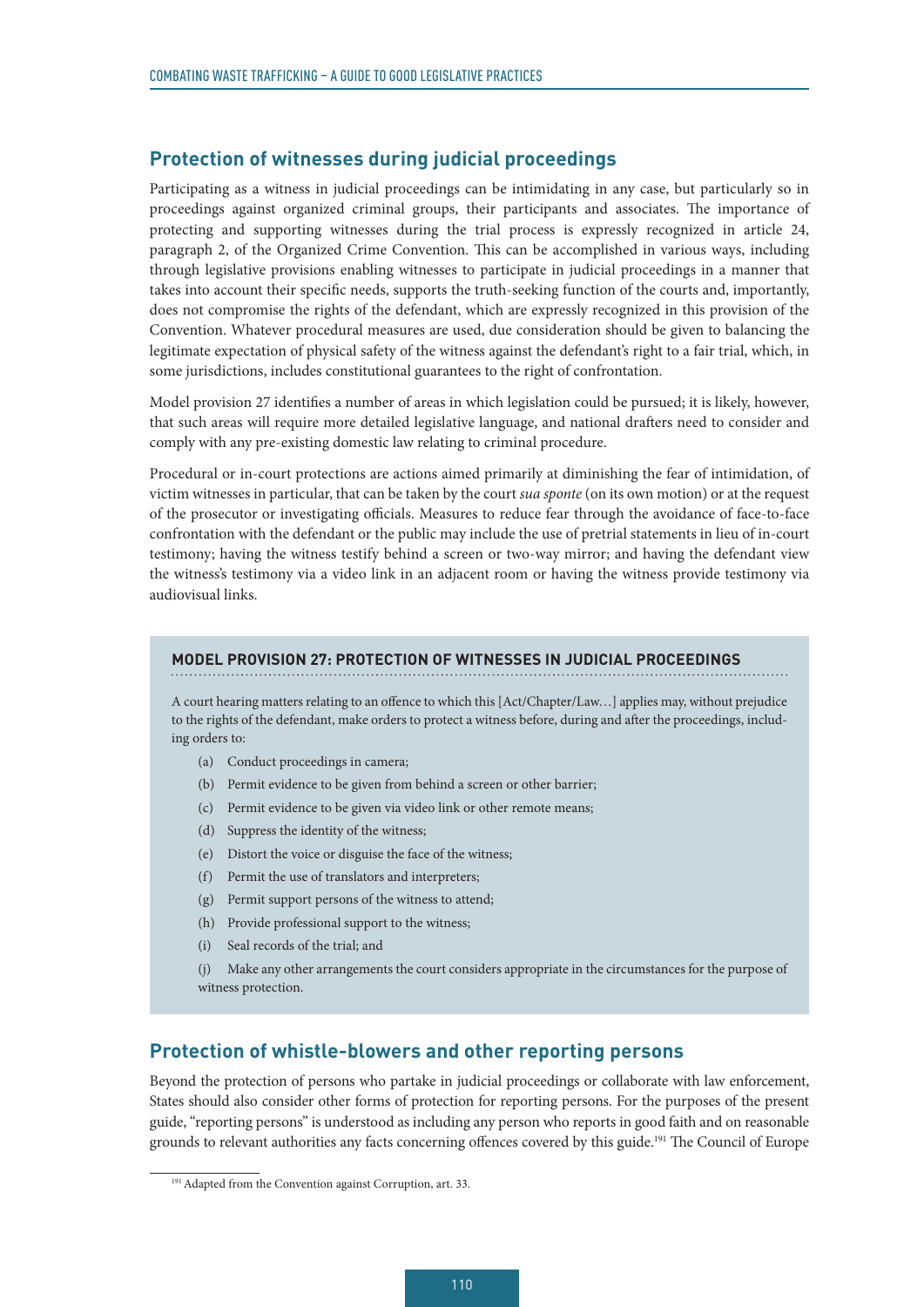defines "whistle-blower" as "any person who reports or discloses information on a threat or harm to the public interest in the context of their work-based relationship, whether it be in the public or private sector".<sup>192</sup>

Reporting persons often take on high personal risks when they collect, report or otherwise disclose instances of irregularity or crime. They may be dismissed from their employment, sued for breach of confidentiality, blacklisted, threatened, assaulted or, in some cases, killed. Protecting reporting persons from harm and retaliation is thus important to promote and facilitate the exposing of waste trafficking, improve its detection, enhance transparency and accountability and reduce the capacity of wrongdoers to rely on the silence of those around them. In turn, the absence of effective protection may mean that reporting persons are more vulnerable to intimidation and retaliation and may thus be less likely to disclose information to entities or individuals who are able to effect action.

The protection of reporting persons is not specifically addressed by the Organized Crime Convention, but article 33 of the Convention against Corruption requires each State party to consider incorporating appropriate measures to provide protection against unjustified treatment for any person who reports in good faith and on reasonable grounds to the competent authorities any facts concerning offences established in accordance with the Convention. It is suggested that States consider introducing such measures in relation to all offences covered by the present guide, whether or not they involve corruption. This is also consistent with provisions of international environmental agreements concerning access to information, public participation in decision-making and access to justice in environmental matters. For example, article 3, paragraph 8, of the Aarhus Convention provides that "[e]ach Party shall ensure that persons exercising their rights in conformity with the provisions of this Convention shall not be penalized, persecuted or harassed in any way for their involvement". Moreover, article 9, paragraph 3, of the Escazú Agreement provides that:

Each Party shall …take appropriate, effective and timely measures to prevent, investigate and punish attacks, threats or intimidations that human rights defenders in environmental matters may suffer while exercising the rights set out in the present Agreement.

In addition to whistle-blower protection legislation, it is also important that organizations involved in the waste management industry establish open and inclusive internal reporting channels for reporting suspected cases of waste trafficking.193

Whistle-blower protection legislation and policies often include a requirement of "good faith", "reasonable grounds" or a "reasonable belief of wrongdoing", such that disclosures shall be protected if they are made with a reasonable belief that the information is true at the time it is disclosed.<sup>194</sup> This also means that disclosures that are knowingly false should not be protected.

The kind of protection a person might require depends on many factors, such as the type of information reported, the position of the person and the level of threat a person faces due to the reporting. The protection measures should ensure that the reporting person is protected from all forms of retaliation, threat, disadvantage and discrimination linked to or resulting from the disclosure. Of importance in this respect are measures such as career protection, the provision of psychological support, institutional recognition of reporting, transfer within the organization and relocation to a different organization. The confidentiality of the reporting person needs to be preserved, and his or her identity may only be disclosed with the whistle-blower's explicit consent.

Further information on the protection of reporting persons can be found in the UNODC publication *Resource Guide on Good Practices in the Protection of Reporting*. 195

<sup>192</sup> Council of Europe, recommendation CM/Rec (2014)7 of the Committee of Ministers to member States on the protection of whistle-blowers, adopted by the Committee on 30 April 2014.

<sup>193</sup> See also UNODC, *Speak up for Health! Guidelines to Enable Whistle-Blower Protection in the Health-Care Sector* (Vienna, 2021), pp. 17–23.

<sup>194</sup> Ibid., pp. 14–15.

<sup>195</sup> See also UNODC, *Speak up for Health!* and Marie Terracol, *A Best Practice Guide for Whistleblowing Legislation* (Berlin, Transparency International, 2018).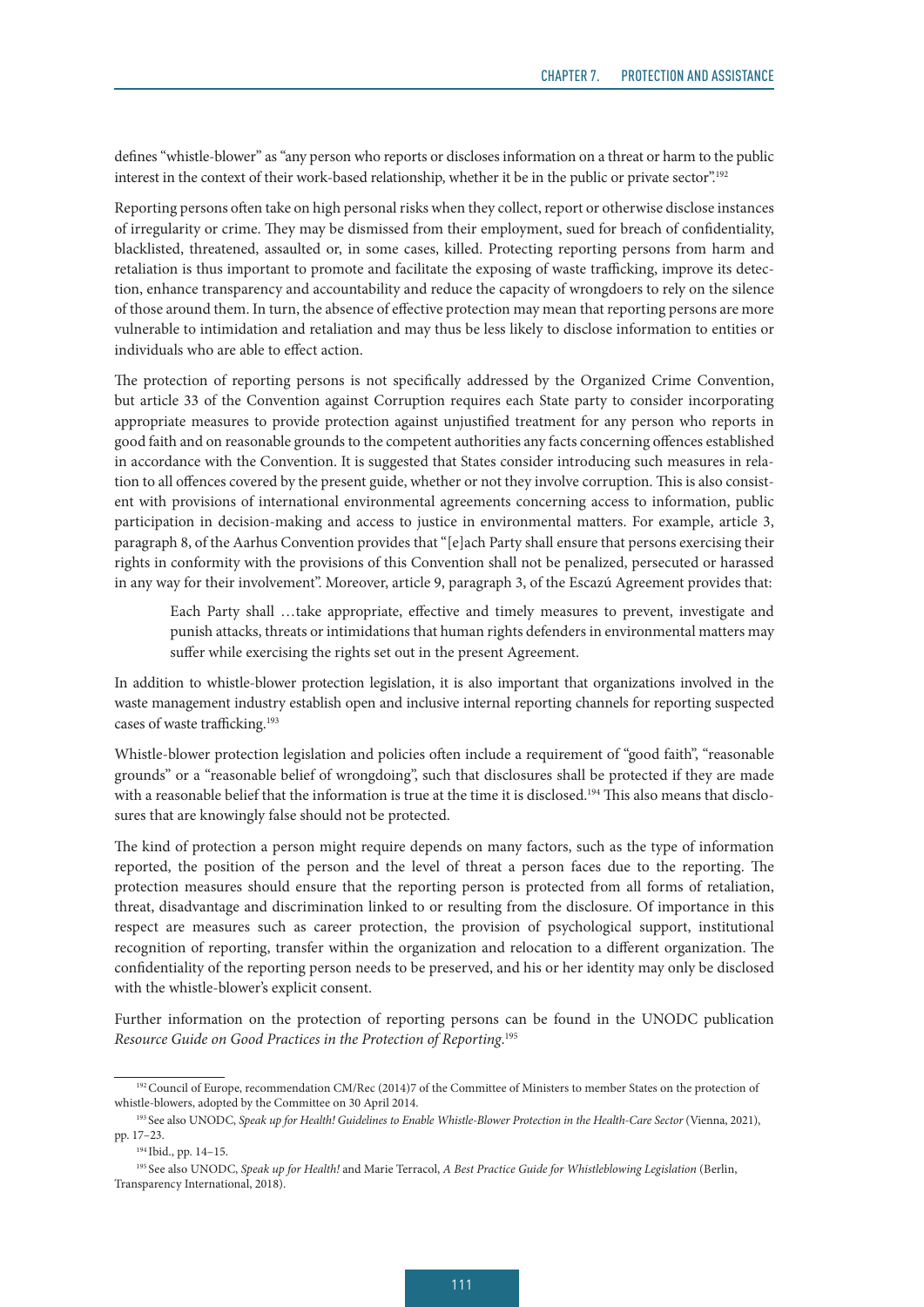#### **EXAMPLE: REPUBLIC OF KOREA**

Act on the Prevention of Corruption and the Establishment and Management of the Anti-Corruption and Civil Rights Commission, 2008

#### Article 64 – Confidentiality of Whistle-blower**s**

(1) No person shall inform, disclose, or report to others, personal information on a whistle-blower or any facts from which the identity of a whistle-blower can be inferred, while knowing that he/she is the whistle-blower prescribed in this Act:

Provided, That this shall not apply where the whistle-blower under this Act consents thereto.

[…]

#### Article 64-2 – Measures to Protect Personal Safety

(1) A whistle-blower may request the Commission to take measures to protect personal safety, if such act of whistleblowing endangers his/her physical safety, or that of his/her relatives or cohabitants. [...]

 $[...]$ 

#### Article 68 – Monetary Awards and Rewards

(1) If any whistleblowing on corruption to the Commission or a public agency has caused property gains of public institutions, prevents damage to such property, or enhances the public interest, the Commission may recommend that the relevant whistle-blower be granted a monetary award under the provisions of the Awards and Decorations Act and may grant a monetary reward, as prescribed by Presidential Decree: Provided, That if whistleblowing on corruption was filed with a public agency, this applies only when the concerned public agency recommends or requests provision of monetary reward.

(2) If a whistle-blower due to whistleblowing has contributed directly to recovery or increase if revenues or cutdown of costs to a public institution, or the legal relationship thereon is confirmed, the relevant whistle-blower may apply to the Commission for payment of monetary rewards therefor.

[…]

#### **EXAMPLE: EUROPEAN UNION**

Directive (EU) 2019/1937 of the European Parliament and of the Council of 23 October 2019 on the protection of persons who report breaches of Union law

#### Article 2 – Material scope

1. This Directive lays down common minimum standards for the protection of persons reporting the following breaches of Union law:

(a) breaches falling within the scope of the Union acts set out in the Annex that concern the following areas:

(i) public procurement;

(ii) financial services, products and markets, and prevention of money laundering and terrorist financing;

- (iii) product safety and compliance;
- (iv) transport safety;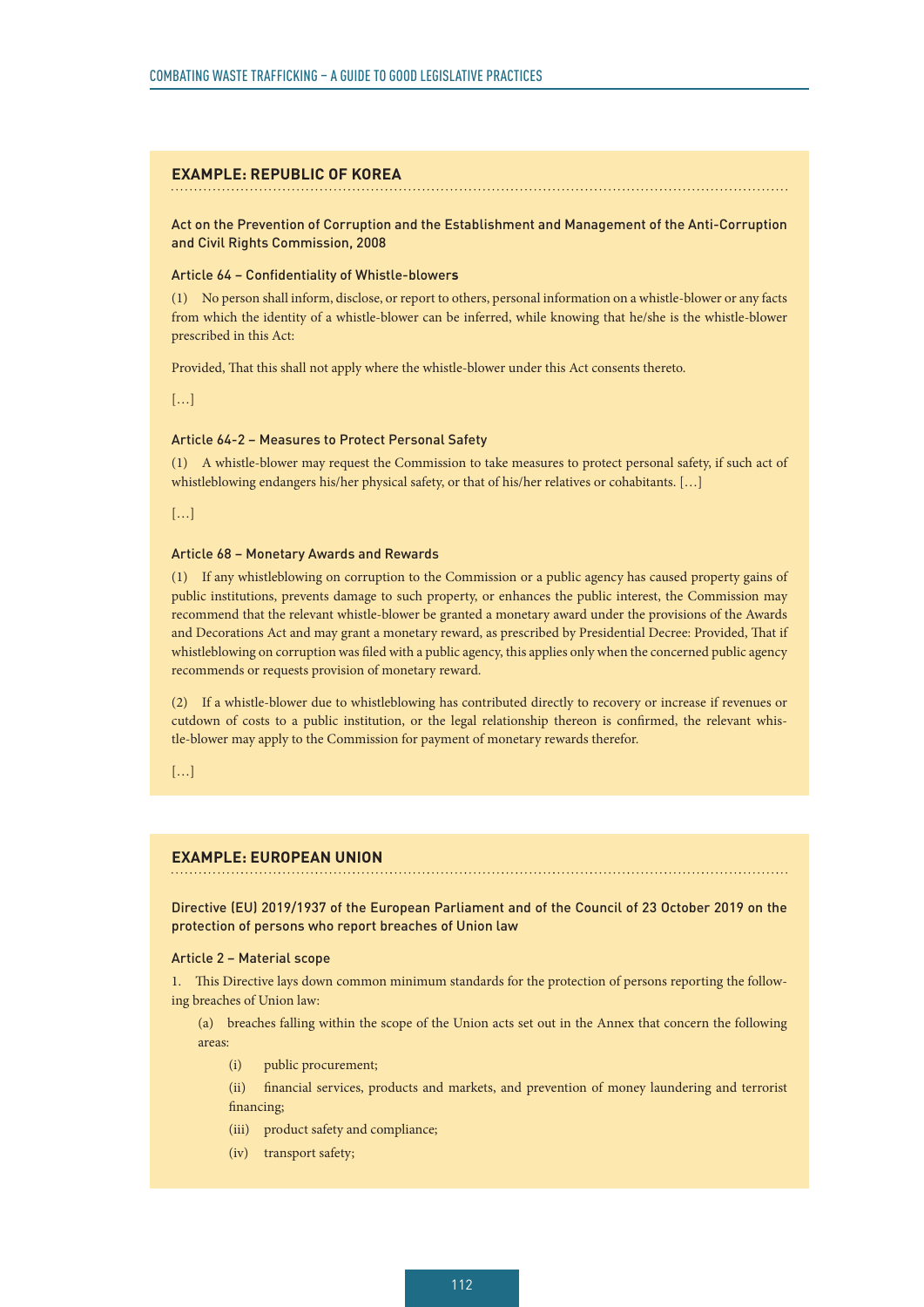- (v) protection of the environment;
- (vi) radiation protection and nuclear safety;
- (vii) food and feed safety, animal health and welfare;
- (viii) public health;
- (ix) consumer protection;
- (x) protection of privacy and personal data, and security of network and information systems;

[…]

#### Article 6 – Conditions for protection of reporting persons

- 1. Reporting persons shall qualify for protection under this Directive provided that:
	- (a) they had reasonable grounds to believe that the information on breaches reported was true at the time of reporting and that such information fell within the scope of this Directive; and
	- (b) they reported either internally in accordance with Article 7 or externally in accordance with Article
	- 10, or made a public disclosure in accordance with Article 15.

[…]

### ASSISTANCE TO VICTIMS

In addition to requiring the protection of victims, article 25 of the Organized Crime Convention also requires that States take appropriate measures to provide assistance to victims of offences covered by the Convention.196 Article 25, paragraphs 2 and 3, further require States parties to establish appropriate procedures to provide access to compensation and restitution for victims and to enable the views and concerns of victims to be presented during criminal proceedings. The present section further addresses each of these assistance measures and assistance measures not expressly mentioned in article 25.

None of the measures for assistance to victims considered in this section nor any other assistance measures should be conditioned upon victims' cooperation with law enforcement or other authorities.

#### **Restitution and compensation**

Article 25, paragraph 2, of the Organized Crime Convention requires that States parties establish appropriate procedures to provide access to compensation and restitution for victims of offences covered by the Convention. The Special Rapporteur on the adverse effects of the movement and dumping of toxic and dangerous products and wastes on the enjoyment of human rights has also recommended that States establish domestic compensation funds to finance "the restoration of the environment and compensation of victims when the authors of offences are unknown, cannot be found or declare bankruptcy".197

While domestic descriptions and definitions of restitution may vary, for the purposes of the present guide, restitution is understood to refer to measures that seek to restore a victim or victims to the situation they were in before the crime occurred, whereas compensation is understood to refer to payment to victims for damage, harm, injury or loss.

Model provision 28 is intended to provide guidance on the matters that States may wish to consider when developing laws on both restitution and compensation for victims of waste trafficking. Provisions on ensuring access to both restitution and compensation need to be included only if appropriate procedures for

<sup>196</sup> Organized Crime Convention, art. 25, para. 1.

<sup>197</sup> E/CN.4/2004/46, para. 114.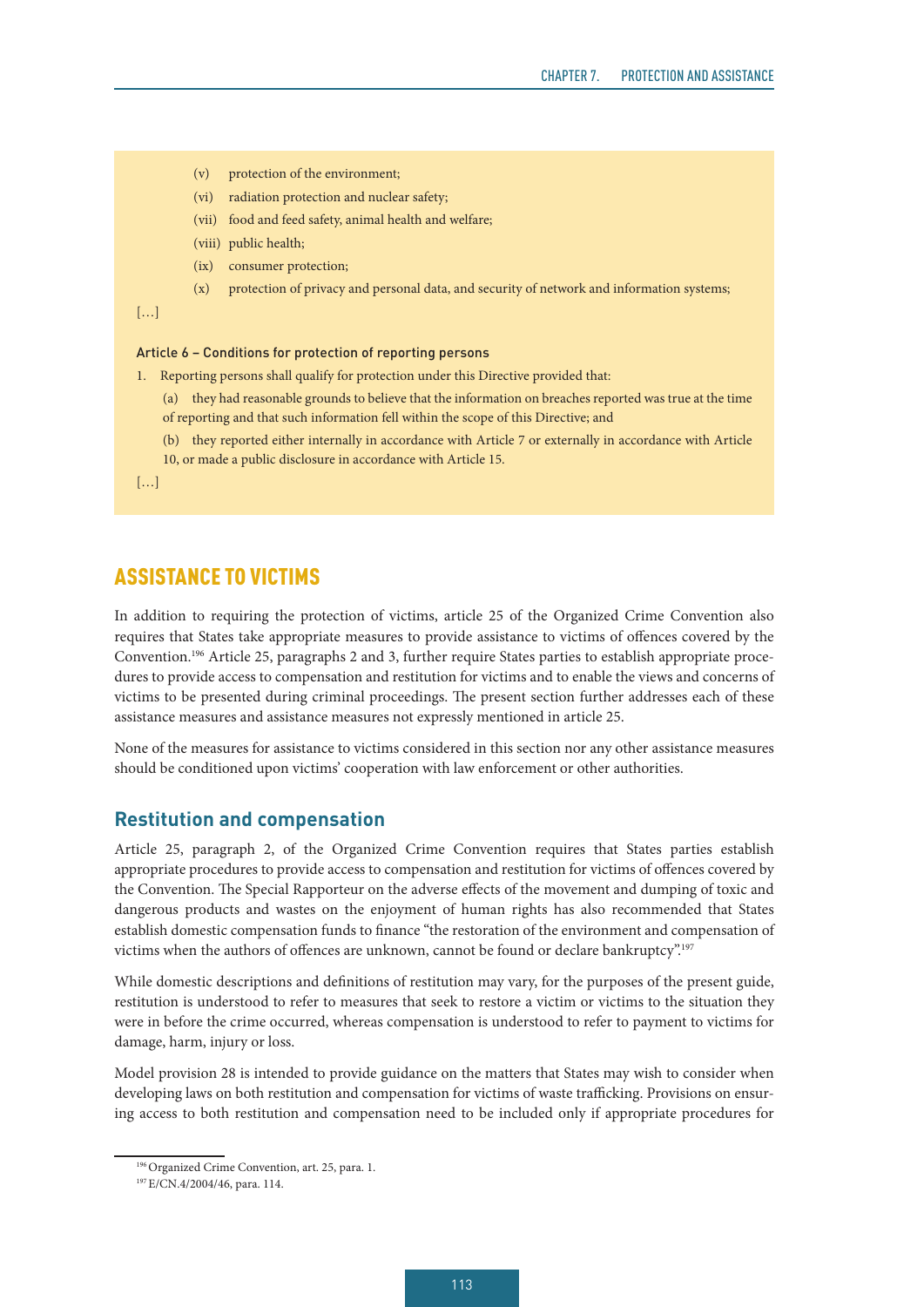ensuring compensation and restitution in proceedings covered by the present guide are not already available under domestic laws.

Paragraph 1 of model provision 28 provides that courts may make an order for restitution or compensation when sentencing an accused person independently of a request being made by the prosecutor. While this model provision does not require the court to consider or order restitution or compensation, such approaches are possible. The model proposed in model provision 28 ensures that victims are not required to seek compensation through other legal proceedings, such as civil proceedings, which may not be viable for many victims.

Paragraphs 2 and 3 of model provision 28 state the different aims of restitution and compensation and provide non-exhaustive lists of the content of the court's restitution and compensation orders. These provisions reflect the spirit and content of paragraphs 8 to 13 of the Declaration of Basic Principles of Justice for Victims of Crime and Abuse of Power.

Paragraph 4 of model provision 28 seeks to ensure that the courts give due consideration to the means and ability of the convicted person when making a restitution or compensation order. Where the means of the offender are limited, priority should be given to the payment of compensation over payment of any other financial penalty. If the offender is unable to pay, paragraph 6 provides that a victim shall be eligible for State-funded compensation.

The model for restitution and compensation established in model provision 28 is contingent upon the criminal conviction of the offender. It should be noted, however, that conviction-based restitution and compensation is not the only model available. In some States, victims may also be able to obtain restitution or compensation independently of an offender being convicted. It may be recalled that the obligation contained in article 25, paragraph 2, of the Organized Crime Convention is a general obligation to establish appropriate procedures to provide access to restitution and compensation for victims of offences covered by the Convention. In establishing legislation to prevent and combat waste trafficking, States should consider whether the victims of waste trafficking are afforded effective access to restitution and compensation in cases where the offenders cannot be identified, located, extradited or prosecuted.

A related issue is the relationship between orders for restitution and compensation for victims and orders to clean up waste and remediate environmental harm. Like restitution, remediation seeks to make restoration for harm. While the use of terminology may vary between jurisdictions, for the purpose of the present guide, remediation is understood as acts to repair or mitigate harm that has been, may or will be caused to an environment, habitat or location, whereas restitution is understood as acts to repair harm to a victim. It is important that competent courts or environmental authorities have the power to make orders to clean up waste and remediate environmental harm, whether or not an offender has been convicted and whether or not harm has yet been caused. It may also be appropriate for courts to have the power to make ancillary orders for clean-up or remediation at the time of sentencing. States should also establish appropriate procedures to ensure the clean-up of waste and the remediation of environmental harm in cases where an offender cannot be identified or cannot effectively be ordered to clean up the waste and remediate the environmental harm because the offender is insolvent or is not located in the jurisdiction, or for any other reason. While clean-up and remediation is an important topic for legislators, it is not further addressed in the present legislative guide.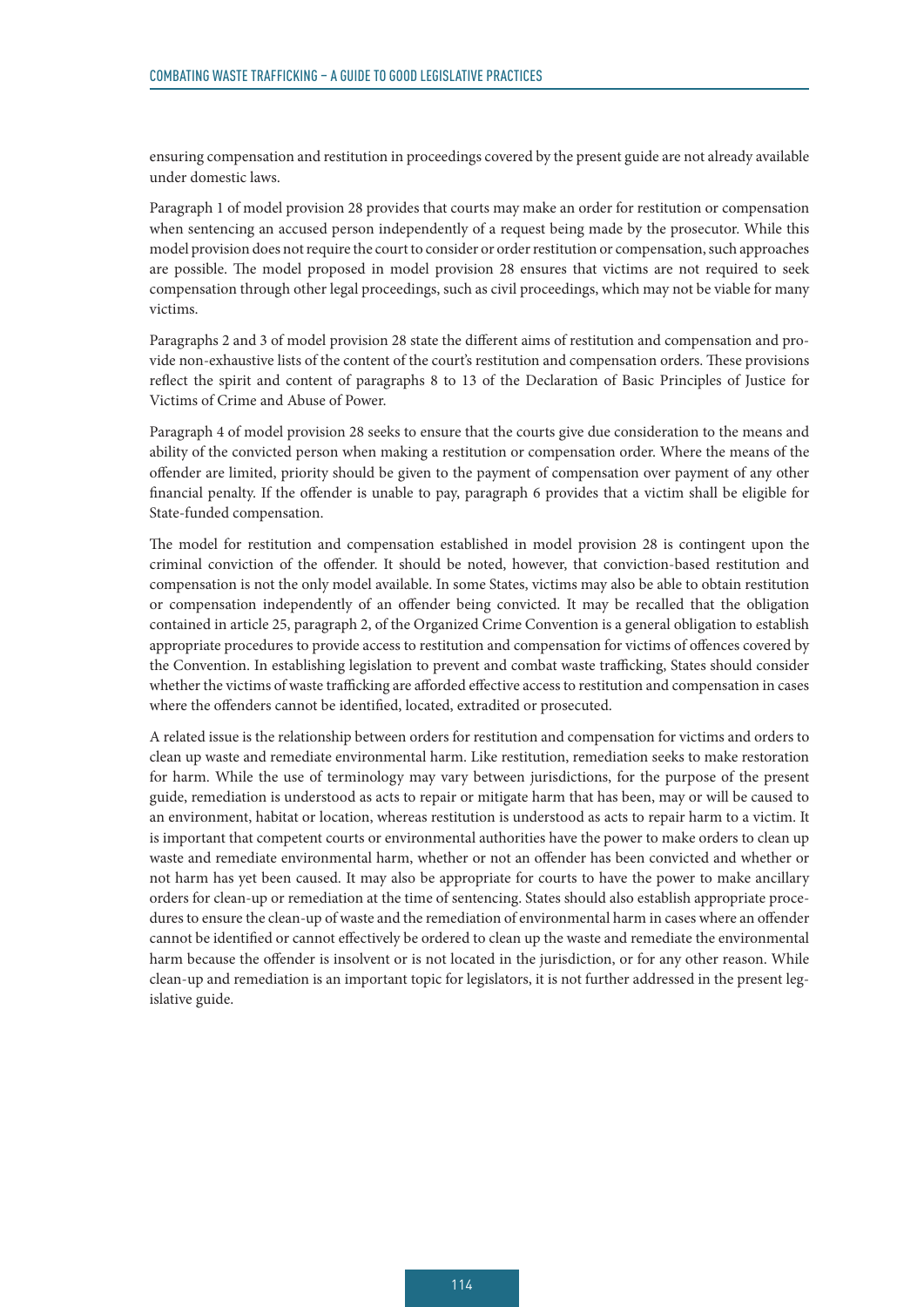#### **MODEL PROVISION 28: RESTITUTION AND COMPENSATION OF VICTIMS**

1. Where an offender is convicted of an offence to which this [Act/Chapter/Law…] applies, the court may order the offender to pay restitution or compensation to the victims, in addition to or in lieu of any other punishment ordered by the court.

2. The aim of an order for restitution shall be the restoration of the victim to the position they were in prior to the commission of the offence. An order for restitution may include one or more of the following forms of restitution:

- (a) The return to the victim of property taken by the convicted person;
- (b) The return to the victim of the value of the wrongful gain taken by the convicted person; or
- (c) Habitat restoration for damages caused to the environment.

3. The aim of an order for compensation shall be to compensate the victim for any injury, loss or damage caused by the offender. This may include payment for or towards:

(a) Costs of medical, physical, psychological or psychiatric treatment incurred or to be incurred by the victim;

(b) Costs of physical and occupational therapy or rehabilitation incurred or to be incurred by the victim;

(c) Costs of necessary transportation, temporary childcare, temporary housing or the movement of the victim to a place of temporary safe residence;

(d) Lost income and due wages incurred by the victim according to national law and regulations regarding wages;

(e) Legal fees and other costs or expenses incurred by the victim, including costs related to the participation of the victim in the criminal investigation and prosecution process;

(f) Physical or psychological injury, emotional distress, or pain and suffering endured by the victim as a result of the crime committed against him or her; and

(g) Any other costs or losses incurred by the victim as a direct result of the conduct of the offender and that the court considers to be reasonable in the circumstances.

4. When making an order for restitution or compensation, the court shall take into account the convicted person's means and ability to pay restitution or compensation and shall give priority to a restitution or compensation order over a fine.

5. The immigration status or the return of the victim to his or her country of nationality or habitual residence or other absence of the victim from the jurisdiction shall not prevent the payment of compensation and/or restitution under this article.

6. If the restitution or compensation cannot be paid by the sentenced person, the victim shall be eligible for compensation from [insert name of national compensation fund].

7. Where the convicted person is a public official whose actions constituting an offence to which this [Act/ Chapter/Law…] applies were carried out under actual or apparent State authority, the court may order the State to pay restitution or compensation to the victim [in accordance with [insert relevant national legislation]]. An order for State compensation under this article may include payment for or towards any or all of the items under paragraph 3 subparagraphs (a)–(g).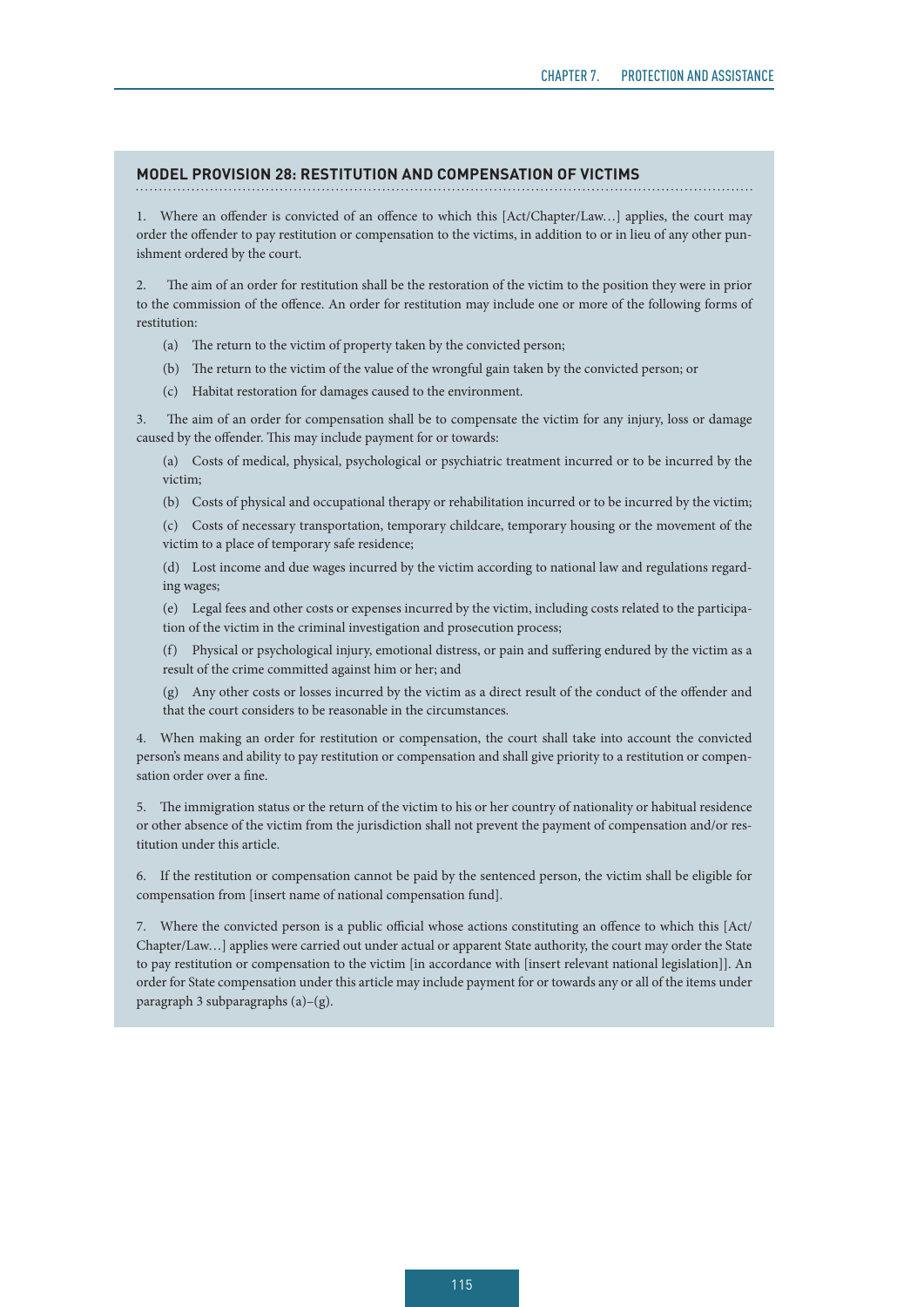### **Access to and participation in criminal and other proceedings**

Article 25, paragraph 3, of the Organized Crime Convention provides the following:

Each State Party shall, subject to its domestic law, enable views and concerns of victims to be presented and considered at appropriate stages of criminal proceedings against offenders in a manner not prejudicial to the rights of the defence.

The appropriate stages and means for the views and concerns of victims to be presented and considered may vary between legal systems, but, in general, may include the possibility of appearing as a witness during trial, providing a victim impact statement for consideration during sentencing, or other forms of participation during trial, sentencing or other stages of criminal proceedings. In introducing or amending legislation preventing and combating waste trafficking, States should ensure that appropriate measures for access to and participation in relevant proceedings are extended to the victims of waste trafficking. For further information on victims' rights to access and participation, see the UNODC issue paper entitled *The United Nations Convention against Transnational Organized Crime and International Human Rights Law.*<sup>198</sup>

#### **Other assistance measures**

In addition to the measures expressly referred to in article 25, States legislating to provide assistance to the victims of waste trafficking should also have regard to the broader body of international law concerning assistance to victims. In this regard, it is relevant to note that the Declaration of Basic Principles of Justice for Victims of Crime and Abuse of Power envisages the following measures:

14. Victims should receive the necessary material, medical, psychological and social assistance through governmental, voluntary, community-based and indigenous means.

15. Victims should be informed of the availability of health and social services and other relevant assistance and be readily afforded access to them.

16. Police, justice, health, social service and other personnel concerned should receive training to sensitize them to the needs of victims, and guidelines to ensure proper and prompt aid.

<sup>198</sup> Forthcoming.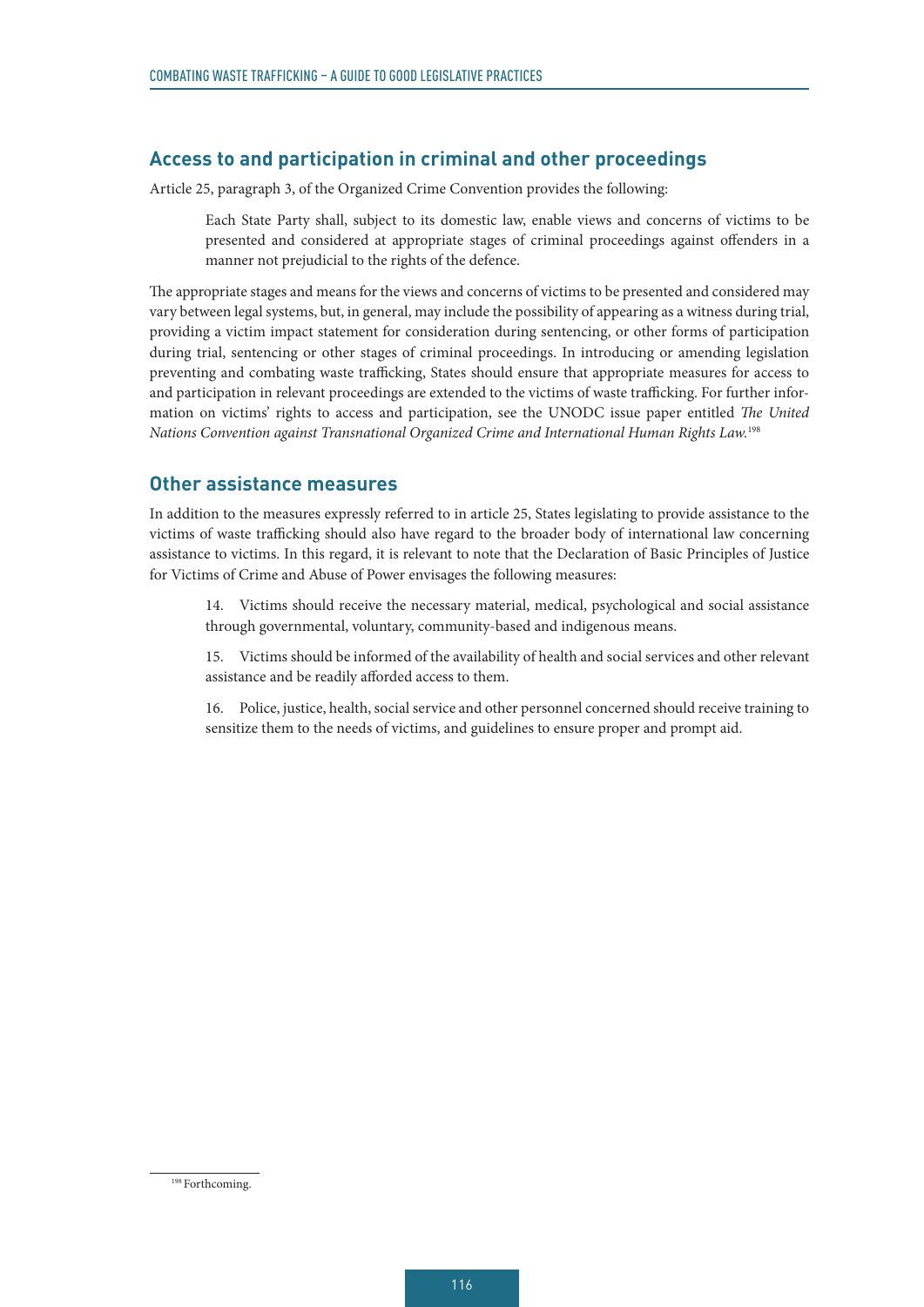# *Chapter 8.*  NATIONAL COORDINATION

In chapter 1 of the present guide, the national institutional framework was discussed as a general consideration that States must consider when drafting or amending legislation to combat waste trafficking.199 Relevant responsibilities and powers were also discussed in chapter 1, as were typical institutions involved in preventing and combating waste trafficking. A closely related issue, set aside for discussion in the present chapter, is effectively ensuring that the various institutions working in this area effectively coordinate and cooperate with each other.

Effective coordination and cooperation is needed for national institutions to avoid duplication of efforts, to avoid inconsistencies and contradictions in approaches and to ensure that all institutions benefit from the knowledge, expertise and resources within each institution. For example, where there are multiple agencies that could potentially be responsible for investigating waste trafficking and related offences, States should ensure that there is a clear and appropriate division of responsibilities between them. Division of responsibilities could be arranged according to the stage of the investigation, the seriousness of the offence or the involvement of certain other crimes.

The designation of competencies among relevant institutions is a matter for each State to determine for itself. Accordingly, the present guide does not provide a model provision on the mandates of relevant agencies. Instead, model provision 29 provides for the establishment of a body responsible for national coordination. This provision is intended primarily for States that do not already have appropriate mechanisms for national coordination with respect to waste trafficking. The provision is not intended for use where the establishment of an additional national coordinating body would be redundant or would duplicate existing structures or coordination efforts.

Whatever division of competencies a State adopts, the State should ensure that the respective mandates of each agency involved in preventing, detecting, investigating, prosecuting and adjudicating waste offences are clearly set out in legislation. This is imperative not only for each agency to effectively carry out these functions, but also to ensure the legality and admissibility of evidence obtained by such agencies in subsequent waste trafficking prosecutions.

<sup>&</sup>lt;sup>199</sup> See "National institutional framework", above.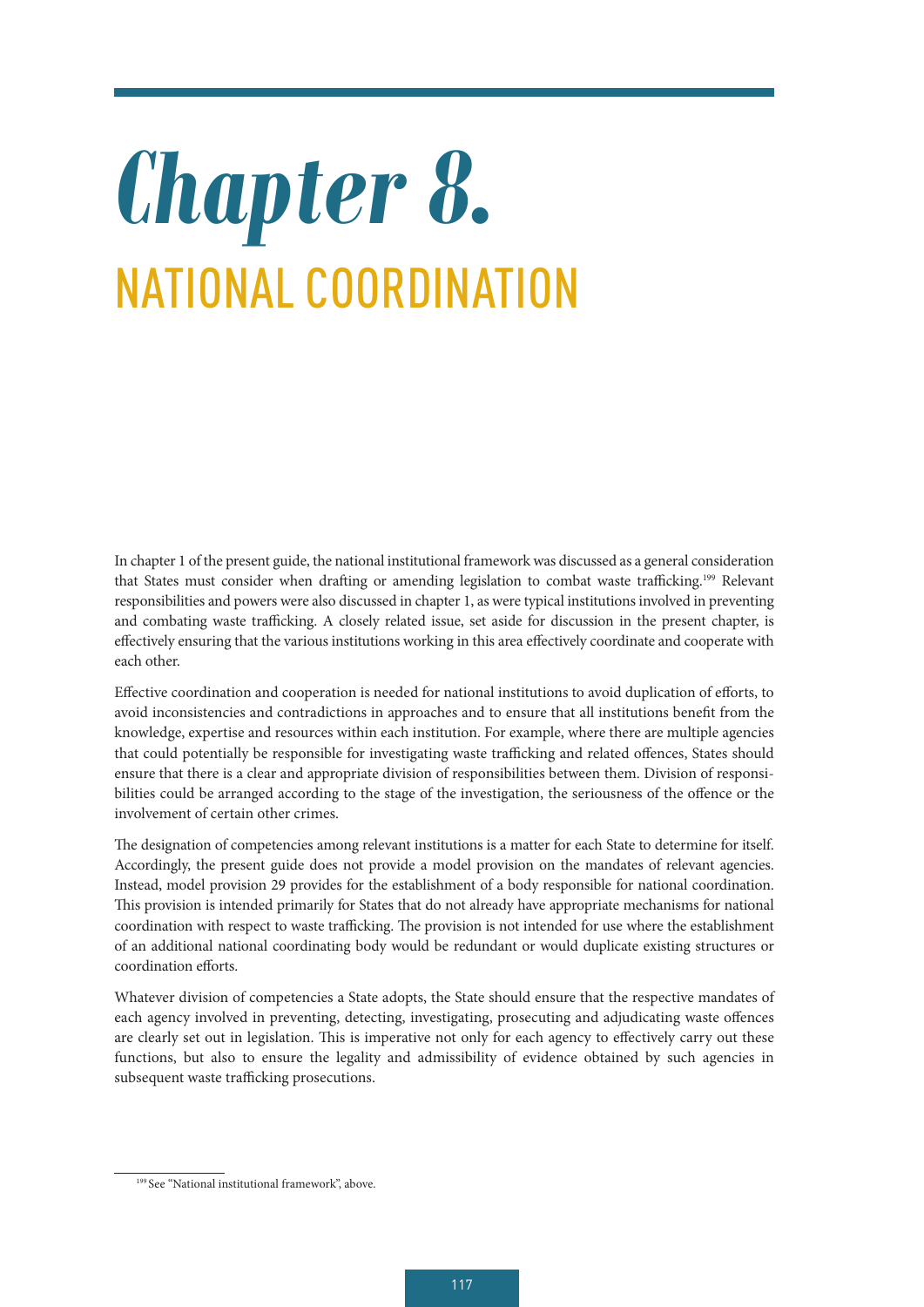#### **MODEL PROVISION 29: NATIONAL COORDINATING BODY**

(1) The [insert relevant Minister] shall establish a national coordinating committee to be comprised of officials from [insert relevant agencies] and representatives from [insert other relevant organizations and non-governmental organizations and/or service providers].

(2) The national coordinating committee shall develop, coordinate, monitor and evaluate the national response to preventing all forms of organized crime, including through data collection, analysis and exchange, the development of prevention programmes, training and facilitate inter-agency and multidisciplinary cooperation between the various government agencies, international organizations, and relevant non-governmental organizations.

(3) The national coordinating committee will report annually to [the relevant Minister/Parliament] on its activities.

States should also consider the use of legislative provisions or memorandums of understanding between relevant authorities as tools to effectively delineate the responsibilities of various authorities and establish mechanisms for effective cooperation. Memorandums of understanding could address matters that include the following:

- The purpose of the memorandum of understanding
- Information about the parties to the memorandum of understanding and the persons or agencies responsible for overseeing its implementation
- The functions of each institution in relation to waste transport controls
- The responsibilities and powers applicable to each institution
- A statement of how each institution will exercise those responsibilities and powers
- Agreed joint working relationships
- Information exchange procedures
- Points of contact
- A process for review of the memorandum of understanding, including regular review meetings at a high level
- The period of validity for the memorandum of understanding $200$

<sup>200</sup> Institute for European Environmental Policy, Bio Intelligence Service and Ecologic, *Study on Inspection Requirements for Waste Shipments* (2008), p. 118.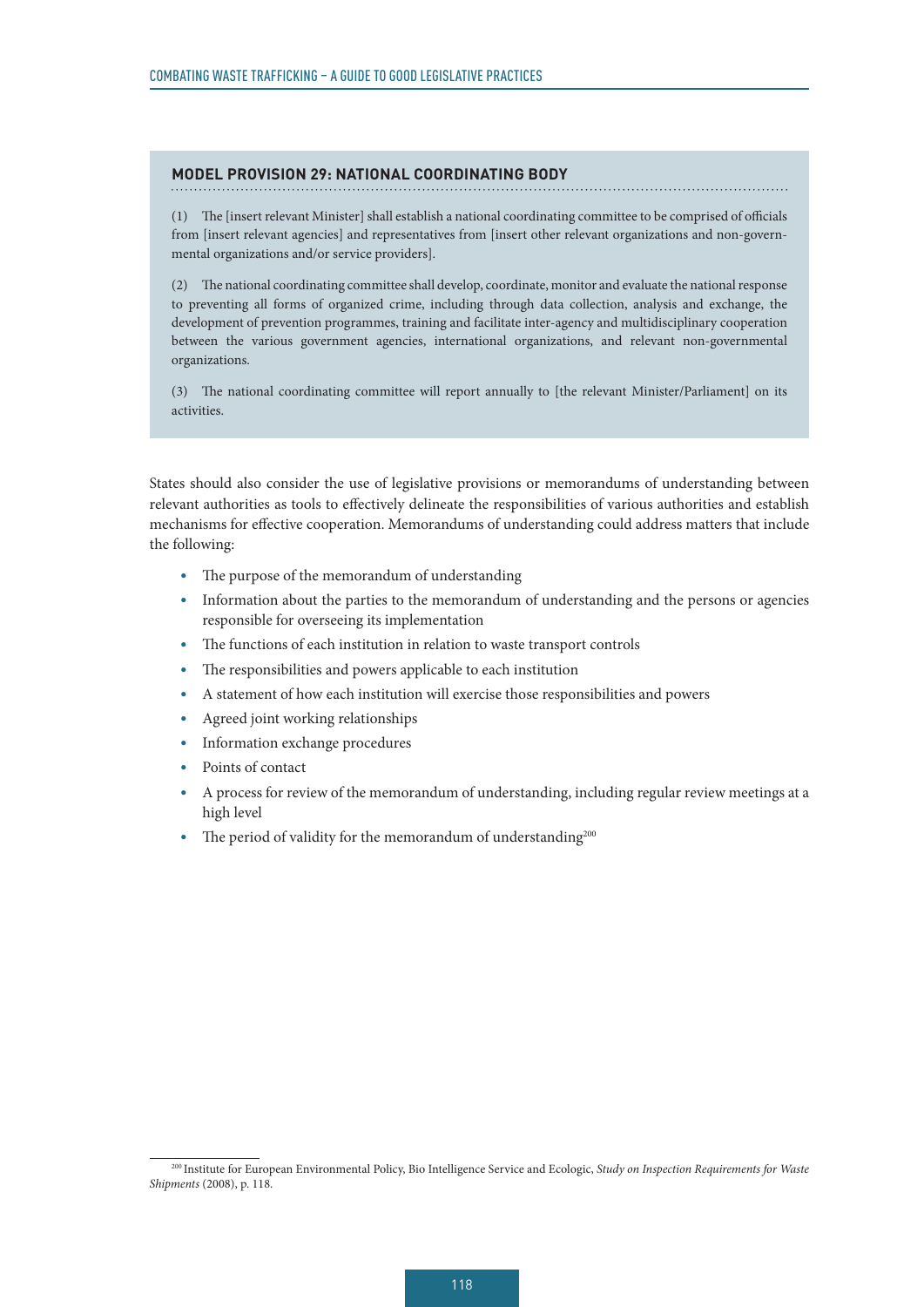#### **EXAMPLE: INTERPOL**

#### National environmental security task forces

The Environmental Security Sub-Directorate of INTERPOL recommends that member countries establish national environmental security task forces. National environmental security task forces are designed to address organized environmental crime that is transnational in nature through national and international collaboration and coordination. National environmental security task forces bring together all agencies responsible for national environmental law enforcement, including police, customs, environmental agencies, prosecution and the judiciary. States may also wish to include representatives of relevant international and regional organizations, civil society, research institutions and the private sector.

A publication by the INTERPOL Environmental Security Sub-Directorate provides a guide on establishing a national environmental security task force and addresses matters such as who should participate, how to host a national environmental security seminar, how to form a national environmental security steering committee and how to set up and structure a national environmental security task force.*<sup>a</sup>*

*a* INTERPOL, Environmental Security Sub-directorate, *National Environmental Security Task Force: Bringing Compliance and Enforcement Agencies Together to Maintain Environmental Security* (Lyon, France, 2014).

#### **EXAMPLE: FRANCE**

#### Central Office Against Environment and Public Health Crimes (OCLAESP)

The French inter-ministerial office OCLAESP, created in 2004, is one of the central offices of the Sub-Directorate of the Judicial Police within the Gendarmerie. It is responsible for leading and coordinating investigations in the fields of the environment and public health under the direction and supervision of prosecutors or judges, assisting investigators and other officials in the conduct of investigations, monitoring and analysing crimes against the environment and public health and their perpetrators, participating in training and capacity-building at the national and international levels and handling requests for international cooperation.*<sup>a</sup>*

*a* For further information, see www.gendarmerie.interieur.gouv.fr.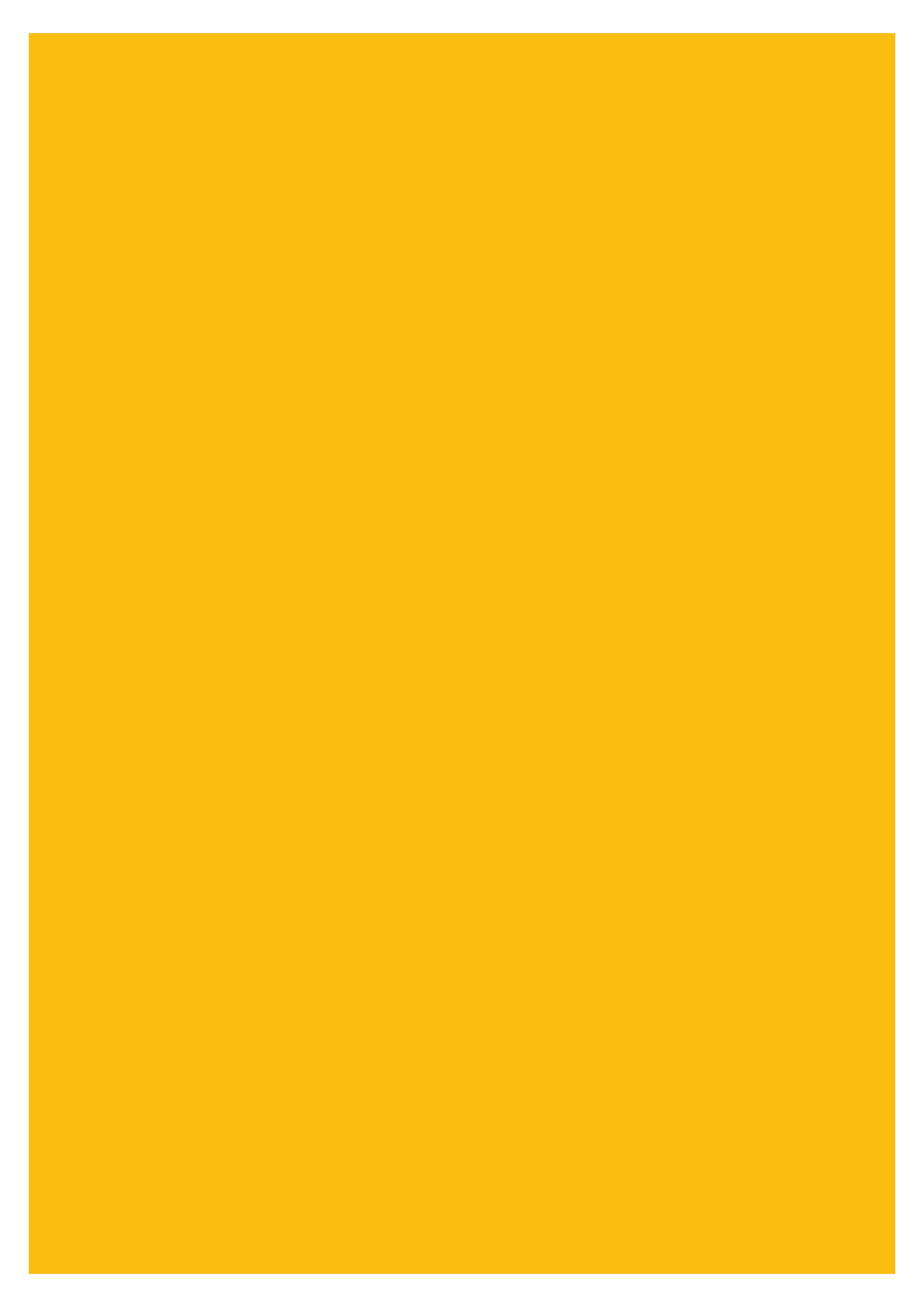## CONCLUDING REMARKS

The purpose of the present guide is to support States in enacting or strengthening domestic legislation to prevent and combat waste trafficking through, in particular, the implementation of the Organized Crime Convention. To that end, the guide outlined a range of issues that States will need to consider when enacting or strengthening such legislation and provided model legislative provisions and relevant national and regional examples for consideration during that process.

At the outset, a number of general considerations for States were outlined, including the international legal framework, not only with reference to international environmental law and the international legal framework to combat serious crime but also with reference to international human rights law. In chapter 1, consideration was also given to the relevance of domestic waste management legislation to legislation addressing waste trafficking and the importance of an effective national institutional framework to implement the legislation envisaged in the guide.

In subsequent chapters of the guide, consideration was given to topics, issues and provisions that should be addressed in waste trafficking legislation or considered in the process of its development. In chapter 2, some general provisions were outlined that are useful for waste trafficking legislation: the principles of environmental law, definitions, waste schedules and provisions concerning jurisdiction.

In chapter 3, the important topics of offences and liability were considered, providing an introduction to the elements of criminal offences, before moving to a discussion on waste-specific offences, such as waste trafficking and document fraud in connection with waste management, as well as the ancillary offences that support these criminal activities. Further consideration was given to related issues such as secondary liability, liability for attempt, liability of legal persons and defences.

In chapter 4, issues relating to the investigation of waste trafficking were examined, including model legislative provisions for seizure and several special investigative techniques, as well as a discussion of issues concerning the collection, handling and admissibility of evidence. Chapter 5 was devoted to addressing several forms of international cooperation relevant to investigating, prosecuting and adjudicating cases of waste trafficking: mutual legal assistance, extradition, law enforcement cooperation and joint investigations.

In chapter 6, consideration turned to issues relating to the prosecution of waste trafficking offences and penalties and to sentencing for such offences. In the section on prosecution, consideration was given to prosecutorial discretion and guidelines used in prosecution and enforcement, pretrial detention, alternatives to trial and limitation periods. In the section on penalties and sentencing, the fundamental considerations underlying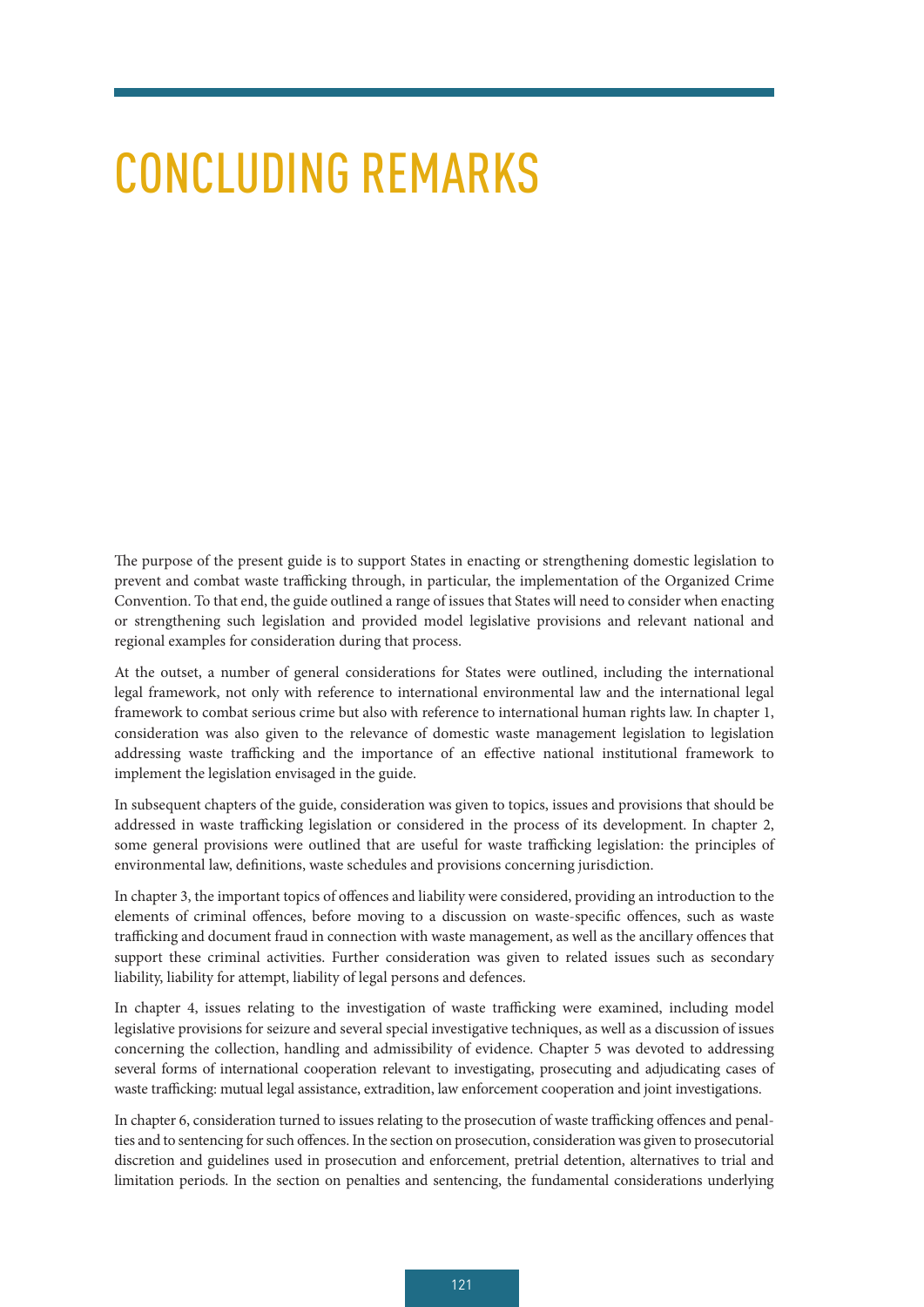sentencing for waste trafficking offences were addressed, as were some of the types of sanctions that may be appropriate for natural and legal persons found guilty of offences relating to waste trafficking, including several types of ancillary orders.

In chapter 7, topics were addressed relating to the protection of and assistance to witnesses, victims, persons collaborating with authorities and whistle-blowers. Finally, in chapter 8, the issue of national coordination was examined and a model legislative provision for a national coordinating body was included.

In sum, in the present guide, an attempt has been made to provide readers with a broad (but not exhaustive) overview of the issues relevant to developing legislation to prevent and combat waste trafficking from a criminal justice perspective and the basic tools for legislators to enact or strengthen such legislation.

In summarizing what has been covered by the present guide, it is also useful to identify what has not been covered. In particular, it should be recalled that the primary target audience of the guide is policymakers, legislators and legislative drafters. Accordingly, while the guide has also touched upon a number of issues relating to the investigation, prosecution and adjudication of waste trafficking offences, its content is not a comprehensive examination of the issues relevant to investigators, prosecutors and judges.

In addition, it must be stressed that the approach taken in the present guide to preventing and combating waste trafficking is from a criminal justice perspective, in particular through the implementation of the Organized Crime Convention. However, it is critical for policymakers and legislators to understand that waste trafficking cannot be solved through criminal justice approaches alone. Rather, a holistic policy response that combines criminal justice approaches with broader regulatory approaches to waste management is needed. Moreover, the concept of waste trafficking, as discussed in the guide, is inherently linked to legislative or regulatory provisions relating to domestic waste management frameworks. One example is in the determination of the occasions in which certain acts are contrary to a legal duty or a condition of a permit or licence. In other words, the criminal justice approach offered by the legislative guide is also dependent on the effective frameworks for waste management.

Further resources relevant to preventing and combating waste trafficking are set out below.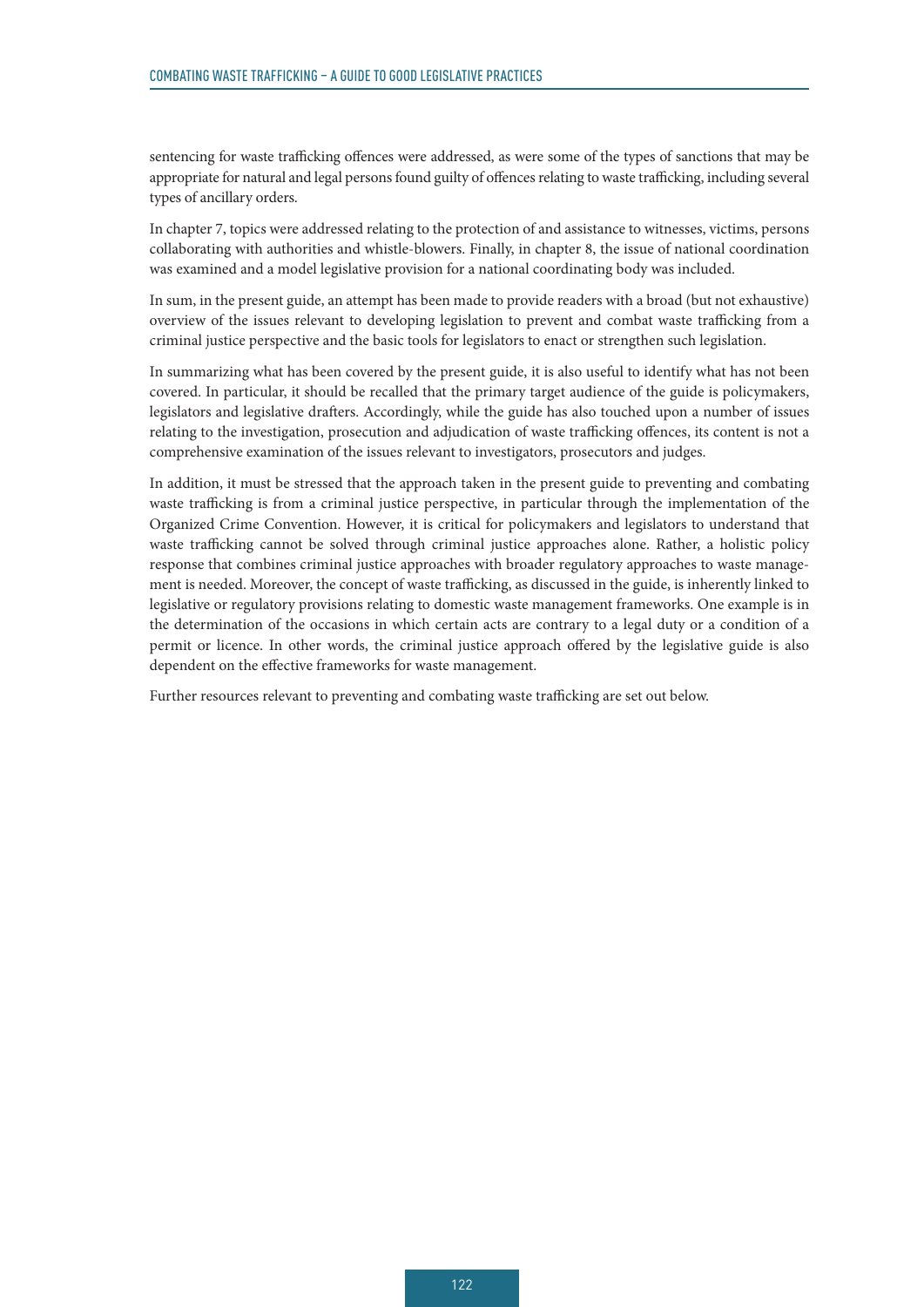## FURTHER RESOURCES

#### **Resources concerning waste trafficking**

- UNEP, *Guide for the Development of National Legal Frameworks to Implement the Basel Convention*  (2019)
- UNEP, *Manual for the Implementation of the Basel Convention* (2016)
- UNEP, *Guidance on the Implementation of the Basel Convention Provisions Dealing with Illegal Traffic (paragraphs 2, 3 and 4 of article 9)* (2019)
- UNEP, *Instruction Manual on the Prosecution of Illegal Traffic of Hazardous Wastes or Other Wastes*  (2012)
- UNEP, *Basel Convention Training Manual on Illegal Traffic for Customs and Enforcement Agencies*  (2006)
- Conference of the Parties to the Basel Convention, decision VI/16, Guidance Elements for Detection, Prevention and Control of Illegal Traffic in Hazardous Wastes
- WasteForce, *Guidance for Prosecutors of Waste Crime* (2020)

#### **UNODC publications**

- UNODC, *Legislative Guide for the Implementation of the United Nations Convention against Transnational Organized Crime,* 2nd ed. (2017)
- UNODC, *Model Legislative Provisions against Organized Crime*, 2nd ed. (2022)
- UNODC, *The United Nations Convention against Transnational Organized Crime and International Human Rights Law* (2022)
- UNODC, *Manual on Mutual Legal Assistance and Extradition* (2012)
- UNODC, *Manual on International Cooperation for the Purposes of Confiscation of Proceeds of Crime*  (2012)